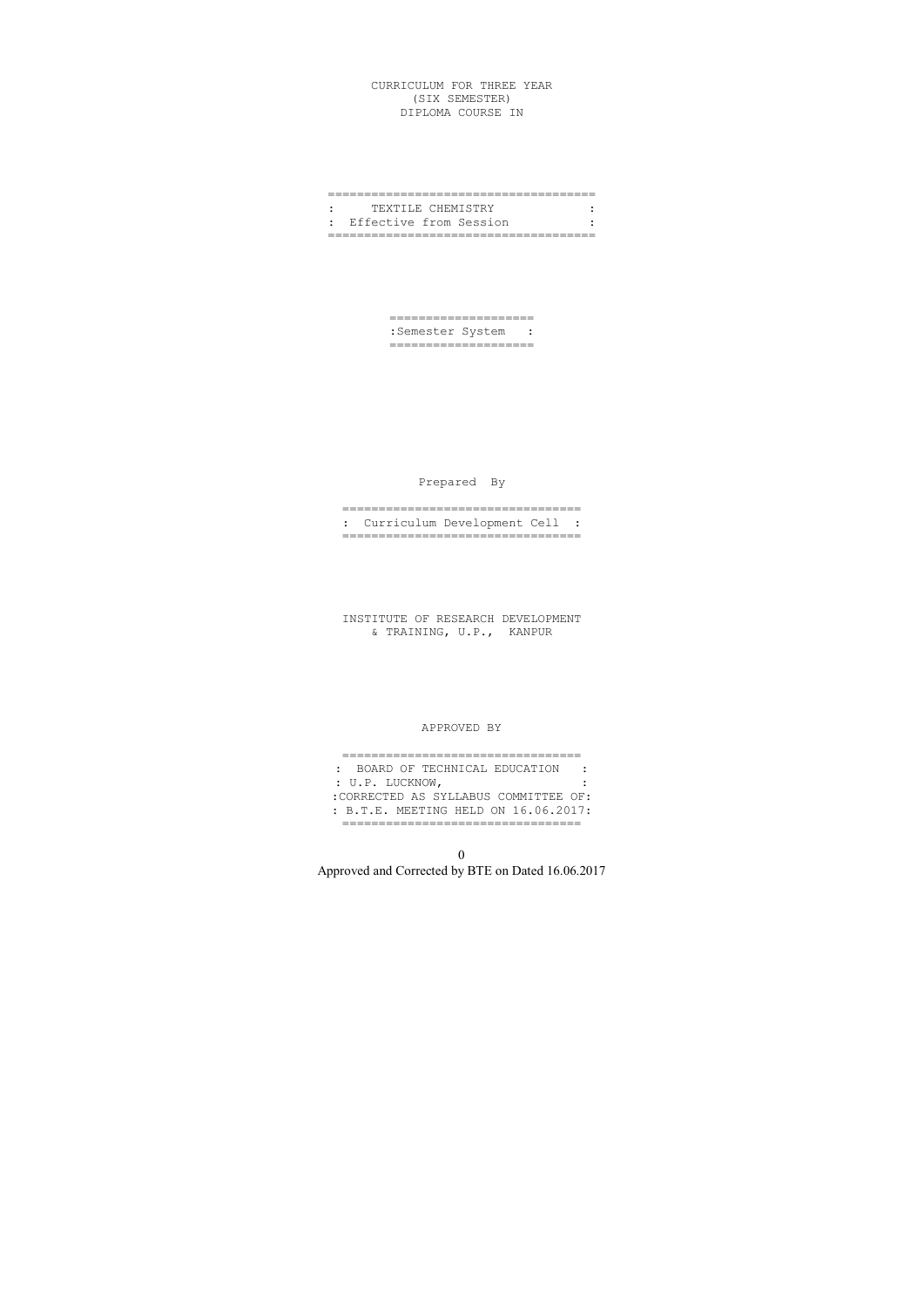#### STUDY AND EVALUATION SCHEME FOR THREE YEARS (SIX SEMESTER) DIPLOMA COURSE IN TEXTILE CHEMISTRY (To Be Effective From )

## I Semester( Common With Textile Technology)

| Curriculum<br>________________________                      |                                                                                                                                                                                                                                                                                                                                                                                                                                                                                                                                                                                                                                            |  |                                  |  |                                     |  | Scheme of Examination                                                                                          |                            |                       |                                                                                                                                               |
|-------------------------------------------------------------|--------------------------------------------------------------------------------------------------------------------------------------------------------------------------------------------------------------------------------------------------------------------------------------------------------------------------------------------------------------------------------------------------------------------------------------------------------------------------------------------------------------------------------------------------------------------------------------------------------------------------------------------|--|----------------------------------|--|-------------------------------------|--|----------------------------------------------------------------------------------------------------------------|----------------------------|-----------------------|-----------------------------------------------------------------------------------------------------------------------------------------------|
| Periods Per Week   SUBJECT<br>-----------------------       |                                                                                                                                                                                                                                                                                                                                                                                                                                                                                                                                                                                                                                            |  | Theory   Practical   Gra-1       |  |                                     |  |                                                                                                                |                            |                       |                                                                                                                                               |
| Le   Tut   Dr   Lab   Work   Tot  <br>c.lorilawl IShoplal I |                                                                                                                                                                                                                                                                                                                                                                                                                                                                                                                                                                                                                                            |  |                                  |  |                                     |  | Examination Sess. Total Examination Sess.  Total Tot- <br> ----------  Marks Marks ----------- Marks  Marks al |                            |                       |                                                                                                                                               |
|                                                             |                                                                                                                                                                                                                                                                                                                                                                                                                                                                                                                                                                                                                                            |  |                                  |  |                                     |  |                                                                                                                |                            |                       |                                                                                                                                               |
|                                                             | $4$   -  -   -   -   4   1.1 Foundational Communicaton   2.5   50   20   70   -   --   --  <br>$3$   1  -   -   -   4   1.2 Applied Mathematics-I(A)   2.5   50   20   70   -   -   -  <br>$3 + 1 - 1 - 1 - 14$ 1.3 Applied Physics-I<br>$ 2.5 50 20 70 $ - $ -1$ --1<br>6   -     4   -   10   1.4 General Mechanical Engg.   2.5   50   20   70   3   40   20   60                                                                                                                                                                                                                                                                       |  |                                  |  |                                     |  |                                                                                                                |                            | $ -$                  | 1701<br>1701<br>1701<br>$1130 +$                                                                                                              |
|                                                             | $-$   -  14  -   -  14   1.5 Engineering Drawing (3.0   50   20   70   -   -   -                                                                                                                                                                                                                                                                                                                                                                                                                                                                                                                                                           |  |                                  |  |                                     |  |                                                                                                                |                            | $\sim$                | 1701                                                                                                                                          |
|                                                             | 16   2   14   4   -   36   $\leq$ ---------TOTAL---------->  --   250   100   350       40   20   60   410                                                                                                                                                                                                                                                                                                                                                                                                                                                                                                                                 |  |                                  |  |                                     |  |                                                                                                                |                            |                       |                                                                                                                                               |
| II Semester                                                 | Games/NCC/Social and Cultural Activities + Discipline (15 + 10)                                                                                                                                                                                                                                                                                                                                                                                                                                                                                                                                                                            |  |                                  |  |                                     |  |                                                                                                                | TOTAL                      |                       | $\vert$ 251<br>$1 - - - - 1$<br>14351                                                                                                         |
| $5 + - 1 - 1 - 1 -$                                         | $3 \mid 1 \mid - \mid - \mid - \mid 4 \mid 2.1$ Applied Mathematics-I(B) $\mid 2.5 \mid 50 \mid 20 \mid$<br>$3 \mid 1 \mid - \mid 4 \mid - \mid 8 \mid 2.2$ Applied Physics-II<br>$6$   -   -   4   -   10   2.3 Applied Chemistry   2.5   50   20<br>$3$   -     $3$   -   6   2.4 Textile Fibres<br>$ 5 2.5$ Textile Manufacturing $ 2.5 50 $ 20<br>Processes<br>- $ - - - 14 $   14   2.6 Workshop Practice $ - - $ -- $ - $ -- $ $ -- $ 4 $   60   30  <br>21   2   -   11   14   48   $\leq$ ---------TOTAL---------->  --   250   100   350       200   100   300<br>Games/NCC/Social and Cultural Activities + Discipline (15 + 10) |  | $ 2.5 $ 50   20<br>$ 2.5 50 $ 20 |  | 170131<br>70   3   60<br>$1701 - 1$ |  | $701 - 1 - 1$<br>40<br>170131401201                                                                            | $20 \mid$<br>1301<br>TOTAL | 60.<br>60<br>90<br>90 | $-$ 1 70 1<br>$130$ $\pm$<br>$1130 +$<br>$1160$ $\top$<br>1701<br>$\vert$ 90 $\vert$<br>16501<br>$\vert$ 25 $\vert$<br>$  - - - -  $<br>16751 |

- NOTE:- (1) Each period will be 50 minutes duration. (2) Each session will be of 16 weeks.
	- (3) Effective teaching will be at least 14 weeks.
	- (4) Remaining periods will be utilised for revision etc.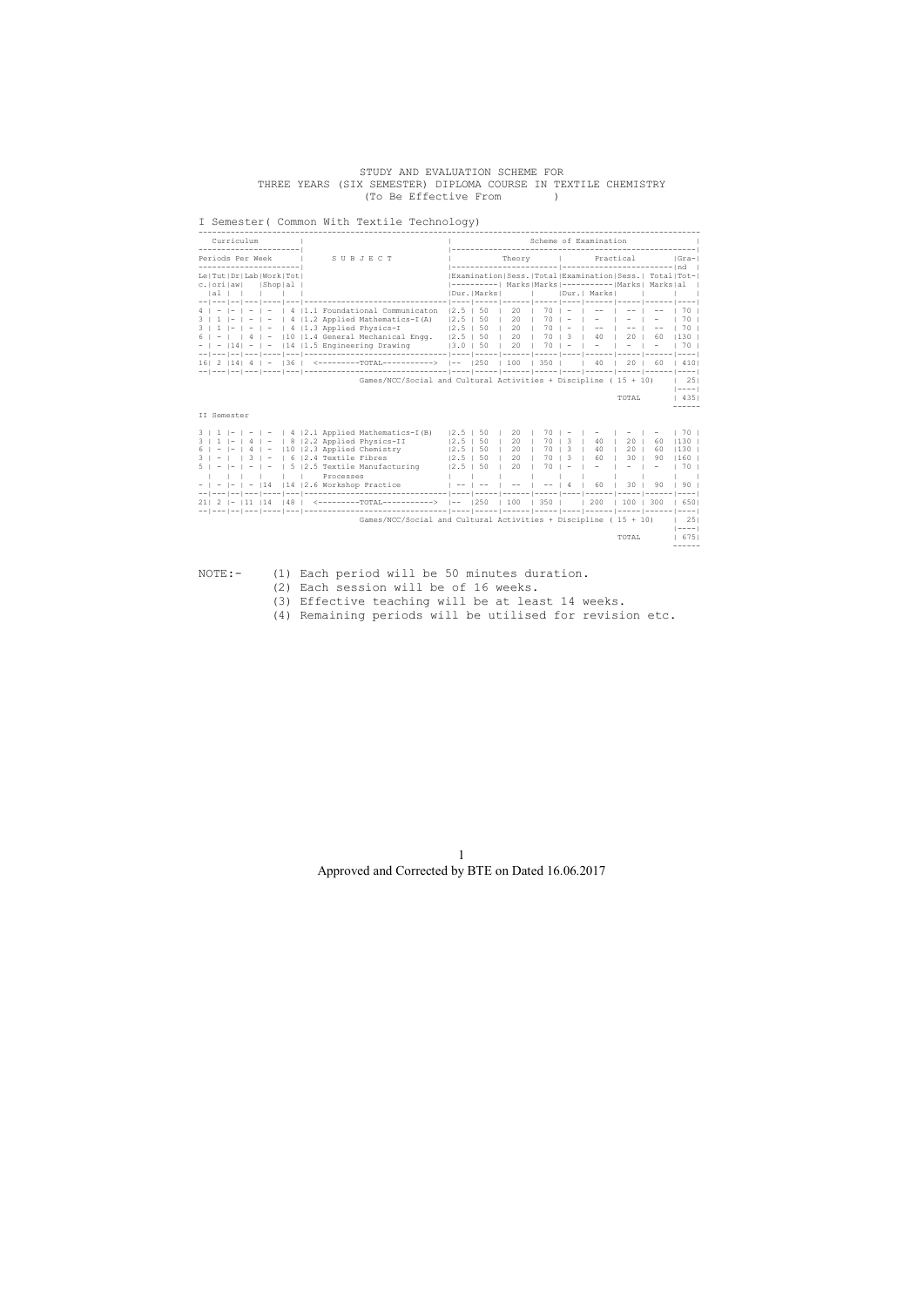## STUDY AND EVALUATION SCHEME FOR THREE YEARS (SIX SEMESTER) DIPLOMA COURSE IN TEXTILE CHEMISTRY<br>(Effective From ) (Effective From )

#### III Semester

|                  | Curriculum  |            |                                                                 |                                                                                                   |             | Scheme of Examination |                    |                  |       |                                                                                                                                |              |          |                                              |  |
|------------------|-------------|------------|-----------------------------------------------------------------|---------------------------------------------------------------------------------------------------|-------------|-----------------------|--------------------|------------------|-------|--------------------------------------------------------------------------------------------------------------------------------|--------------|----------|----------------------------------------------|--|
| Periods Per Week |             | SUBJECT    |                                                                 |                                                                                                   |             |                       | Theory I Practical |                  |       |                                                                                                                                | Gra-         |          |                                              |  |
|                  | lal I       |            | Le   Tut   Dr   Lab   Work   Tot  <br>c.   ori   aw   Shop   al |                                                                                                   |             | Dur. Marks            |                    |                  |       | Examination Sess. Total Examination Sess.  Total Tot- <br>----------  Marks Marks ---------- Marks  Marks al<br>1 Dur.   Marks |              |          |                                              |  |
|                  |             |            |                                                                 | 8   3.1 Fabric Structure & Analysis   2.5   50<br> 3.2 Electrical Technology &<br>Electronics     | $12.5$ 1 50 |                       | 20<br>20           | 70<br>70         |       | 40                                                                                                                             | $20^{\circ}$ | 60       | 701<br>1301                                  |  |
|                  | $2 \mid -1$ | $6 \mid -$ |                                                                 | $\vert$ 14   3.3 Technology of Bleaching   2.5   50  <br>$ 14 $ 3.4 Physical Chemistry $ 2.5 $ 50 |             |                       | 20<br>20           | 70 1 6<br>70   6 |       | 40<br>40                                                                                                                       | 20<br>20     | 60<br>60 | 1301<br>1301                                 |  |
| 231              |             |            |                                                                 | 43   <---------TOTAL----------->  --  200                                                         |             |                       | 80                 | 12801            | $- -$ | 120                                                                                                                            | 60           | 180      | 4601                                         |  |
|                  |             |            |                                                                 | Games/NCC/Social and Cultural Activity/Community Development+Discipline (15+10)                   |             |                       |                    |                  |       |                                                                                                                                | Aqqreqate    |          | 251<br>$--- - - -$<br> 485 <br>$+ - - - - +$ |  |
| IV.              |             |            | Semester                                                        |                                                                                                   |             |                       |                    |                  |       |                                                                                                                                |              |          |                                              |  |

| 4   4.1 Fouctional Communicaton<br>$\overline{\phantom{0}}$                                                | 12.5              | 50          | 20           | 70.            |          |           |       | 70.    |
|------------------------------------------------------------------------------------------------------------|-------------------|-------------|--------------|----------------|----------|-----------|-------|--------|
| 4   4.2 Industrial Safety<br>41<br>$\sim$ $-$<br>$\sim$ $-$<br>$\overline{a}$                              | 12.5              | 50          | 20           | 70             |          |           |       | 701    |
|                                                                                                            |                   |             |              |                |          |           |       |        |
| 4.3 Textile Testing<br>111<br>4 <sup>1</sup><br>61<br>$\overline{\phantom{0}}$<br>$\overline{\phantom{a}}$ | 12.5              | 50          | $20^{\circ}$ | 70.<br>$6 -$   | 40       | 20        | 60    | 1301   |
| 4.4 Introduction To Computer<br>$2 \mid - \mid$<br>$-1$<br>$5 \mid -$                                      |                   |             | $- -$        | $-- 13$        | 60       | 30        | 90    | 901    |
| 6 4.5 Organic Chemical Technology   2.5<br>$\sim$ 1<br>$-1$ $-$<br>5 <sub>1</sub>                          |                   | 50          | 20           | 70             |          | $- -$     | $- -$ | 70     |
| 11  4.6 Technology of Dyeing-I<br>$6 \mid -$<br>$5 - 1 - 1$                                                | 12.5              | 50          | 20           | 70 I<br>$6 -$  | 40       | 20        | 60    | 1301   |
| 5   4.7 Energy Conservation<br>$\frac{2}{2}$<br>$-1$                                                       |                   | $12.5$   50 | 20           | $-3 +$<br>70 I | $20 -$   | 10        | 30    | 1001   |
| $- - 1$                                                                                                    |                   |             |              |                |          |           |       |        |
| 148<br><---------TOTAL-----------><br>$27121 - 139$<br>$\blacksquare$                                      | $\vert - - \vert$ | 1300        | 120          | $420$          | $-- 160$ | 80        | 240   | 6601   |
|                                                                                                            |                   |             |              |                |          |           |       |        |
| Games/NCC/Social and Cultural Activity/Community Development+Discipline (15+10)                            |                   |             |              |                |          |           |       | 251    |
|                                                                                                            |                   |             |              |                |          |           |       | $---$  |
|                                                                                                            |                   |             |              |                |          | Aggregate |       | 6851   |
|                                                                                                            |                   |             |              |                |          |           |       | +----+ |

NOTE:- (1) Each session will be of 32 weeks.

- (2) Effective teaching will be at least 25 weeks.
- (3) Remaining periods will be utilised for revision etc.
- (4) 4 weeks structured and supervised, branch specific, task oriented industrial/field exposure to be organised after IV Semester. Student will submit a report. There will be 120 marks for this

exposure.

These marks will be awarded by project examiner in the VI Semester

Exam.

 (Examination marks : 80, Sess. marks : 40 ). See Annexure - II. (5) Field visit and extension lectures are to be organised and managed well in advance at institute level as per need.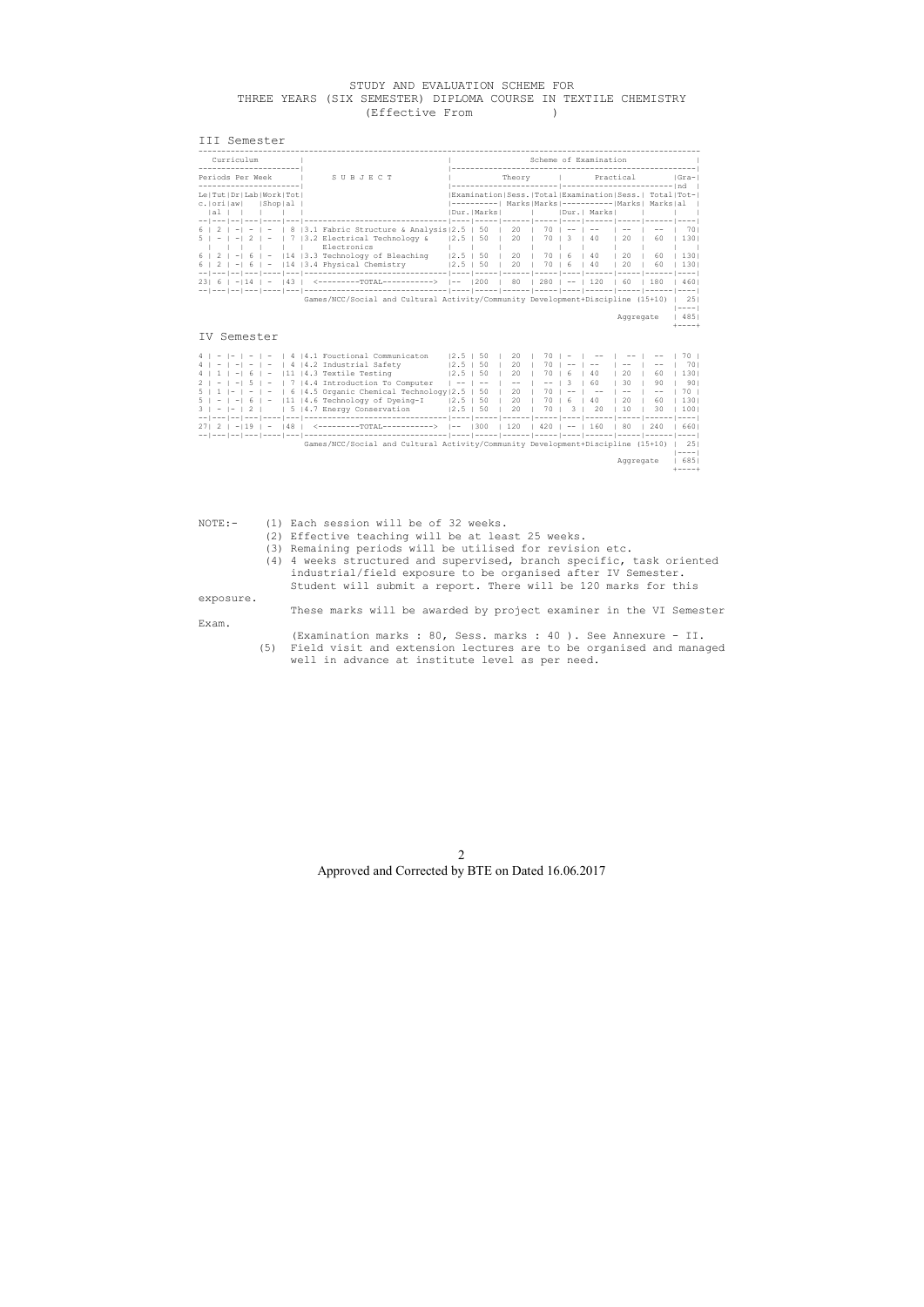#### STUDY AND EVALUATION SCHEME FOR THREE YEARS (SIX SEMESTER) DIPLOMA COURSE IN TEXTILE CHEMISTRY (Effective From )

V Semester ------------------------------------------------------------------------------------------------------------- Curriculum | | Scheme of Examination | ----------------------| |-----------------------------------------------------| Periods Per Week | SUBJECT | Theory | Practical |Gra-----------------------| |-----------------------|------------------------|nd | Le|Tut|Dr|Lab|Work|Tot| |Examination|Sess.|Total|Examination|Sess.| Total|Tot-| c.|ori|aw| |Shop|al | |----------| Marks|Marks|-----------|Marks| Marks|al | |al | | | | | |Dur.|Marks| | |Dur.| Marks| | | | --|---|--|---|----|---|-------------------------------|----|-----|------|-----|----|------|-----|------|----| - | - |- | 4 | - | 4 |5.1 Integrative Communicaton | -- | -- | -- | -- | 3 | 40 | 20 | 60 | 60 | 6 | 2 |- | - | - | 8 |5.2 Industrial Management & |2.5 | 50 | 20 | 70 | -- | -- | -- | -- | 70 | | | | | | | Entreprenurship Development| | | | | | | | | | 4 | - |- | 6 | - |10 |5.3 Technology of Dyeing-II |2.5 | 50 | 20 | 70 | 4 | 80 | 40 | 120 |190 | 4 | - |- | 6 | - |10 |5.4 Technology of Textile |2.5 | 50 | 20 | 70 | 6 | 80 | 40 | 120 |190 | | | | | | | Printing | | | | | | | | | | 6 | 2 |- | - | - | 8 |5.5 Textile Processing |2.5 | 50 | 20 | 70 | -- | -- | -- | -- | 70 | | | | | | | Chemicals & Auxiliaries | | | | | | | | | | 6 | 2 | | - | - | 8 |5.6 Chemistry of Intermediates |2.5 | 50 | 20 | 70 | -- | -- | -- | -- | 70 | | | | | | | and Dyes. | | | | | | | | | | --|---|--|---|----|---|-------------------------------|----|-----|------|-----|----|------|-----|------|----| 26|6 |- |16 | - |48 | <---------TOTAL-----------> |-- |250 | 100 | 350 | -- | 200 |100 | 300 | 650| --|---|--|---|----|---|-------------------------------|----|-----|------|-----|----|------|-----|-----------| Games/NCC/Social and Cultural Activity/Community Development+Discipline (15+10) | 25| |----| Aggregate | 675| VI Semester 4 | - |- | - | - | 4 |6.1 Environmental Education(\*) |2.5 | 50 | -- | -- | -- | -- | -- | -- | -- | | | | | | | & Disaster Management | | | | | | | | | | | |<br>6 | 2 |- | - | - | 8 |6.2 Technology of Finishing | 2.5 | 50 | 20 | 70 | -- | -- | -- | -- | 70 |<br>6 | 2 |- | - | - | 8 |6.3 Advance Wet Processing & | 2.5 | 50 | 20 | | | | | Process Control In Process-|<br>| | | | | | ing | | | | | | ing | | | | | | | | | | 4 | 2 |- | 6 | - |12 |6.4 Introduction To Knitting |2.5 | 50 | 20 | 70 | 6 | 40 | 20 | 60 |130 | | | | | | | and Garment Technology | | | | | | | | | | - | - |- | - |10 |10 |6.5 Project | -- | -- | -- | -- |VIVA| 100 | 50 | 150 |150 | - | - |- | - | - | - |6.6 Industrial Training-4 Week| -- | -- | -- | -- |VIVA| 80 | 40 | 120 |120 | --|---|--|---|----|---|-------------------------------|----|-----|------|-----|----|------|-----|------|----| 20| 6 |- | 6 |10 |42 | <---------TOTAL-----------> |-- |200 | 60 | 210 | -- | 220 |110 | 330 | 540| --|---|--|---|----|---|-------------------------------|----|-----|------|-----|----|------|-----|-----------| Games/NCC/Social and Cultural Activity/Community Development+Discipline (15+10) | 25| |----| Aggregate | 565| |----| 30% Carry Over of I & II. | 333| 70% Carry Over of III & IV | 819| 100% Carry Over of V & VI |1240|  $|---|$  |2392| NOTE:- (1) Each period will of be 50 minutes duration.  $+ - - - - +$  (2) Each session will be of 16 weeks. (3) Effective teaching will be at least 14 weeks. (4) Remaining periods will be utilised for revision etc. (5) Each group of 2 to 3 students may choose one problem from the project paper. (6) Field visits and Extension lectures at institute level as per need be arranged. (7) \*-After the examination of IV Semester each student will go for Industrial Training of 4 weeks and will submit report deely forwarded by the supervising officer of the concerned industry for assesment by a pannel consisting of one internal examiner and one external.

(8) Sl. No. 3.1 Common to Textile Technology and other disciplines

also. (9)(\*) It is compulsory to appear & to pass in examination, But marks will

not be included for division and percentage of obtained marks.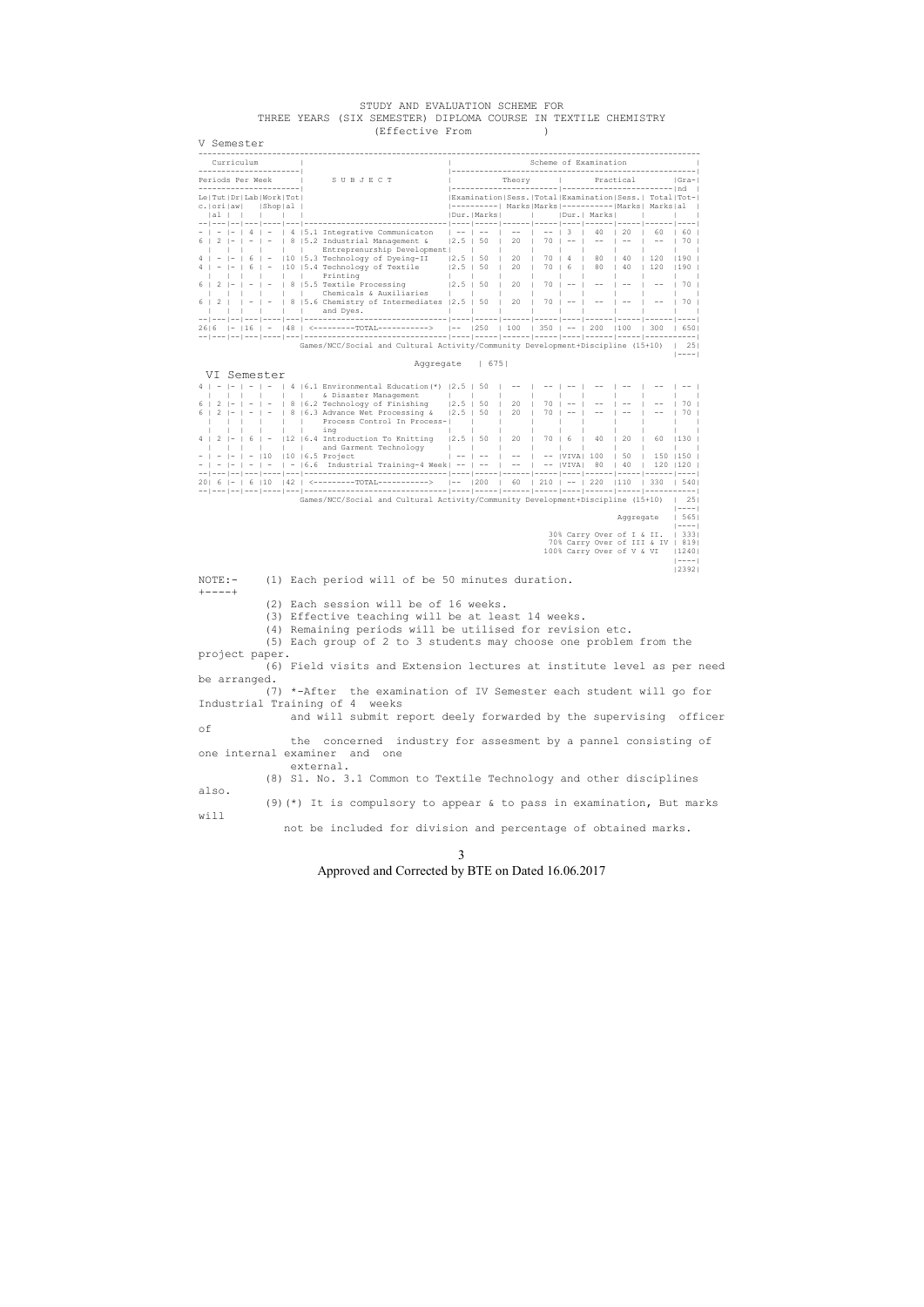|                | CONTENTS                                          |            |
|----------------|---------------------------------------------------|------------|
| Sl.No.         | Particulars                                       | Page No.   |
| Ι.             | Study and evaluation scheme                       |            |
| II.            | Main features of the curriculum                   | 1          |
|                |                                                   |            |
| III.           | List of experts                                   | $\sqrt{2}$ |
| IV.            | Revision Need and Curriculum Profile              | 3          |
|                |                                                   |            |
| 1              | I Semester                                        |            |
|                |                                                   |            |
| 1.1.           | Foundational Communication                        | $4 - 8$    |
|                |                                                   |            |
| 1.2.           | Applied Mathematics-I(A)                          | $9 - 10$   |
| 1.3.           | Applied Physics-I                                 | $11 - 12$  |
| 1.4            | General Mechanical Engg.                          | $26 - 29$  |
| 1.5            | Engineering Drawing                               | $18 - 20$  |
|                |                                                   |            |
| $\overline{2}$ |                                                   |            |
|                | II Semester                                       |            |
|                |                                                   |            |
| 2.1.           | Applied Mathematics-I(B)                          | $21 - 22$  |
| 2.2.           | Applied Physics-II                                | $23 - 25$  |
| 2.3.           | Applied Chemistry                                 | $13 - 17$  |
| 2.4            | Textile Fibres                                    | $30 - 32$  |
|                |                                                   |            |
|                | 2.5<br>Textile Manufacturing                      | $33 - 35$  |
|                | Processes                                         |            |
| 2.6            | Workshop Practice                                 | $36 - 38$  |
|                |                                                   |            |
| 3.             | III Semester                                      |            |
|                |                                                   |            |
|                |                                                   |            |
|                | 3.1 Fabric Structure & Analysis                   | $39 - 40$  |
|                | 3.2 Electrical Technology &                       | $41 - 45$  |
|                | Electronics                                       |            |
|                | 3.3 Technology of Bleaching                       | $46 - 48$  |
|                |                                                   | $49 - 51$  |
|                | 3.4 Physical Chemistry                            |            |
|                |                                                   |            |
| 4.             | IV Semester                                       |            |
|                |                                                   |            |
|                | 4.1. Functional Communication                     | $4 - 8$    |
|                | 4.2 Industrial Safety                             | $52 - 53$  |
|                |                                                   |            |
|                | 4.3 Textile Testing                               | $54 - 56$  |
|                | 4.4 Introduction To Computer                      | $57 - 59$  |
|                | 4.5 Organic Chemical Technology                   | $60 - 61$  |
|                | 4.6 Technology of Dyeing-I                        | $62 - 64$  |
|                | 4.7 Energy Conservation                           | $62 - 64$  |
|                |                                                   |            |
|                |                                                   |            |
|                |                                                   |            |
| 5.             | V Semester                                        |            |
|                |                                                   |            |
|                | 5.1. Integrative Communication                    | $4 - 8$    |
|                | 5.2 Industrial Management &                       | $65 - 66$  |
|                |                                                   |            |
|                | Entreprenurship Development                       |            |
|                | 5.3 Technology of Dyeing-II                       | $67 - 69$  |
|                | 5.4 Technology of Textile                         | $70 - 72$  |
|                | Printing                                          |            |
|                | 5.5 Textile Processing                            | 73         |
|                | Chemicals & Auxiliaries                           |            |
|                |                                                   |            |
|                | 5.6 Chemistry of Intermediates                    | 74         |
|                | and Dyes.                                         |            |
|                |                                                   |            |
| 6.             | VI Semester                                       |            |
|                |                                                   |            |
|                |                                                   | 75 - 77    |
|                | 6.1 Environmental Education & Disaster Management |            |
|                | 6.2 Technology of Finishing                       | 78 - 79    |
|                |                                                   |            |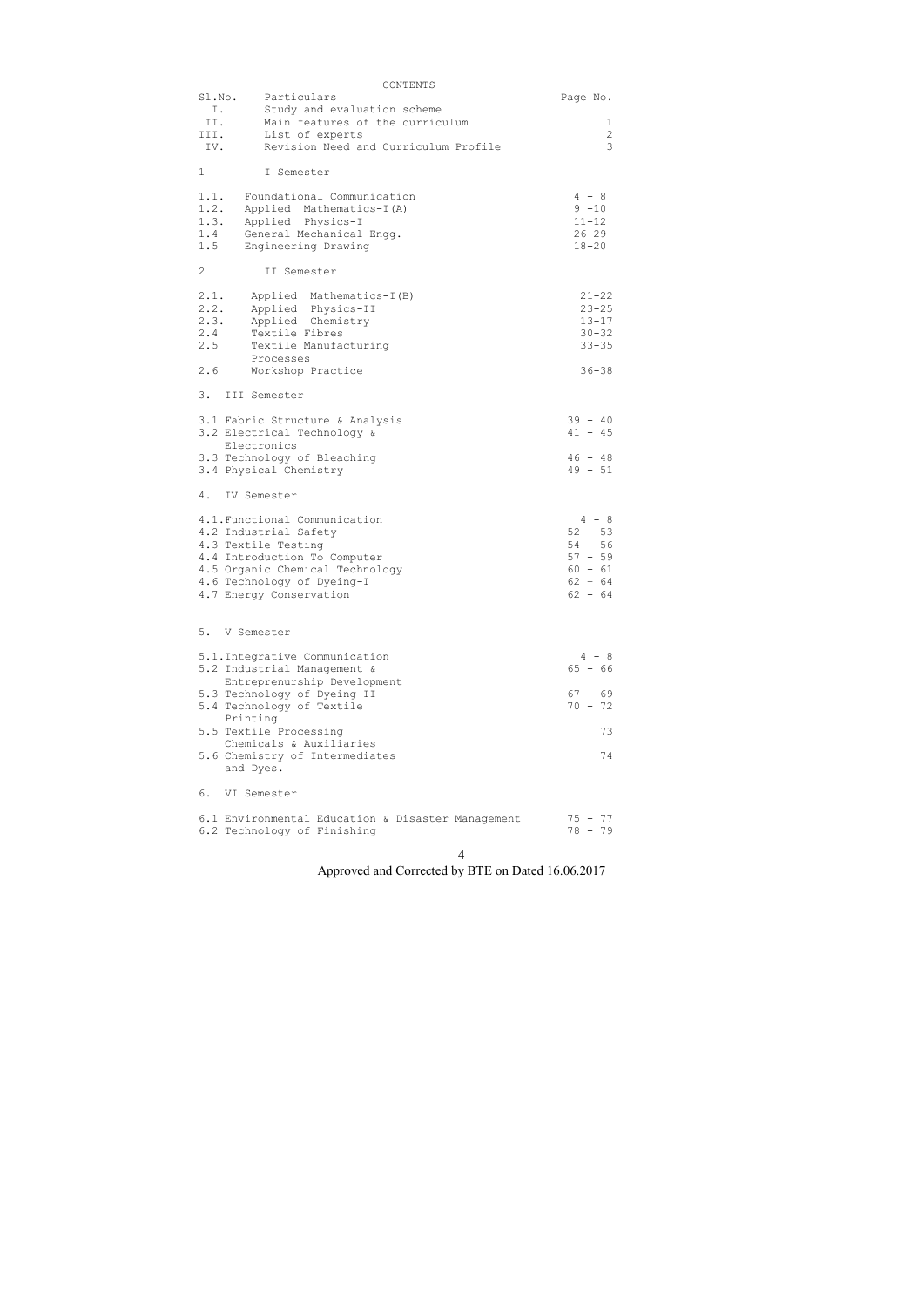|             | 6.3 Advance Wet Processing & Process Control In<br>Processing                 | 80                           |
|-------------|-------------------------------------------------------------------------------|------------------------------|
| 6.5 Project | 6.4 Introdution To Knitting & Garment Tech.<br>6.6 Industrial Training-4 week | $81 - 83$<br>$84 - 85$<br>86 |
|             | VII. Staff structure                                                          | 87                           |
| VIII.       | Space requirement                                                             | $88 - 89$                    |
|             | IX. List of equipment                                                         | $90 - 106$                   |
| Х.          | Learning Resource Material                                                    | 107                          |
| XI.         | Annexure - I                                                                  | 108                          |
| XII.        | Annexure - II                                                                 | 109                          |
|             | XIII. Annexure - III                                                          | 110                          |
|             | XIV. Annexure - IV -Ouestionnaire                                             | $-113$                       |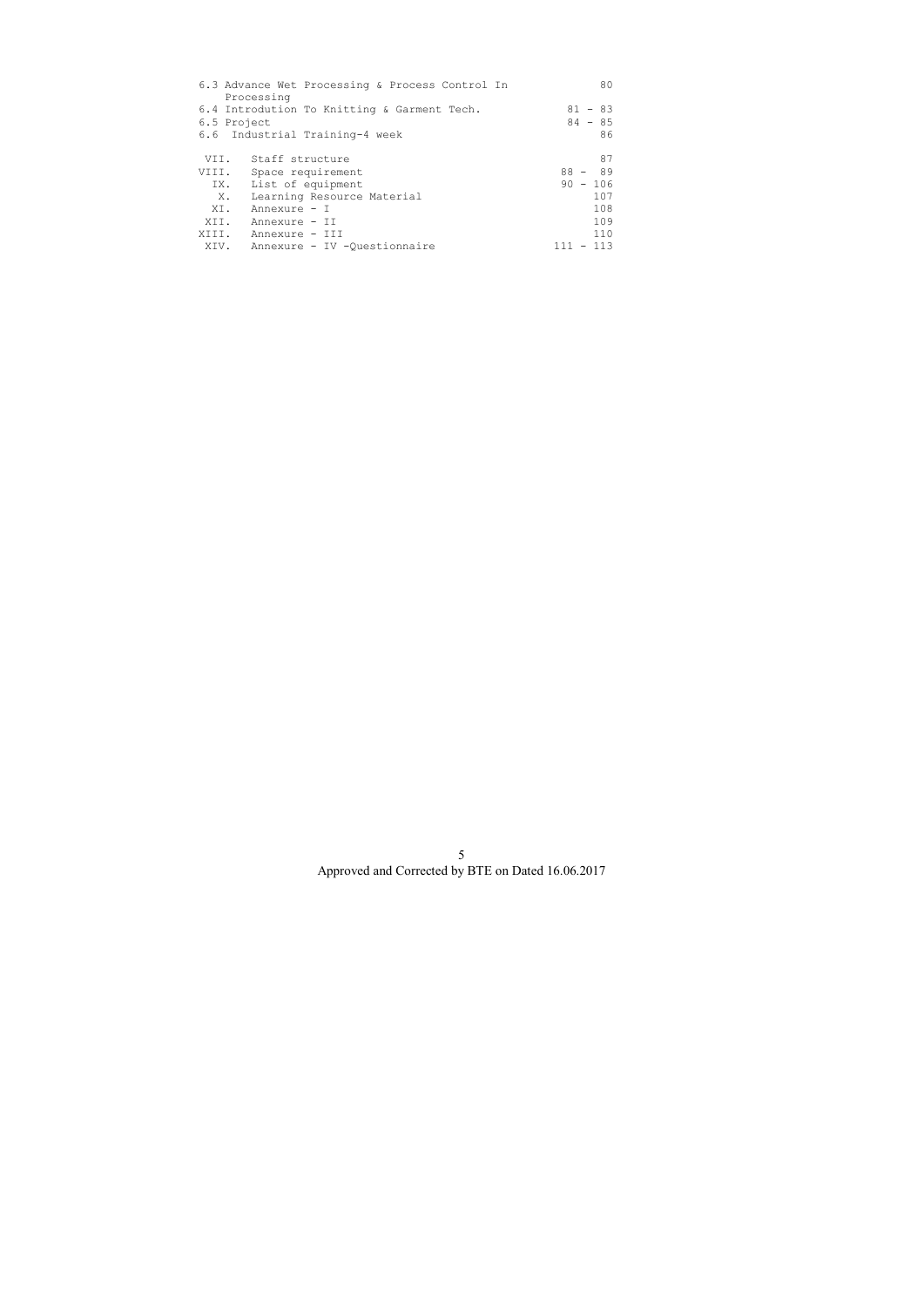# MAIN FEATURES OF THE CURRICULUM

| TITLE OF THE COURSE   | : Diploma in Textile Chemistry       |
|-----------------------|--------------------------------------|
| <b>DURATION</b>       | : Three Year (Six Semester)          |
| PATTERN OF THE COURSE | : Semester System                    |
| <b>TNTAKE</b>         | : 60                                 |
| TYPE OF COURSE        | : Full Time                          |
| ENTRY OUALIFICATION   | : Passed High School With 35% Marks  |
| MODE OF ADMISSION     | : Through Joint Entrance Examination |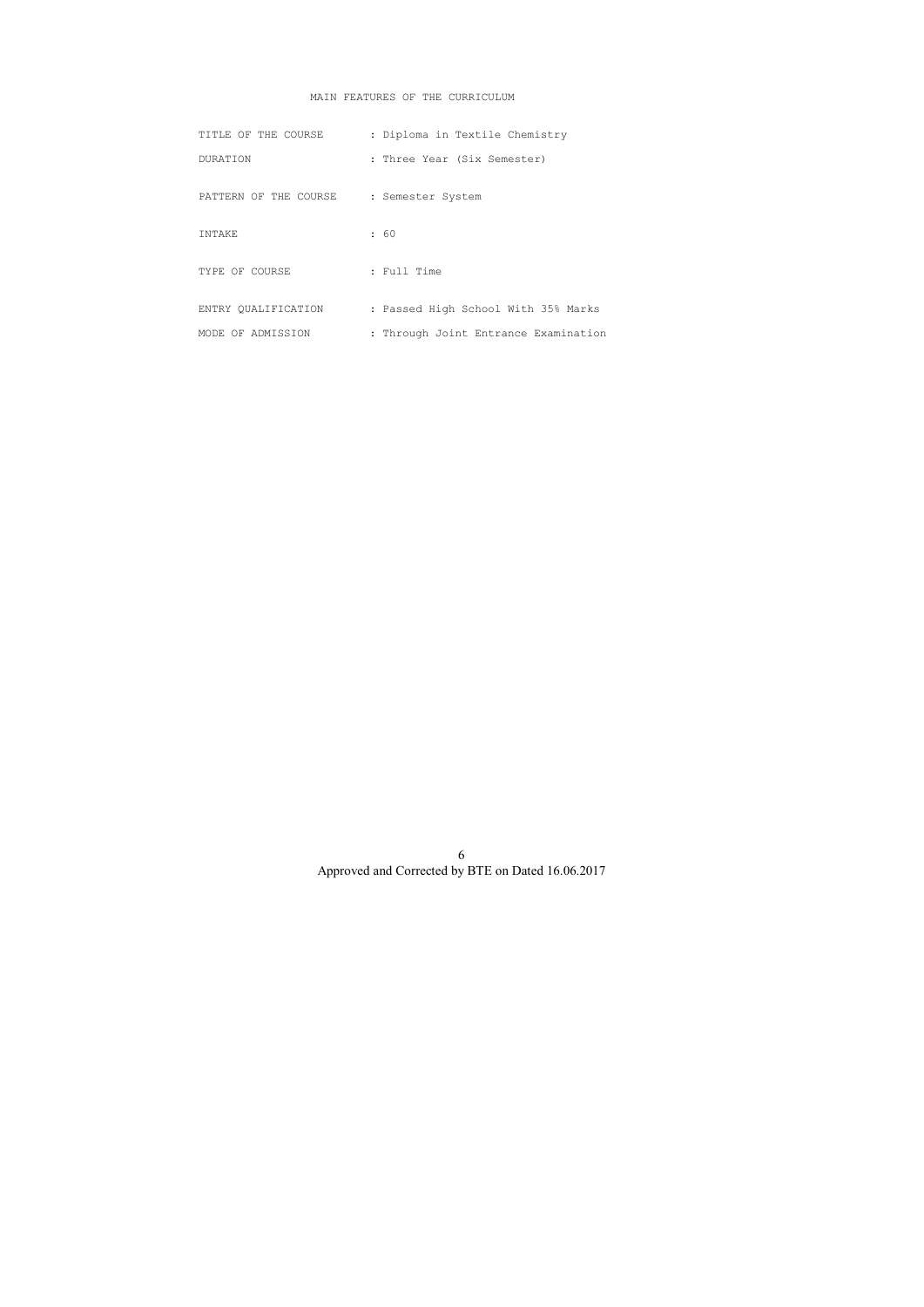List of exprets who contributed in the development of the curriculum in Semester System for the Three year (Six Semester) Diploma Textile Chemistry at I.R.D.T., U.P., Kanpur on 13-04-15 are honourable named below :.

## LIST OF EXPERTS

List of exprets who contributed in the development of the curriculum in Review and Revision for the Three year (Six Semester) Diploma Textile Chemistry at I.R.D.T., U.P., Kanpur on 22 & 23 August 2016 and 19 & 20 September 2016 are honourable named below :.

| 1. Shri B. D. Dixit      | Professor<br>I.I.C.T., Bhadohi             |
|--------------------------|--------------------------------------------|
| 2. Shri R. K. Srivastava | H. O. D.<br>Govt. Girls Poly., Allahabad   |
| 3. Shri D. K. Verma      | H.O.D.<br>Govt. Poly. Varanasi             |
| 4. Shri C. K. Upadhaya   | Lecturer (Spinning)<br>Govt. Poly., Kanpur |
| 5. Shri Pankaj Yadav     | Professor<br>I. R.D. T., U.P. Kanpur       |

| 1.    | Shri B. D. Dixit      | Retd. Professor                            |
|-------|-----------------------|--------------------------------------------|
|       |                       | U.P.T.T.I., Kanpur                         |
| $2$ . | Shri R. K. Srivastava | H.O.D.                                     |
|       |                       | Govt. Girls Poly., Allahabad               |
|       | 3. Shri Pankaj Yadav  | Assistant Director                         |
|       |                       | D.T.E., U.P. Kanpur                        |
| 4.    | Shri R. K. Gupta      | H.O.D./Principal, Govt. Poly., Furrakhabad |
| 5.    | Shri Ramakant Yadav   | Manager, New Civil Lines, Kanpur           |
| 6.    | Shri Rainvijay Singh  | Industrilist, Shop No 7-8, Sai Market      |
|       |                       | Opposite BDB Green, Lucknow                |
| 7.    | Shri Grish Verma      | Retd. Assistant Director, NITRA, Kanpur    |
| 8.    | Dr. Alka Ali          | Professor, U.P.T.T.I., Kanpur              |
| 9.    | Shri Brajesh Mishra   | Lecturer, Govt. Poly, Mau                  |
| 10.   | Shri Pavan Chauraisa  | Lecturer, Govt. Girls Poly., Allahabad     |
| 11.   | Shri H. K. Shau       | Lecturer, Govt. Poly., Furrakhabad         |
| 12.   | Shri Himanshu Maurya  | Lecturer, Govt Girls Poly, Allahabad       |
|       | 13. Shri Rahul Singh  | Lecturer, Govt. Poly., Kanpur              |
|       | 14. Smt. Anubha Gupta | Lecturer, G. P., Kanpur                    |
|       | 15. Shri Yogesh Singh | Professor, I.R.D.T.U.P., Kanpur            |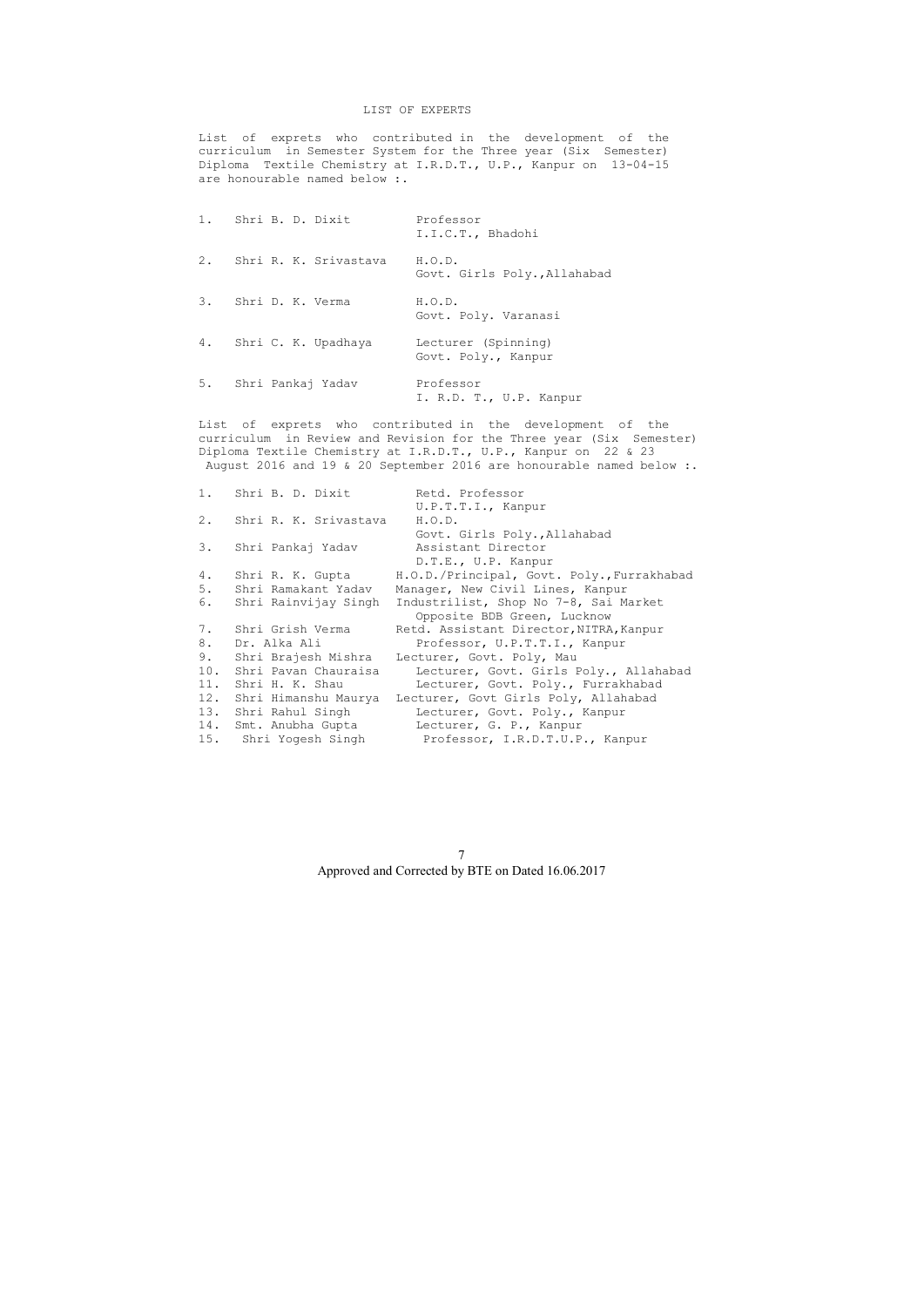# **LIST OF EXPERTS**

**A Curriculum Workshop for Development of Curriculum on the Subject " Energy Conservation" was held on 22nd January, 2018 at NITTTR, Chandigarh. The following participated in the workshop:-** 

| S. No. | <b>Name, Designation and Official address</b>                                                                         |  |  |  |  |  |  |
|--------|-----------------------------------------------------------------------------------------------------------------------|--|--|--|--|--|--|
|        | <b>From Field/Industries/Institutions of Higher Learning</b>                                                          |  |  |  |  |  |  |
| 1.     | Shri Jotinder Singh, Engineer-in-Chief(Retd.) Punjab State Power Corpn.<br>Ltd.(PSPCL), Punjab                        |  |  |  |  |  |  |
| 2.     | Shri Punit Sharma, Asstt.General Manager, Electrical &<br>Energy<br>Management, Godrej Appliances Ltd. Mohali, Punjab |  |  |  |  |  |  |
| 3.     | Ms. Anu Singla, Associate Professor, Chitkara University, Rajpura, Punjab                                             |  |  |  |  |  |  |
| 4.     | Shri Girish Kumar, UP New and Renewable Energy Development<br>Authroity (UPNEDA), Lucknow, U.P.                       |  |  |  |  |  |  |
| 5.     | Sh. Lal Ji Patel, TBO/ CDC Officer, IRDT Kanpur, U.P.                                                                 |  |  |  |  |  |  |
| 6.     | Shri Ravinder Kumar, Research Assistant, IRDT, Kanpur, U.P.                                                           |  |  |  |  |  |  |
|        | From NITTTR, Chandigarh                                                                                               |  |  |  |  |  |  |
| 7.     | Dr. AB Gupta, Professor & Head, Curriculum Development Centre,<br>Coordinator                                         |  |  |  |  |  |  |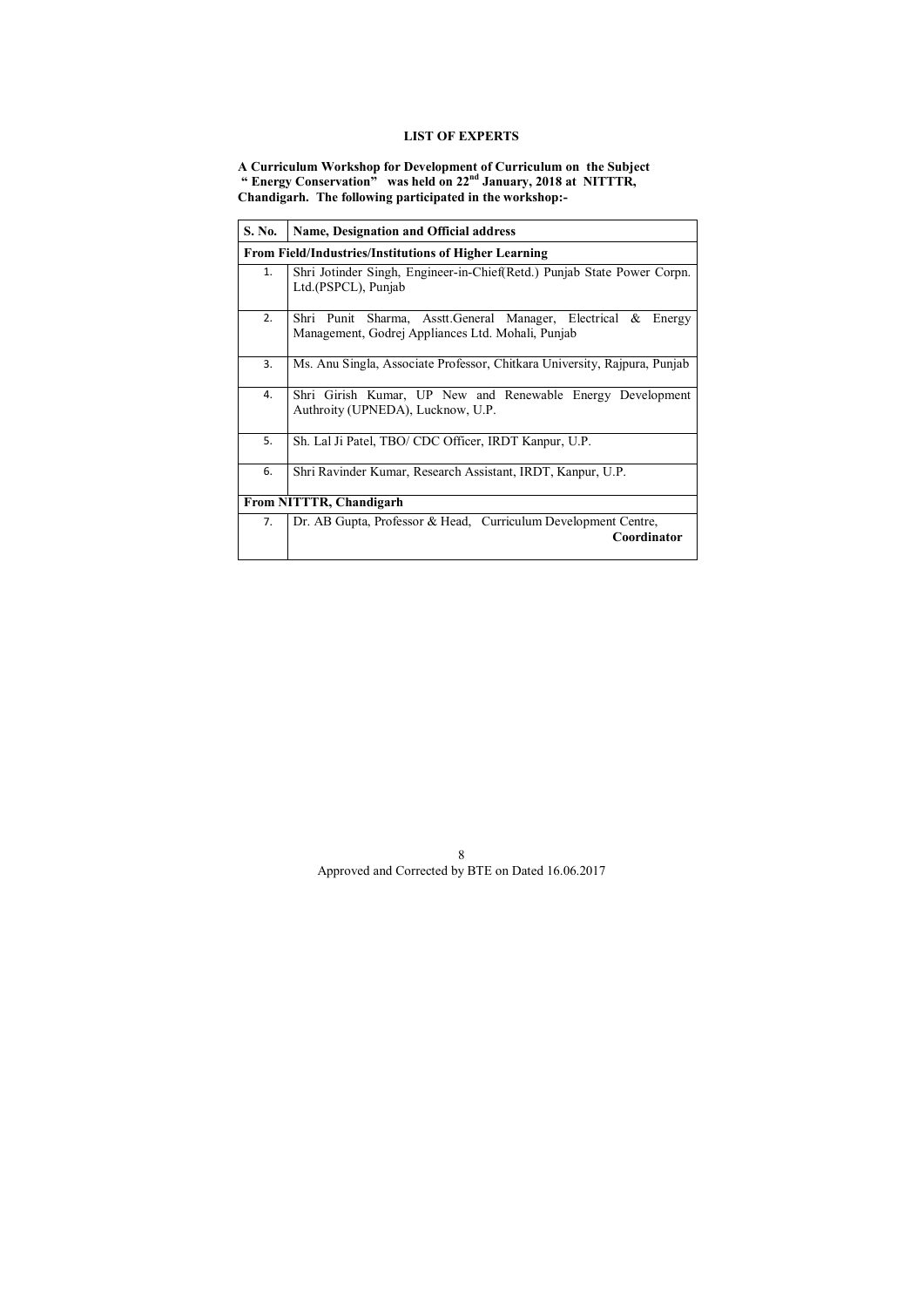#### REVISION NEED AND CURRICULUM PROFILE

 Revision of a curriculum according to need of the time is an essential exericse. It is to weed out the irrelevant and to add afresh timely relevant matter in systematic and cohesive manner. The existing curriculum for Three Year Diploma In Textile Chemistry was in much need of revision since long. Accordingly task has been set on to bring it out in the present form. In the process consideration has been given to topics such as Computer Awareness, Environment Pollution, Entrepreneurship which have caught our considerable attention. Accordingly two new papers viz. Computer App. For Engg. Industrial Safety have been introduced in the second year of the curriculum. Emphasis on entrepreneurship has been given in the paper Industrial Management and Entreprenurship Development in the final year of the course. Maintaining the relevant and deleting the less important in the present context a balance has been sought by adding new ideas as and where wanted. This has been done by thorough scrutiny of the old curriculum with the help of experts from industry and institutions. Besides it due care has been taken in rearrangement and distribution of subject matter over three year period of course to make it rationally progressive in class room teaching.

 In first year of the course all the papers common to other discipline have already been revised. In first year the last two papers viz. Textile Fibres and Textile Manufacturing Processes have been fully revised by enriching and rationally arranging the matter. Also addition of lab work with Textile Fibres is an extra impetus to students learning. The subject matter of the paper General Mechanical Engineering has been made more relevant to the need of textile industry. Addition of lab work with this paper will still more fortify its effect.

 Dependence of industry on electrical power makes it imperative to introduce students with handling of electrical machines and instruments. So a new paper Electrical Technology and Electronics with lab work has been introduced in second year of the course.

 In the final year of the course a new paper Advance Wet Processing & Process Control In Processing is meant to introduce the students with the new developments in the field of processes and machinery.

 Besides this, project work in the final year covers design and development of product, setting up of small unit to encourage entrepreneurship and also rural development, environment pollution to be friendly to nature and society. With all this it is hoped that this new curriculum will rise up to the horizon of expectations of industry.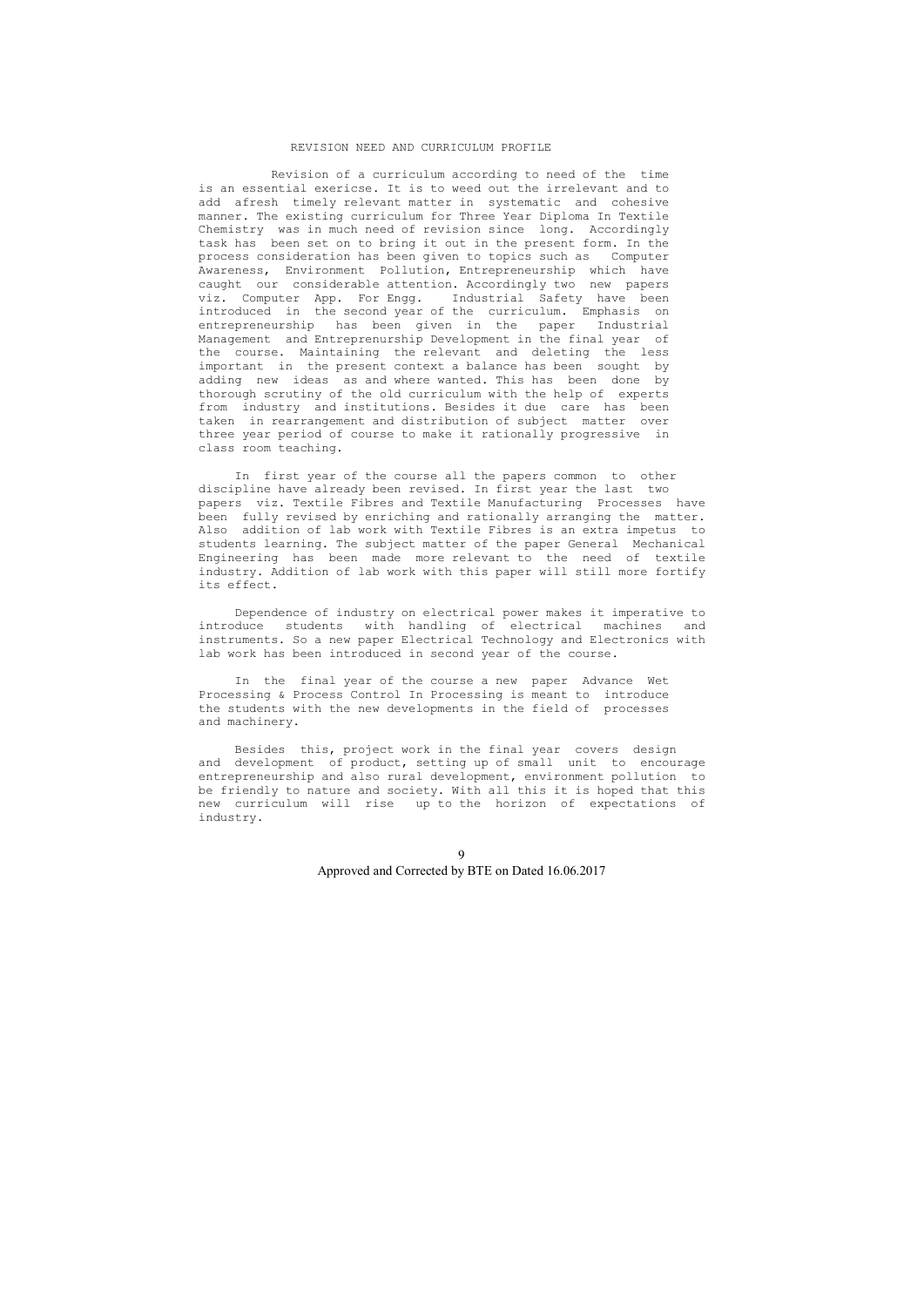I Semester

 L T P  $4$  - -

# **1.1 FOUNDATIONAL COMMUNICATION SECTION "A" (ENGLISH)**

## **TOPIC WISE DISTRIBUTION OF PERIODS**

| Sl.No.            | Units                                      |    |              | Coverage Time |   |   |
|-------------------|--------------------------------------------|----|--------------|---------------|---|---|
|                   |                                            |    |              | L             | т | P |
| Section A English |                                            |    |              |               |   |   |
| 1.                | PARTS OF SPEECH                            |    | 12           |               |   |   |
| 2.                | VOCABULARY BUILDING                        |    | 05           |               |   |   |
| 3.                | Grammar                                    |    | 15           |               |   |   |
| 4.                | DEVELOPMENT OF EXPRESSION (Composition) 12 |    |              |               |   |   |
| Section B Hindi   |                                            |    |              |               |   |   |
| 5.                | Topic 5                                    |    | $\mathbf{2}$ |               |   |   |
| 6.                | Topic 6                                    |    | 5            |               |   |   |
| 7.                | Topic 7                                    |    | 5            |               |   |   |
|                   |                                            |    |              |               |   |   |
|                   |                                            | 56 |              |               |   |   |

# **DETAILED CONTENTS**

 $\_$  , and the set of the set of the set of the set of the set of the set of the set of the set of the set of the set of the set of the set of the set of the set of the set of the set of the set of the set of the set of th

# 1. **PARTS OF SPEECH :**

- a. Noun
- b. The pronoun : Kinds and Usage
- c. The adjective : Kinds and Degree
- d. Determiner : Articles
- e. The verb : Kinds
- f. The Adverb : Kinds, Degree and Usage
- g. Prepositions
- h. Conjunctions
- i. The Interjections
- j. Subject: Verb Agreement (Concord)

# 2. **VOCABULARY BUILDING :**

- a. Antonyms and Synonyms
- b. Homophones
- c. One word substitutions
- d. Idioms and Phrases
- e. Abbreviations

## 3. **Grammar**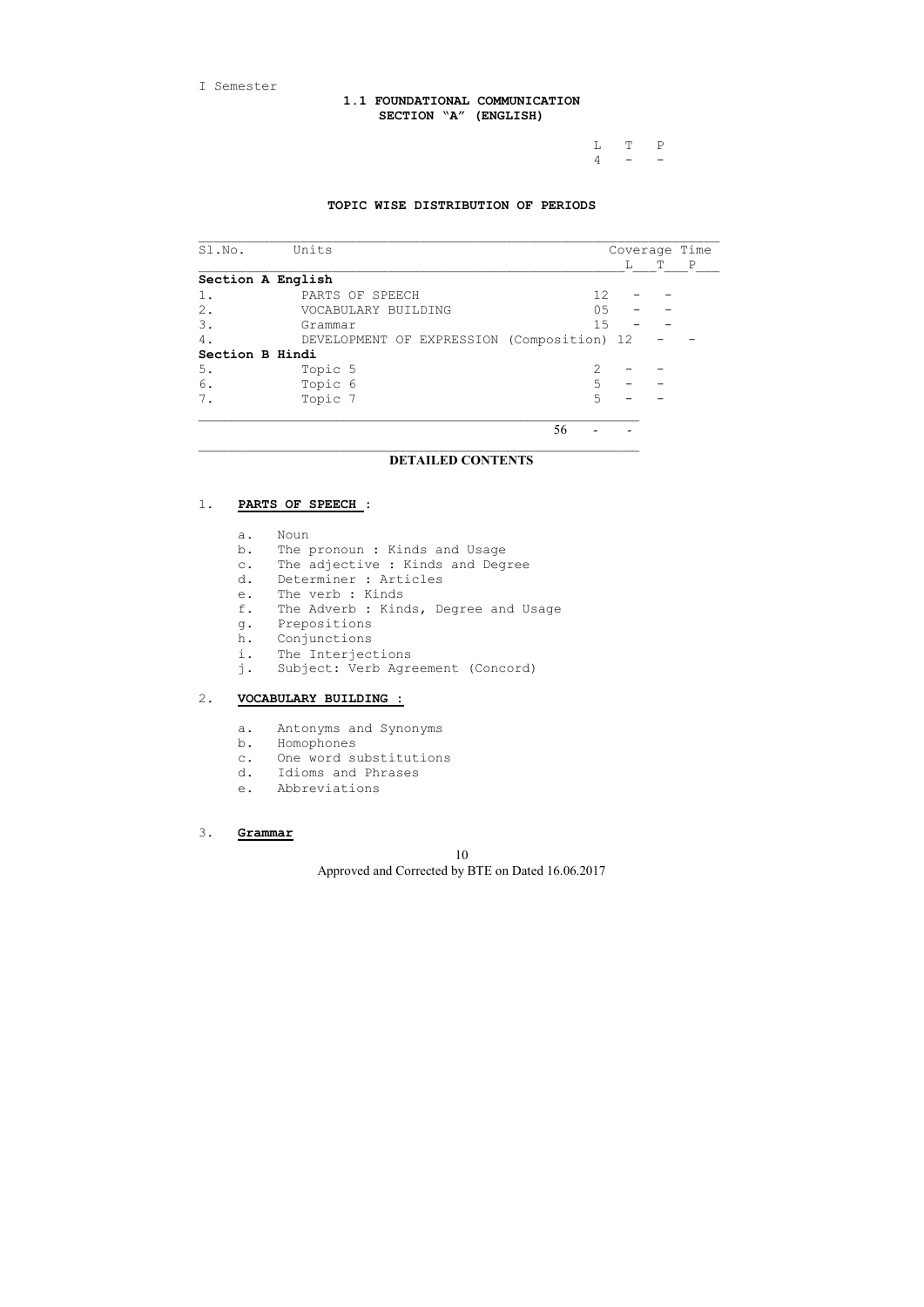- a. Sentence & its types
- a. Tenses
- b. Punctuations
- c. Active and Passive voice
- d. Transformation of Sentences
- e Synthesis of Sentences
- f. Direct and Indirect Narrations

# 4. **DEVELOPMENT OF EXPRESSION (Composition) :**

- a. Paragraph Writing
- b. Essay Writing
- c. Proposal Writing
- d. Letter Writing (Formal,Informal,Business,official etc.)
- f. Report Writing
- g. Note Making
- h. News Making
- i. Application Writing
- j. Minute Writing
- k. Invitation Letter Writing

# **SECTION "B" (Hindi)**

- 5— सज्ञा, सर्वनाम, विशेषण, किया विशेषण, वर्ण समास, संधि, अलंकार, रस, उपसर्ग प्रत्यय।
- 6— पत्र लेखन, निविदा संविदा, दर आमंत्रण (कोटेशन) अपील, स्वतन्त्र अभिव्यक्ति, प्रतिवेदन लेखन, प्रेस **विज्ञ**प्ति ।
- 7- वाक्य/वाक्यांश के लिए शब्द, पर्यायवाची या समानार्थी शब्द, विलोम शब्द, अनेकार्थी शब्द, शब्दयुग्म या lead of the control of the control of the control of the control of the control of the state of the state of th<br>समुच्चारित शब्द समूह, वाक्य शुद्धि (शुद्ध अशुद्ध वाक्य), मुहावरे एवं लोकोक्तियाँ ।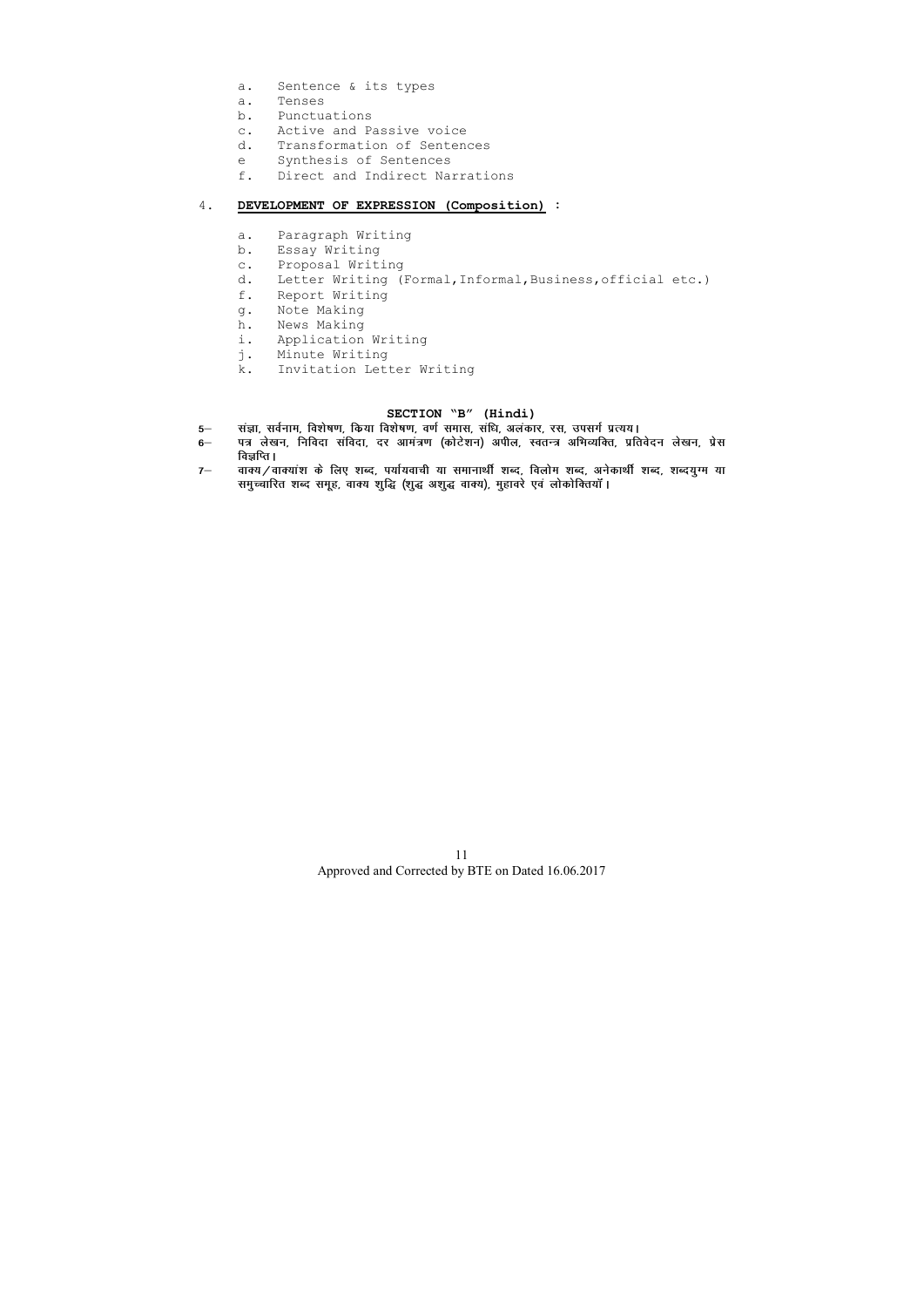L T P  $3 \t2/2 -$ 

# 1.2 APPLIED MATHEMATICS I(A) [ Common to All Engineering Courses]

Rationale:

 The study of mathematics is an important requirement for the understanding and development of any branch of engineering. The purpose of teaching mathematics to diploma engineering students is to impart them basic knowledge of mathematics which is needed for full understanding and study of engineering subjects.

| S.N.  | Units<br>L<br>Algebra- I<br>8<br>Algebra- II<br>8<br>Trignometry<br>6<br>Differential Calculus-I<br>10<br>Differential Calculus-II<br>1 <sub>0</sub> |    | Coverage Time |   |
|-------|------------------------------------------------------------------------------------------------------------------------------------------------------|----|---------------|---|
|       |                                                                                                                                                      |    | Т             | Ρ |
| $1$ . |                                                                                                                                                      |    | 3             |   |
| $2$ . |                                                                                                                                                      |    | 3             |   |
| 3.    |                                                                                                                                                      |    | 2             |   |
| 4.    |                                                                                                                                                      |    | 3             |   |
| 5.    |                                                                                                                                                      |    | 3             |   |
|       |                                                                                                                                                      | 42 | 14            |   |

\_

DETAILED CONTENTS:

- 1. ALGEBRA-I : (10 Marks)
- 1.1 Series : AP and GP; Sum, nth term, Mean
- 1.2 Binomial theorem for positive, negative and fractional index (without proof). Application of Binomial theorem.
- 1.3 Determinants : Elementary properties of determinant of order 2 and 3, Multiplication system of algebraic equation, Consistency of equation, Crammer's rule
- 2. ALGEBRA-II:(10 Marks)
- 2.1 Vector algebra : Dot and Cross product, Scaler and vector triple product.
- 2.2 Complex number.

 Complex numbers, Representation, Modulus and amplitud Demoivre theorem, its application in solving algebraic equations, Mod. function and its properties..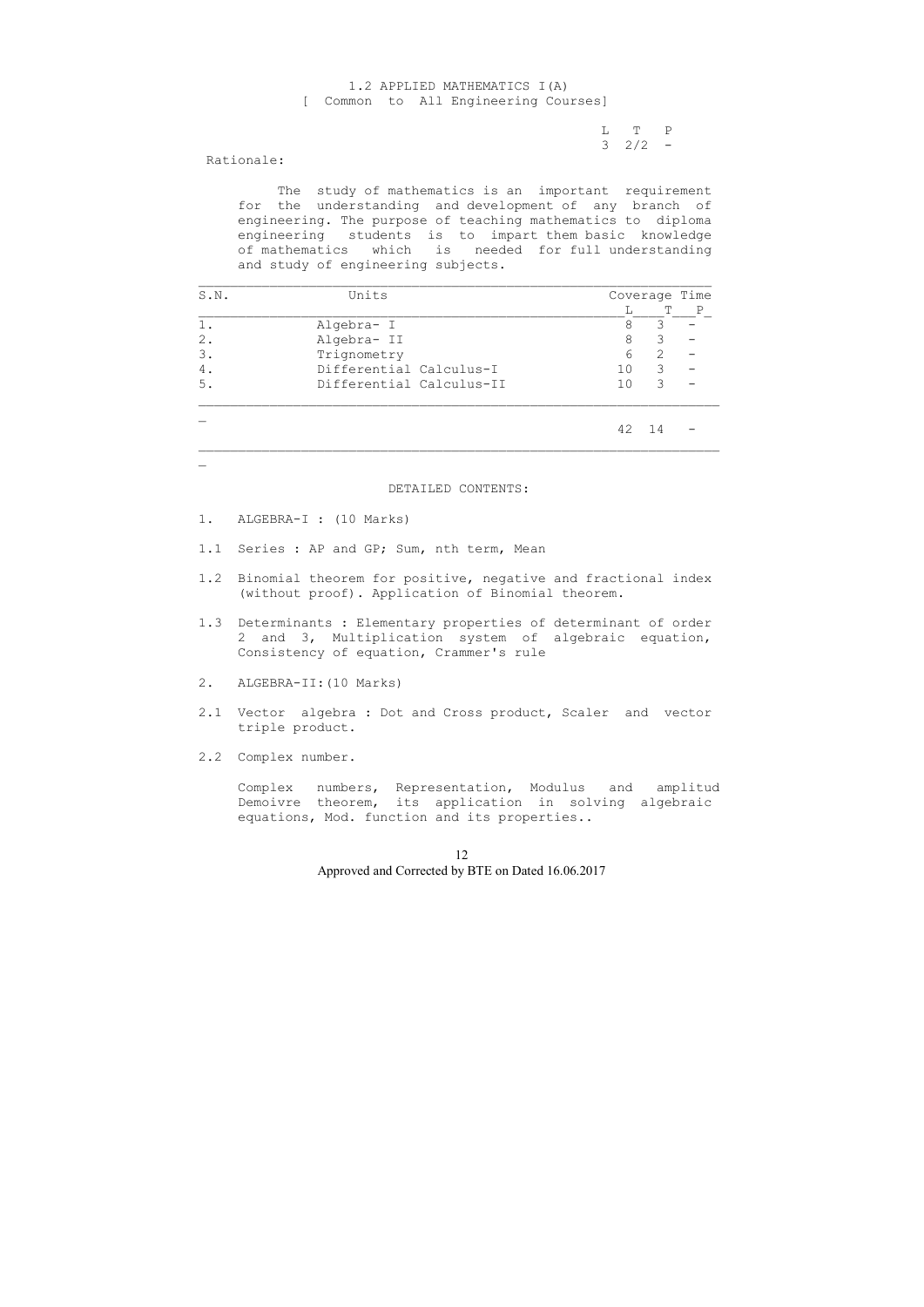- 3. TRIGONOMETRY :(8 Marks)
- 3.1 Relation between sides and angles of a triangle : Statement of various formulae showing relation ship between sides and angle of a triangle.
- 3.2 Inverse circular functions : Simple case only
- 4. DIFFERENTIAL CALCULUS I : (12 Marks)
- 4.1 Functions, limits, continuity, functions and their graphs, range and domain, elementary methods of finding limits (right and left), elementary test for continuity and differentiability.
- 4.2 Methods of finding derivative, Function of a function, Logaritimic differentiation, Differentiation of implicit functions.
- 5. DIFFERENTIAL CALCULUS -II :(10 Marks)
- 5.1 Higher order derivatives, Leibnitz theorem.
- 5.2 Special functions (Exponential, Logarithmic, Inverse circular and function), Definition, Graphs, range and Domain and Derivations of each of these functions.
- 5.3 Application Finding Tangants, Normal, Points of Maxima/Minima, Increasing/Decreasing functions, Rate, Measure, velocity, Acceleration, Errors and approximation.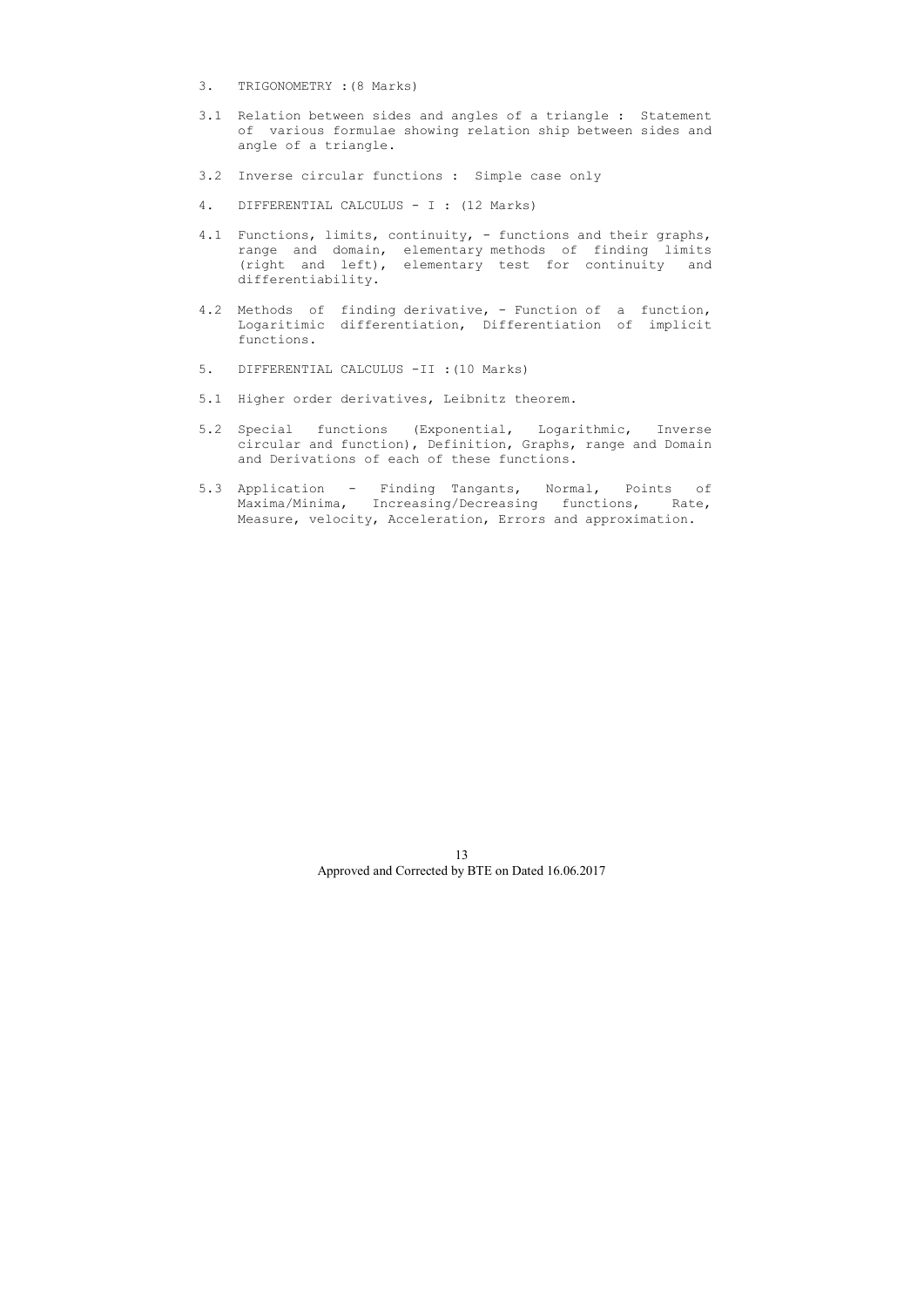## 1.3 APPLIED PHYSICS-I

|  |  | [ Common to All Engineering Courses] |                |  |
|--|--|--------------------------------------|----------------|--|
|  |  |                                      | T, TPP         |  |
|  |  |                                      | $3 \t2 \t/2 =$ |  |

Rationale:

 Engineering physics is a foundation Course. Its purpose is to develop proper understanding of physical phenomenon and scientific temper in the students. While teaching the subject, teachers should make maximum use of demonstrations to make the subject interesting to the students.

TOPIC WISE DISTRIBUTION OF PERIODS

| Sl.No. | Topics                                     | L             | Т              | P |
|--------|--------------------------------------------|---------------|----------------|---|
|        |                                            |               |                |   |
|        | Units & Dimensions                         | 3             |                |   |
| $2$ .  | Errors in Measurement                      | $\mathcal{S}$ | $\mathbf{1}$   |   |
| 3.     | Circular Motion                            | 4             | $\overline{1}$ |   |
| 4.     | Motion of Planets                          | 4             | $\mathbf{1}$   |   |
| 5.     | Dynamics of rigid body (Rotational Motion) | 5             | $\overline{1}$ |   |
| 6.     | Fluid Mechanics and Friction               | 4             | $\mathbf{1}$   |   |
| 7.     | Friction                                   | 4             |                |   |
| 8.     | Harmonic Motion                            | 5             | 2              |   |
| 9.     | Heat & Thermodynamics                      | 6             | 4              |   |
| 10.    | Acoustics                                  | 4             |                |   |
|        |                                            | 42 14         |                |   |

#### DETAILED CONTENTS:

1. Units and Dimensions (4 Marks)

 S.I. Units & Dimensions of physical quantities, Dimensional formula and dimensional equation. Principle of homogenity of dimensions and applications of homogenity principle to:

- i) Checking the correctness of physical equations,
- ii) Deriving relations among various physical quantities,
- iii) Conversion of numerical values of physical quantities from one system of units into another. Limitations of dimensional analysis.
- 2. ERRORS AND MEASUREMENT (4 Marks)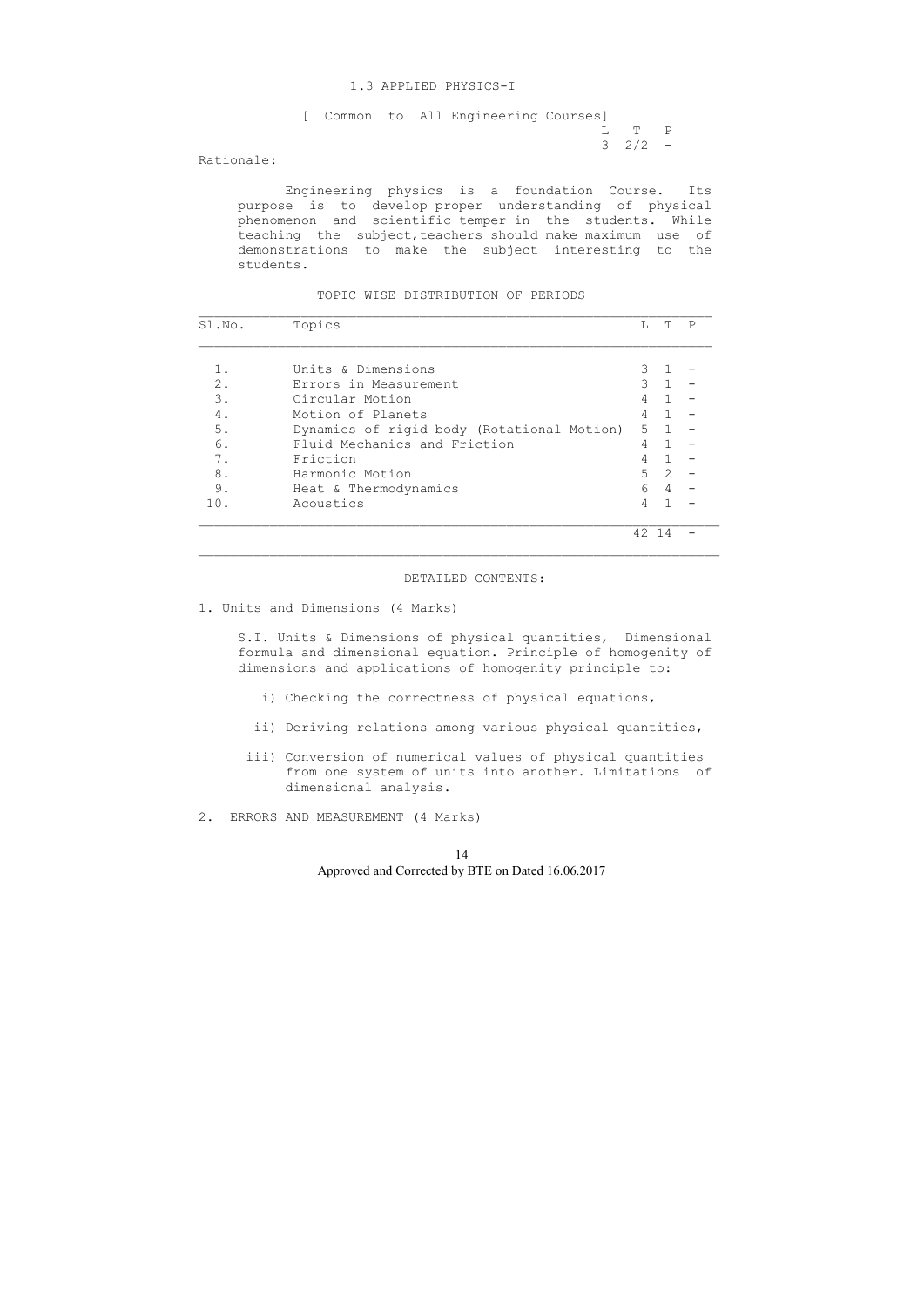Errors in measuremnts, accuracy and precision, random and systematic errors, estimation of probable errors in the results of measurement(Combination of erros in addition, substraction, multipication and powers). Significant figures, and order of accuracy in resprect to instruments,

3. Circular Motion (5 Marks)

 Central forces. Uniform Circular motion (Horizental and Vertical cases),angular velocity,angular acceleration and centripetal acceleration.Relationship between linear and angular velocity and acceleration. Centripetal and centrifugal forces. Practical applications of centripetal forces. Principle of centrifuge.

4. MOTION OF PLANETS AND SATELLITES :(5 Marks)

 Gravitational force, Acceleration due to gravity and its variation w.r. to height and depth from earth, Kapler's Law, Escope and orbital velocity, Time period of satellite, Geo stationary, Polar satellites (Concept Only)

5. Dynamics of Rigid Body (Rotational Motion) (6 Marks)

 Rigid body,Rotational motion, Moment of inertia,Theorems(Perpendicular and Parallel axis) of moment of inertia (Statement). Expression of M.I. of regular bodies (Lamina, Sphere, Disc, Cylindercal),Concept of Radius of gyration, angular momentum, Conservation of angular momentum, Torque, Rotational kinetic energy. Rolling of sphere on the slant plane . Concept of Fly wheel.

6. Fluid Mechanics :(5 Marks)

 Surface tension, Capillary action and determination of surface tension from capilary rise method, Equation of continuity (A1V1=A2V2), Bernoulli's theorem, and its application stream line and Turbulent flow, Reynold's number.

7. Friction :(4 Marks)

 Introduction, Physical significance of friction, Advantage and disadvantage of friction and its role in every day life. Coefficients of static and dynamic friction and their measurements. viscosity, coeff. of viscosity, & its determination by stoke's method.

8. Harmonic Motion (6 Marks)

Periodic Motion , characterstics of simple harmonic motion;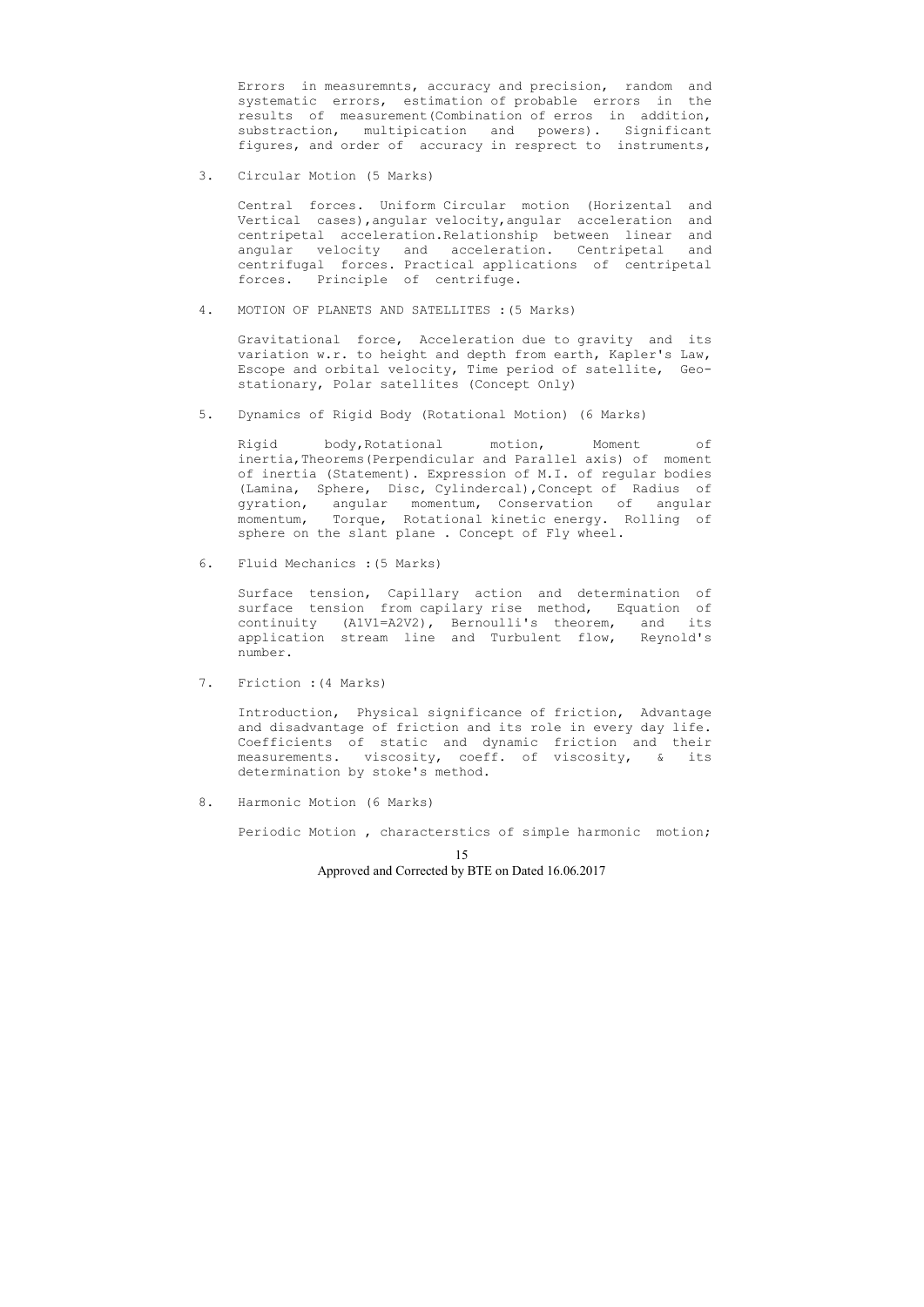equation of S.H.M. and determination of velocity and acceleration. Graphical representation. Spring-mass system. Simple pendulum. Derivation of its periodic time. Energy conservation in S.H.M.. Concept of phase, phase difference, Definition of free, forced, undamped and damped vibrations, Resonance and its sharpness, Q-factor.

9. Heat & Thermodynamics: (6 Marks)

 Modes of heat transfer (Conduction, Convection and Radiation), coefficient of thermal conductivity Isothermal and adiabatic process. Zeroth First, Second Law of Thermodynamics and Carnot cycle, Heat Engine (Concept Only).

10. Acoustics (5 Marks)

 Definition of pitch, loudness, quality and intensity of sound waves. Echo, reverberation and reverberation time. Sabine's formula without Derivation. Control of reverberation time (problems on reverberation time). Accoustics of building defects and remedy.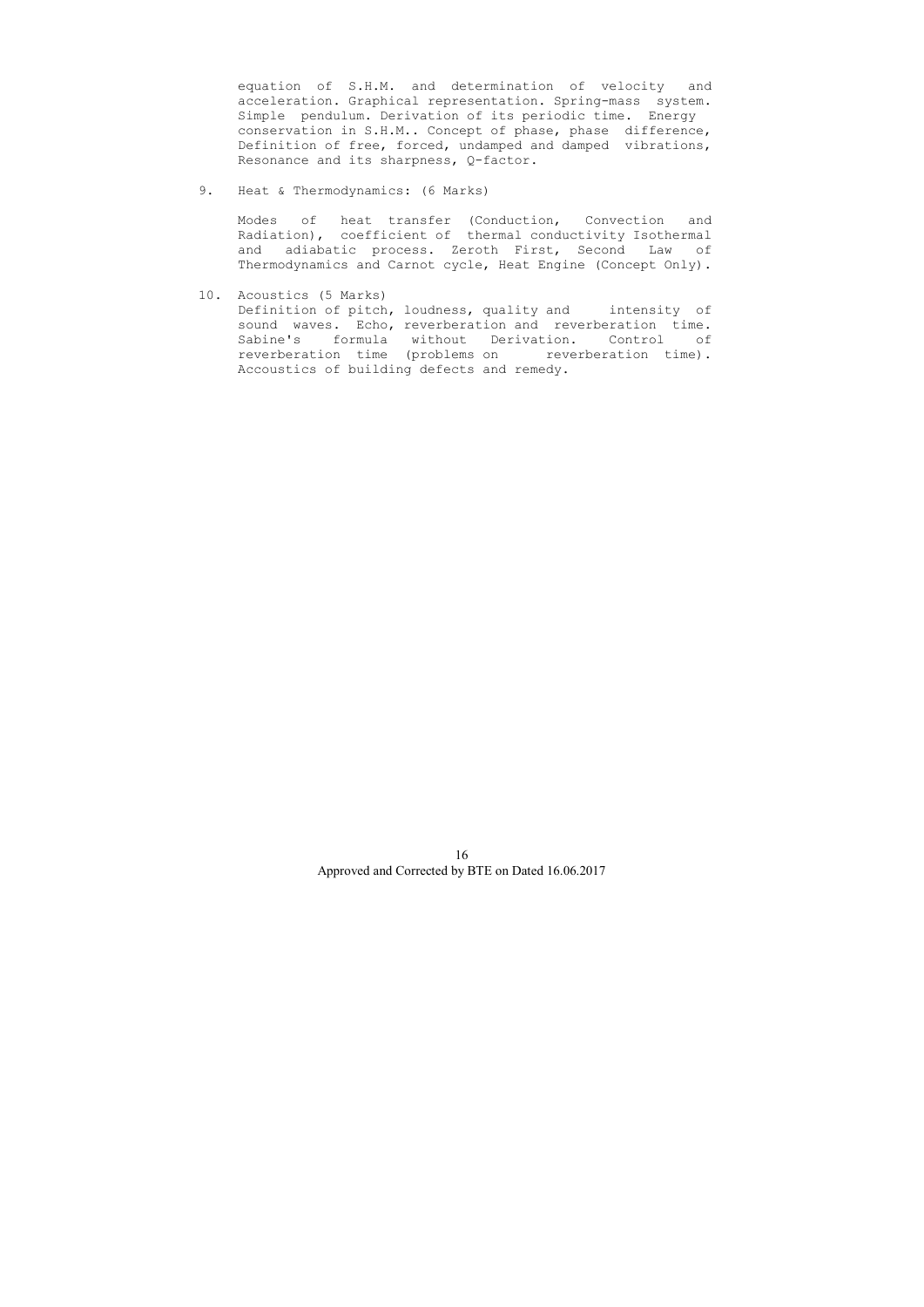## 1.3 GENERAL MECHANICAL ENGINEERING

|  | $L \qquad T \qquad P$ |  |
|--|-----------------------|--|
|  | $6 - 4$               |  |

Rationale

 For every practising engineer some knowledge of Mechanical Engineering relevant to his discipline is a must. This paper is meant to provide the would be textile technologists elements of mechanical engineering relevant to their work. Topic Wise Distribution of Periods

| Sl.No. | Topics                                    |    | Coverage |    |
|--------|-------------------------------------------|----|----------|----|
|        |                                           |    |          |    |
|        | Foundations and Installation              | 8  |          |    |
| 2.     | Pipe and Pipe Fittings                    |    |          |    |
| 3.     | Bearings and Lubrications                 | 8  |          |    |
| 4.     | Power Transmission and Material Handling  | 8  |          |    |
| .5     | Couplings, Clutches, Eccentrics and Camps | -8 |          |    |
| 6.     | Fules and Combustion                      |    |          |    |
| 7.     | Thermodynamics                            | 8  |          |    |
| 8.     | Steam Generation and Steam Generators     | 8  |          |    |
| 9.     | Pumps and Air Compressors                 | 8  |          |    |
| 10.    | Refrigeration and Air-Conditioning        | 8  |          |    |
|        |                                           | 84 |          | 56 |

 $\mathbf{r}$ 

## DETAILED CONTENTS

#### 1. FOUNDATIONS AND INSTALLATIONS:

 General principles and considerations for machine foundations, vibrations in machine foundations. Layout of foundation bolts, alignment of machines care and precautions to be used in installation of machines, introduction to Indian Standards on machine foundations. Practice in blue printreading for installtions.

2. PIPE AND PIPE FITTINGS:

 Classification of pipes according to materials used, field of application, IS specifications of water, air and steam pipes, various types of pipe fittings and their applications, laying of pipes, cuttings threading and jointing of pipes.

3. BEARINGS AND LUBRICATION: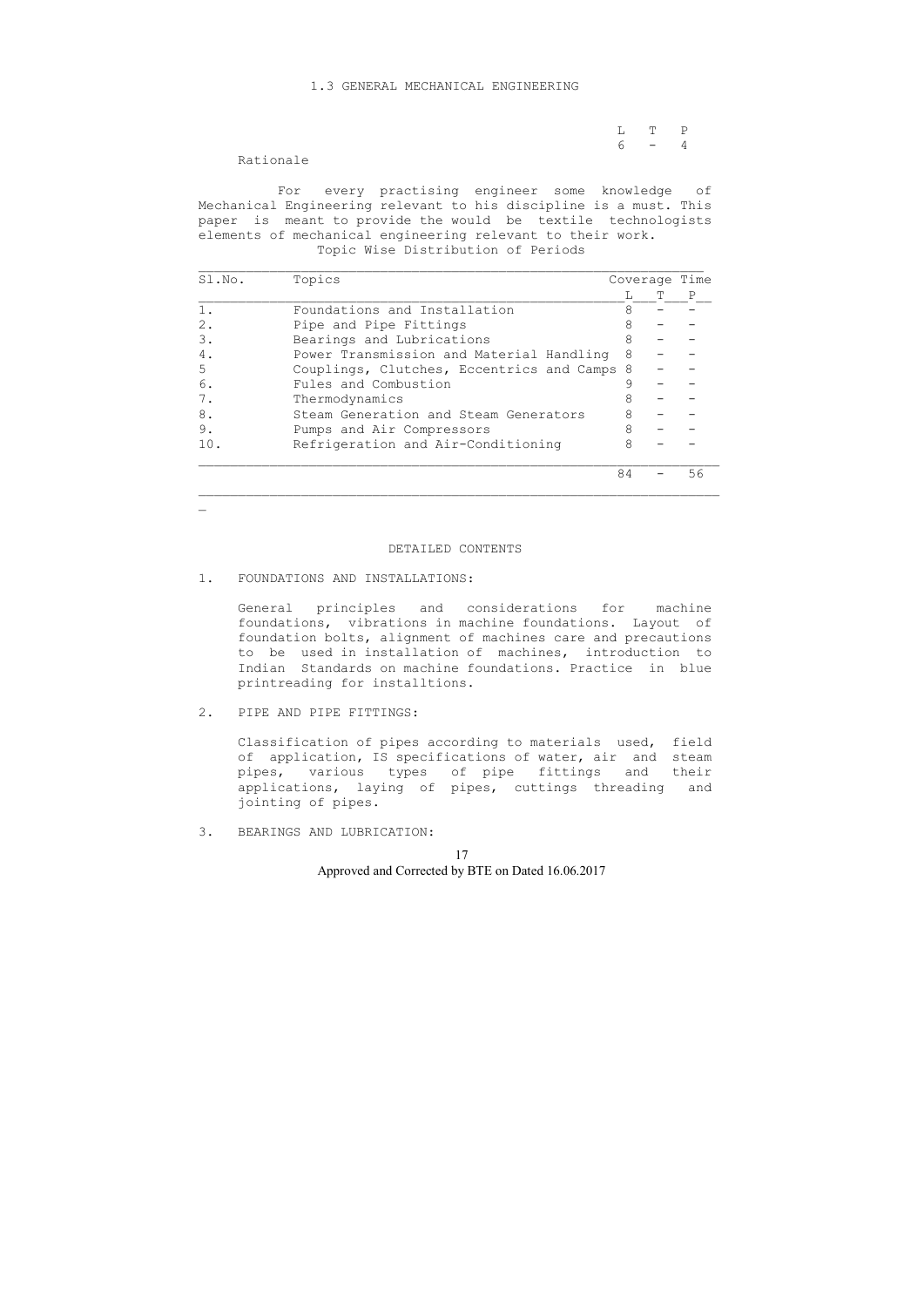Various kinds of bearings, bush bearing, ball and roller bearing, thrust bearing and their application in textile machineries. Principle of film lubrication. Various methods of lubrication, lunricants and their properties. Selection of lubricants for various textile machineries.

Power transmission by belt, chain and gears. Gear drive, application of various kinds of gears and drives in textile machinery. Variable speed drives.

- 4. POWER TRANSMISSTION & MATERIAL HANDLING:
	- (a) Different types of Trolleys used in process house.
	- (b) Belt and gear drive.

 Types of gears, spur gear, bevel gear, helical gear, worm and worm wheel, rack and pinion.

5. COUPLINGS, CLUTCHES, ECCENTRICS AND CAMS:

 Necessity of coupling, types of couplings, rigid and flexible couplings, universal coupling, fluid coupling. Introduction to common types of clutches, eccentrics and cams, their function and use.

6. FUELS AND COMBUSTION :

 Common solid, liquid and gas fuels. Their composition, higher and lower calorifics values. Claculation of air required for complete combustion of unitmass/volume. Concept of excess air in bioler furnace combustion. Heat carried away by flew gases. Flew gas analysis by Orsat apparatus. (Simple Numerical Problems)

 Idea of specific properties of liquid fuels such as knock resistance (Cetane and Octane numbers). Flash point, Flame point, Solidification point.

7. THERMODYNAMICS:

 Concept of thermodynamic systems and surroundings, Work and its relation to heat. First law of thermodynamics and its application to Constant volume, Constant pressure, Constant temperature and adeabatic processes in dealing with gases and vapours. Representation of these processes in P. V. diagram, calculation of work done.

 Second law of thermodynamics. Concept of enthalpy, entropy of thermodynamic system. Concept of Heat engine, Heat pump and refrigerator. Carnot cycle efficency of heat engine, coefficient of performance of refrigerator and heat pump.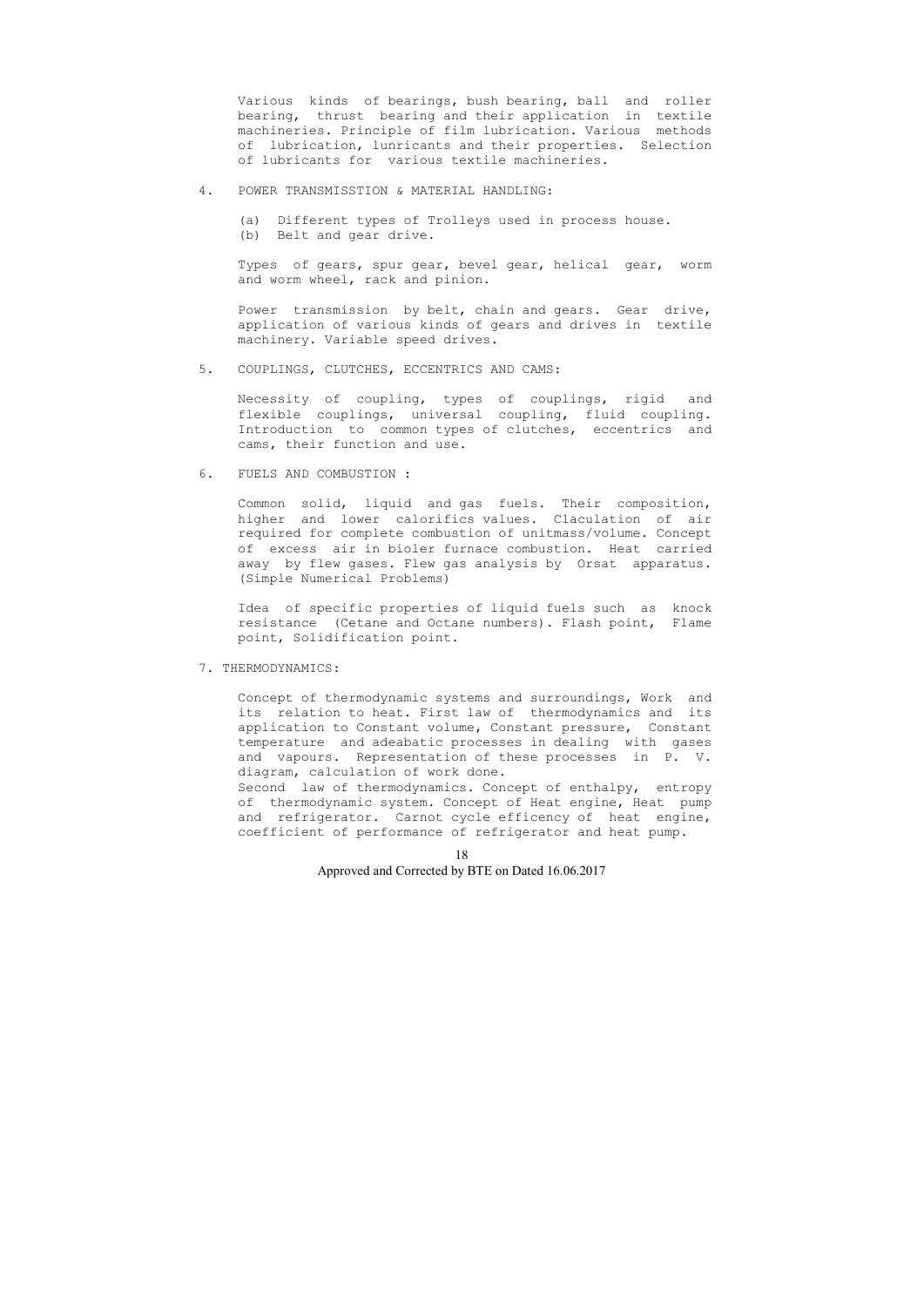Steady state flow process. Its equation and application.

8. STEAM GENERATION AND STEAM GENERATORS:

 Idea of steam generation from water at 0oC. Pressure and temperature curve of steam generation. Idea of wet, dry saturated and super heated steam. Saturation pressure, temperature, degree of super heat, Enthalpy, Entrophy and specific volume of wet, dry saturated and super heated steam. Use of steam tables for simple calculations. Introduction to water tube, fire tube boilers e. g. Lancashre, Babcock Wilcoxs, Cochran and Simple vertical boilers. Boilers mountings and accessories. Steam traps, Reducers, Expansion bends. Boilers specification. Equivalent evaporation, Boiler efficiancy, Draught, Chimeney height, Conditions for maximum draught through chimeney. Measurement of steam consumption. Simple numerical problems.

9. PUMPS & AIR COMPRESSORS:

 Elementary knowledge of working of reciprocating, Centrifugal and Vacuum pumps, Blowers and Compressors, Fans and Exhausts.

 Difference between reciprocating and rotary compressors. Their types and working, Single stage and Multi stage compressors. Power required to drive single stage compressor. Volumatric efficiency and effect of temperature on it. Use of compressed in textile industry.

#### 10. REFRIGERATION AND AIR CONDITIONING:

 Meaning of the term refrigeration. Its application, Unit. Refrigeration methods. Bellcoleman air cycle, air refrigerator, Vapour compression refrigeration. Analysis of simple saturated cycle for vapour compression refrigerator.

 Characteristics of good refrigerants. Properties of common refrigerants such as NH3, Co2, So2, Fe-12.

## Air Conditioning:

 Meaning of the term and its application. Gas and vapour mixture. Dry and wet bulb temperature, Dew-point, Depression of wet bulb temperature and Depression of Dew-point. Saturated air, specific humidity, relative humidity, Absolute humidity. Humid specific volume, Heat enthalpy of moist air. Use of psychrometric charts and tables. Sensible heating and cooling. Humadification. Dehumadification and their methods.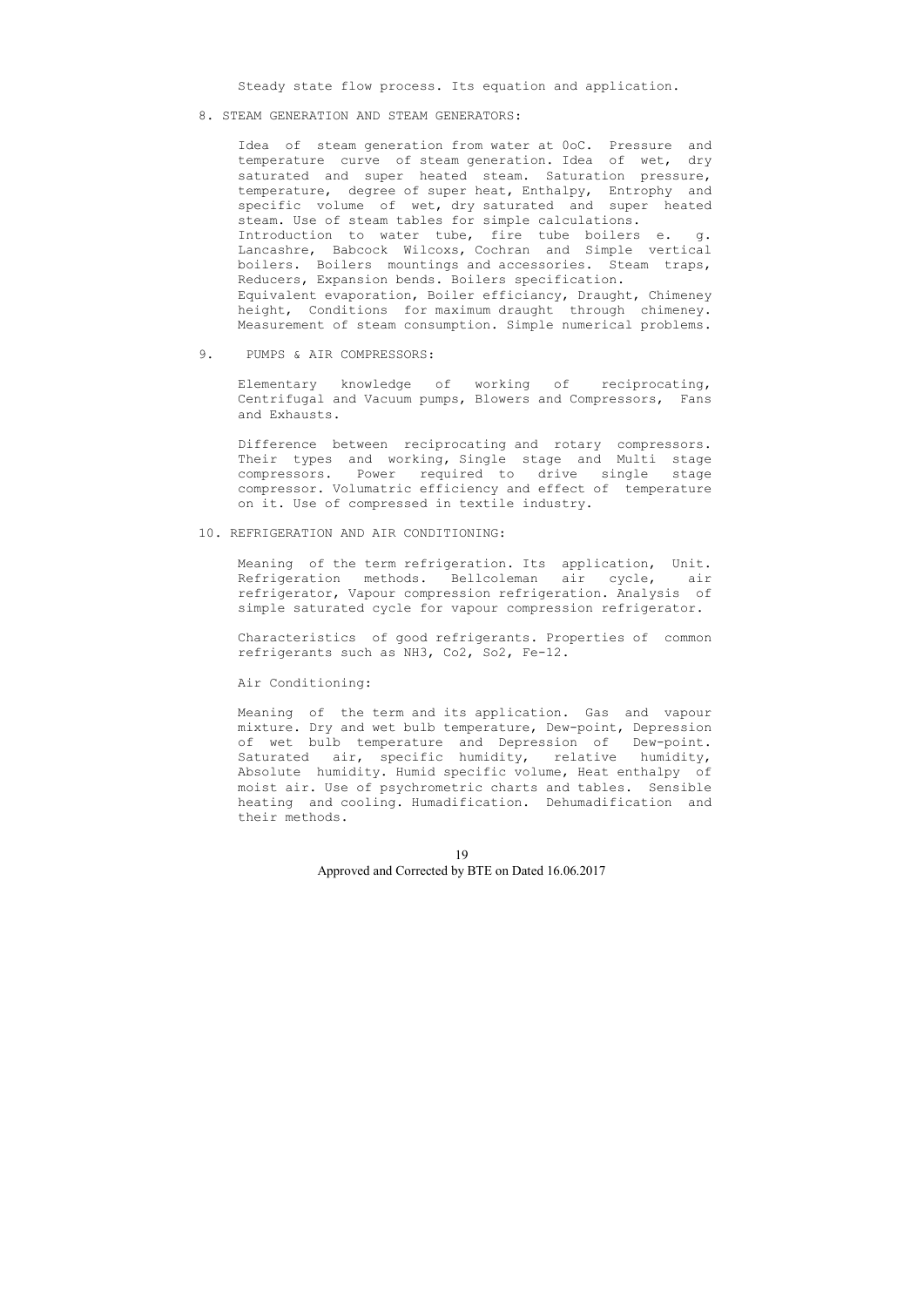Air conditioning for human comfort. Air conditioning, for summer and winter. Air conditioning round the year, Psychrometric air conditioning. Industrial air conditioning.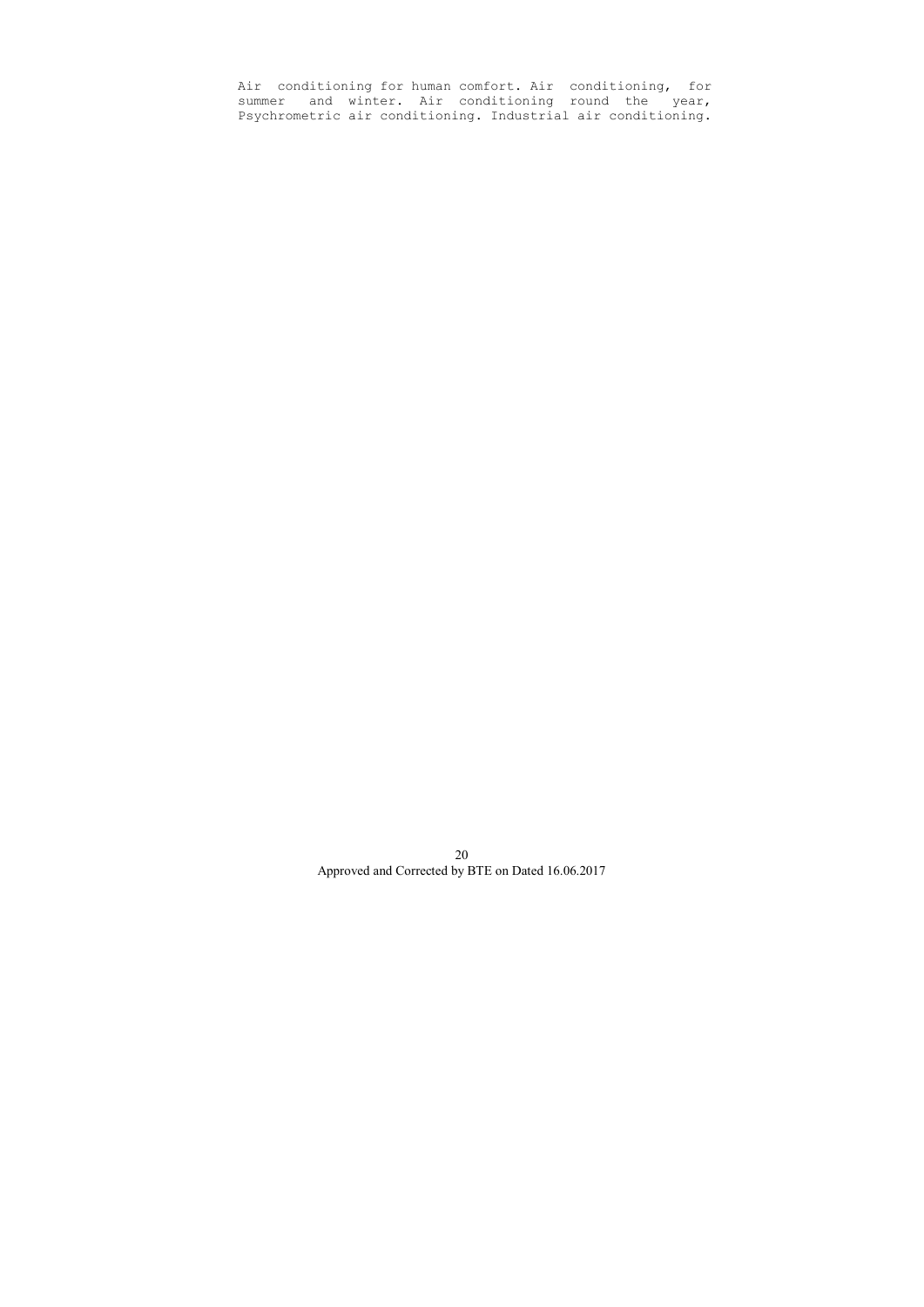#### GENERAL MECHNICAL ENGINEERING-LAB

- A. Domonstration of the following for study and sketch.
- 1. (a) Bio Gas Plant.
	- (b) Wind Mill.
	- (c) Solar Cooker.
	- (d) Voltaic Cell Type Soalr Energy Converter.
- 2. Key's, Key ways and Splined shaft e.g. Jib head key, Flat key, Saddle key, Woodruff key, Feather key, Pin key, Splined shaft.
- 3. Pins- Split pin, Taper cotter type split pin, Cottor pin, Cottor bolts. Foundations Bolts- Lewis rag bolt, Fish tail bolt and Square head bolt.
- 4. Friction clutch and Coupling- Cone cluch, Plate cluch (Single Pair); Muffcoupling, Flange coupling, Universal or Hook's joint coupling. Flexible coupling- Belt and Pin Type, Coil spring type.
- 5. Bearings- Plane, Bush, Split step bearings, Ball Roller bearings, Thrust bearings.
- 6. Gears- Spur gear, Single and Double herical gears, Bevel gears.
- 7. Gear Trains- Simple spur gear train, Compound gear train, Epicyclic gear train.
- 8. Compressor and Tension helical springs.
- 9. Slider Crank Mechanism and Quick Return Mechanism.

## Performance Practicals:

- 10. Deterimination of velocity ratio of a spur gear train.
- 11. Velocity diagram of a four bar chain mechanism.
- 12. Performance evaluation of solar cooker.

NOTE:-

Field visits are recomended for equipments not available in the institution such as biogas plant, wind mill, Boilers. No need to purchase them.Models of Boilers may be procured for study purpose.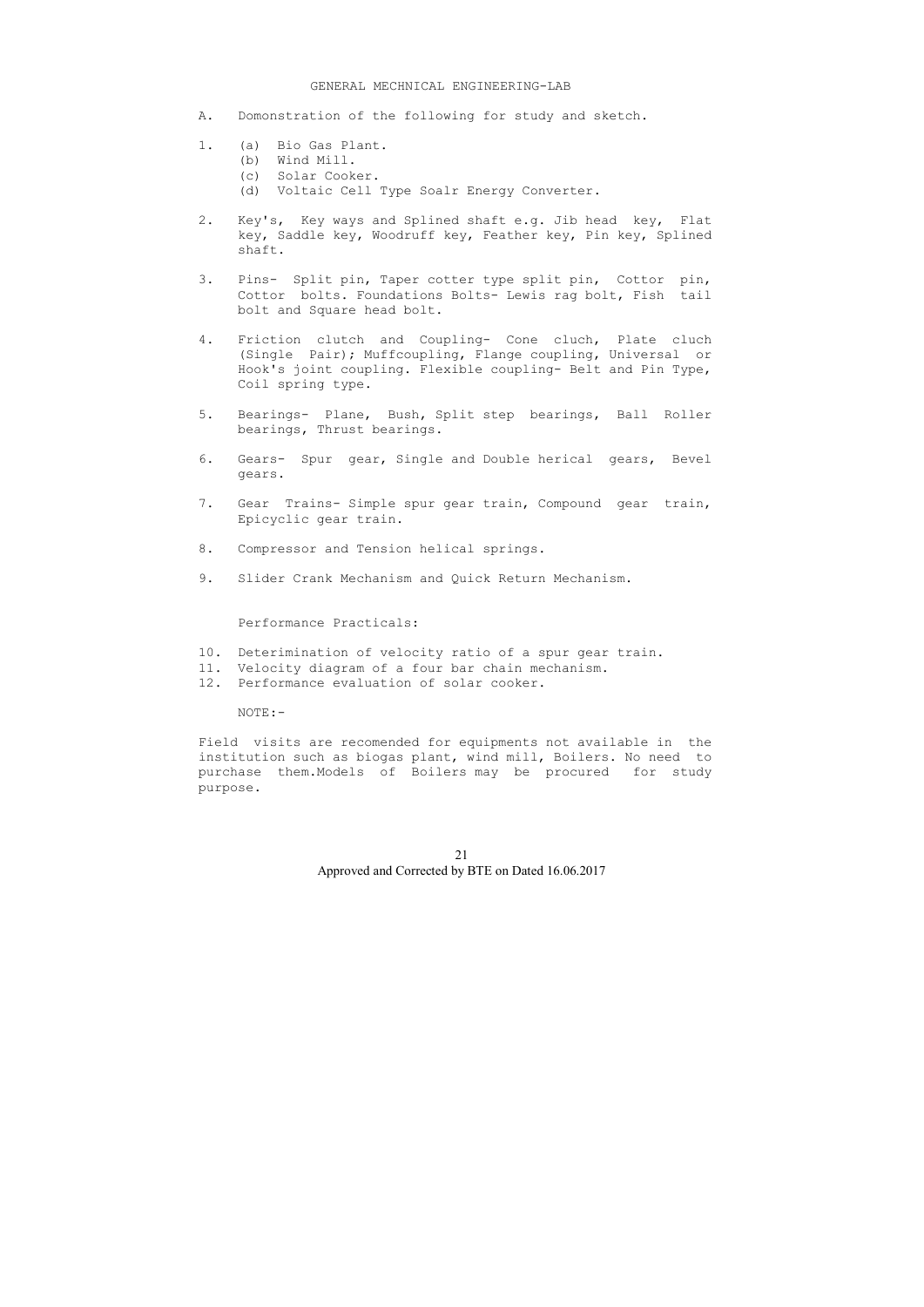## 1.6 ENGINEERING DRAWING

 [ Common to Three years Diploma Course in Civil Engg., Electrical Engg., Chemical Engg., Dairy, Ceramic, Textile Technology, Textile Chemistry]

 [ Also Common to Four year Part-time Diploma Course in Electrical Engineering, Mechanical Engineering (Specilization in Production Engineering)]

 [ Also common to First year Diploma Course in Chemical Technology : (1) Fertilizer Technology, (2) Rubber and Plastic Technology]

 L T P 4 - 10

#### Rationale

 Drawing, which is known as the language of engineers, is a widely used means of communication among the designers, engineers, technicians, draftmen and craftmen in the industry. The translation of ideas into practice without the use of this graphic language is really beyond imagination. Thus, for the effective and efficient communication among all those involved in an industrial system, it becomes necessary that the perosonnel working in different capacities acquire appropriate skills in the use of this graphic language in varying degrees of proficiency in accordance with their job requirements.

 Generally speaking, an engineering technician working at the middle level of the threetier technical manpower spectrum, is required to read and interpret the designs and drawings, providedto him by technologists and subsequently to translate them to the craftsmen for actual execution of the job.

 This course in Engineering Drawing has been designed, keeping in view, the above refered job functions of a technician in the industry. This preliminary course aims at building a foundation for the further courses in drawing and other allied subjects. The contents of the course have been selected as to form a core for the various deversified fields of engineering. It is expected that at the end of this session, the students acqures sufficient skill drafting and some ability in spetial visualization of simple objects.

| Sl.N. |            | Units                            |   | Coverage Time |     |  |
|-------|------------|----------------------------------|---|---------------|-----|--|
|       |            |                                  |   | T             | P   |  |
|       |            | Drawing Instruents and their use | 5 |               |     |  |
| 2.    | Α.         | Lettering techniques             |   |               | -16 |  |
|       | <b>B.</b>  | Introduction to scales           |   |               |     |  |
|       |            | Conventional Presentation        |   |               | 8   |  |
|       | Α.         | Principles of projections        |   |               | -12 |  |
|       | <b>B</b> . | Point Line, Plane                |   |               | 28  |  |
|       |            | Orthographic projection of       |   |               | 12  |  |
|       |            | simple geometrical solids        |   |               |     |  |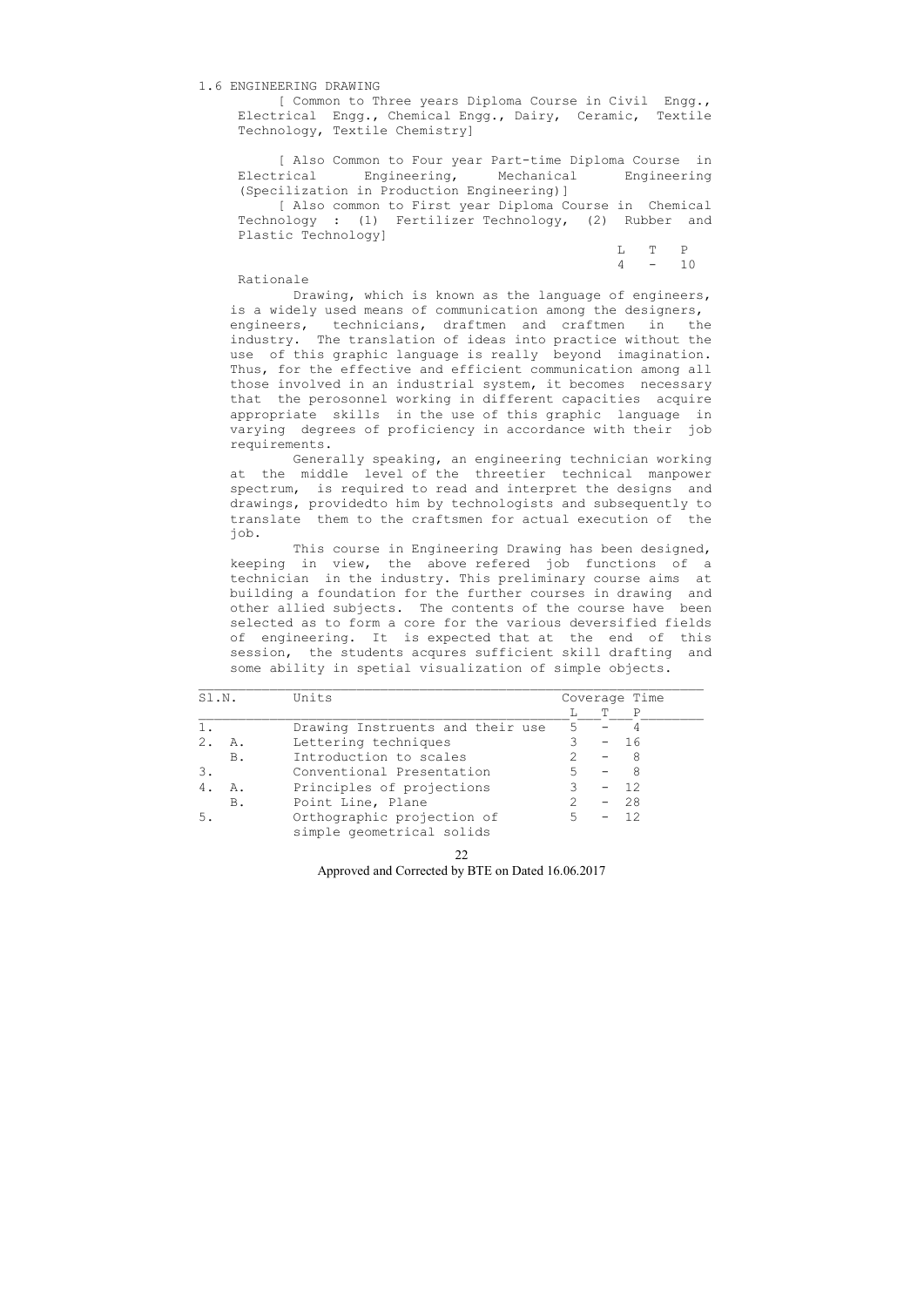| 6.              | Section of Solids           |          | $-20$  |
|-----------------|-----------------------------|----------|--------|
| 7.              | Isometric Projection        | $5 -$    | $-20$  |
| 8.              | Free Hand Sketching         | 5 – 8    |        |
| 9.              | Development of surfaces     | $5 - 24$ |        |
| 10.             | Orthographics Projection of |          |        |
|                 | Machine Parts               | 5        | $-12$  |
| 11 <sub>1</sub> | Practice on Auto Cad        | $6 \sim$ | $-24$  |
|                 |                             | 56       | $-140$ |

# C O N T E N T S

| NOTE : |            | Latest Indian Standards Code of Practice to be<br>followed.                                                                                             |
|--------|------------|---------------------------------------------------------------------------------------------------------------------------------------------------------|
| $1$ .  |            | Drawing, instruments and their uses.<br>1 Sheet                                                                                                         |
| 1      | 1.1        | Introduction<br>various drawing, instruments.<br>to                                                                                                     |
|        | 1.2<br>1.3 | Correct use and care of Instruments.<br>Sizes of drawing sheets and their layouts.                                                                      |
| $2$ .  | (a)        | Lettering Techniques<br>2 Sheet                                                                                                                         |
|        |            | Printing of vertical and inclined, normal single<br>stroke capital letters.                                                                             |
|        |            | Printing of vertical and inclined normal single<br>stroke numbers.                                                                                      |
|        |            | Stencils and their use.                                                                                                                                 |
|        | (b)        | 2 Sheet<br>Introduction to Scales                                                                                                                       |
|        |            | Necesssity and use, R F                                                                                                                                 |
|        |            | Types of scales used in general engineering drawing.<br>Plane, diagonal and chord scales.                                                               |
| 3.     |            | Conventional Presentaion :<br>1 Sheet                                                                                                                   |
|        | lines,     | Thread (Internal and External), Welded joint, Types of<br>Conventional<br>representation of materials,<br>Conventional representation of machine parts. |
| 4.     | (a)        | 1 Sheet<br>Principles of Projection                                                                                                                     |
|        |            | Orthographic, Pictorial and perspective.                                                                                                                |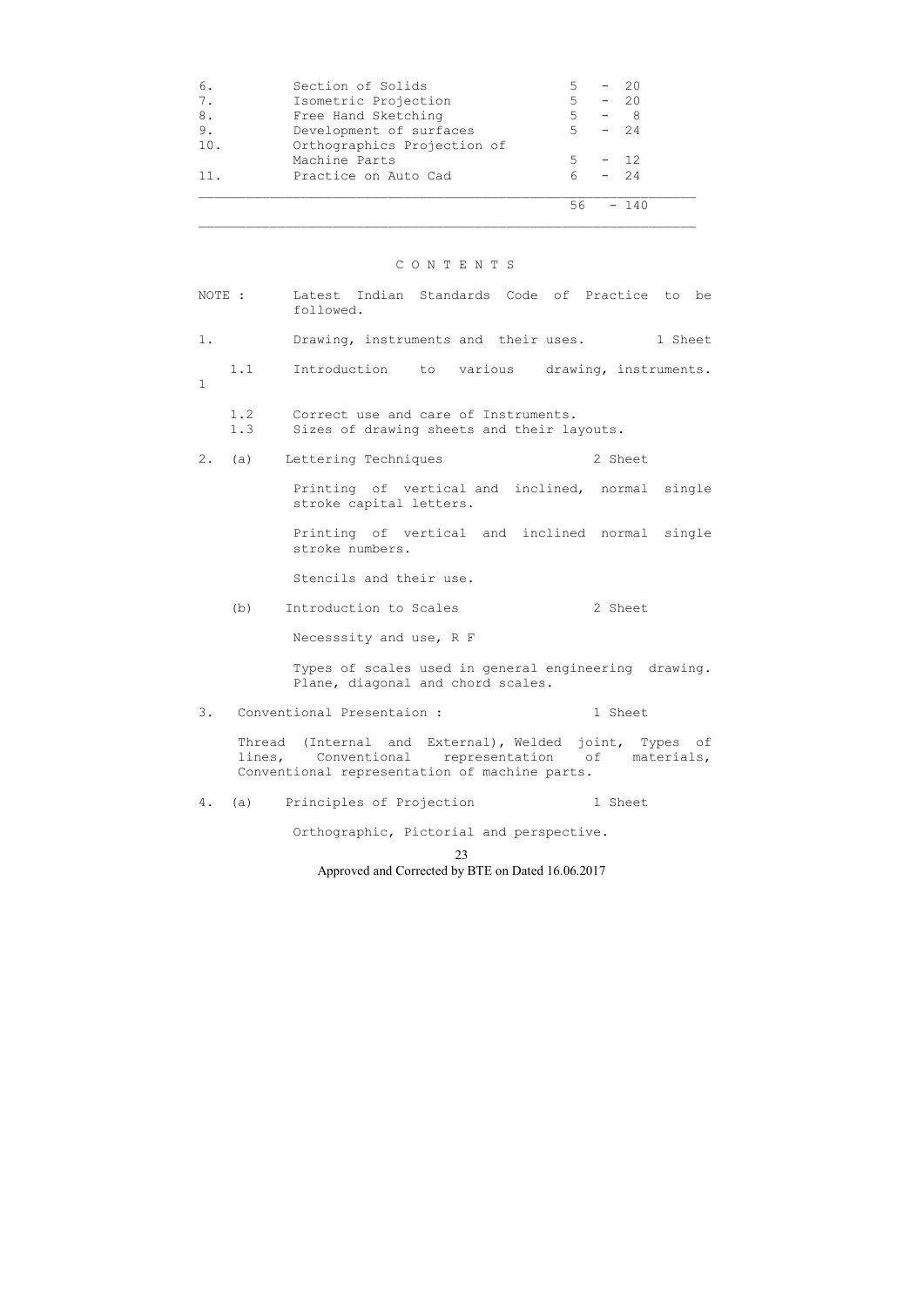Concept of horizontal and vertical planes.

Difference between I and III angle projections.

Dimensconing techniques.

- (b) Projections of points, lines and planes. 1 Sheet
- 5 (a) Orthographic Projections of Simple 2 Sheet

Geometrical Solids

 Edge and axis making given angles with the reference planes. Face making given angles with reference planes. Face and its edge making given angles with referance planes.

- (b) Orthographic views of simple composite solids from their isometric views.
- (c) Exercises on missing surfaces and views
- 6. Section of Solids 2 Sheet

Concept of sectioning

 Cases involving cutting plane parallel to one of the reference planes and prependicular to the others.

 Cases involving cutting plane perpendicular to one of the reference planes and inclind to the others plane, true shape of the section

7. Isometric Projection. 2 Sheet

Isometric scale

Isometric projection of solids.

8. Free hand sketching 1 Sheet

Use of squared paper

Orthographic views of simple solids

Isometric views of simple job like

carpentary joints

9. Development of Surfaces 2 Sheet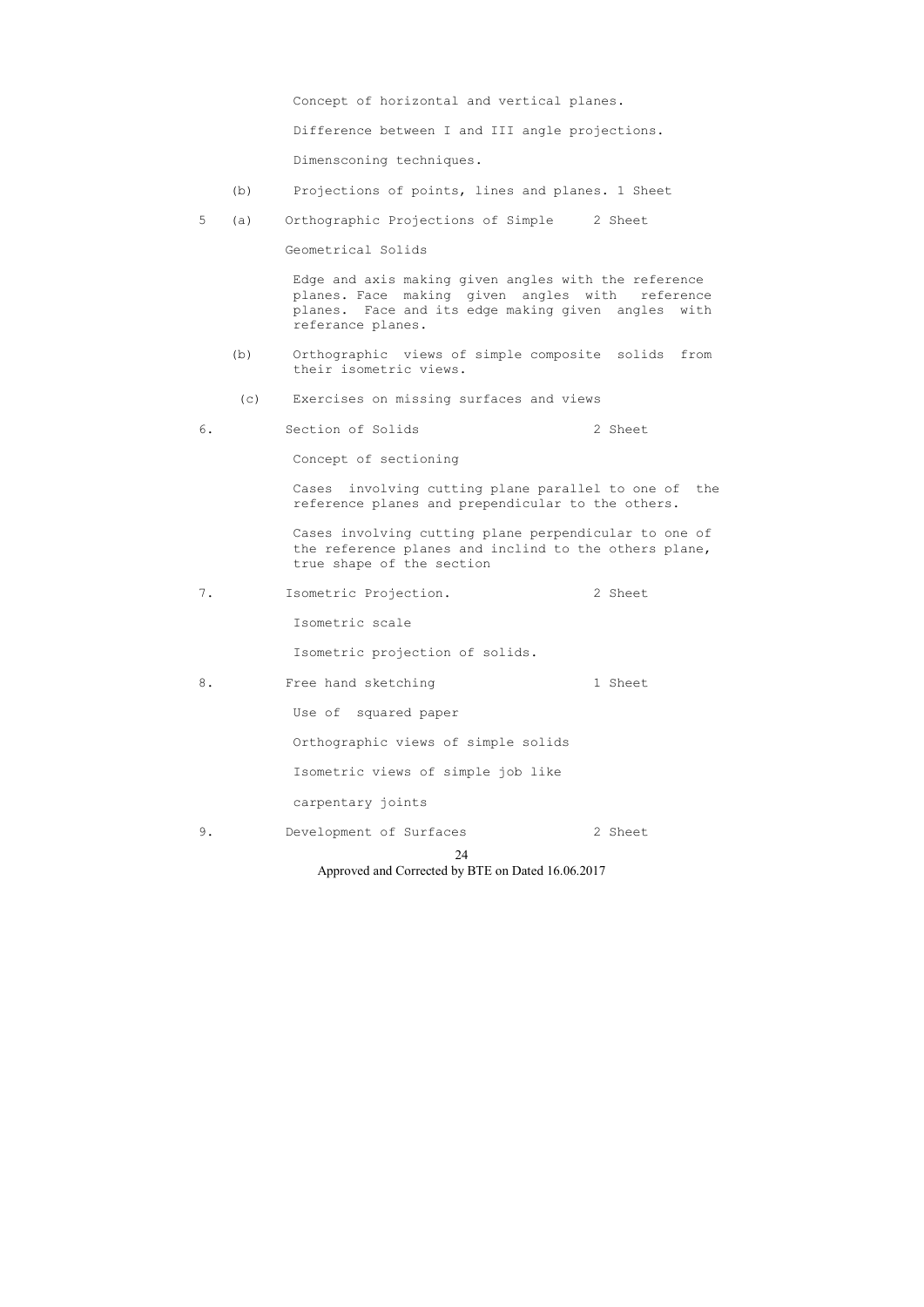Parallel line and radial line methods of developments.

 Development of simple and truncated surfaces (Cube, prism, cylinder, cone and pyramid).

10. ORTHOGRAPHIC PROJECTION OF MACHINE PARTS: 2 Sheet

Nut and Bolt, Locking device, Wall bracket

11. PRACTICE ON AUTO CAD : 2 Sheet

 Concept of AutoCAD, Tool bars in AutoCAD, Coordinate System, Snap, Grid and Ortho mode.Drawing Command - Point, Line, Arc, Circle, Ellipse. Editing Commands - Scale, Erase, Copy, Stretch, Lengthen and Explode. Dimensioning and Placing text in drawing area. Sectioning and hatching. Inquiry for different parameters of drawing.

NOTE :

- A. The drawiang should include dimension with tolerence whereever necessary, material list according to I.S. code. 25% of the drawing sheet should be drawn in first angle projection and rest 75% drawing sheet should be in third angle figure
- B. Practice on AutoCAD latest software is to be done in AutoCAD lab of Mechanical Engineering Department of the Institute.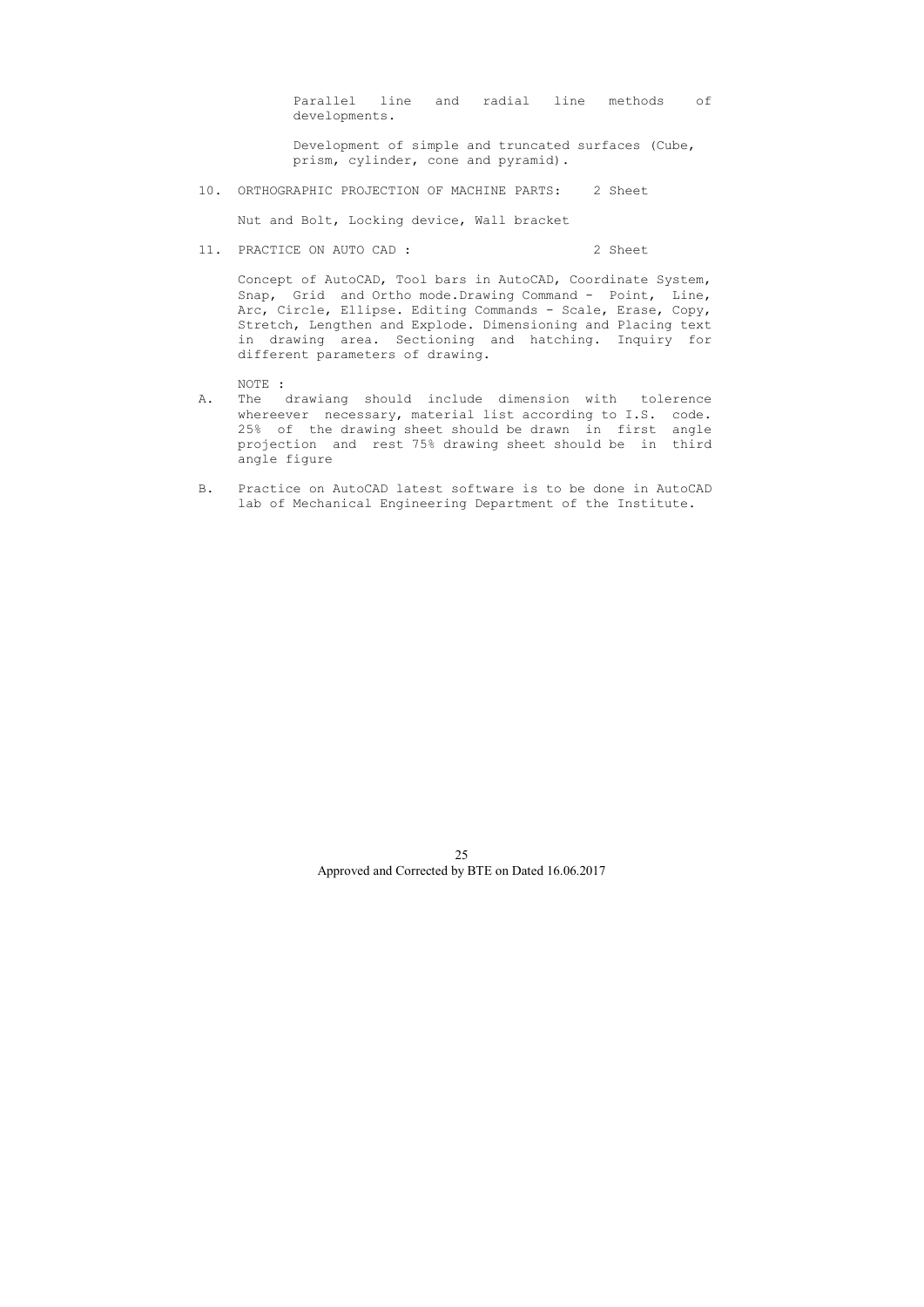II Semester

 L T P  $3 \t2/2 -$ 

 2.1 APPLIED MATHEMATICS I (B) [ Common to All Engineering Courses]

Rationale:

 $\mathbf{r}$ 

 The study of mathematics is an important requirement for the understanding and development of any branch of engineering. The purpose of teaching mathematics to diploma engineering students is to impart them basic knowledge of mathematics which is needed for full understanding and study of engineering subjects.

| S.N. | Units                               |    |     | Coverage Time |
|------|-------------------------------------|----|-----|---------------|
|      |                                     |    | T   | Ρ             |
|      | Integral Calculus-I                 | 12 |     |               |
| 2.   | Integral Calculus-II                | 12 |     |               |
| 3.   | Coordinate Geometry (2 Dimensional) | 10 | 3   |               |
|      | Coordinate Geometry (3 Dimensional) | 8  | 3   |               |
|      |                                     |    | -14 |               |

DETAILED CONTENTS:

1. INTEGRAL CALCULUS - I : (14 Marks)

 Methods of Indefinite Integration :- 1.1 Integration by substitution.

- 1.2 Integration by rational function.
- 1.3 Integration by partial fraction.
- 1.4 Integration by parts.
- 2. INTEGRAL CALCULUS -II :(14 Marks)
- 2.1 Meaning and properties of definite integrals, Evaluation of definite integrals. Integration of special function.
- 2.2 Application : Finding areas bounded by simple curves, Length of simple curves, Volume of solids of revolution, centre of mean of plane areas.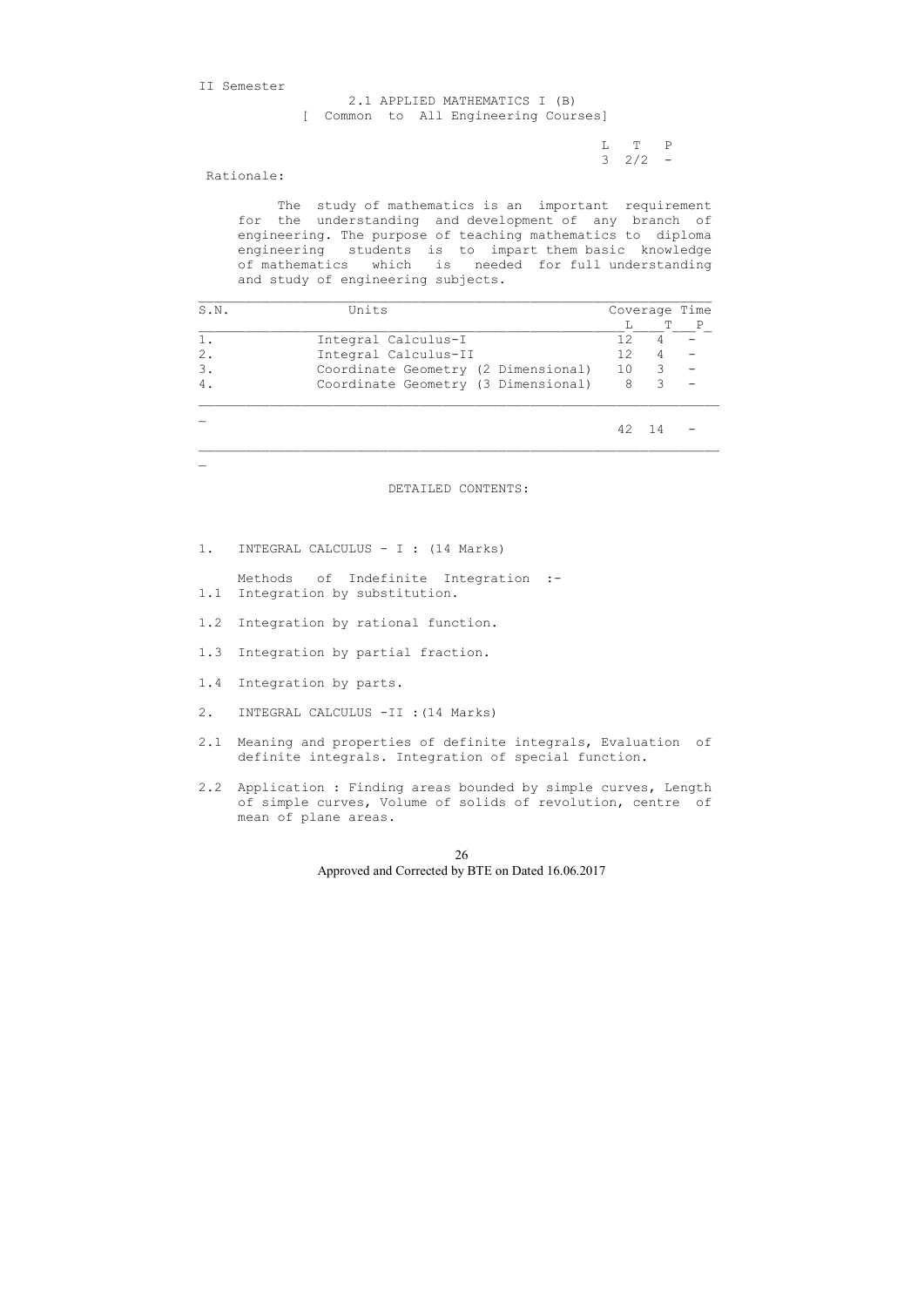- 2.3 Simposns 1/3rd and Simposns3/8th rule and Trapezoidal Rule : their application in simple cases.
- 3. CO-ORDINATE GEOMETRY (2 DIMENSION):(14 Marks)
- 3.1 CIRCLE :

 Equation of circle in standard form. Centre - Radius form, Diameter form, Two intercept form.

3.2 Standard form and simple properties

Parabola x2=4ay, y2=4ax,

```
 Ellipse x2 y2 
     --- + ---1 a2 b2 
Hyperbola x2 y2 
         --- - ---=1 
          a2 b2
```
- 4. CO-ORDINATE GEOMETRY (3 DIMENSION):(8 Marks)
- 4.1 Straight lines and planes in space -

 Distance between two points in space, direction cosine and direction ratios, Finding equation of a straight line and Plane ( Different Forms),

4.2 Sphere x2 + y2 + z2 + 2gx + 2fy + 2wz=d (Radius, Centre and General Equation)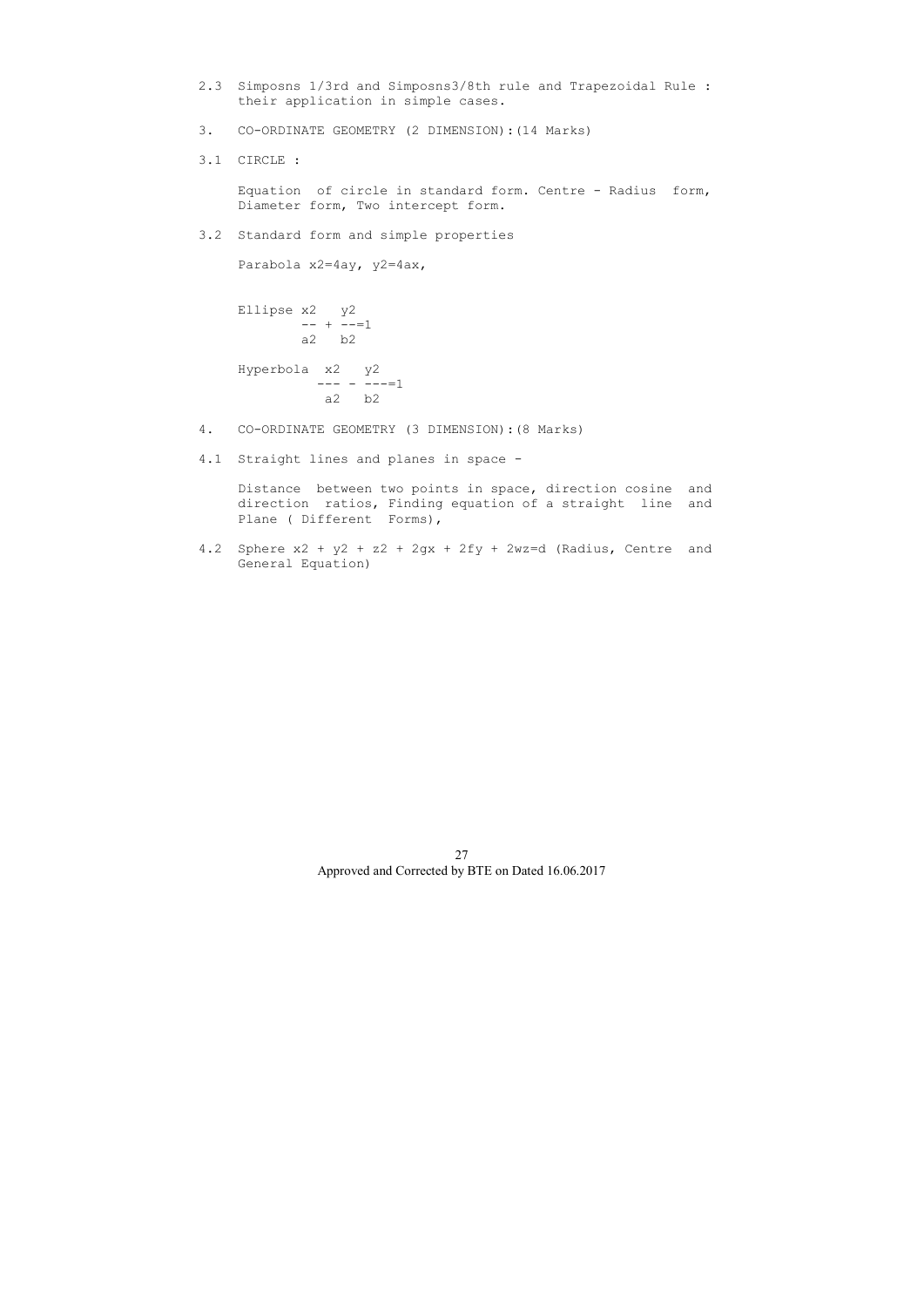#### 2.2 APPLIED PHYSICS-II

[ Common to All Engineering Courses]

 L T P 3 2/2 4

## Rationale:

 Engineering physics is a foundation Course. Its purpose is to develop proper understanding of physical phenomenon and scientific temper in the students. While teaching the subject, teachers should make maximum use of demonstrations to make the subject interesting to the students.

#### TOPIC WISE DISTRIBUTION OF PERIODS

| Sl.No. | Topics                                | T.             | T  | P   |
|--------|---------------------------------------|----------------|----|-----|
| 1.     | Optics                                |                |    |     |
| $2$ .  | Introduction To Fiber Optics          | 4              |    |     |
| 3.     | Laser & its Application               | 4              |    |     |
| 4.     | Electrostatics                        | 4              |    |     |
| 5.     | D.C. Circuits                         | 4              |    |     |
| 6.     | Magnetic Materials & Their Properties |                |    |     |
| 7.     | Semi Conductor Physics                | 4              |    |     |
| 8.     | Introduction Diode & Transistors      | 4              | 2  |     |
| 9.     | Introduction To Digital Electronics   | $\overline{4}$ | 2  |     |
| 10.    | Non-conventional energy sources       | 6              | 3  |     |
|        |                                       | 42             | 14 | -56 |

1. Optics (4 Marks)

 Nature of light, Laws of Reflection and Refraction, Snell's Law, Interference (Constructive and Deotructive), Diffraction and Polarization (Concept Only), Law of Mallus and Polaroids.

2. Introduction To Fibre Optics :(5 Marks)

 Critical angle, Total internal reflection, Principle of fibre optics, Optical fibre, Pulse dispersion in step-index fibres, Graded index fibre, Single mode fibre, Optical sensor.

3. Lasers and its Applications (4 Marks)

 Absorbtion and Emission of energy by atom, Spontaneous and Stimulated Emission, Poluation inversion, Main component of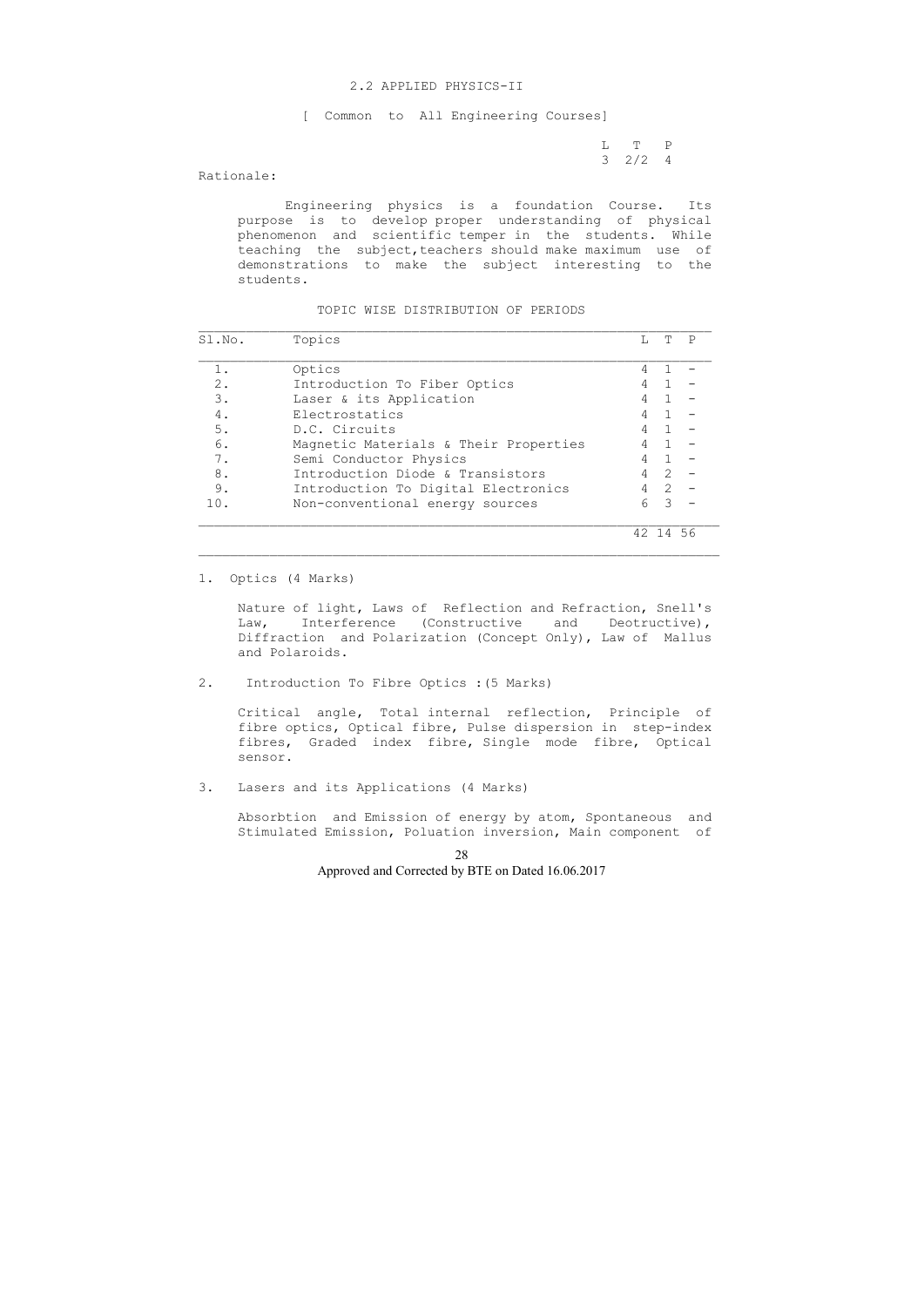laser and types of laser- Ruby Laser, He-Ne laser and their applications. Introduction to MASER.

4. Electrostatics :(4 Marks)

 Coutomb's Law, Electric field, Electric potential, Potential energy, Capacator, Energy of a charged capacitor, Effect of dielectric on capacators.

5. D.C. Circuits (5 Marks)

 Ohm's Law, Kirchoff's Law and their simple application, Principle of Wheat Stone bridge and application of this principle in measurement of resistance (Meter bridge and Post Office Box); Carey Foster's bridge, potentiometer.

6. Magnetic Materials and Their Properties: (5 Marks)

 Dia, Para and Ferro-magnetism, Ferrites, Magnatic Hysteresis Curve and its utility. Basic idea of super conductivity, Meissner's effect.

7. Semiconductor Physics (4 Marks)

 Concept of Energy bands in soldis, classification of solids into conductors, insulators and semiconductors on the basis of energy band structure. Intrinsic and extrinsic semi conductors, Electrons and holes as charge carriers in semiconductors, P-type and N-type semiconductors.

8. Junction Diode and Transister : (6 Marks)

 Majority and Minority charge carriers,P-N junction formation, barrier voltage, Forward and reverse biasing of a junction diode, P-N junction device characteristics, Formation of transistor, transistor-action, Base, emitter and collector currents and their relationship LED's.

9. Introduction To Digital Electronics : (6 Marks)

 Concept of binary numbers, Interconversion from binary to decimal and decimal to binary. Concepts of Gates (AND, NOT, OR).

- 10. Non-conventional energy sources: (7 Marks)
	- (a) Wind energy : Introduction, scope and significance, measurement of wind velocty by anemometer, general principle of wind mill.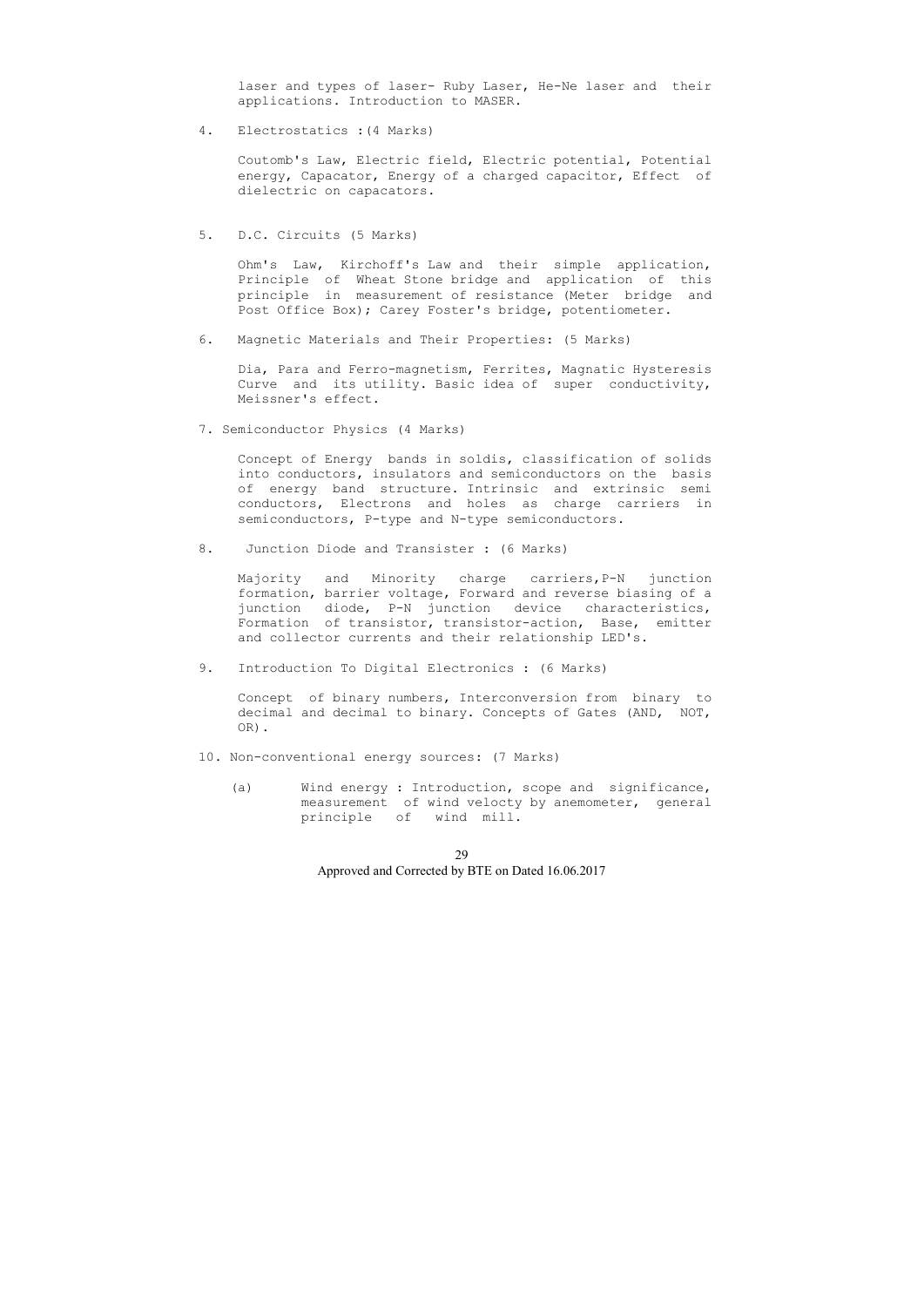(b) Solar energy: Solar radiation and potentiality of solar radiation in India, uses of solar energy: Solar Cooker, solar water heater, solar photovoltaic cells, solar energy collector.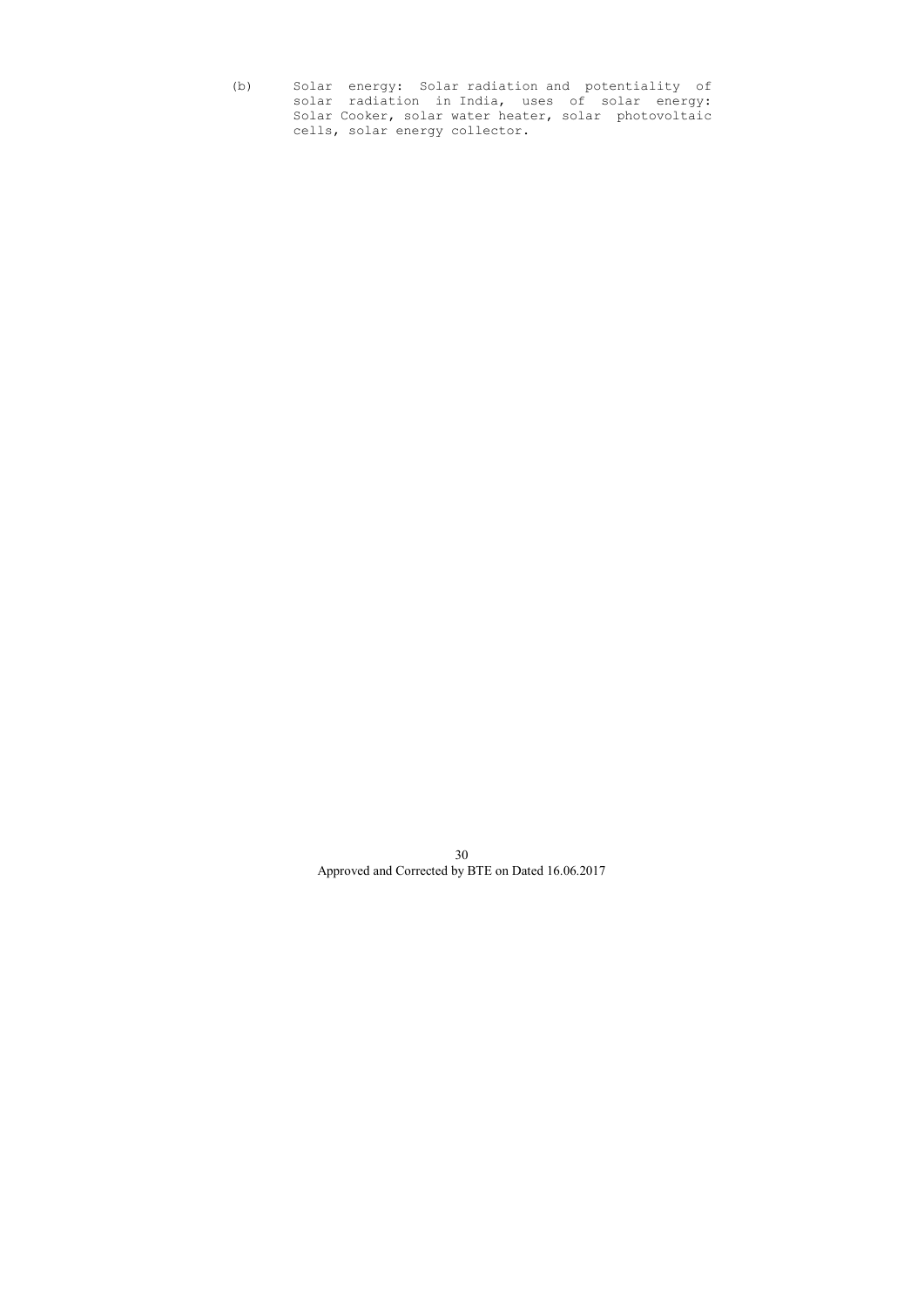#### PHYSICS LAB

Note: Any 4 experiments are to be performed.

1. Determination of coefficient of friction on a horizontal plane.

- 2. Determination of 'g' by plotting a graph T2 verses l and using the formula g=4n2/Slope of the graph line
- 3. Determine the force connstant of combinationof springs incase of 1. Series 2. Parallel.
- 4. To verify the series and parallel combination of Resistances with the help of meter bridge.
- 5. To determine the velocity of sound with the help of resonance tube.
- 6. Determination of viscosity coefficient of a lubricant by Stoke's law.
- 7. Determination of E1/E2 of cells by potentio meter.
- 8. Determination of specific resistance by Carry Foster bridge.
- 9. Determination of resitivity by P.O.Box.
- 10. Verification of Kirchoff's Law.
- 11. To draw Characteristics of p-n Junction diode.
- 12. To measure instantaneous and average wind velocity by indicating cup type anemometer/hand held anemometer.

## NOTE :

 Students should be asked to plot a graph in experiments (where possible) and graph should be used for calculation of results. Results should be given in significant figures only.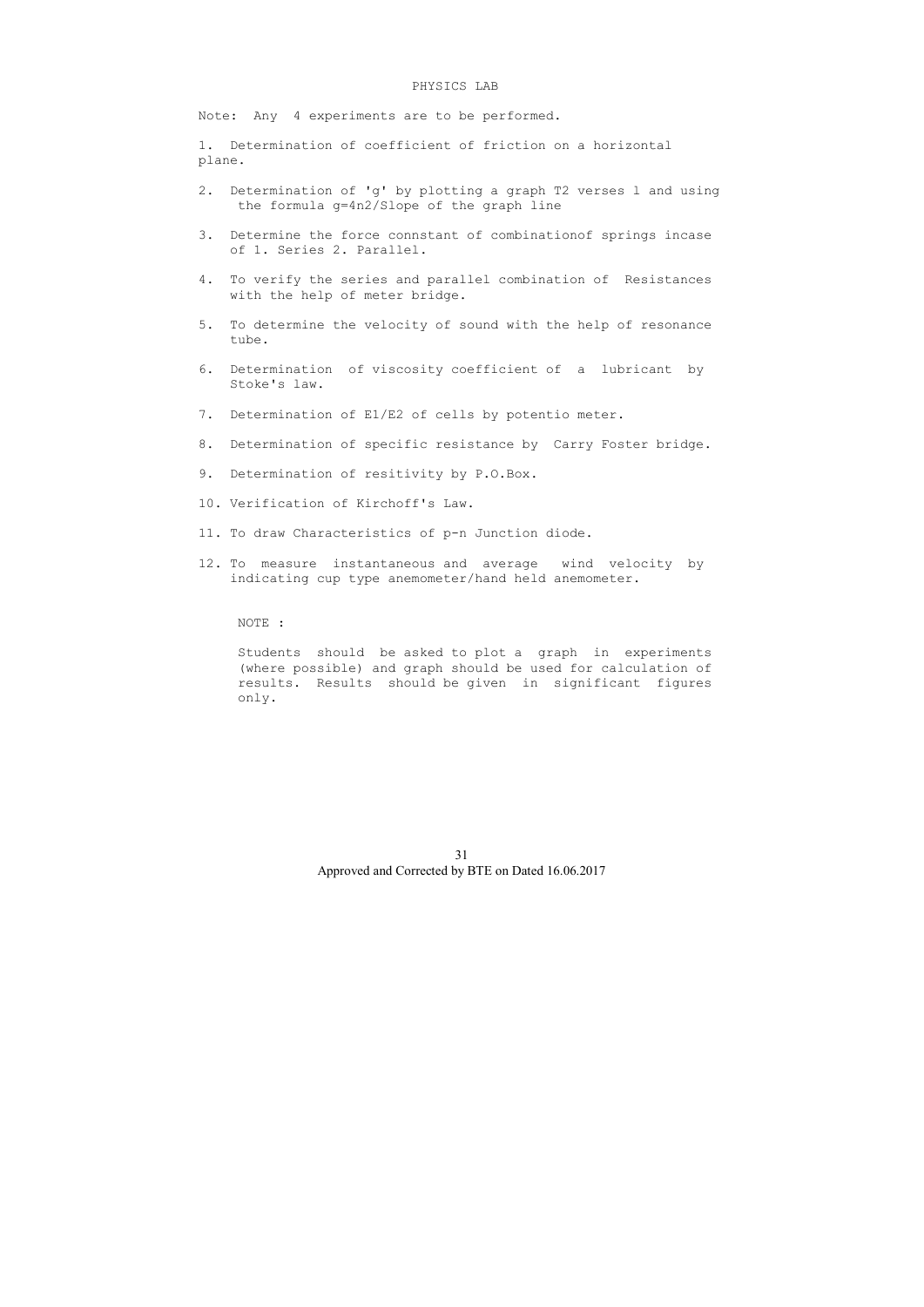L T P  $6 - 4$ 

#### 2.3 APPLIED CHEMISTRY

[ Common to All Engineering Courses]

## Rationale:

 Engineering Chemistry has profound and deep relationship with the industrial and environmental technology. This curriculum intends to impart technical knowledge alongwith productive practice to the students of the diploma engineering. The teachers are expected to guide the students in the classroom and the laboratories according to the curriculum by demonstrations and by showing relevant materials and equipments to inculcate interests in learning among students.

## TOPIC WISE DISTRIBUTION OF PERIODS

| Sl.No. | Topics                        | L              | Т | $\mathbf P$ |
|--------|-------------------------------|----------------|---|-------------|
|        |                               |                |   |             |
| 1.     | Atomic Structure              | 4              |   |             |
| 2      | Chemical Bonding              | 6              |   |             |
| 3.     | Classification of Elements    | 4              |   |             |
| 4.     | Electro Chemistry-I           | 7              |   |             |
| $5.$   | Electro Chemistry-II          | 8              |   |             |
| 6.     | Chemical Kinetics             | 4              |   |             |
| 7.     | Catalysis                     | 4              |   |             |
| 8.     | Solid State                   | 4              |   |             |
| 9.     | Fuels                         | 4              |   |             |
|        | 10. Water Treatment           | 6              |   |             |
|        | 11. Colloidal State           | 4              |   |             |
|        | 12. Lubricants                | 4              |   |             |
| 13.    | Hydrocarbons                  | $7\phantom{.}$ |   |             |
| 14.    | Organic Reactions & Mechanism | 8              |   |             |
| 15     | Polymers                      | 4              |   |             |
| 16     | Synethetic Materials          | 6              |   |             |
|        |                               | 84             |   | 56          |

#### DETAILED CONTENTS:

1. ATOMIC STRUCTURE :(3 MARKS)

 Basic concept of atomic structure, Matter wave concept, Quantum number, Haisenberg's Uncertainty Principle, Shaples of orbitals.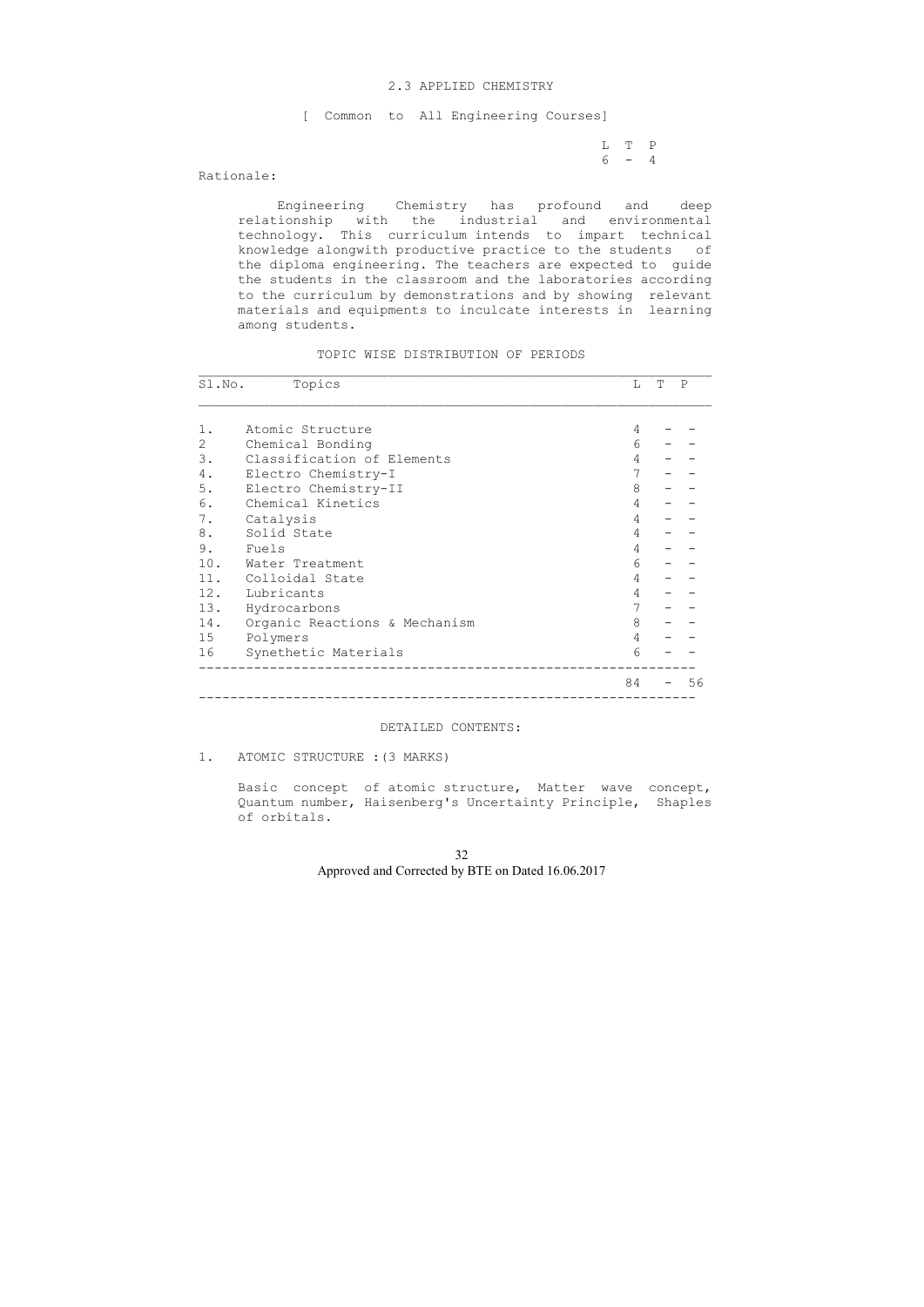2. CHEMICAL BONDING :(4 MARKS)

 Covalent bond, Ionic & Co-ordinate, Hydrogen bonding, Valence bond theory, Hybridisation, VSEPR theory, Molecular orbital theory.

3. CLASSIFICATION OF ELEMENTS :(3 MARKS)

 Modern classification of elements (s,p,d and f blcok elements), Periodic properties : Ionisation potential electro negativity, Electron affinity.

4. ELECTRO CHEMISTRY-I:(3 MARKS)

 Arrhenius Theory of electrolytic dissociation, Transport number, Electrolytic conductance, Ostwald dilution law. Concept of Acid and bases : Bronsted, Arrhenius and Lewis theory. Concept of pH and numericals. Buffer solutions, Indicators, Solubility product, Common ion effect with their application,

5. ELECTRO CHEMISTRY-II:(3 MARKS)

 Redox reactions, Electrode potential(Nernst Equation), Electro-chemical cell (Galvanic and Electrolytic). EMF of a cell and free energy change. Standard electrode potential, Electro chemical series and its application. Chemical and Electrochemical theory of corrosion, Galvenic Series. Prevention of corrosion by various method.

6. CHEMICAL KINETICS :(3 MARKS)

 Law of mass action, order and molecularity of rection. Activation energy, rate constants, Ist order reactions and 2nd order reactions.

7. CATALYSIS :(2 MARKS)

 Definition Characteristics of catalytic reactions, Catalytic promotors and poison , Autocatalysis and Negative catalysis, Theory of catalysis, Application.

8. SOLID STATE :(2 MARKS)

 Types of solids (Amorphous and Crystalline), Classification (Molecular, Ionic, Covalent, Metallic), Band theory of solids (Conductors, Semiconductors and Insulators), types of Crystals, FCC, BCC, Crystal imperfection.

9. FUELS :(3 MARKS)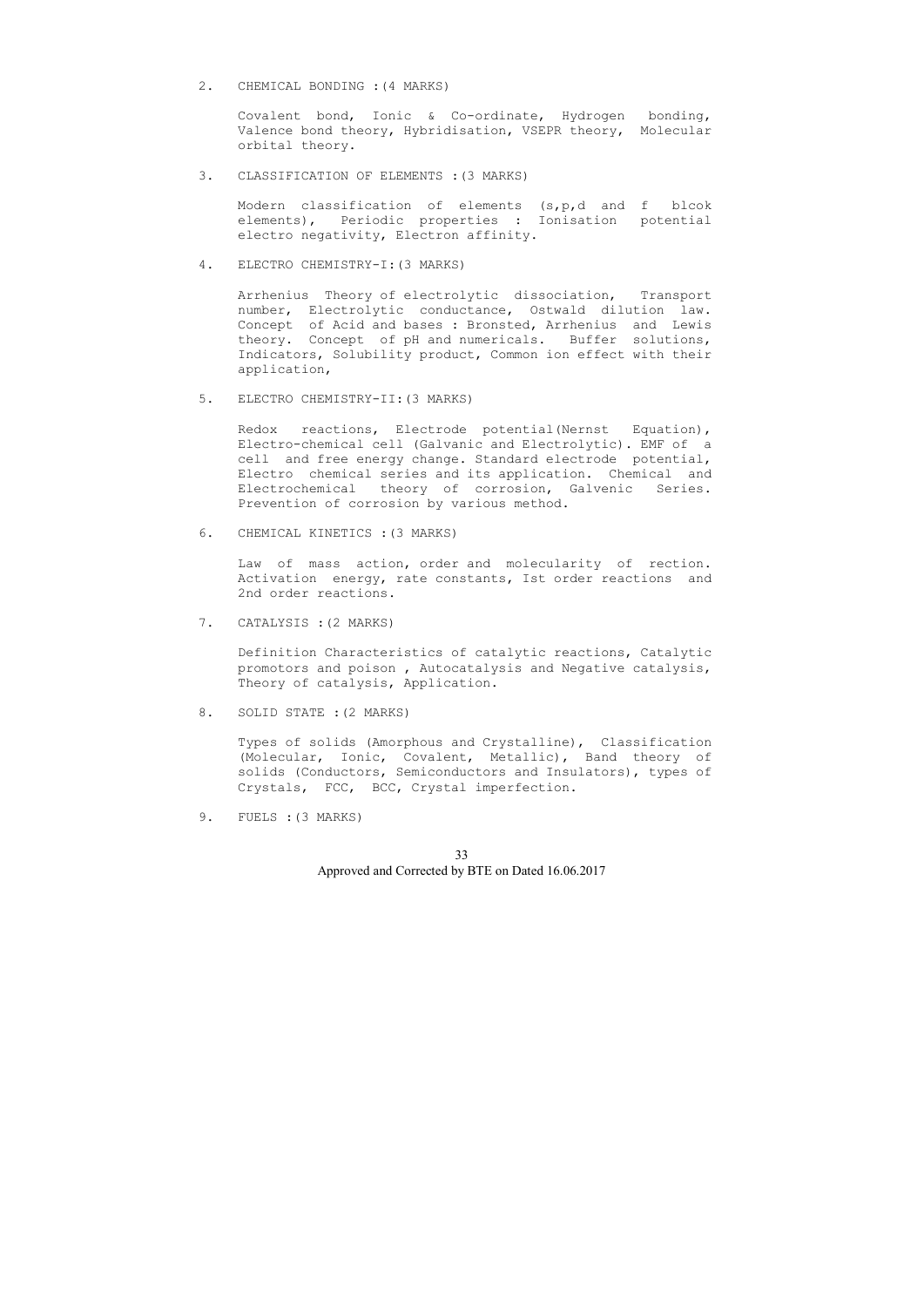Definition, its classification, high & low Calorific value.Determination of calorific value of solid and liquid fuels by Bomb calorimeter.

 Liquid fuel - Petroleum and its refining, distillate of petroleum (Kerosene oil, Disel and Petrol), Benzol and Power alchol. Knocking, Anti-knocking agents, Octane number and Cetane number.

 Cracking and its type, Gasoling from hydrogenation of coal (Bergius process and Fischer tropsch's process)

 Gaseous Fuel - Coal gas, Oil gas, Water gas, Producer gas, Bio gas, LPG and CNG.

Numerical Problems based on topics

10. WATER TREATMENT :(3 MARKS)

 Hardness of water, Its limits and determination of hardness of water by EDTA method. Softening methods (Only Sods lime, Zeolote and Ion exchange resin process). Disadvantage of hard water in different industries, scale and sludge formation, Corrosion, Caustic embritlement, primming and foarming in biolers.

 Disinfecting of Water By Chloramine-T, Ozone and Chlorine. Advantage and disadvantage of chlorinational, Industrial waste and sewage, Municipality waste water treatment, Definition of BOD and COD. Numerical Problems based on topics.

11. COLLOIDAL STATE OF MATTER :(3 MARKS)

 Concept of collidal and its types, Different system of colloids, Dispersed phase and dispersion medium. Methods of preparation of colloidal solutions, Dialysis and electrodialysis. Properties of colloidal solution with special reference to absorption, Brownian Movement, tyndal effect, Electro phoresis and coagulation. relative stability of hydrophillic and hydrophobie colloids. Protection and protective colloids. Emulsion, Types, preparation,properties and uses. Application of colloids chemistry in different industries.

12. LUBRICANTS :(3 MARKS)

 Definition, classification, Necessasity and various kinds of lubricants. Function and mechanism of action of lubricants and examples. Properties of lubricants, Importance of additive compunds in lubricants, Synthetic lubricants and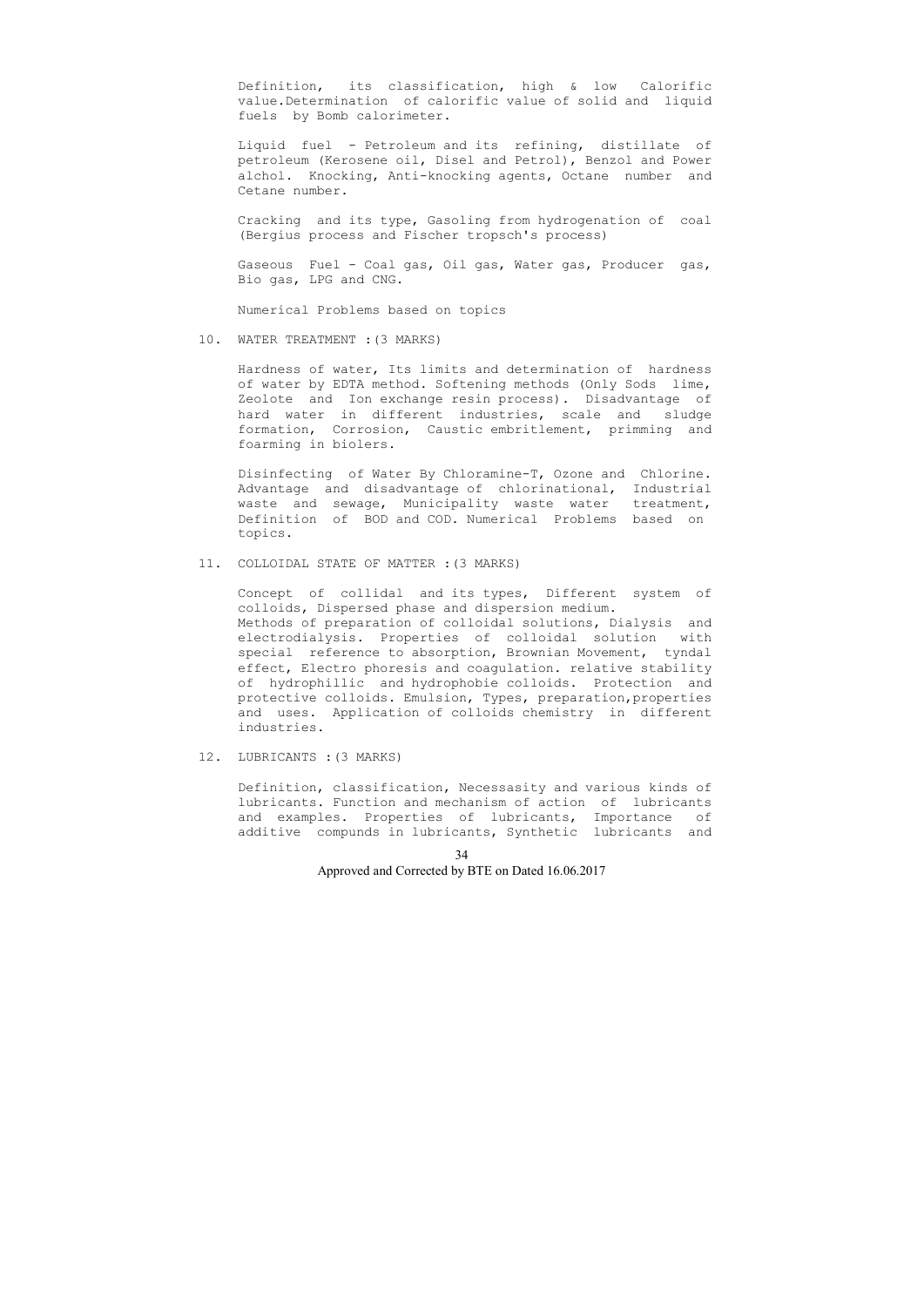cutting fluids. Industrial application, its function in bearing.

- 13. HYDROCARBONS:(4 MARKS)
- A. Classification and IUPAC nomeuclature of organic compounds hamologous series (Functional Group)
- B. Preparation, properties and uses of Ethane, Ethene, Ethyne (Acetylene), Benzene and Toluene.
- 14. ORGANIC REACTIONS & MECHANISM:(4 MARKS)
- 1. Fundamental auspects
	- A. Electrophiles and nucleophiles, Reaction Intermediates, Free radical, Carbocation, Carbanion
	- B. Inductive effect, Mesomeric effect, Electromeric effect.
- 2.A. Mechanism of addition reaction (Markonicove's Rule, Cyanohydrin and Peroxide effect),
- B. Mechanism of Substitution reactions; (Nucleophillic) hydrolysis of alkyle halide, electrophillic substitution halogenation, Sulphonation, Niration and friedel-Craft reaction.
- C. Mechanism of Elimination reaction Dehydration of primary alcohol, Dehyrohalogenation of primary alkyl halide.
- 15. POLYMERS :(3 MARKS)
- 1. Polymers and their classification. Average degree of polymerisation, Average molecular weight, Free radical polymerisation (Mechanisms)
- 2. Thermosetting and Thermoplastic resen
	- A. Addition polymers and their industrial application- Polystyrene, PVA, PVC, PAN, PMMA, Buna-S, Buna-N, Teflon.
	- B. Condensation polymer and their industrial application : Nylon 6, Nylon 6,6, Bakelite, Melamine formaldehyde, Urea formaldehyde, Terylene or Decron, Polyurethanes.
- 3. General concept of Bio polymers, Biodegradable polymers and inorganic polymers(Silicon)
- 16. SYNETHETIC MATERIALS :(4 MARKS)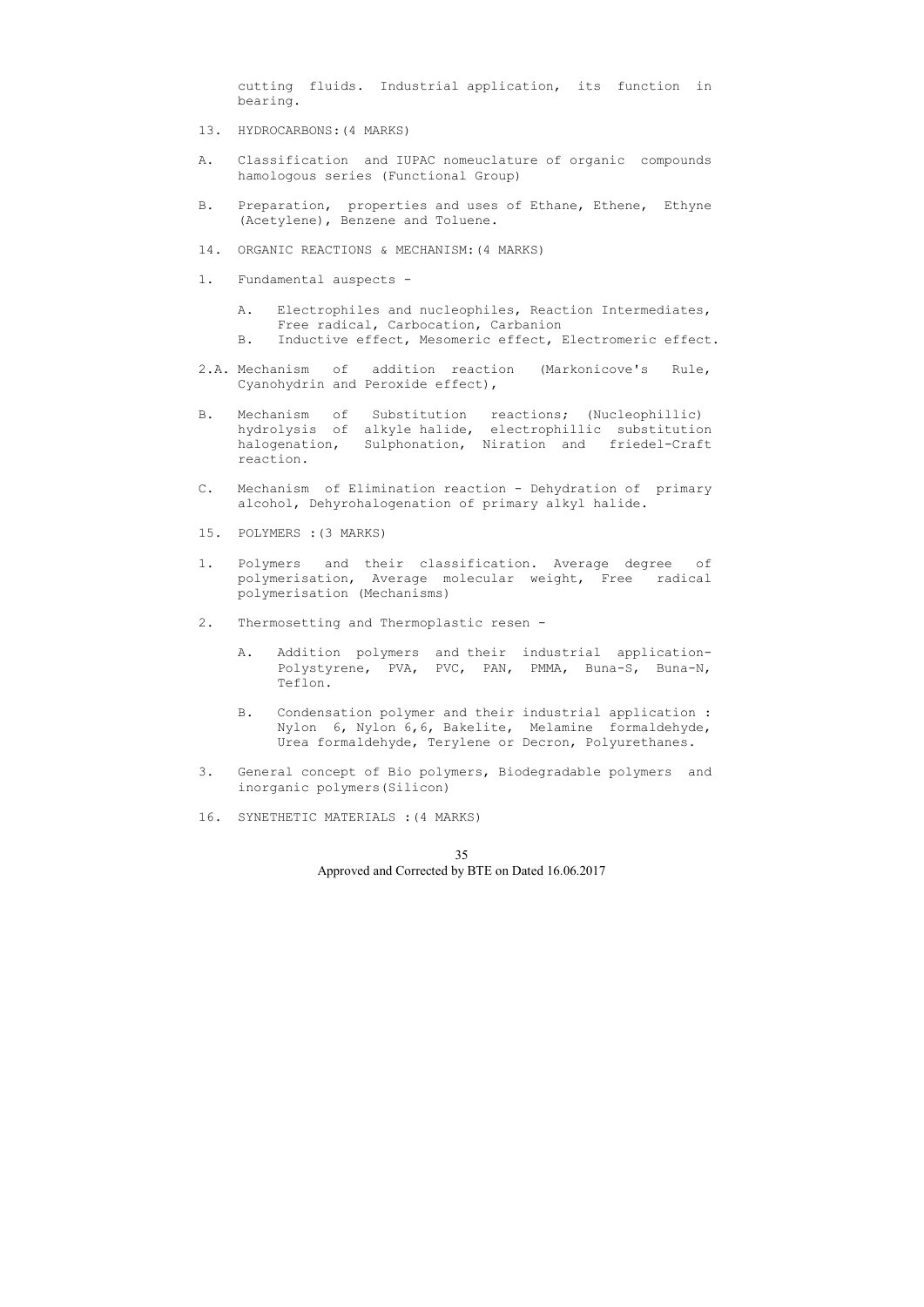- A. Introduction Fats and Oils
- B. Saponification of fats and oils , Manufacturing of soap.
- C. Synthetic detergents, types of detergents and its manufacturing.
- 3. EXPLOSIVES: TNT, RDX, Dynamite.
- 4. Paint and Varnish

#### LIST OF PRACTICALS

- 1. To analyse inorganic mixture for two acid and basic radicals from following radicals
- A. Basic Radicals :

NH4+, Pb++, Cu++, Bi+++, Cd++, As+++, Sb+++,

Sn++, Al+++, Fe+++, Cr+++, Mn++, Zn++, Co++

Ni++, Ba++, Sr++, Ca++, Mg++

B. Acid Radicals :

CO3--, S--, SO3--, CH3COO-, NO2-,

No3- , Cl-, Br\_ , I- , So4--

- 2. To determine the percentage of available Chlorine in the supplied sample of Bleaching powder.
- 3. To determine the total hardness of water sample in terms of CaCo3 by EDTA titration method using Eriochroma black-T indicator.
- 4. To determine the strength of given HCl solution by titration against NaOH solution using Phenolphthalium as indicator.
- 5. To determine the Chloride content in supplied water sample by using Mohr's methods.
- 6. Determination of temporary hard ness of water sample by O- Hener's method.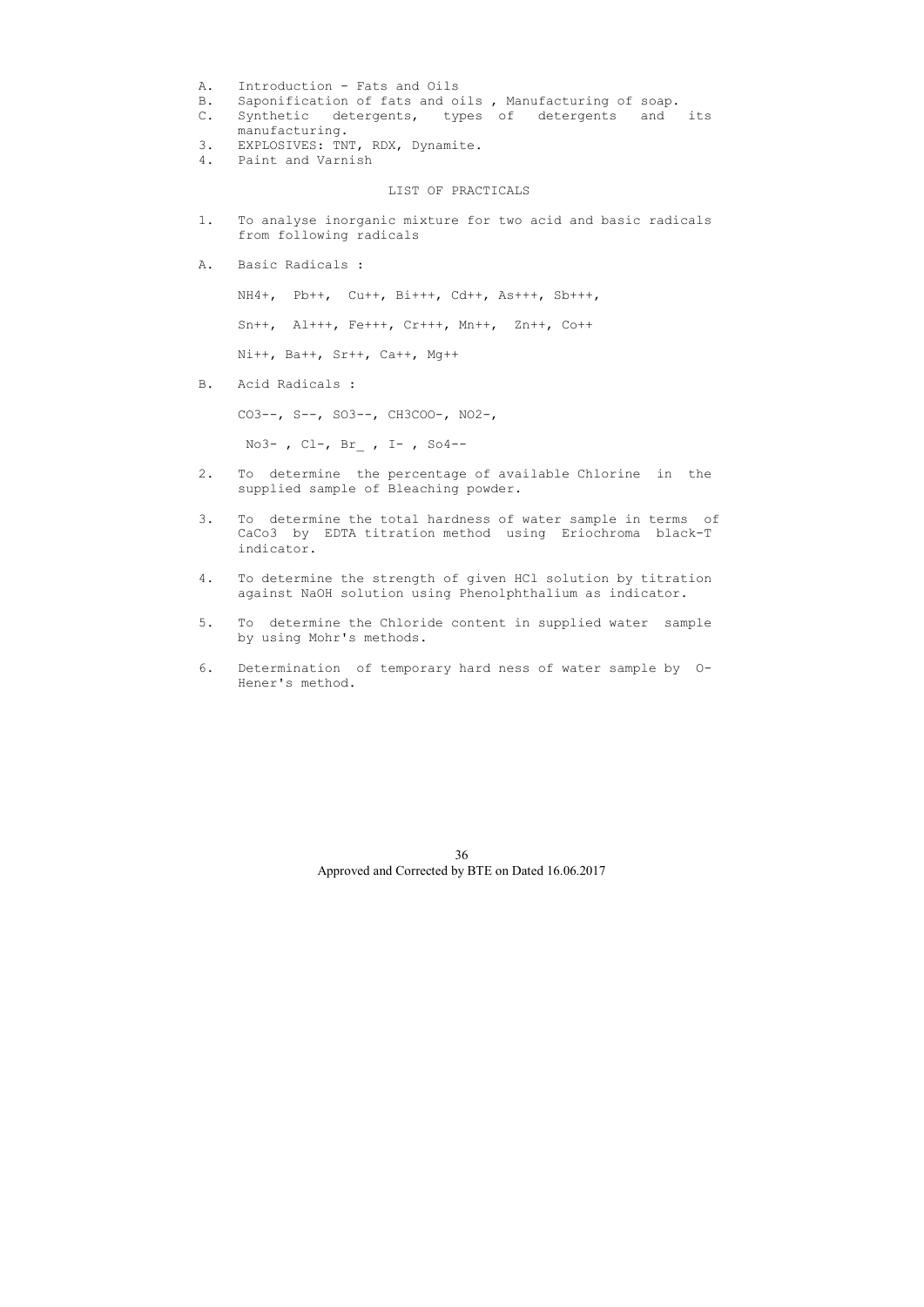L T P  $3 - 3$ 

# 2.4 TEXTILE FIBRES (Common with Textile Technology)

Rationale

 Textile Fibre being the primary input to textile industry, any education in the field of textiles remains incomplete with some knowledge of textile fibres, so whether it is textile technologist or textile chemist knowledge of textile fibres is inevitable. The paper aims to expose the vital aspact of subject to the reader.

Topic Wise Distribution of Periods

| Sl.No. | Topics                                     |      | Coverage Time |  |
|--------|--------------------------------------------|------|---------------|--|
|        |                                            |      |               |  |
|        | Introduction                               |      |               |  |
| 2.     | Classification & Sources of Textile Fibres |      |               |  |
| 3.     | General Properties of Fibres               | 8    |               |  |
| 4.     | Molecular Structural Polymerization        | 8    |               |  |
| 5      | Utilization of Fibres                      | 1 () |               |  |
|        |                                            | 42   |               |  |

 $\mathbb{Z}^{\mathbb{Z}}$ 

#### DETAILED CONTENTS

1. INTRODUCTION:

(i) Definition of the Terms:

 Textile, Fibre, Textile fibre, Staple, Filament, Yarn and thread.

- (ii) Characteristics of a good Testile Fibre:
	- (a) Essential Properties:

Length, Strength, Flexibility, Cohesiveness

(b) Desirable Properties:

 Fineness, Resiliancy, Uniformity, Porosity, Lusture, Durability and Commerical availability.

 Importance and usefulness of these properties for textile use. Examples of fibres considerably in these properties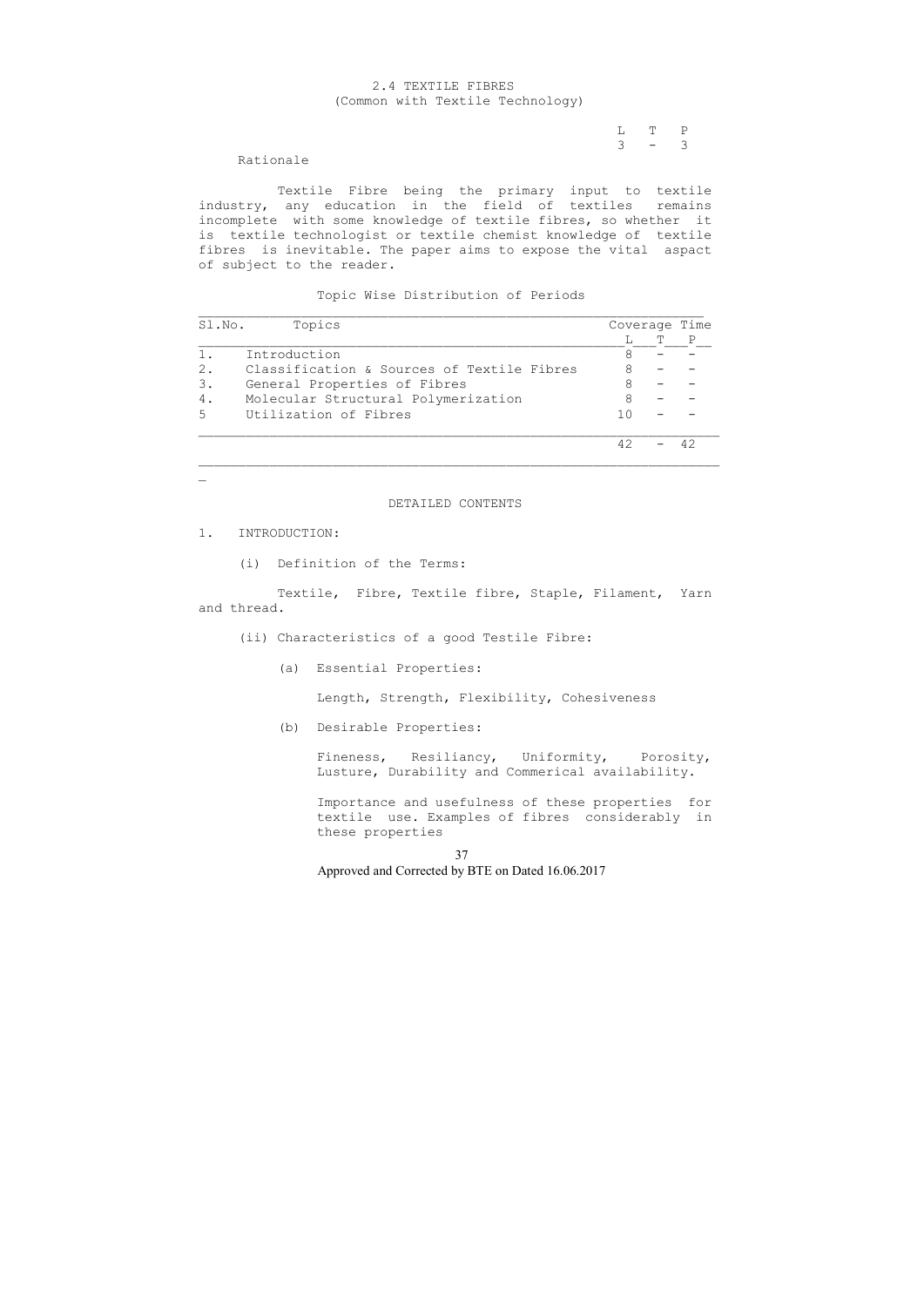- 2. CLASSIFICATION AND SOURCES OF TEXTILE FIBRES:
- 2.1 Definition and Classification of textile fibres.
	- (a) Natural Fibres:
		- (1) Cellulosic fibres :
			- (i) Cotton: Verities of cottons, Harvesting and Ginning
			- (ii) Bast Fibres: Jute, Hemp, Ramie, Sisal and Flax. Plant harvesting, Retting, Breaking and Scutching.
		- (2) Protein/Animal Fibre :
			- (i) Wool: Classification of wool fibres. The major animal fibres - Mohair, Camel hair, Cashmere, Reclaimed fibres.
			- (ii) Silk: Production of Raw silk, Its physical, chemical and electrical properties and methods of identification, different varieties of silk.
			- (v) Grading of Natural Fibres.
	- (b) Man Made Fibres:

 Introduction to man made fibres such as Viscose Rayon, Acetate Rayon, Cuprammonium Rayon, Nylons (6 and 66), PET, Polypropylene. Acrylic, Metallic Fibres. General methods of manufacturing man made fibres viz. Wet, Dry and Melt processes in brief.

- 3. GENERAL PROPERTIES OF FIBRES:( Natural & Man Made)
- 3.1 Physical properties of fibres length, fineness, crimp, specific gravity, cross sectional shapes, maturity and their improtance in their uses.
- 3.2 Introduction to mechanical properties of fibres: Stress strain characteristics of various textile fibres. Concept of modulus and Tenacity, Extensibility, Toughness, Work of rupture and Frictional properties.
- 3.3 Brief introduction to optical and electrical properties of fibres.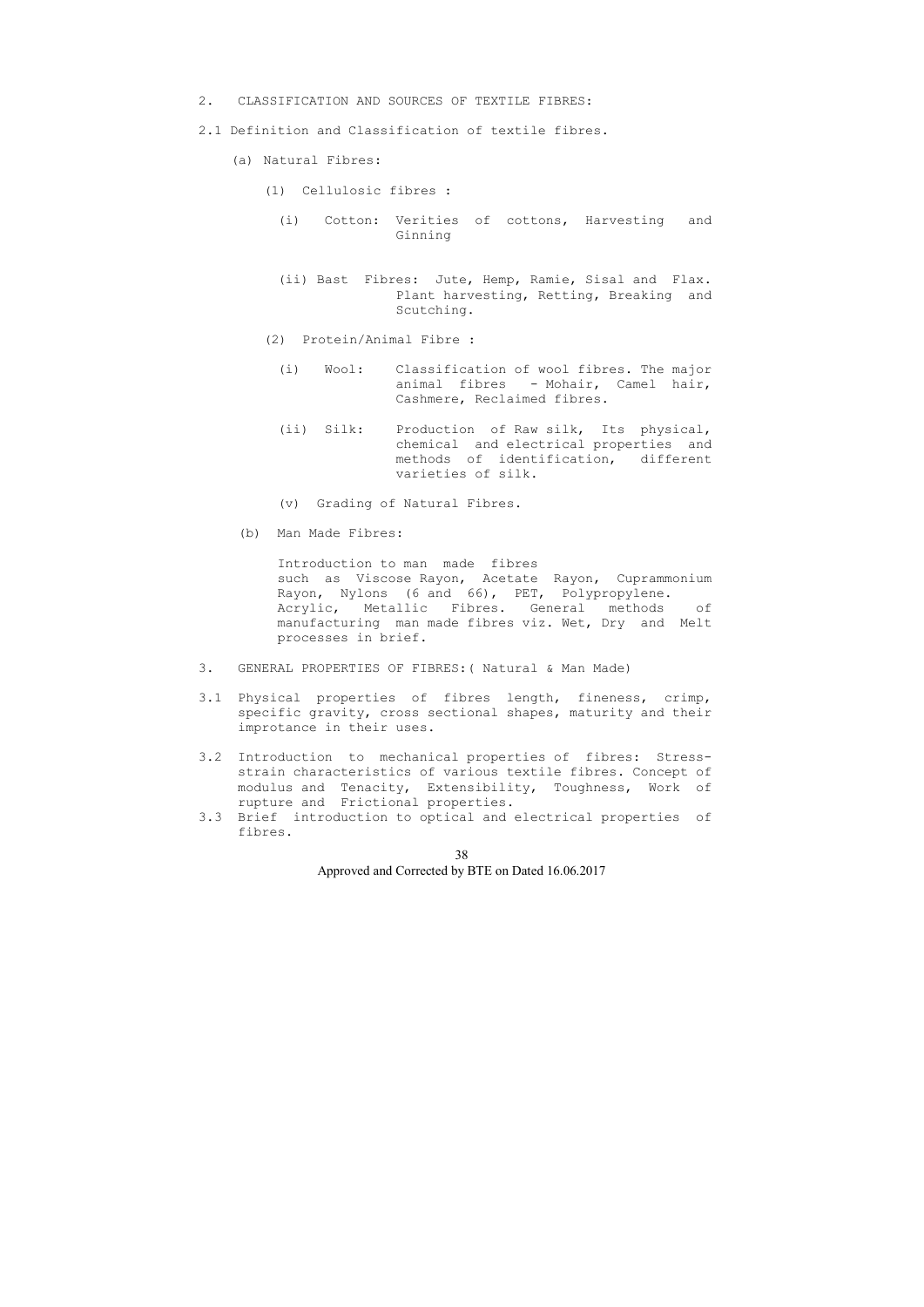- 3.4 Comparison of natural and man-made fibres
- 3.5 Use of optical microscope for fibre identification. Other physical mehtod of identification. Chemical methods of their identification - Staining test and Solubility Test.
- 4. MOLECULAR STRUCTURAL POLYMERIZATION:
- I. Molecular structure, Structure of textile fiber (Wool, Silk, Cotton, Polyester, Viscon Nylon).
- II. Method of polymerisation, Criteria of fiber forming polymer.
- 5. UTILISATIONS OF FIBRES:

 According to their properties Influence of physical and chemical properties of fibres on their usefulness. Chemical and Physical properties of textile fibres. Introduction to degree of polymerisation, Crystalline and Amorphus reigion.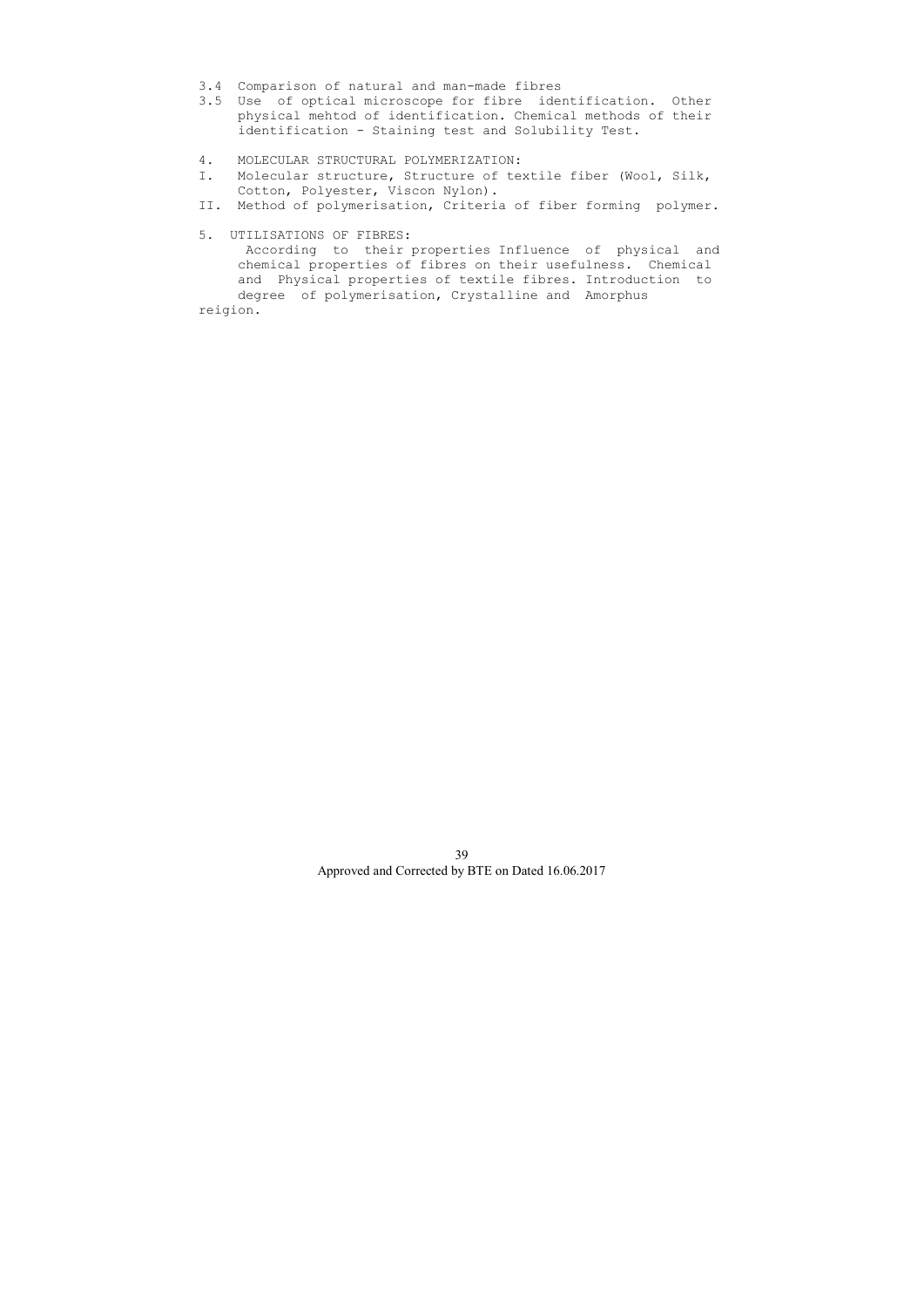#### TEXTILE FIBRES

## List of Experiments

- 1. To distinguish animal fibres from vegitable fibres
	- (i) with an alkali. (ii) with an acid.
- 2. To distinguish

 (i) Silk from wool fibres. (ii) Nylon from other fibres. (iii)Polysters from other fibres. (iv) viscose rayan, Cuprammonium rayan and Acetate fibres.

- 3. To distinguish linen from cotton.
- 4. To distinguish Orlon Acrylic Fibres from other fibres.
- 5. To identify tesxile fibres such as Cotton, Wool, Silk, Jute, Viscos rayon, Polyster, Nylon and Acrylic fibres under microscope and to draw their longitudinal and cross sectional views.
- 6. Checking moistsure gain of different textile fibres by Shirley moisture meter and by good brand conditioning oven.
- 7. To check the maturity ratio of cotton fibres by 10% caustic soda solution.
- 8. To check staple length of textile fibres by hand stappling method.

9. To check trash contents of cotton fibre by Shirley Trash analyser.

- 10. To identify of textile fibres by
- (i) Staining Test
- (ii) Solubility Test.
- 11. To determine the relative humidity and temperature of room with the aid thermo-hydrograph, whirling hydrometer and dry and wet bulb thermometers.
- 12. Find out fibre length by Uster stapler.
- 13. To find out fibre fineness of cotton by A.N. Stappling apparatus.
- 14. To do qualitative and quantitative estimation of fibres in a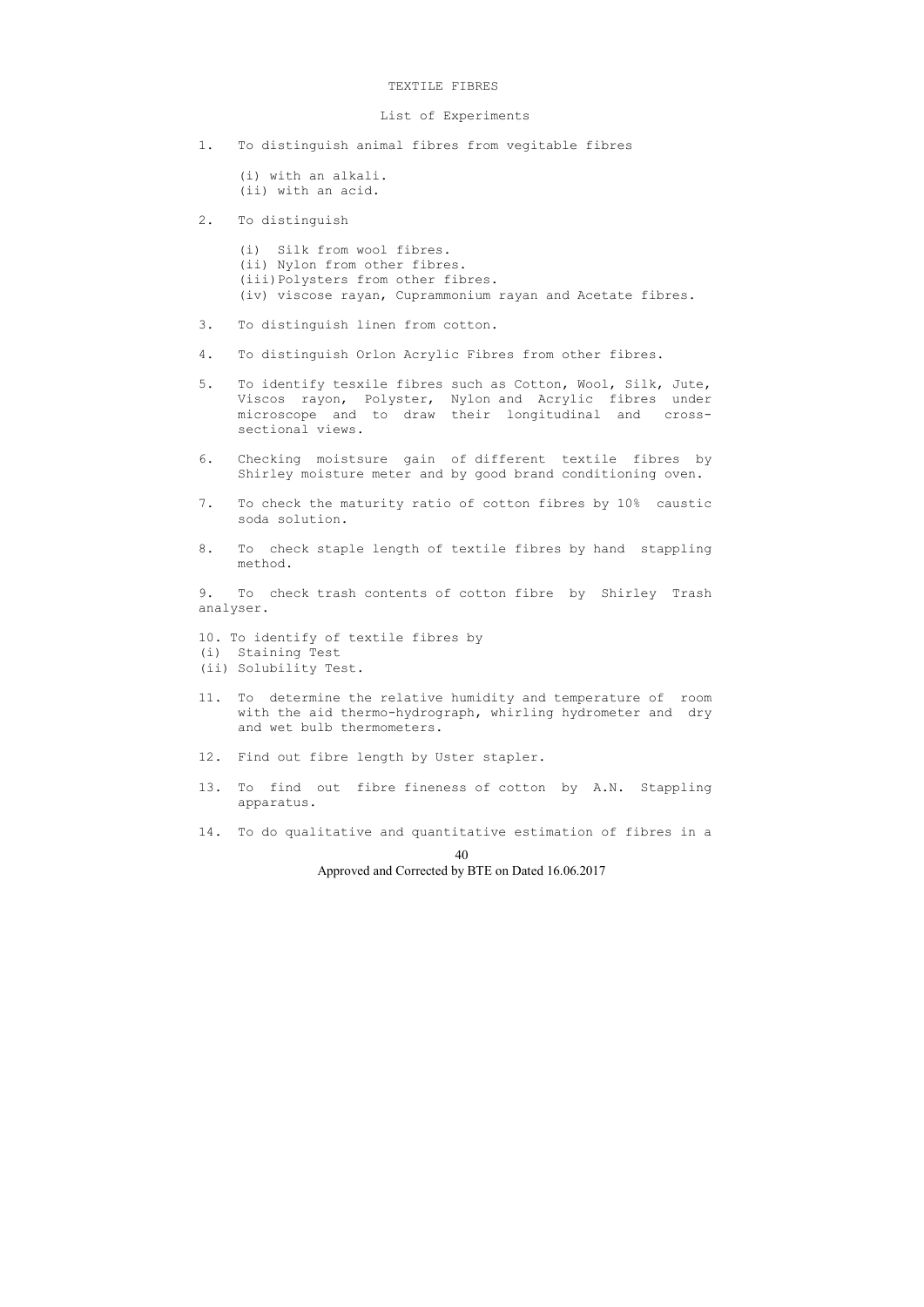blend.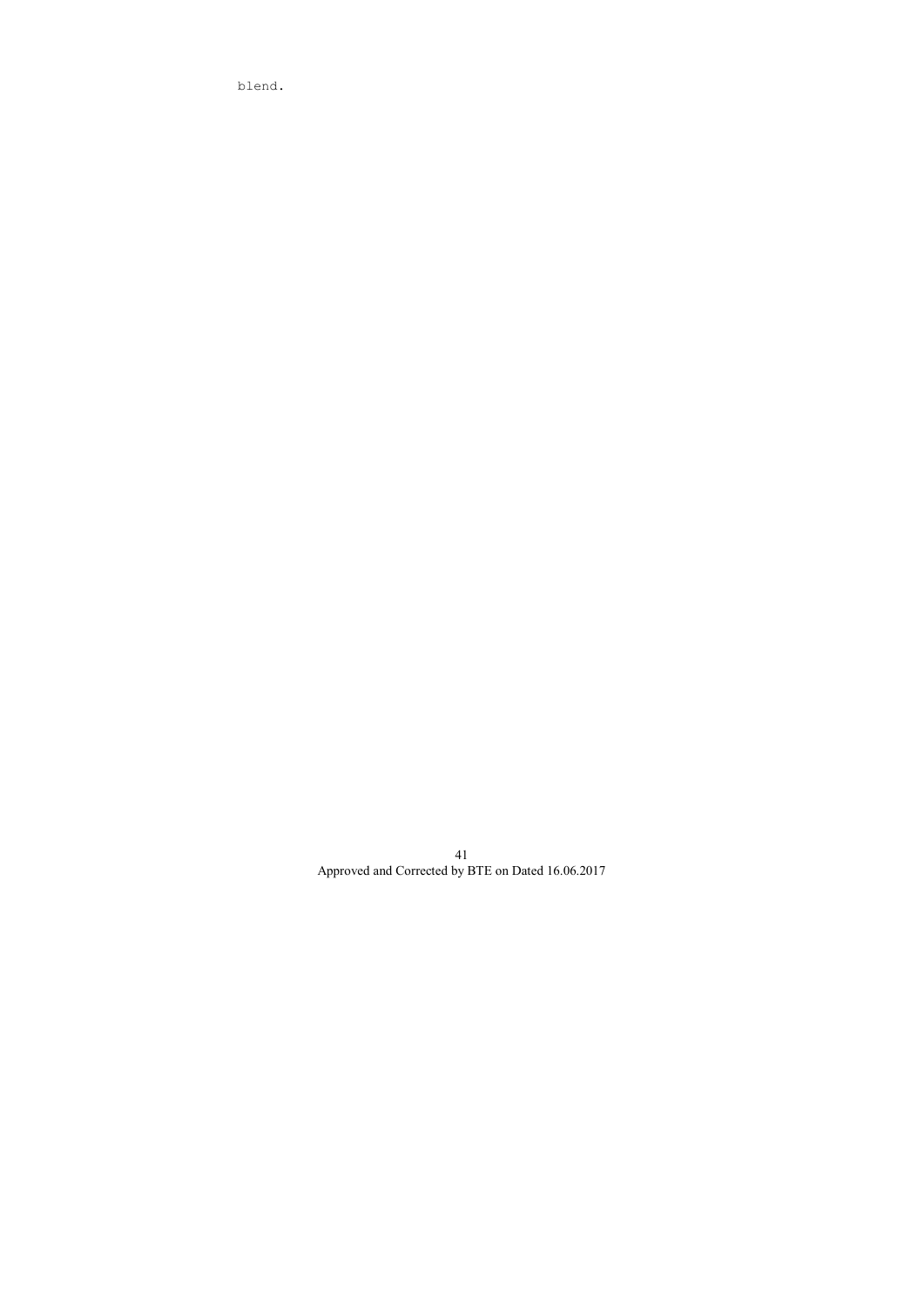### 2.5 TEXTILE MANUFACTURING PROCESSES

L T P<br>6 – –  $6 - -$ 

Rationale

 Aim of this paper is to give new intrants in the field of textiles first hand knowledge of principles and processes involed in the manufacture of fabrics beginning from fibre. It is to facilitate their further studies in the coming years of the course.

Topic Wise Distribution of Periods

| Sl.No.         | Topics                |    | Coverage Time |  |  |  |  |
|----------------|-----------------------|----|---------------|--|--|--|--|
|                |                       | ⊥  | т             |  |  |  |  |
| 1.             | Manufacturing of Yarn | 30 |               |  |  |  |  |
| 2.             | Doubling              | 12 |               |  |  |  |  |
| 3.             | Reeling               | 12 |               |  |  |  |  |
| $\overline{4}$ | Manufacture of Fabric | 30 |               |  |  |  |  |
|                |                       | 84 |               |  |  |  |  |

## DETAILED CONTENTS

1. MANUFACTURE OF YARN:

 $\mathbb{Z}^{\mathbb{Z}}$ 

 Elementary idea of various processes involved in conversion of Fibre into yarn.

- (a) Ginning and Mixing:
	- (i) Object, types and limitations of mixing processes.
	- (ii) Object and different types of Ginning Sutibality of various Ginning machines according to quality of fibre.
- (b) Blow Room Line:
	- (i) Necessity of blow room line, Various machines used in blow room line and general idea of different processes completed in blow room line Viz. Openning, Cleaning and Lap formation
	- (ii) General idea of main defects found in blow room lap.
- (c) Carding: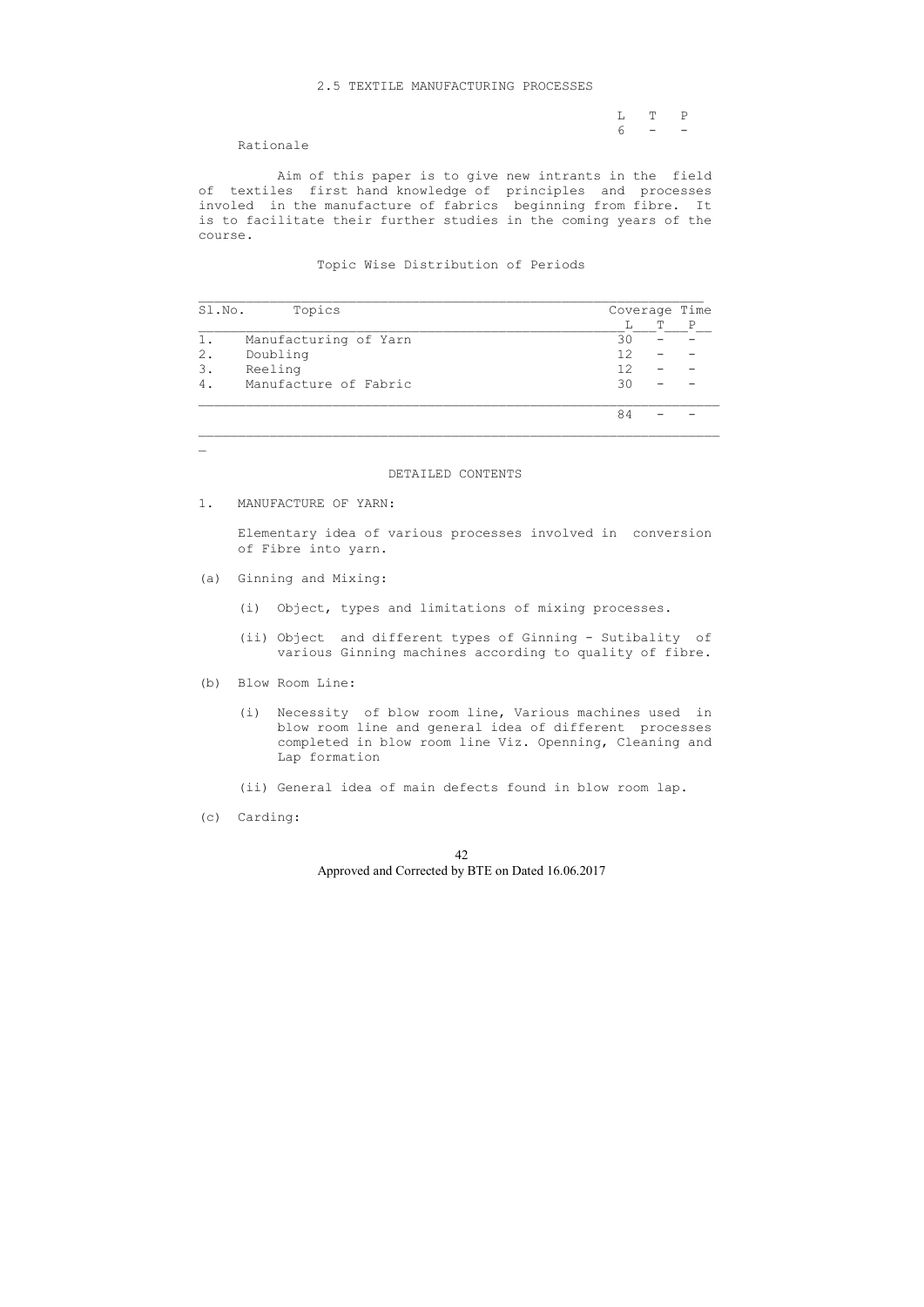- (i) Main objects, Line diagram of machines and discription of passage of material through Carding machine.
- (ii) General concept of Card stripping and grinding.
- (d) Draw FrameL\:
	- (i) Passage of materials through machines and main functions involved in the processes.
	- (ii) General idea of graduated drafting system used in drawing process.
- (e) Combing:

 Definition and need of combing and preparation of material for combing process.

- (f) Simplex (Fly Frame):
	- (i) Object of the process, Passage of material through machines.
	- (ii) Definition of bobbin leading and flyer leading machines.
- (g) Spinning:
	- (i) Its objects, Passage of material on machine spindle.
	- (ii) General idea of spinning defects coming in the process.
- 2. DOUBLING:

Its objects, type, scope and uses of doubled yarn.

3. REELING:

 Its object, methods and types of doffing styles used in reeling processes. Passage of material through reeling machine.

4. MANUFACTURE OF FABRIC:

 Elementary idea of various processes involved in conversion of yarn into fabric. Viz.

- (a) Winding:
	- (i) Its objects , types on basis of machine speed and winding packages . Passage of material through and any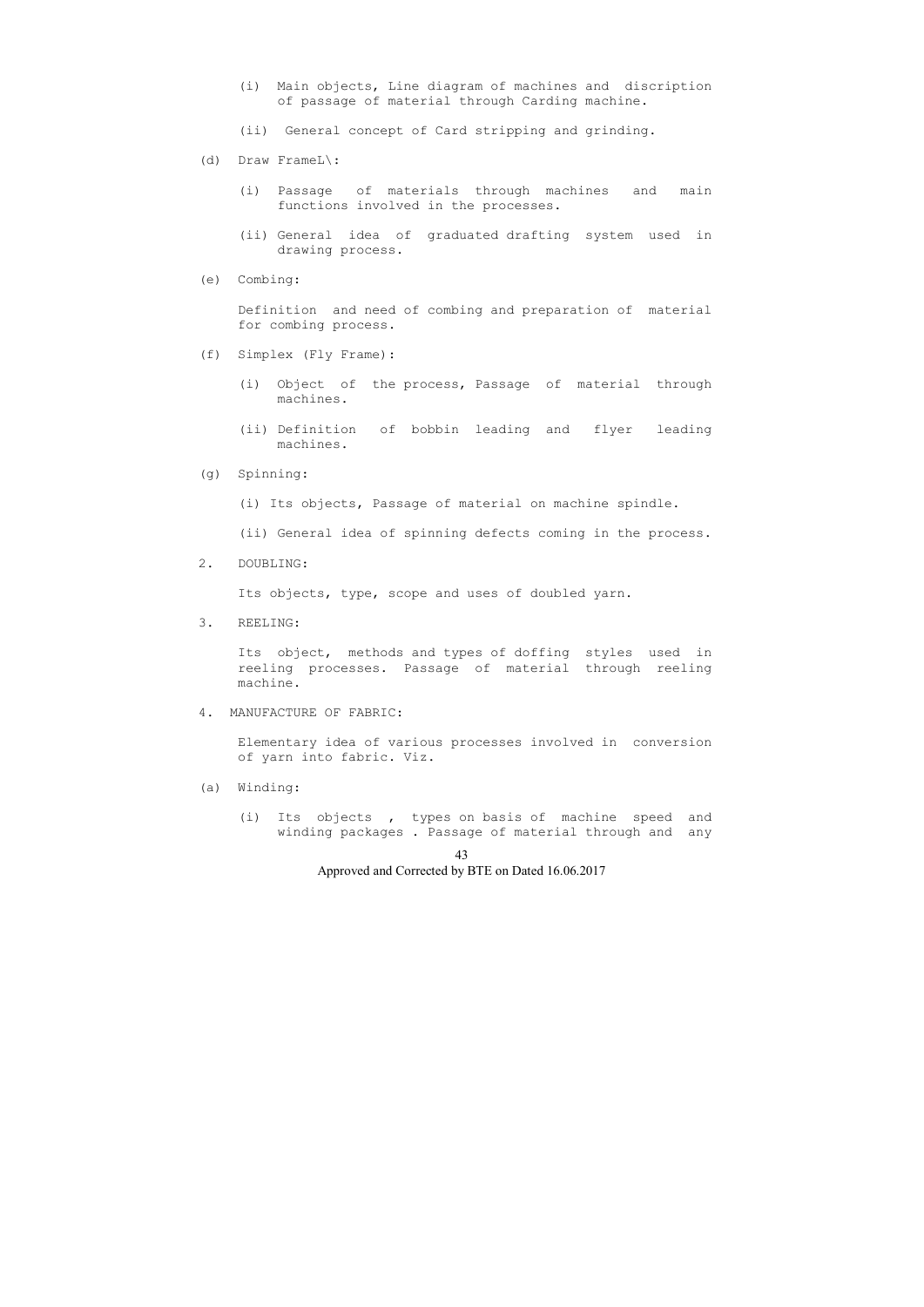high speed drum winding machine e.g. Rotoconer

- (ii) Faults found in winding package.
- (iii)General idea of Pirn winding and its need and advantages.
- (b) Warping:

 Its main objects, general idea of beam and sectional warping machine.

- (c) Sizing:
	- (i) Its main objects, methods of sizing on the basis of drying system used for drying wet yarn and on the basis of amount of size put on yarn.
	- (ii) Passage of warpsheet through Slasher sizing machine and knowledge of necessary parts of machine.
- (d) Drawing-in & Beaming:

Main objects of drawing in and beaming.

- (e) Weaving:
	- (i) Primary, Secondary and Auxillary motions in weaving process (Only name and functions of all motions).
	- (ii) Passage of warp on loom . Showing all its necessary parts.
	- (iii) Limitations fo Tappet Shedding, dobby, Shedding, Jaquards Shedding, .
	- (iv) Name of some modern weaving techniques.
- 5. SIZING :

Main object and sizing ingrediants.

NOTE:

 Numerical problems and detailed description of any machine/mechanism are excluded.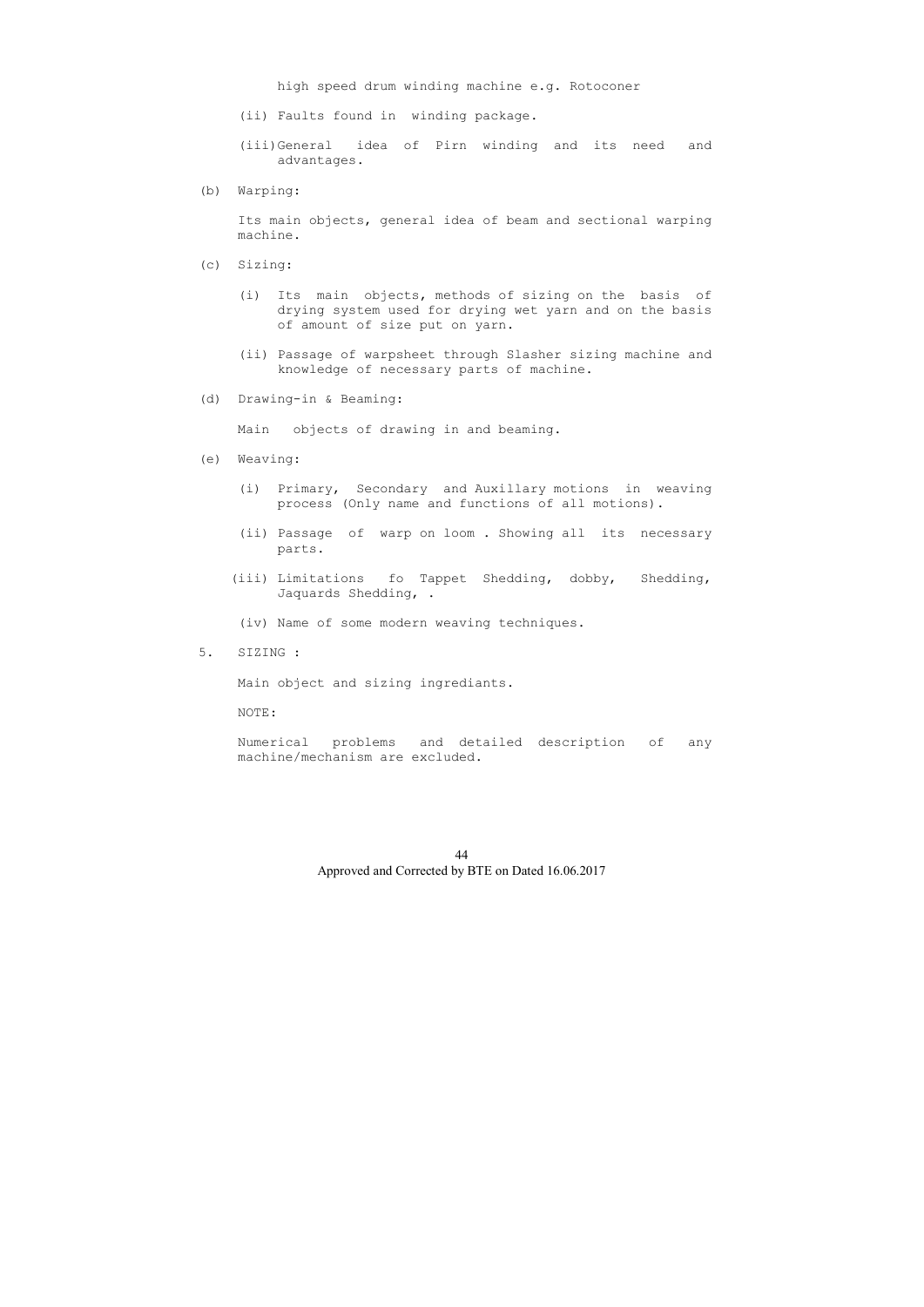## 2.6 WORKSHOP PRACTICE

 L T P  $-$  14

 [Common with Civil Engg., Civil Engg. (sp. in Rural Engg.), Electrical, Ceramic, Dairy, Agriculture, Chemical Technology (Rubber & Plastic), Chemical Technology (fertilizer), Four year chemical Engg.]

 [Four year Past time Mechanical Engg. (sp. in Production Engg.)]

### Rationale

 A diploma holder in any branch of engineering has to work in between a skilled workman and an Engineer. In order to have effective control over skilled workmen it is necessary that the supervisory staff must have adequate knowledge and skill. For development of skills workshop practice is very essential.

| Sl.No. | Units                                   |  | Coverage Time |     |  |
|--------|-----------------------------------------|--|---------------|-----|--|
|        |                                         |  | T             | P   |  |
| $1$ .  | Carpentry shop                          |  |               | 20  |  |
| 2.     | Painting & polishing shop               |  |               | 16  |  |
| 3.     | Sheet metal and soldering shop          |  |               | 56  |  |
| 4.     | Fitting shop, Plumbing & Fastening Shop |  |               | 24  |  |
| 5      | Foundry shop                            |  |               | 20  |  |
| 6.     | Smithy shop                             |  |               | 24  |  |
| 7.     | Welding shop                            |  |               | 20  |  |
| 8.     | Machine shop                            |  |               | 16  |  |
|        |                                         |  |               | 196 |  |

 $\mathbf{r}$ 

## DETAILED CONTENTS

| $1$ . |        | Carpentry Shop :                                    |
|-------|--------|-----------------------------------------------------|
|       | EX-1   | Introduction & demonstration of tools used in       |
|       |        | carpentry shop and different types of joints, types |
|       |        | of wood, seasoning and preservation of wood         |
|       | $EX-2$ | Planing and sawing practice                         |
|       | $EX-3$ | Making of lap joint                                 |
|       | $EX-4$ | Making of mortise and tenon joint                   |
|       | $Ex-5$ | Making of any one utility article such as wooden-   |
|       |        | picture frame, hanger, peg, name plate, etc.        |
|       |        |                                                     |

2. Painting and Polishing Shop: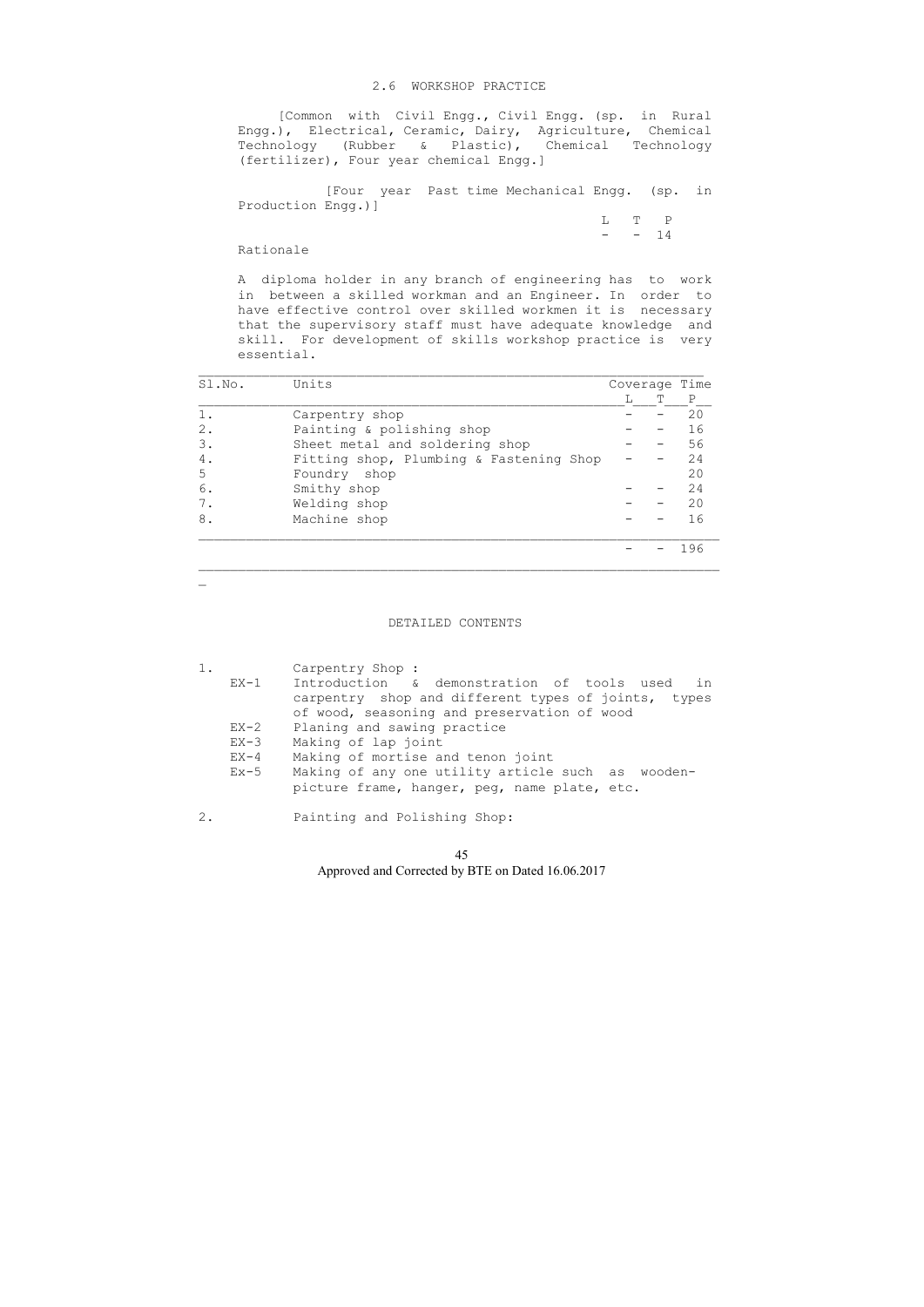- EX-1 Introduction of paints, varnishes, Reason for surface preparation, Advantange of painting, other method of surface coating i.e. electroplating etc.
- EX-2 To prepare a wooden surface for painting apply primer on one side and to paint the same side. To prepare french polish for wooden surface and polish the other side.
- Ex-3 To prepare metal surface for painting, apply primer and paint the same.
- EX-4 To prepare a metal surface for spray painting,first spray primer and paint the same by spray painting gun and compressor system.

## The sequence of polishing will be as below:

- i) Abrassive cutting by leather wheel.
- ii) Pollishing with hard cotton wheel and with polishing material.
- iii) Buffing with cotton wheel or buff wheel.
- 3. Sheet Metal and Soldering Shop :
	- EX-1 Introduction and Types of sheets, measuring of sheets
	- EX-2 Study and sketch of various types of stakes/anvil.
	- EX-3 Introduction & demonstration of tools used in Sheet metal working shop.
	- EX-4 Cutting, shearing and bending of sheet.
	- EX-5 To prepare a soap case by the metal sheet.
	- EX-6 To make a funnel with thin sheet and to solder the seam of the same.
	- EX-7 To make a cylinder and to solder the same.
	- EX-8 Preparation of different type of joints such as Lap joint-single seam, double seam. Hemp and wired

# joints.

- EX-9 To braze small tube/conduit joints.
- 4. Fitting Shop, Plumbing Shop & Fastening Shop:
	- EX-1 Study of materials, limits, fits and toterances.
	- EX-2 Introduction & demonstration of tools used in Fitting Shop.
	- EX-3 Hacksawing and chipping of M.S. flat. Filing and squaring of chipped M.S. job. Filing on square or rectangular M.S. piece.
	- EX-4 Making bolt & nut by tap and die set and make its joints
	- Ex-5 To drill a hole in M.S. Plate and taping the same to creat threads as per need.
	- EX-6 Utility article-to prepare double open mouth spanner for 18" hexagonal head of a bolt.
	- EX-7 Cutting and threading practice for using socket, elbow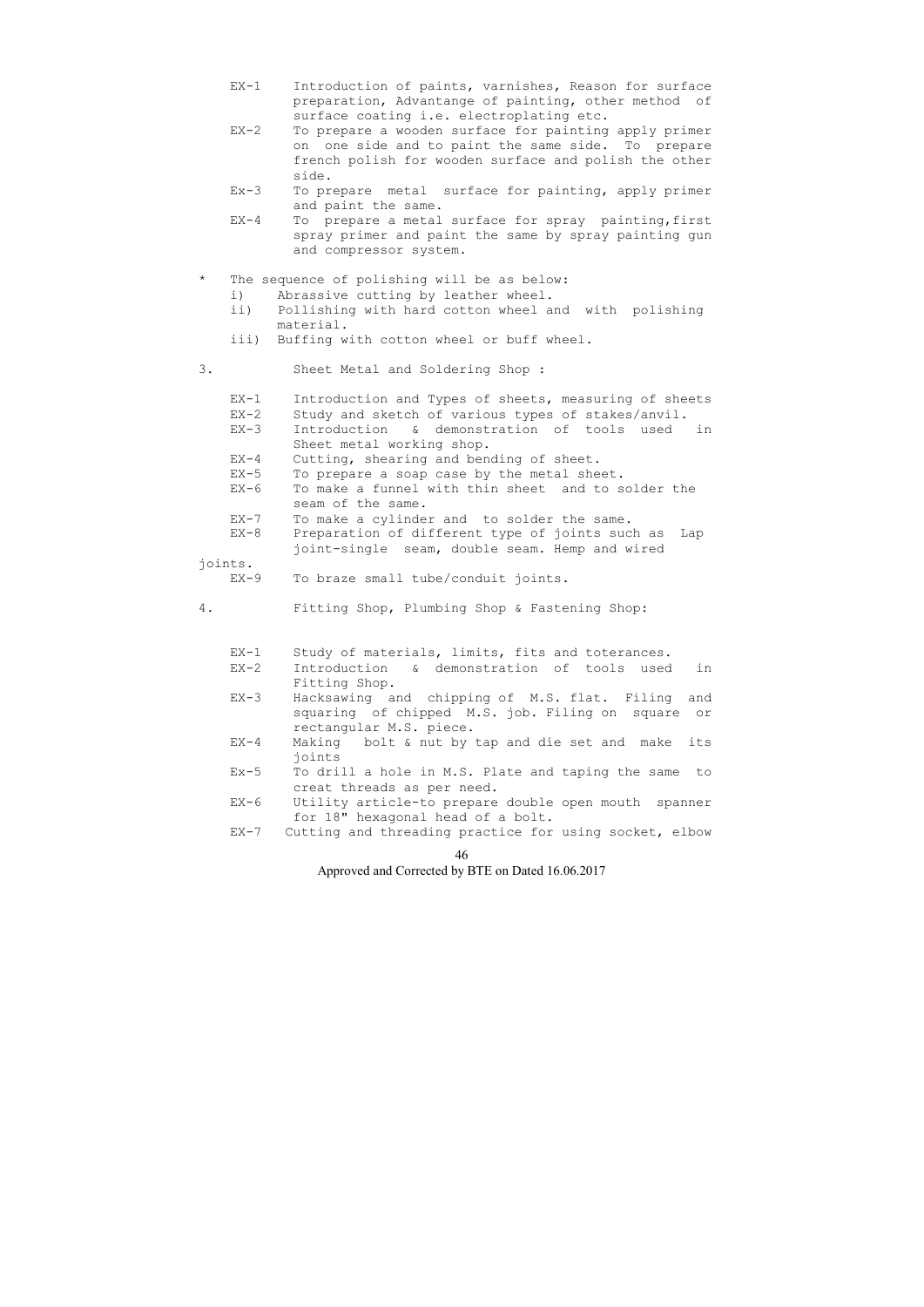|    | $EX-8$<br>$EX-9$                               | and tee etc. and to fit it on wooden practice board.<br>Study of-bib cock, cistern or stop cock, wheel valve<br>and gate valve etc.<br>Practice of bolted joints<br>EX-10 To prepare a rivetted joint<br>EX-11 To make a pipe joint<br>EX-12 To make a threaded joint<br>EX-13 Practice of sleeve joint   |
|----|------------------------------------------------|-----------------------------------------------------------------------------------------------------------------------------------------------------------------------------------------------------------------------------------------------------------------------------------------------------------|
| 5. |                                                | Foundry Work                                                                                                                                                                                                                                                                                              |
|    | $Ex-1$<br>$Ex-2$<br>$Ex-3$<br>$Ex-4$<br>$Ex-5$ | Study of metal and non metals<br>Study & sketch of the foundry tools.<br>Study & sketch of cupula & pit furnace.<br>To prepare the green moulding sand and to prepare<br>moulds (single piece and double piece pattern sweep<br>mould)<br>Casting of non ferous (lead or aluminium) as per<br>exercise 3. |
| 6. |                                                | Smithy Shop :                                                                                                                                                                                                                                                                                             |
|    | $EX-1$                                         | Study & Sketch of Tools used in smithy shop.                                                                                                                                                                                                                                                              |
|    | $EX-2$                                         | To prepare square or rectangular piece by the M.S.<br>rod.                                                                                                                                                                                                                                                |
|    | $EX-3$<br>$EX-4$                               | To make a ring with hook for wooden doors.<br>Utility article-to preapre a ceiling fan hook.                                                                                                                                                                                                              |
| 7. |                                                | Welding Shop:                                                                                                                                                                                                                                                                                             |
|    | $EX-1$                                         | Introduction to welding, classinfication of welding,<br>types of weld joints.                                                                                                                                                                                                                             |
|    | $EX-2$                                         | Welding practice-gas and electric.                                                                                                                                                                                                                                                                        |
|    | $EX-3$                                         | Welding for lap joint after preparing the edge.                                                                                                                                                                                                                                                           |
|    | $EX-4$                                         | Welding of Butt joint after preparation of the edge.                                                                                                                                                                                                                                                      |
|    | $EX-5$                                         | 'T' joint welding after preparation of edge.                                                                                                                                                                                                                                                              |
|    | $EX-6$                                         | Spot welding, by spot welding machine.                                                                                                                                                                                                                                                                    |
| 8. |                                                | Machine Shop                                                                                                                                                                                                                                                                                              |
|    | $EX-1$                                         | Study & sketch of lathe machine.                                                                                                                                                                                                                                                                          |
|    | $EX-1$                                         | Study & sketch of grinders, milling M/c, Drilling M/c<br>and CNC Machines                                                                                                                                                                                                                                 |
|    | $Ex - 2$                                       | Plain and step turning & knurling practice.                                                                                                                                                                                                                                                               |
|    | $Ex-3$                                         | Study and sketch of planning/Shaping<br>machine<br>and<br>to plane a Ractangle of cast iron.                                                                                                                                                                                                              |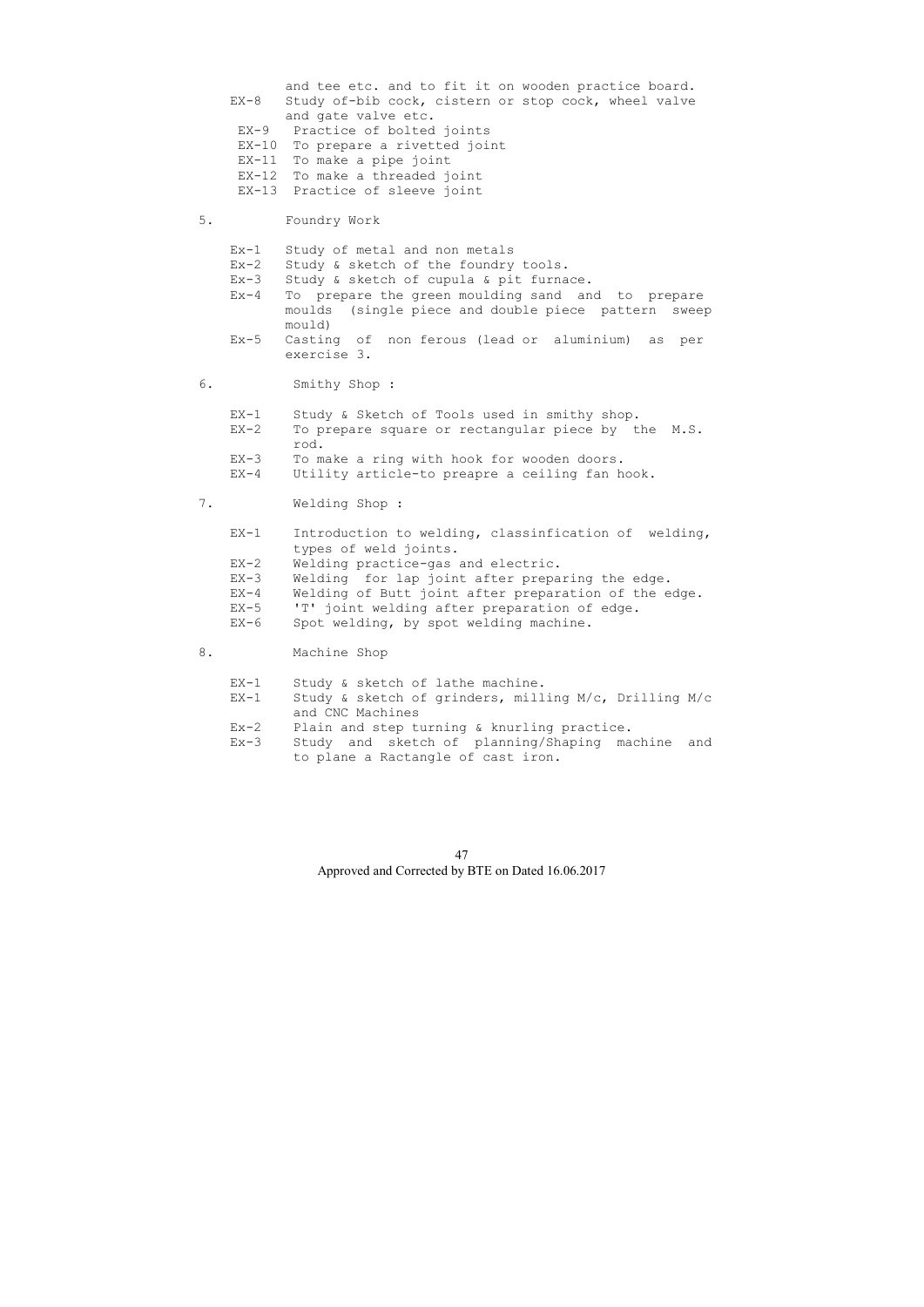III Semester

3.1 - FABRIC STRUCTURE & ANALYSIS

(Common To Textile Technology)

 L T P 6 2 -

Rationale

 To a textile texhnologist "Fabire Structure Analysis" is a case of diagnosing ailments of a sick by a doctor. It improves his insight and experience. So is the rationale of introducing this paper in the curriculum.

Topic Wise Distribution of Periods

| Sl.No. | Topics               |                 | Coverage | Time |
|--------|----------------------|-----------------|----------|------|
|        |                      |                 |          | P    |
|        | Introduction         | 12              | 5        |      |
| 2.     | Twill Weaves         | 12 <sub>1</sub> | 5        |      |
| 3.     | Analysis of Fabrics  | 12              | 4        |      |
| 4.     | Satinweave           | 12              | 3        |      |
| 5      | Designs              | 12              | 5        |      |
| 6.     | Fabrics              | 12              | 3        |      |
|        | Miscelleneous Weaves | 12              | 3        |      |
|        |                      | 84              | 28       |      |

#### DETAILED CONTENTS

1. INTRODUCTION:

 $\mathbf{r}$ 

 Introduction to fabric structure. Explanation of woven structure and other fabric structures. e.g. Knitted, Non woven, Bonded etc.

- i. Definition of Warp and Weft, Ends and Picks. Determination of warp and wept in a given fabric. Design, Repeat of a design, Draft, Lifting or Peg plan and Denting order.
- ii. Types of drafts used in the manufacture of the fabrics.
- iii. Construction of plain weaves on point or graph paper. Relation of draft, design and peg plan.
- iv. Construction of plain weave and its derivates in the form of simple Matt or Hopsack and Ribbed Structures.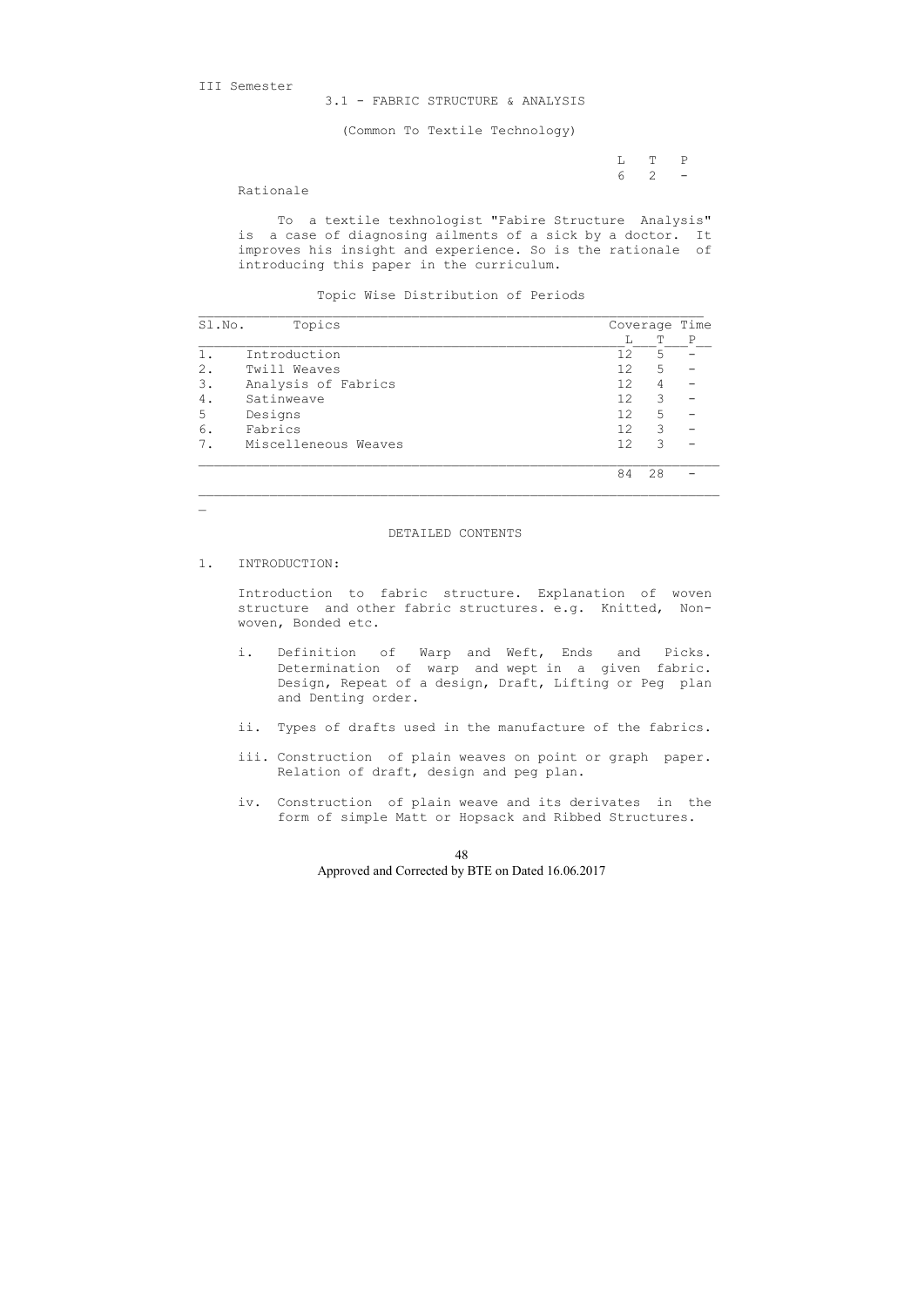- v. Various Hopsack or Matt weave designs with warp face, weft face and reversible effects.
- vi. Ornamentation of plain fabrics by different methods.

### 2. TWILL WEAVES:

 Construction of Twill weaves and their classification under the following heads.

- i. Continuous regular twills.
- ii. Pointed twills.
- iii. Combined twills.
- iv. Rearranged twills.
- v. Broken twills.
- vi. Fancy twills.
- vii. Herring bone twills.
- 3. ANALYSIS OF FABRICS:
	- i. Analysis of a fabric and its objects. Confirmation of warp and weft and determination of weaving particulars from the given sample of a fabric.
	- ii. Procedure for transferring the interlacement of ENDS and PICKS on graph paper for obtaining the design of the given sample of the fabirc.

### 4. SATIN WEAVE:

 Characteristics and uses of satin and sateen weaves. Construction of regular and irregular satin and satean.

5. DESIGN:

 Construction of the follwing design on point paper alongwith their draft, peg plan, denting order and weaving particulars.

- i. Diamond and Diaper weaves on pointed draft.
- ii. CREPE weaves by different methods and their characteristics.
- iii. Simple Honeycomb, Brighton Honeycomb, Huck-a back, weaves.
- iv. Mockleno weaves.
- 6. FABRICS :

Calculation of fabric weight (GSM).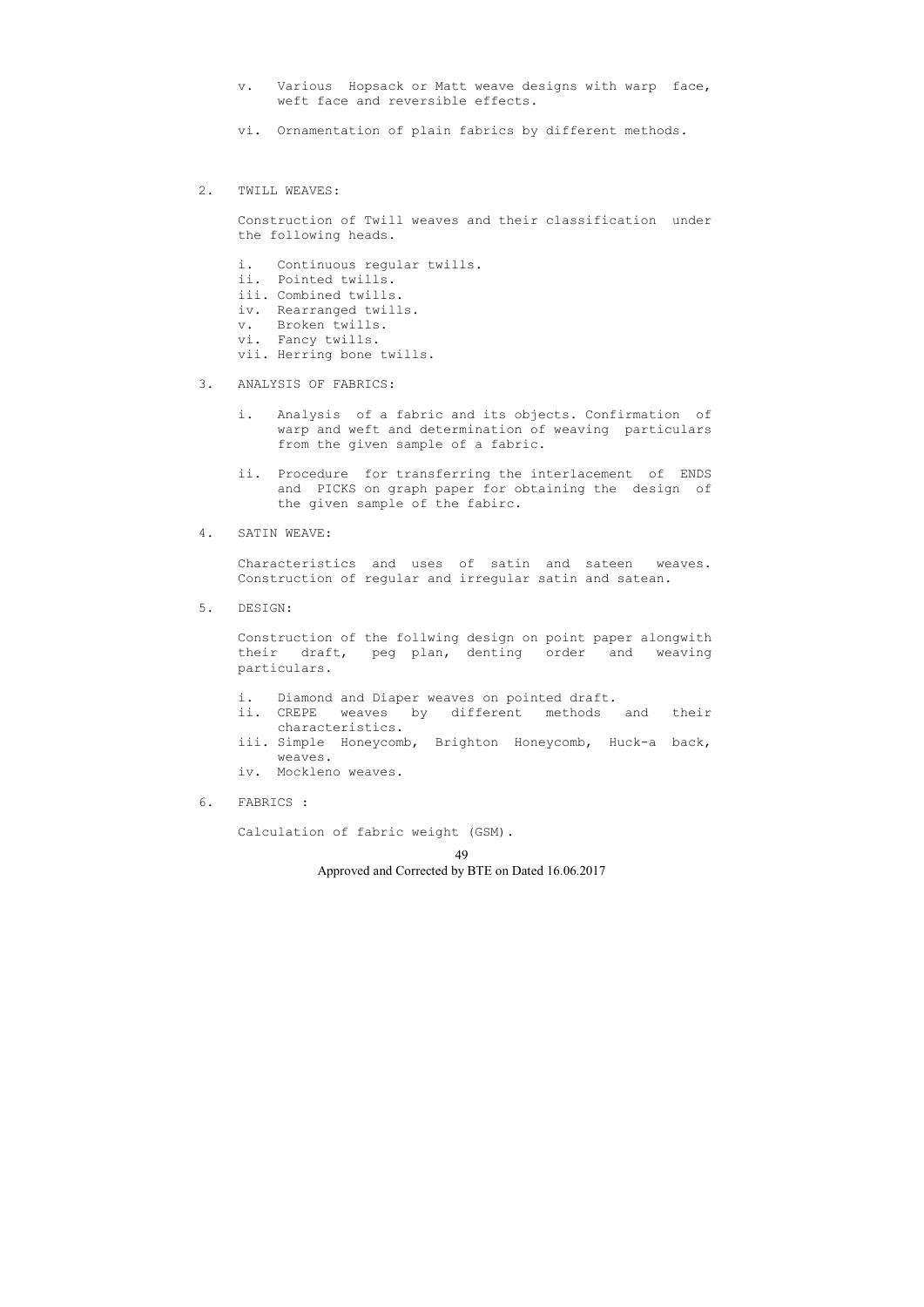7. Miscelleneous Weaves

Design of following weaves only.

- i. Sponge weaves
- ii. Devon huck
- iii. Barley Corn
- iv. Stitched hop-sack
- v. Twilled hop-sack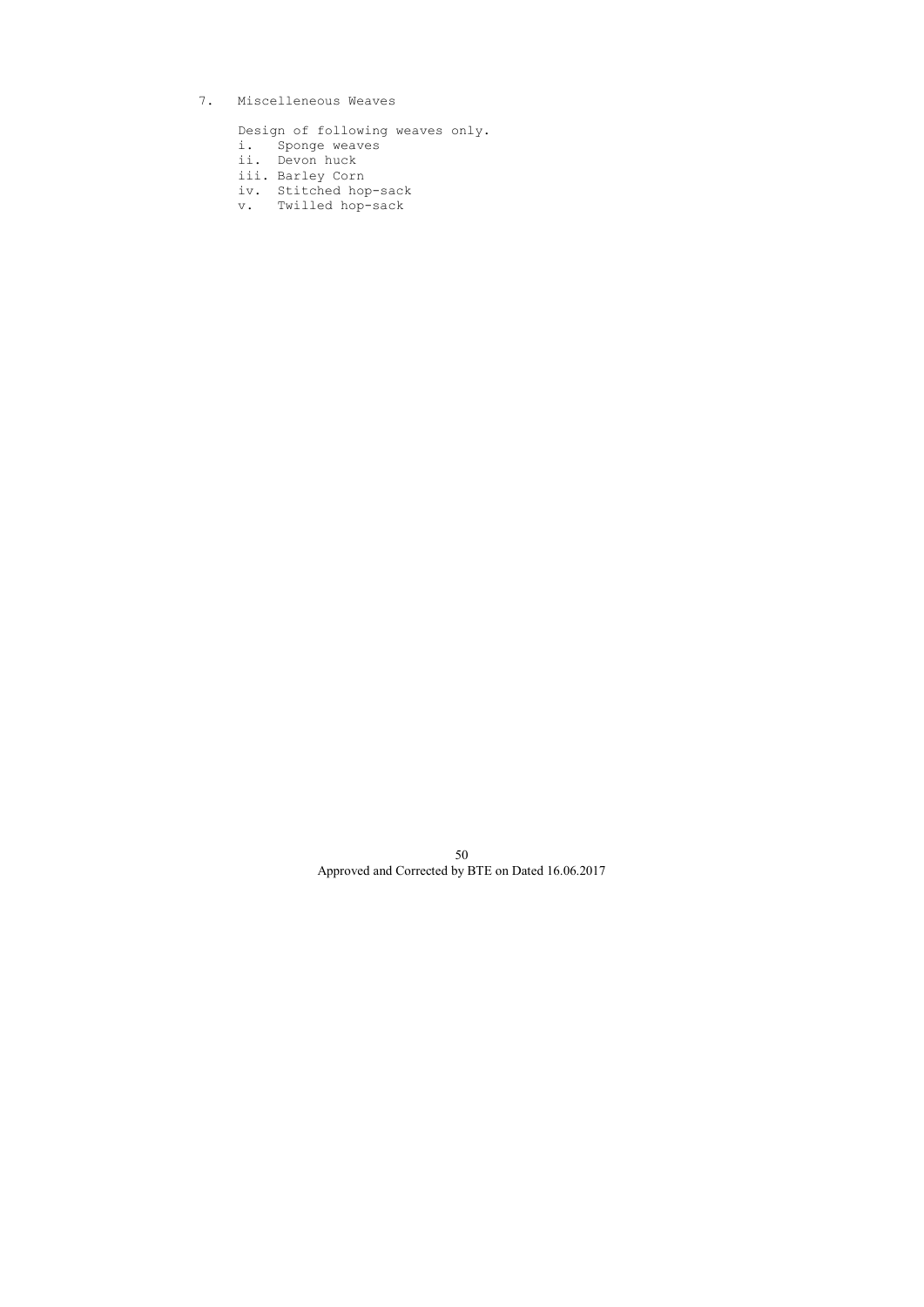#### 3.2 ELECTRICAL TECHNOLOGY & ELECTRONICS

 L T P  $5 - 2$ 

 (Common To Dairy Engineering,Mechanical Engineering, Textile Technology)

Rationale :

 The superiority of electricity as power over other means in use in home or industry can not be denied. So it is imperative to introuce the mechanical engineering students with electrical machines and their various uses.

# TOPIC WISE DISTRIBUTION OF PERIODS

 $\mathbf{r}$ 

| Sl.No. | Units                               | Coverage Time   |  |             |  |
|--------|-------------------------------------|-----------------|--|-------------|--|
|        |                                     | L               |  | $\mathbf P$ |  |
| 1.     | Electric Induction                  | 4               |  |             |  |
| 2.     | A. C. Theory                        | 6               |  |             |  |
| 3.     | Three Phase Circuits                | 6               |  |             |  |
| 4.     | Measurement & Measuring Instruments | 10              |  |             |  |
| 5.     | Electronics                         | 10 <sub>1</sub> |  |             |  |
| 6.     | D. C. Machines                      | 8               |  |             |  |
| 7.     | Transformers                        | 6               |  |             |  |
| 8.     | Synchronous Machines                | 6               |  |             |  |
| 9.     | Induction Motors                    | 6               |  |             |  |
| 10.    | Electro Heating                     | 4               |  |             |  |
| 11.    | Electro Plating                     | 4               |  |             |  |
|        |                                     | 70              |  | 28          |  |

#### DETAILED CONTENTS

1. ELECTRIC INDUCTION:

 Faraday's Laws of electromagnetic induction. Self and mutual induction. Statically and Dynamically induced e.m.f., Lenz's law. Fleming's left hand and right hand rule.

2. A. C. THEORY:

Production of alternating e.m.f. Definition of cycle,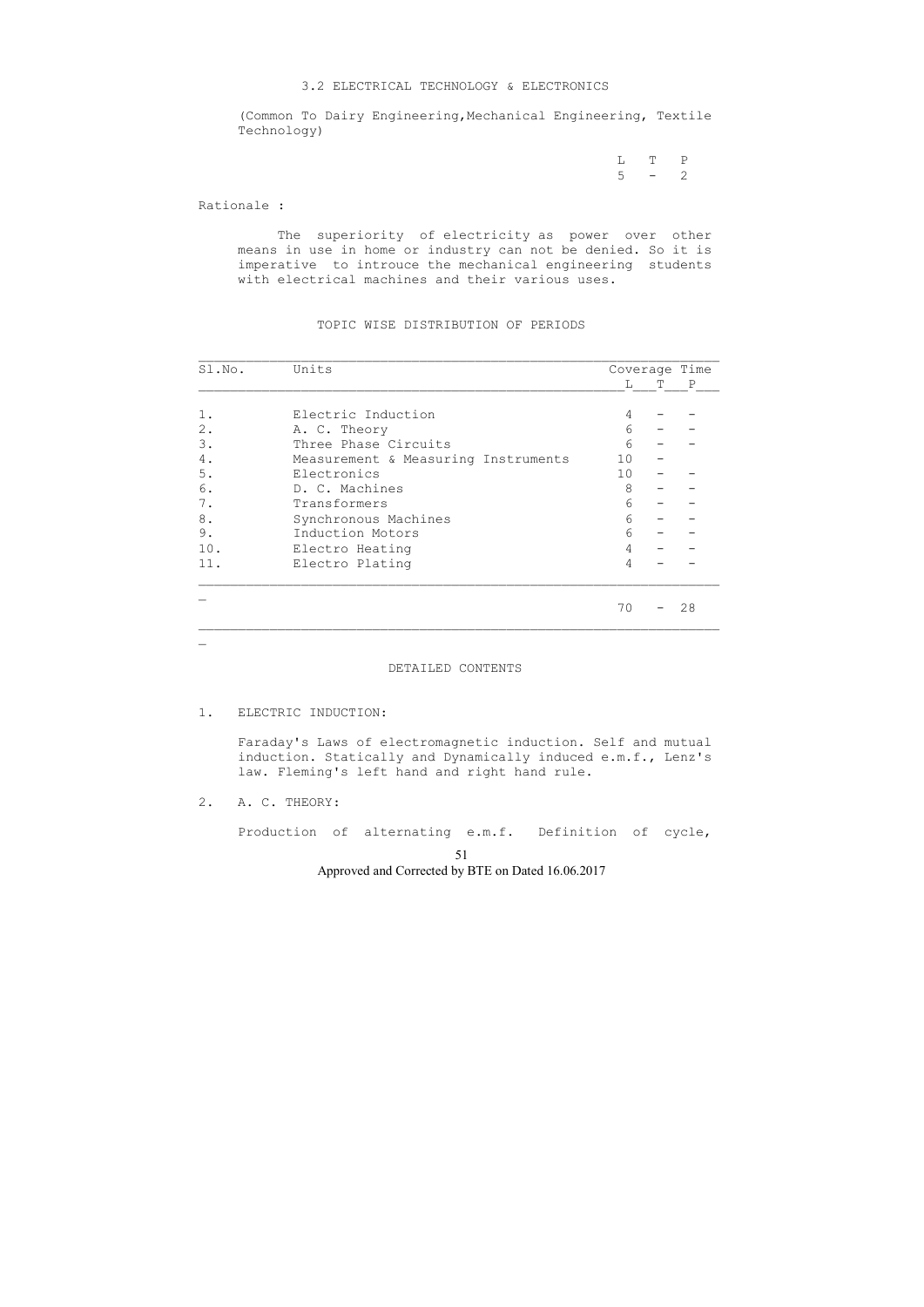Frequency, Amplitude, Time period, Instantneous, Average, R.M.S. maximum values of sinosoidal wave. Form factor, peak factor.

 Representation of a sinosoidal quantity by a mathematical expression and phasor, phase and phase difference, Relationship of voltage and current for pure resistance, pure inductance and pure capacitive reactance,impedance. Solution and phasor diagrams of simple R.L.C. series and parallel circuits. Active and reactive power. Significance of P.F.

3. THREE PHASE CIRCUITS:

 Production of Three phase voltage, advantages of three phase supply. Concept of star and delta connections. Relationship between phase and line values of currents and voltages, Power in three phase circuits, simple numerical problems.

- 4. MEASUREMENT & MEASURING INSTRUMENTS:
	- (i) Primary and secondary instruments-Indicating, Recording and Integrated instruments.
	- (ii) Working principle and construction of the following instruments.
		- (a) Ammeter & Voltmeter (Moving coil & Moving Iron). Extension of their ranges.
		- (b) Dynamometer type wattmeter.
		- (c) Single Phase A. C. Engery Meter.
	- (iii) Measurement of power in a single phase and three phase circuits by wattmeter, Use fo digital multimeter for measurement of voltage, Current and testing of devices.
- 5. ELECTRONICS: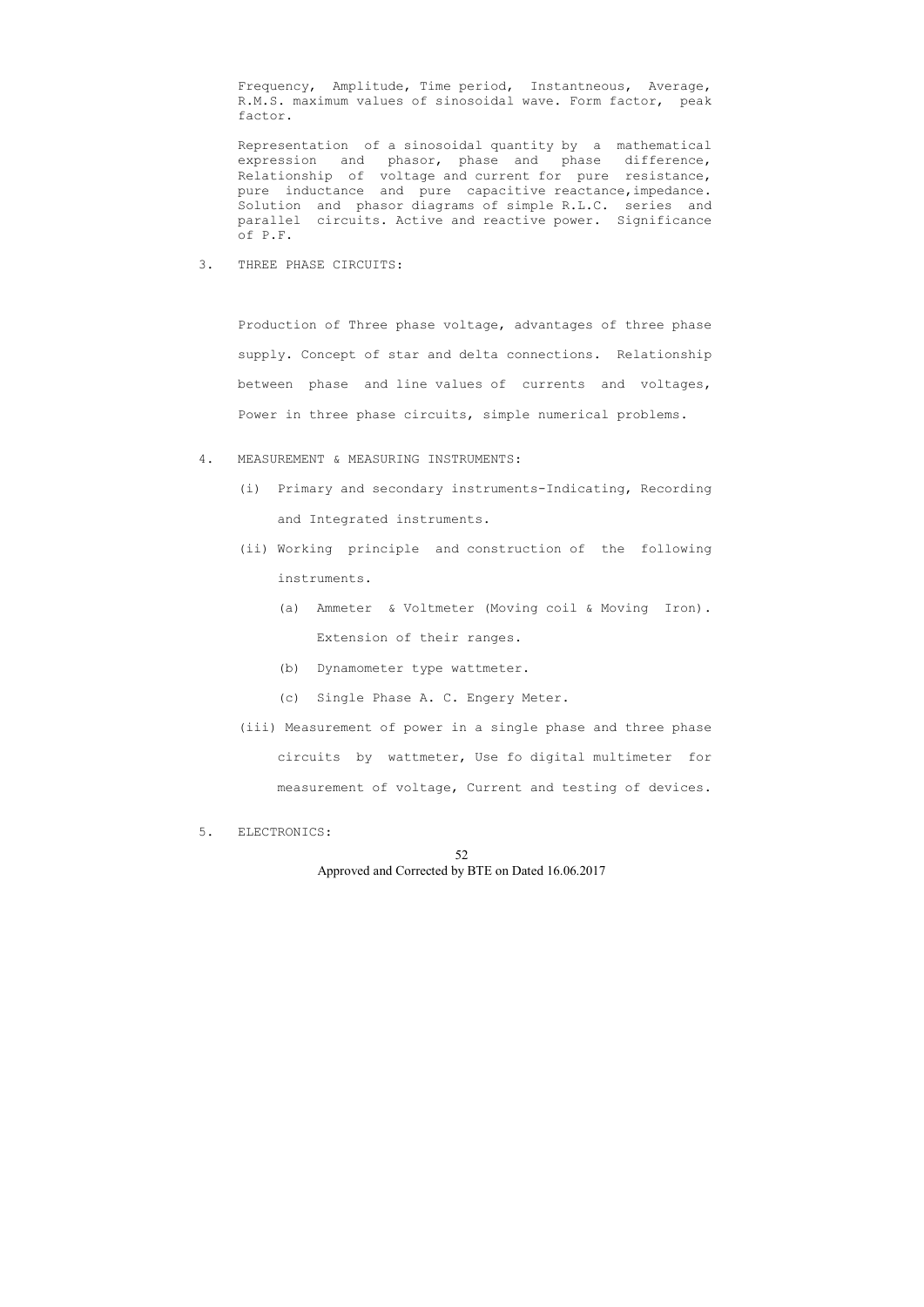Basic idea of semi conductors P & N type. Semi conductor diodes, Zener diodes and their applications in rectifiers. Transistors-PNP and NPN-their characteristics and uses at an amplifier (Brief description only). Prniciple characteristics and application of SCR. Devices like UJT, FET, DIAC, TRIAC (Brief introduction, Introduction to operational amplifier, Introduction to basic logic gates and microprocessors.

6. D. C. MACHINES:

# D. C. Generator:

 Working principle, Constructional details, e.m.f. equation, Types of generators and their applications.

### D. C. Motor:

 Working principle, Back e.m.f., Types of D. C. motor and elementary idea of their characteristics. Torque equation, Methods of speed control (Description Only).

## 7. TRANSFORMERS:

 Working principle and constructional details of a single phase and 3 phase transformers, e.m.f. equation, Losses and efficiency, Cooling of transformers, Elementry idea of auto transformers and welding transformers.

## 8. SYNCHRONOUS MACHINES:

(a) Alternators: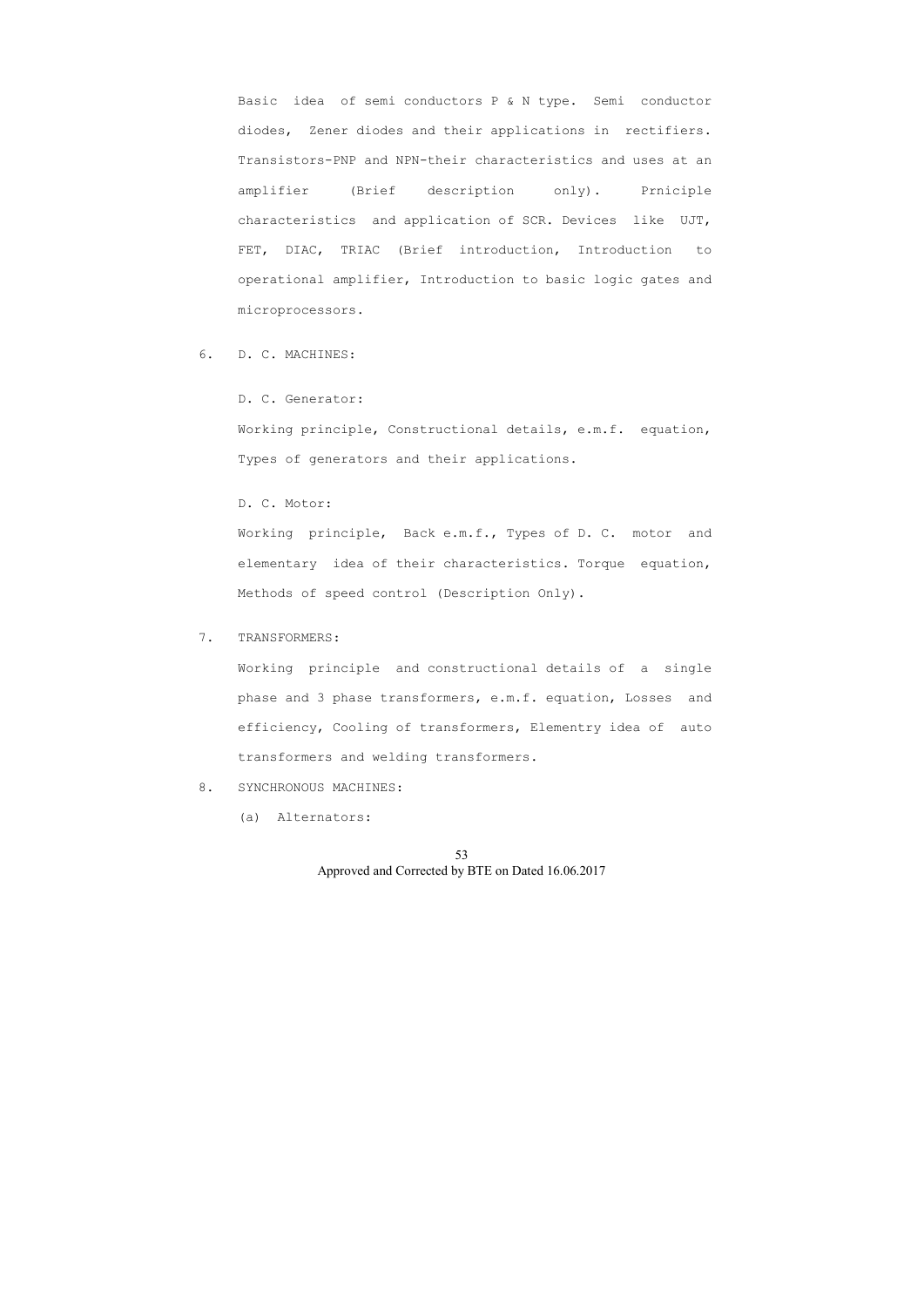Working principle, Types of alternators, Constructional details, E.M.F. equation, Condition for parallel operation.

(b) Synchronous MOtors:

 Working principle, Constructional details, Vector diagram, Effect of excitation on armature current and power factor, Synchronous condenser.

- 9. INDUCTION MOTORS:
	- (a) Three Phase Induction Motors:

 Working principle and constructional details-Types of induction motors-Slipring and Squirrel cage. Slip in induction motors. Speed torque characteristic, Starting and speed control. Application of induction motors in industry. General faults and their remedies.

(b) Single Phase Induction Motors:

 Working principle and constructional details and application of single phase motors (Split phase, Capacitor start and Run Motor). A. C. series motors, General faults and their remedies.

#### 10. ELECTRO HEATING:

 Types of electro heating. Brief description of resistance ovens and induction furnace and core furnaces.

11. ELECTROPLATING:

 Importance of electroplating, Principle of electroplating and equipement used. Processes used in electroplating, Anodising.

ELECTRICAL TECHNOLOGY & ELECTRONICS LAB

- 1. To change the speed and direction of rotation of d.c. shunt motor by
	- (a) Armature control method.
	- (b) Field control method.
- 2. To change the speed and direction of rotation of d.c. compound motor by
	- (a) Armature control method.
	- (b) Field control method.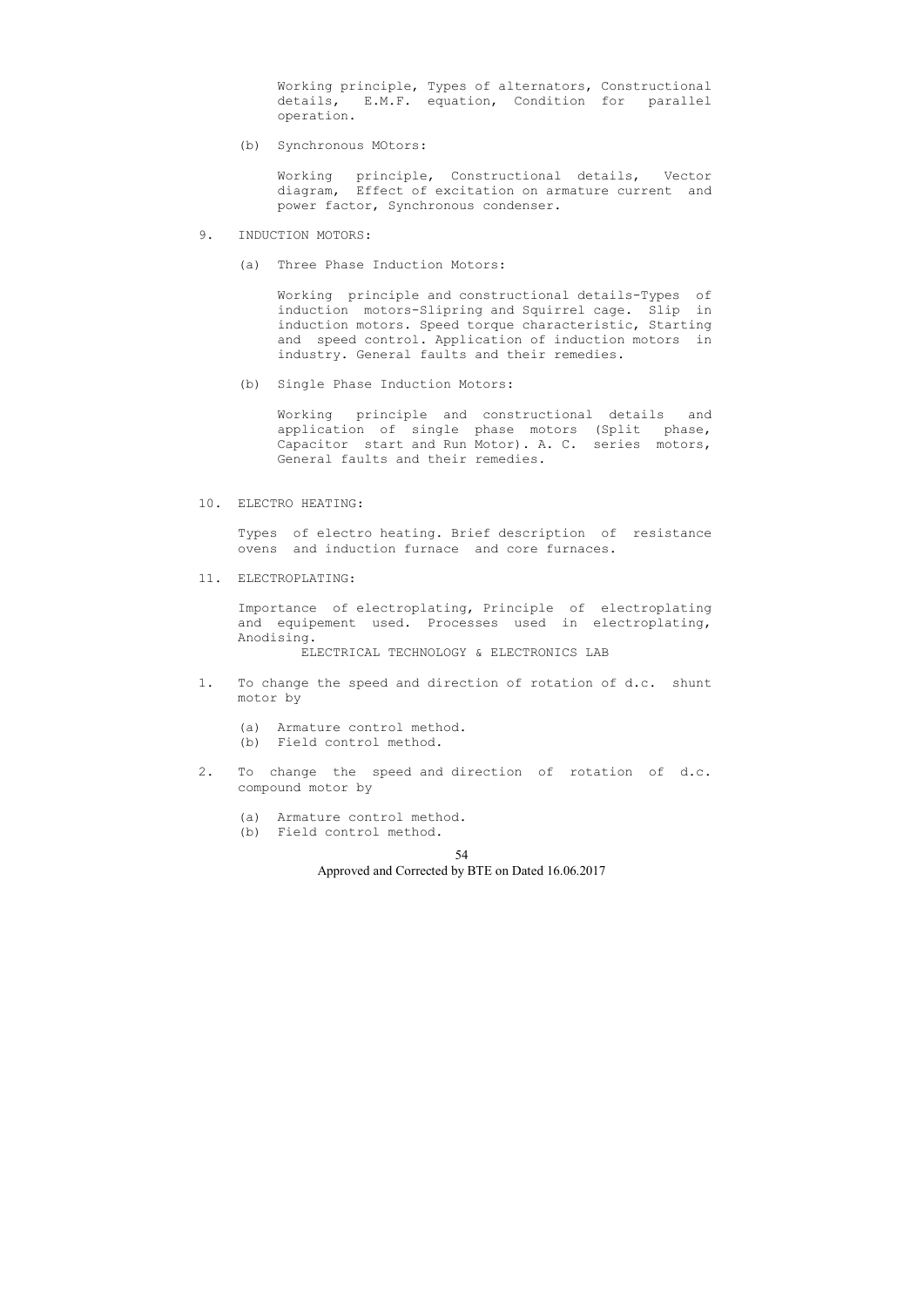- 3. To measure the terminal voltage with variation of load current of
	- (a) D.C. shunt generator.
	- (b) D.C. compound generator.
- 4. To perform load test on a single phase transformer and determine its efficiency.
- 5. To start and run a induction motor by
	- (a) Star Delta Starter.
	- (b) Auto Transformer Starter.
- 6. To measure slip of an induction motor by direct loading.
- 7. To start and change the direction of rotation of an induction motor.
- 8. To measure transformation ratio of a single phase transformer.
- 9. To measure power and P.F. in a single phase circuit by Ammeter, Voltmeter and Wattmeter.
- 10. To measure power and P.F. in a 3 phase/A.C. circuit by two wattmeter method.
- 11. To calibrate a single phase energy meter at different P.F.'s and different loads.
- 12. To locate the faults in an electrical machine by a megger.
- 13. To connect a fluorescent tube and note its starting and running current.
- 14. To draw characteristics od Silicon Controled Rectifier (SCR).
- 15. Testing of electrical devices Zenor, Diode, Transistor, FET, UJT, SCR.
- 16. Use of operational amplifier as adder, substractor, comparator, differentiator and integrators.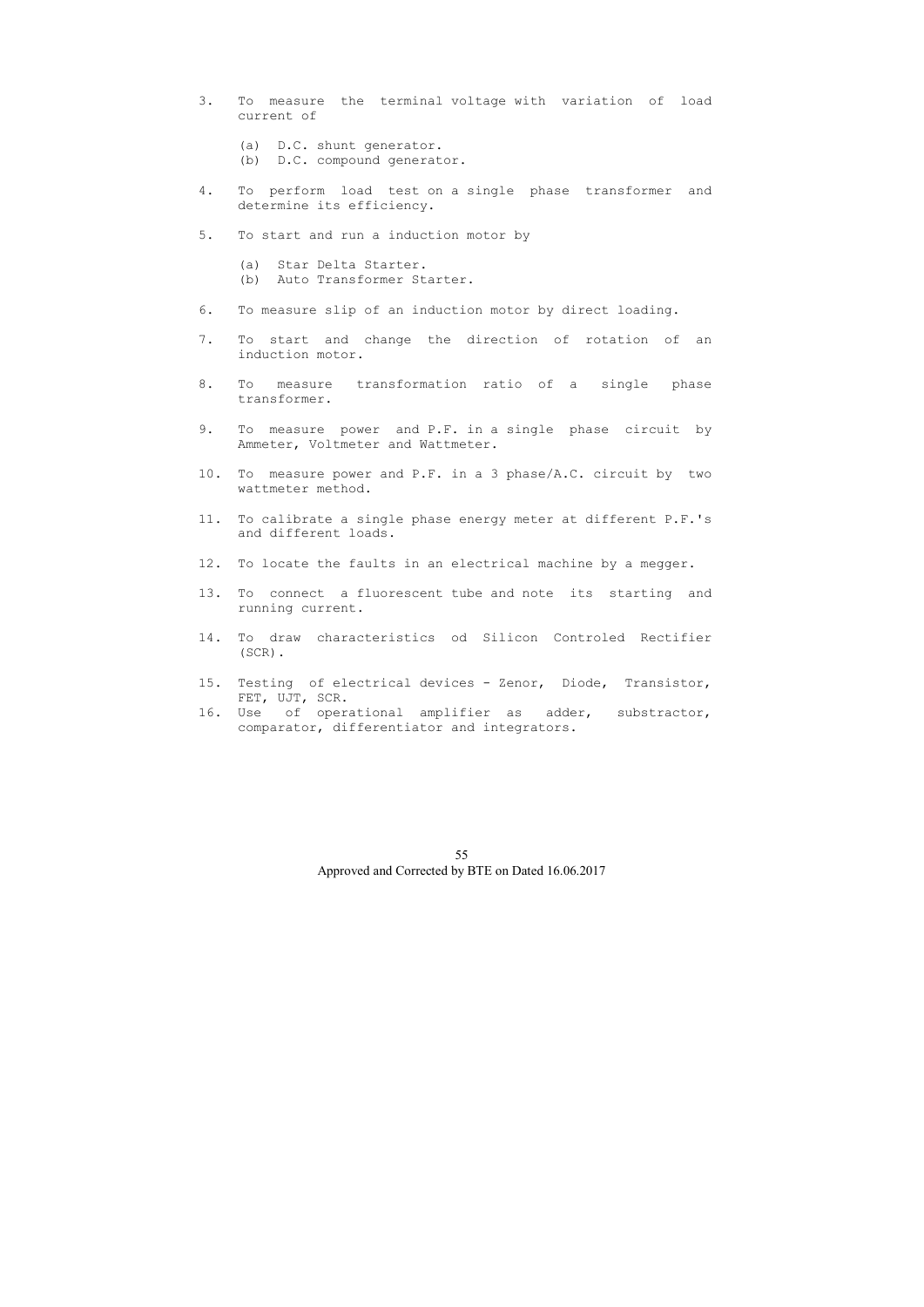#### 3.3 TECHNOLOGY OF BLEACHING

 L T P 6 2 6

Rationale :

 $\overline{\phantom{0}}$ 

 Bleaching and mercirisation are the processes to improve looks and quality of the textile products. So they are indispensable, their knowledge to students of textile processing is a must.

TOPIC WISE DISTRIBUTION OF PERIODS

| Sl.No. | Units                                                                            |    | Coverage Time |    |  |
|--------|----------------------------------------------------------------------------------|----|---------------|----|--|
|        |                                                                                  |    |               | P  |  |
|        | General Processes and Equipments                                                 | 20 | 8             |    |  |
| 2.     | Preparatory Process                                                              | 9  | $\mathcal{L}$ |    |  |
| 3.     | Mercerization                                                                    | 15 | 5             |    |  |
| 4.     | Treating Wool, Silk, Synthetic Fibre Fabrics-<br>Material and Equipment Involved | 15 | .5            |    |  |
| 5.     | Preparatory Machineries & Processing                                             | 25 | 8             |    |  |
|        |                                                                                  | 84 | 28            | 84 |  |

#### DETAILED CONTENTS

- 1. GENERAL PROCESSES AND EQUIPMENTS:
- i. Natural and added impurities in cotton, silk, wool, jute, etc. Sequences of preparatory process prior to dyeing for natural and man made fibre.

ii. Purpose of singeing and detailed working of gas singeing machine

with its advantages and disadvantages.

- iii. Desizing Purpose, desizing agents and desizing methods.
- iv. Scouring chemistry of scouring of cotton.
- 2. PREPARATORY PROCESS:
- i. Desizing Types, Detail study of Enzymatic desizing with its advantages and disadvantages.
- ii. Scouring Scouring of cotton, Different methods of scouring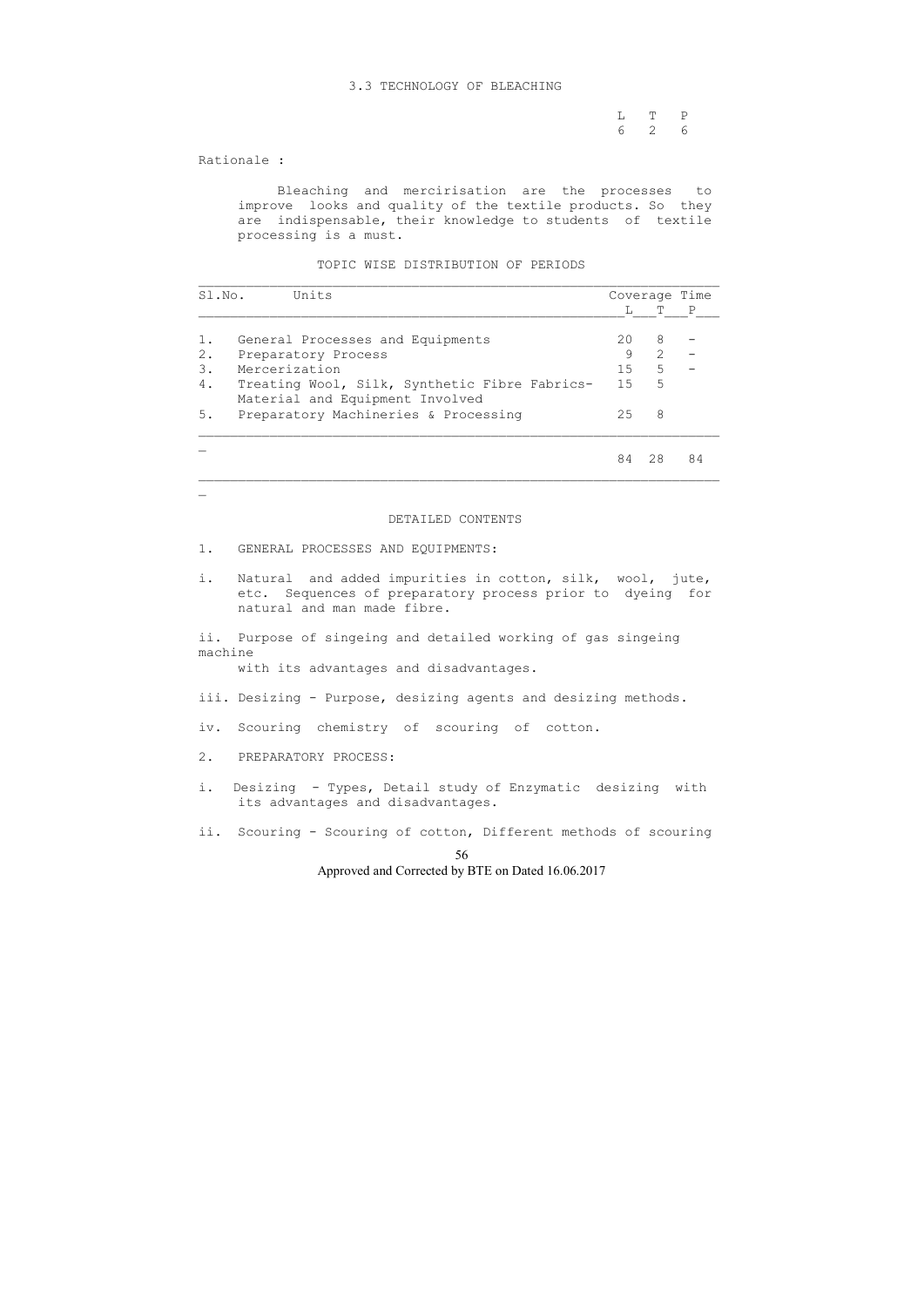of wool.

3. MERCERIZATION:

 Mecerization, Physical and chemical change during mercerization Process parameter, check the efficiency of mercerization barium

activing number, Absorbency test.

- 4. TREATING WOOL SILK AND SYNTHETIC FIBRE FABRIC MATERIAL AND EQUIPMENT INVLOVED:
- i. Carbonising processes for raw wool and woolen fabrics and machines used.
- ii. Scouring processes for greasy wool and machines used. Scouring of woolen yarn and fabric-chemical methods and machines used.

iii. Description of rope washing and crabbing machines.

- iv. Various theories of milling and description of milling machines.
- v. Degumming of silk.

v. Concept of heat setting and its application on synthetic fibre/ fabric.

- 5. PREPARATORY MACHENERIES/PROCESSING:
- i. Brief description and working principle of J-box, Kier, Jigger, Winch
- ii. Bleaching Bleaching of textile fibre with Hypochlorite, Peroxide and Chlorite bleaching with its advantages and disadvantages.
- iii. Washing- Its importance, Washing range machines.
- iv. Drying- Introduction, Thermal drying-Cylinder drying, Stenter drying and radiation drying.
- iv. Bleaching of various synthetic fibre and their blends
- v. Bleaching of woollen and silk fibres and their blends
- vi. Evaluation of Bleached and scoured fabric.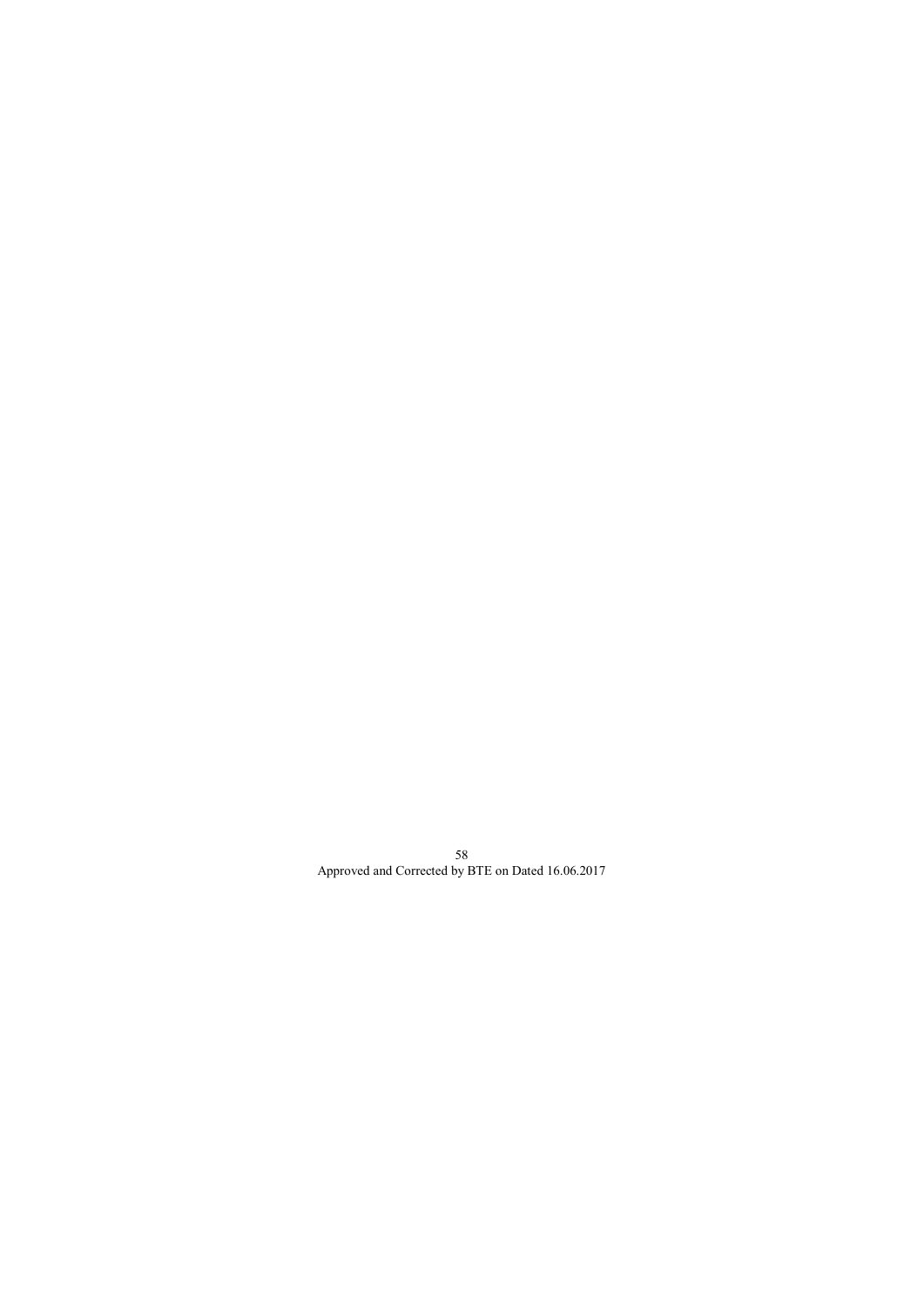## TECHNOLOGY OF BLEACHING

# LIST OF EXPERIMENTS

- 1. Design of cotton
	- (a) Acid Designing
	- (b) Enzymatic Designing
- 2. Scouring of cotton in Kier and to estimate scouring loss.
- 3. Bleaching of cotton with bleaching powder.
- 4. Bleaching of cotton with sodium hypochloride.
- 5. Bleaching of cotton with hydrogen peroxide.
- 6. Mercerisation of cotton.
- 7. Scouring of wool and silk.
- 8. Carbonising of wool.
- 9. Bleaching of wool and silk with hydrogen peroxide sodium hydrosulphite.
- 10. Bleaching of synthetic fibre with sodium chlorite.
- 11. Bleaching of blends with sodium chlorite.
- 12. Application of optical brightening agents on natural and synthetic fabrics.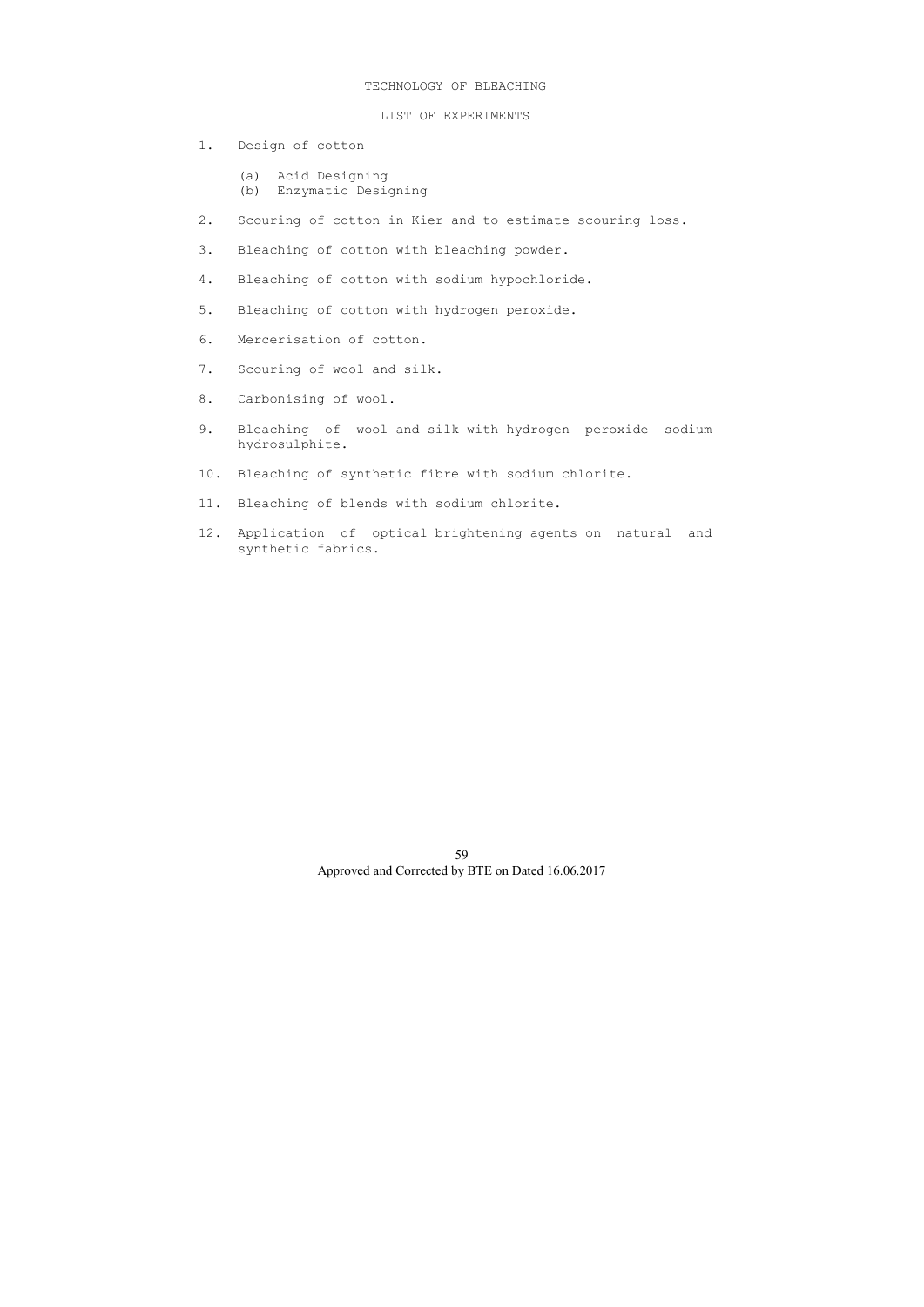### 3.4 PHYSICAL CHEMISTRY

 L T P 6 2 6

Rationale :

 Knowledge of principles of phycical chemistry is useful for textile processing activities for better control and qualities. The paper deals with such priciples relevant to activities in textile processing house.

TOPIC WISE DISTRIBUTION OF PERIODS

| Units<br>Sl.No.                         |                   | Coverage | Time         |
|-----------------------------------------|-------------------|----------|--------------|
|                                         | L                 | т        | $\mathbf{P}$ |
| Colloidal Chemistry<br>1.               | 12                | 4        |              |
| 2.<br>pH Value                          | 12 <sup>°</sup>   | 4        |              |
| 3.<br>Catalysts and Catalysis           | 12 <sup>°</sup>   | 4        |              |
| 4.<br>Law of Mass Action                | 12                | 4        |              |
| Chemical Kinetics<br>5.                 | $12 \overline{ }$ | 4        |              |
| Properties of Liquids<br>6.             | 12                | 4        |              |
| Application of Physical Chemistry<br>7. | 12.               | 4        |              |
|                                         | 84                | 28       | 84           |

# DETAILED CONTENTS

## 1. COLLOIDAL CHEMISTRY:

 Particle size and colloidal state, Types of colloids, Dispersed phase and dispersion phase. Preparation of colloidal solution by dispersion and condensation methods. Tyndall effect, Brownian movement, cataphoresis, emulsions, Absorption. Application of colloids in industry and in nature.

2. pH VALUE:

 $\equiv$ 

 Importance of pH value in textile chemistry, measurement of pH value by observation and by pH meter.

3. CATALYST AND CATALYSIS:

 Elementary treatment of theories of catalysis. Negative and positive catalysis, Catalyic poisoning. Application of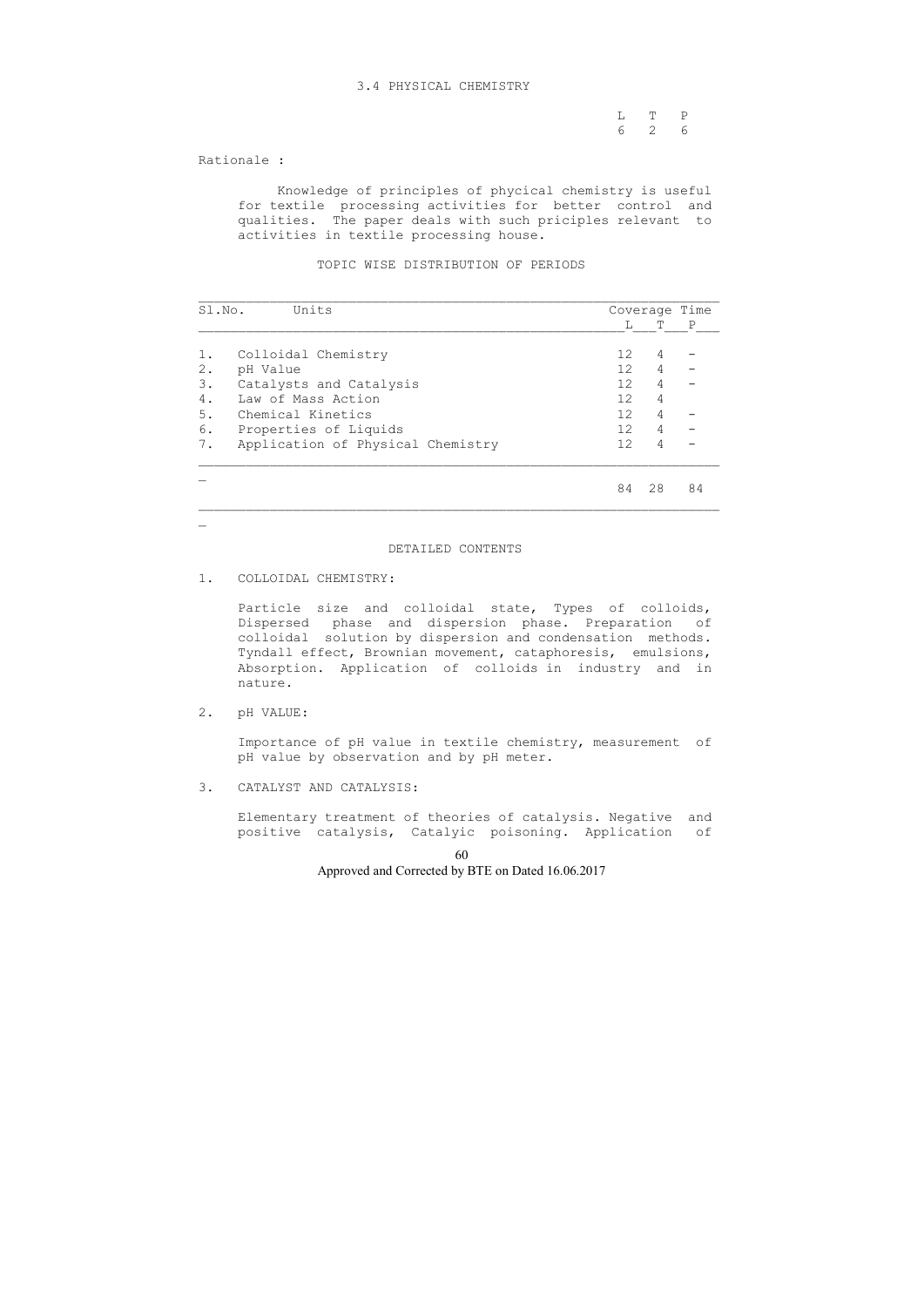catalysts in textile industry.

4. LAW OF MASS ACTION:

 A detailed study of law of mass action. Application of law of mass action to reactions used in textile chemistry.

5. CHEMICAL KINETICS:

 Rate of a reaction, Expressing rate of a reaction, Factors influencing rate of a reaction.

 Order of a reaction. Reactions of First, Second and Third order. Methods of determining order of a reaction. Molecularity and temperature dependence of reaction rates. Concept of activation. Catalysis, Influence of catalysts on reaction rates and equilibrium.

 Concept of free energy and its application in dyeing and bleaching.

6. PROPERTIES OF LIQUIDS:

 Liquids, vapour pressure and its determination, Heat of fusion, heat of vaporization and their relation with vapour pressure.

Surface Tension - Its measurement by

- i. Capillary Rise Methods
- ii. Stalagmo Meter
- iii. Tension Balance Methods.
- iv. Roll Surface in washing

Viscosity:

- (i) Tempreature dependence of viscosity determination of viscosity by viscometer.
- (ii) Roll of viscosity in preparing painting paste.

Refractive Index:

Abbus refractometer.

7. APPLICATION OF PHYSICAL CHEMISTRY:

 Its application in various textile chemical processes such as bleaching, dyeing and printing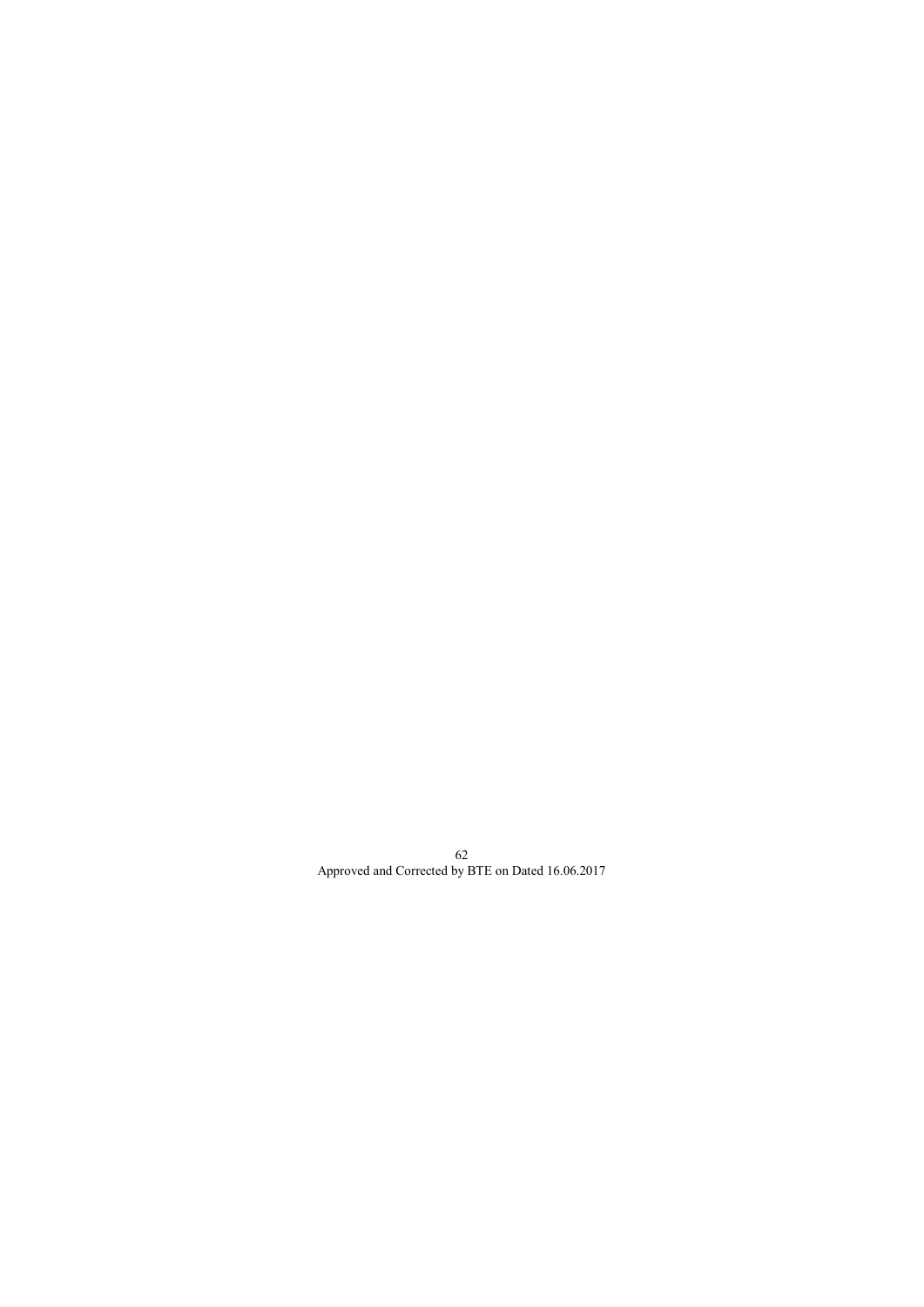## PHYSICAL CHEMISTRY

## LIST OF EXPERIMENTS

- 1. Determination of surface tension by drop weight method using stalagmometer.
- 2. Determination of viscosity using ostwalds viscometer.
- 3. Simple titrations on pH meter.
- 4. Estimation of the following oxidising agents
	- i. Bleaching Powder.
	- ii. Sodium Hydrosulphite.
	- iii. Hydrogen Peroxide.
- 5. Simple volumetric exercise on iodometry and iodimetry.
- 6. Analysis of acid and alkali.
- 7. Determination of solid/active containt of common finishing agents.
- 8. Determination of nature of emulsion.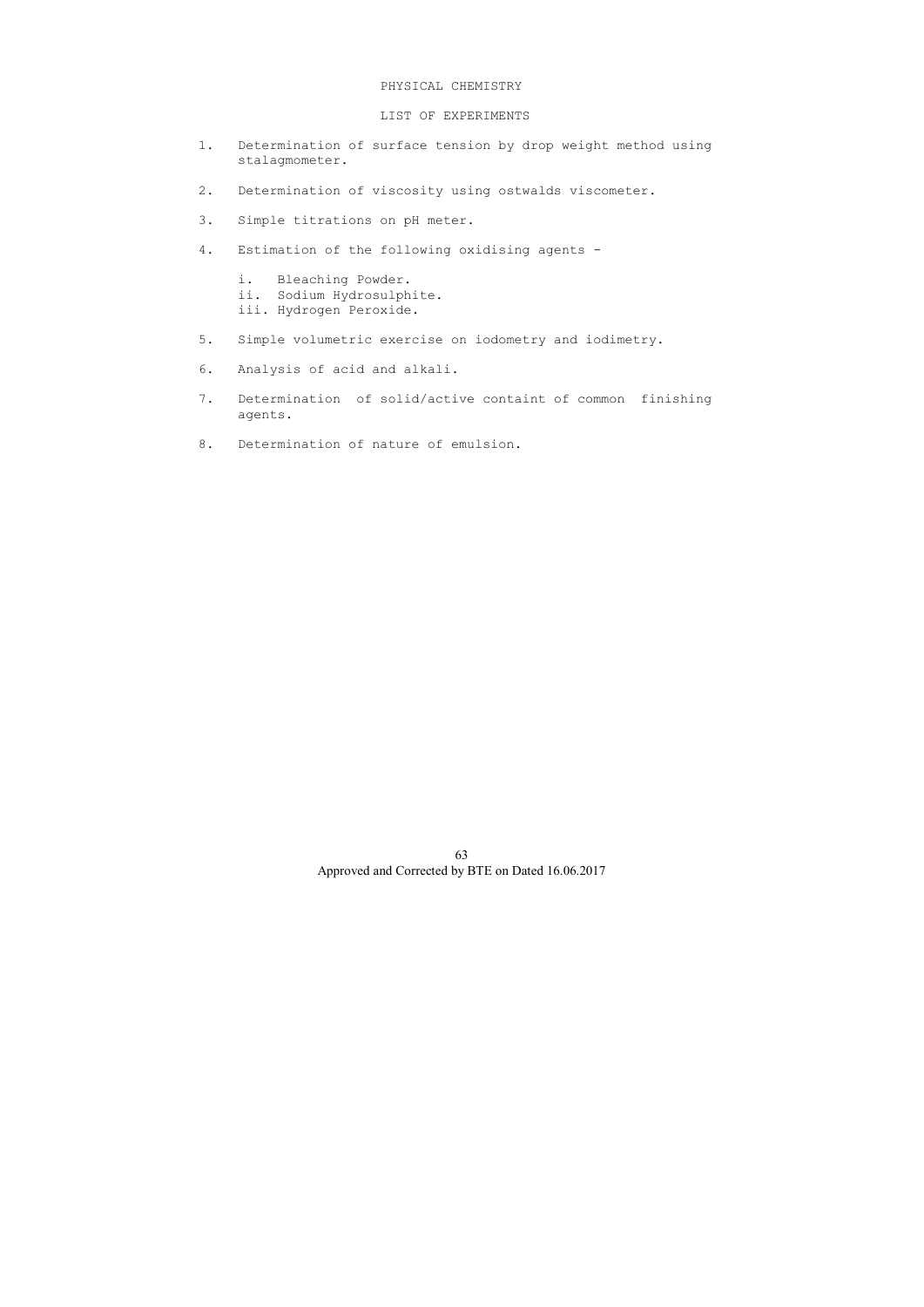64 Approved and Corrected by BTE on Dated 16.06.2017

IV Semester

4.1 Functional Communication

 $\begin{array}{ccc} \mathtt{L} & \mathtt{T} & \mathtt{P} \\ \mathtt{4} & - & - \end{array}$  $4 - -$ 

# **TOPIC WISE DISTRIBUTION OF PERIODS**  \_\_\_\_\_\_\_\_\_\_\_\_\_\_\_\_\_\_\_\_\_\_\_\_\_\_\_\_\_\_\_\_\_\_\_\_\_\_\_\_\_\_\_\_\_\_\_\_\_\_\_\_\_\_\_\_\_\_\_\_\_\_\_\_\_\_

 $56$  - -

| Sl.No.            | Units                             |    |    |              | Coverage Time               |
|-------------------|-----------------------------------|----|----|--------------|-----------------------------|
|                   |                                   |    |    | $\mathbf{L}$ | $\, {\bf P}$<br>$\mathbf T$ |
| Section A English |                                   |    |    |              |                             |
| 1.                | On Communication                  |    | 04 |              |                             |
| $2$ .             | <b>Exploring Space</b>            | 04 |    |              |                             |
| 3.                | Sir C.V. Raman                    |    | 04 |              |                             |
| 4.                | Professional Development          |    | 04 |              |                             |
| 5.                | Buying a Second Hand Bicycle      |    | 04 |              |                             |
| 6.                | Leadership and Supervision        |    | 04 |              |                             |
| 7.                | First Aid                         | 03 |    |              |                             |
| 8.                | The Romanance of Reading          |    | 03 |              |                             |
| 9.                | No Escape from Computers          |    | 03 |              |                             |
| 10.               | <b>Bureau of Indian Standards</b> |    | 03 |              |                             |
|                   |                                   |    |    |              |                             |
| Section B Hindi   |                                   |    |    |              |                             |
| $1$ .             | Topic 1                           |    | 02 |              |                             |
| $2$ .             | Topic 2                           |    | 02 |              |                             |
| 3.                | Topic 3                           |    | 02 |              |                             |
| 4.                | Topic 4                           |    | 02 |              |                             |
| 5.                | Topic 5                           |    | 02 |              |                             |
| 6.                | Topic 6                           |    | 02 |              |                             |
| 7.                | Topic<br>7                        |    | 02 |              |                             |
| 8.                | Topic 8                           |    | 01 |              |                             |
| 9.                | Topic 9                           |    | 02 | -            |                             |
| 10.               | Topic 10                          |    | 02 |              |                             |
| 11.               | Topic 11                          |    | 01 |              |                             |
|                   |                                   |    |    |              |                             |
|                   |                                   |    |    |              |                             |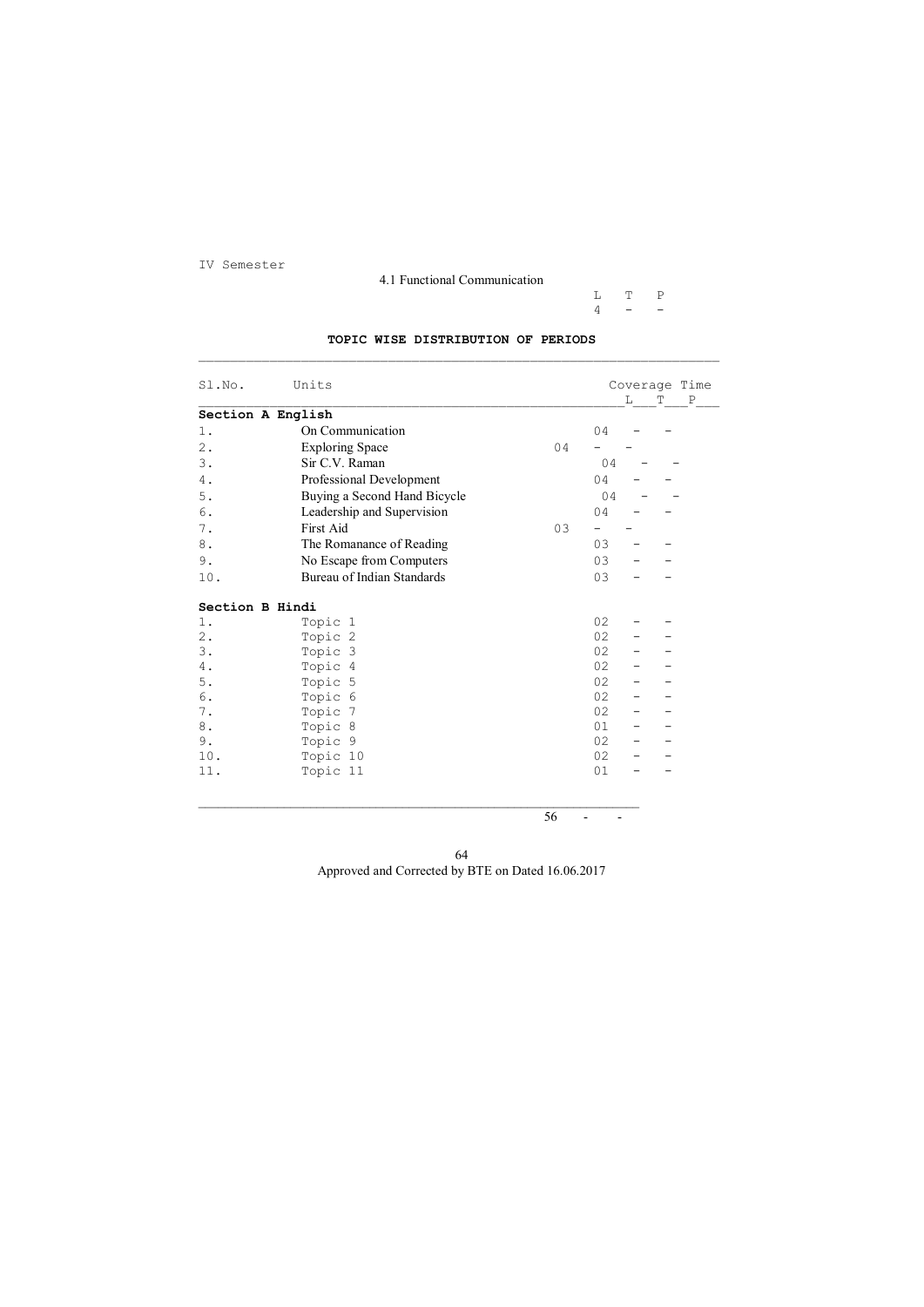$\equiv$ 

\_\_\_\_\_\_\_\_\_\_\_\_\_\_\_\_\_\_\_\_\_\_\_\_\_\_\_\_\_\_\_\_\_\_\_\_\_\_\_\_\_\_\_\_\_\_\_\_\_\_\_\_\_\_\_\_\_\_\_\_\_\_\_\_\_\_

# Section "A" (English)

| <b>Text Lessons</b> |                                         |
|---------------------|-----------------------------------------|
| Unit I.             | On Communication                        |
| Unit.II             | <b>Exploring Space</b>                  |
| Unit.III            | Sir C.V. Raman                          |
| Unit.IV             | Professional Development of Technicians |
| Unit.V              | Buying a Second Hand Bicycle            |
| Unit.VI             | Leadership and Supervision              |
| Unit.VII            | First Aid                               |
| Unit. VIII          | The Romanance of Reading                |
| Unit.IX             | No Escape from Computers                |
| Unit. $X$           | Bureau of Indian Standards              |

# Section "B" Hindi

- 
- 1— स्वरोजगार<br>2— भारतीय वैः **2& Hkkjrh; oSKkfudksa ,oa rduhfd;ksa dk Hkkjr ds fodkl esa ;ksxnku**
- **ग्राम्य विकास**
- 4— परिवार नियोजन
- 5— सामाजिक संस्थायें
- 6<sup>-</sup> नियोजन और जन कल्याण
- 7- भारत में प्रौद्यैागिकी के विकास का इतिहास
- 8- हरित कान्ति
- 9- पर्यावरण एवं मानव प्रदूषण

10<sup>-</sup>श्रमिक कल्याण

11-भारत में श्रमिक आन्दोलन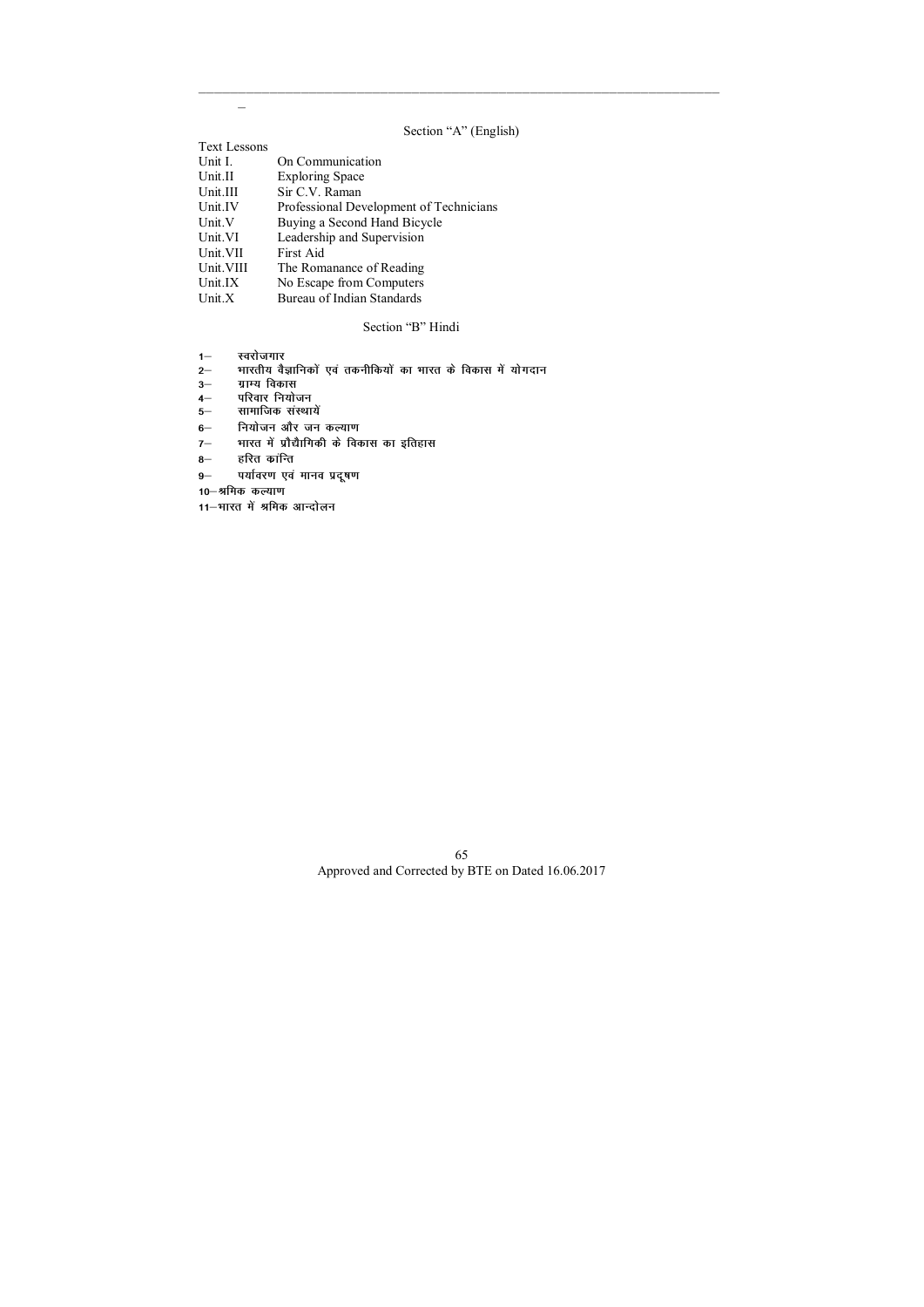L T P  $4 - -$ 

### 4.2 INDUSTRIAL SAFETY

#### (Common To Textile Technology)

# Rationale

 Textile industry is one of the major industries of the country. Its safety problems are much more different than those of others. So it is vital to give youngsters willing to enter into this field, knowledge of general principles of industrial safety focussing on problems in textile industry.

Topic Wise Distribution of Periods

| Sl.No. | Topics                                                                 | Coverage Time |  |
|--------|------------------------------------------------------------------------|---------------|--|
|        |                                                                        |               |  |
| 1.     | Introduction                                                           |               |  |
| $2$ .  | Principles of Accident Prevention                                      | 8             |  |
| 3.     | Safety Engineering                                                     | 18            |  |
| 4.     | Sizing Process & Loom Shed Safety, Precaution<br>In Chemical Processes | 10            |  |
|        | Safety Statutes                                                        | 12            |  |
|        |                                                                        | 56            |  |

#### DETAILED CONTENTS

#### 1. INTRODUCTION:

 $\mathbf{r}$ 

 Need for Industrial Safety - Legal Humanitarain, Economic and Social consideration. Safe working conditions and productivity, Unsafe conditions and Hazards. Cost of accidents- Direct or Indirect social cost, financial cost. Role of mangement and workers participation in Indiustrial Safety. Safety management principles and practices.

## 2. PRINCIPLES OF ACCIDENT PREVENTION:

 Definitions - Accident, Injury, Dangereous occurances, Unsafe acts, Unsafe conditions and hazards. Theories of accidents prevention, Principles and methods of accidents preventions.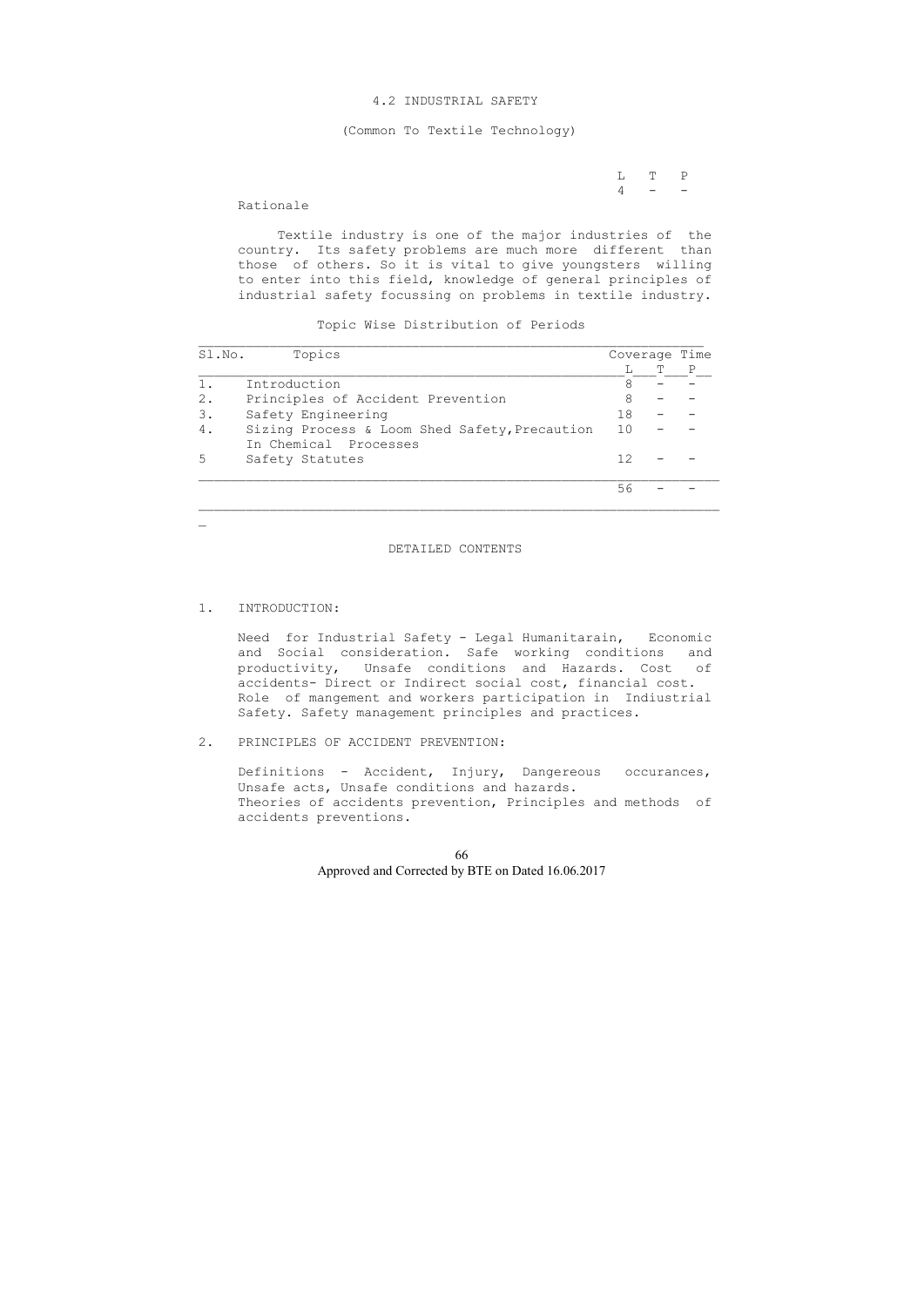#### 3. SAFETY ENGINEERING:

 Safe guarding of machines- Statutory provisions related to safe guarding of machinery and working near unguarded machines. Principle of machine guarding. Ergonomics of machine gaurding. Types of guards and guarding machines in testile industry. Incidential safety devices. Accidents and hazards. Guarding of machines and safety precautions in Openning, Cleanning, Carding, Drawing, Combing, Fly frame, Ring frames, Rotors (spinning), Winding, Doubling, Warping, Sizing and Weaving operations.

Material Handling:

 Ergonomics of material handling, Principles of correct method of lifting objects of different size, shape and weight with safe use of accessories for mannual handling.

 Safety aspects of design and construction and use of material handling machinery use in textile industry- Lifts, Forks, Motor Troleys, Over head cranes and Chain Pullies.

 Principle of good illumination at work place and its ecommended minimum standard. Lighting and Colour.

Danger From Electricity:

 Safe limits of amperage and voltages. Means for cutting over loads and short circuit protection. earth fault protection. Protection of joints and conductors.

 Fire explosion, Common cause for industiral fire detection and alarm. Knowledge of water system, Carbon Dioxide System, Foam Extinguishers system and Dry Chemical Extinguishing Systems for extinguishing fire, Sprinklers.

4. SAFETY PRECAUTION IN CHEMICAL PROCESSES:

 Bleaching, Dyeing, Printing, Finishing and Accidental hazards. Chemical hazards in wet processing. Effluent in textile processing.

Health and Welfare:

 Health hazards in Textile industry. Dust and Fly. Noise generated and control measures. Occupational hazards, Occupational diseases. Personal production equipments. Health and welfare measures e.g First Aid Facilities and other welfare measures Hospital, Clinics. Speical precautions for specific work invironment.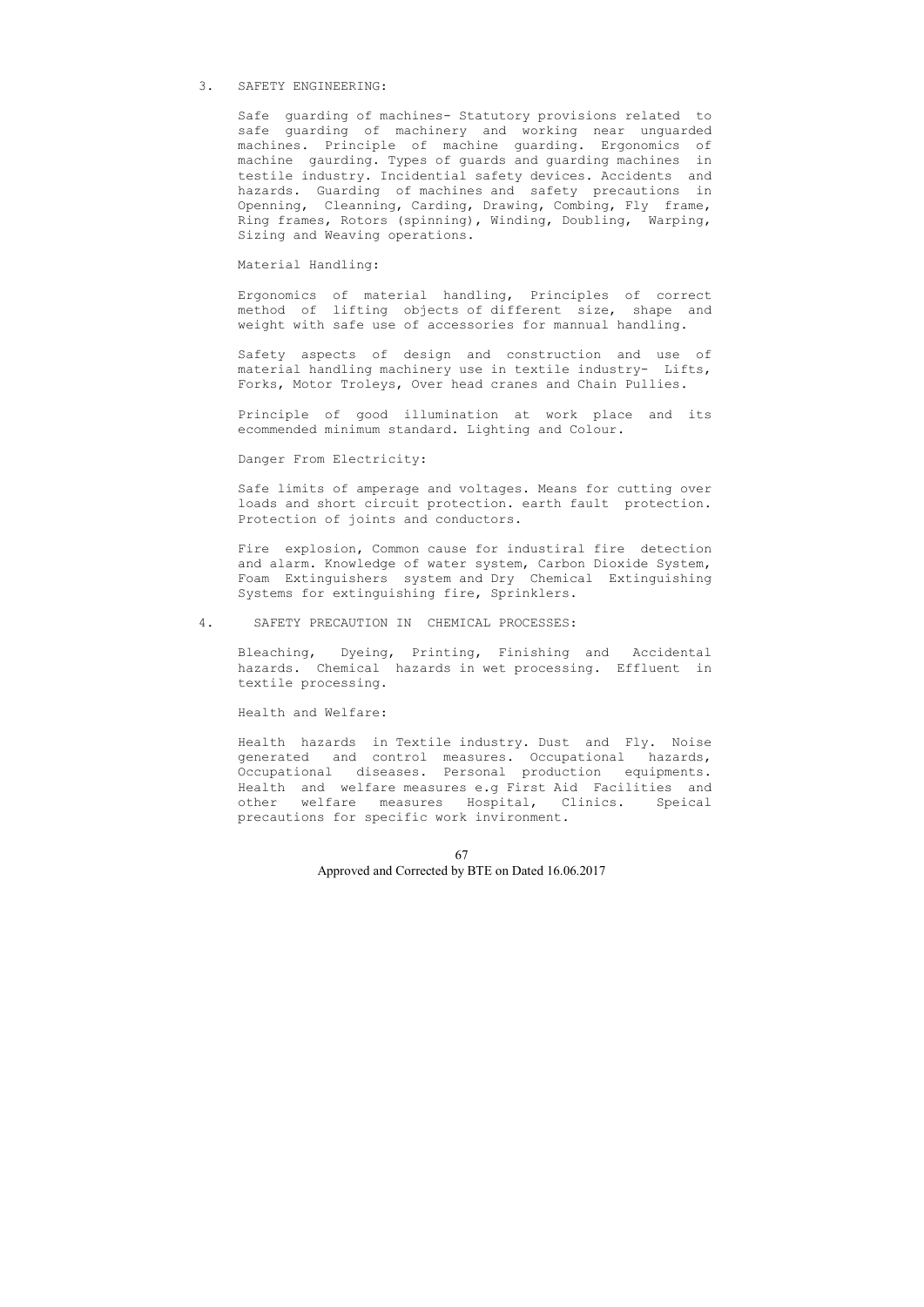# 5. SAFETY STATUTES:

 Employees welfare and legislation.Indian Bioler Act and Regulation. The Water (Control of Pollution) Act and Rules. The Air (Pollution) Act and Rules.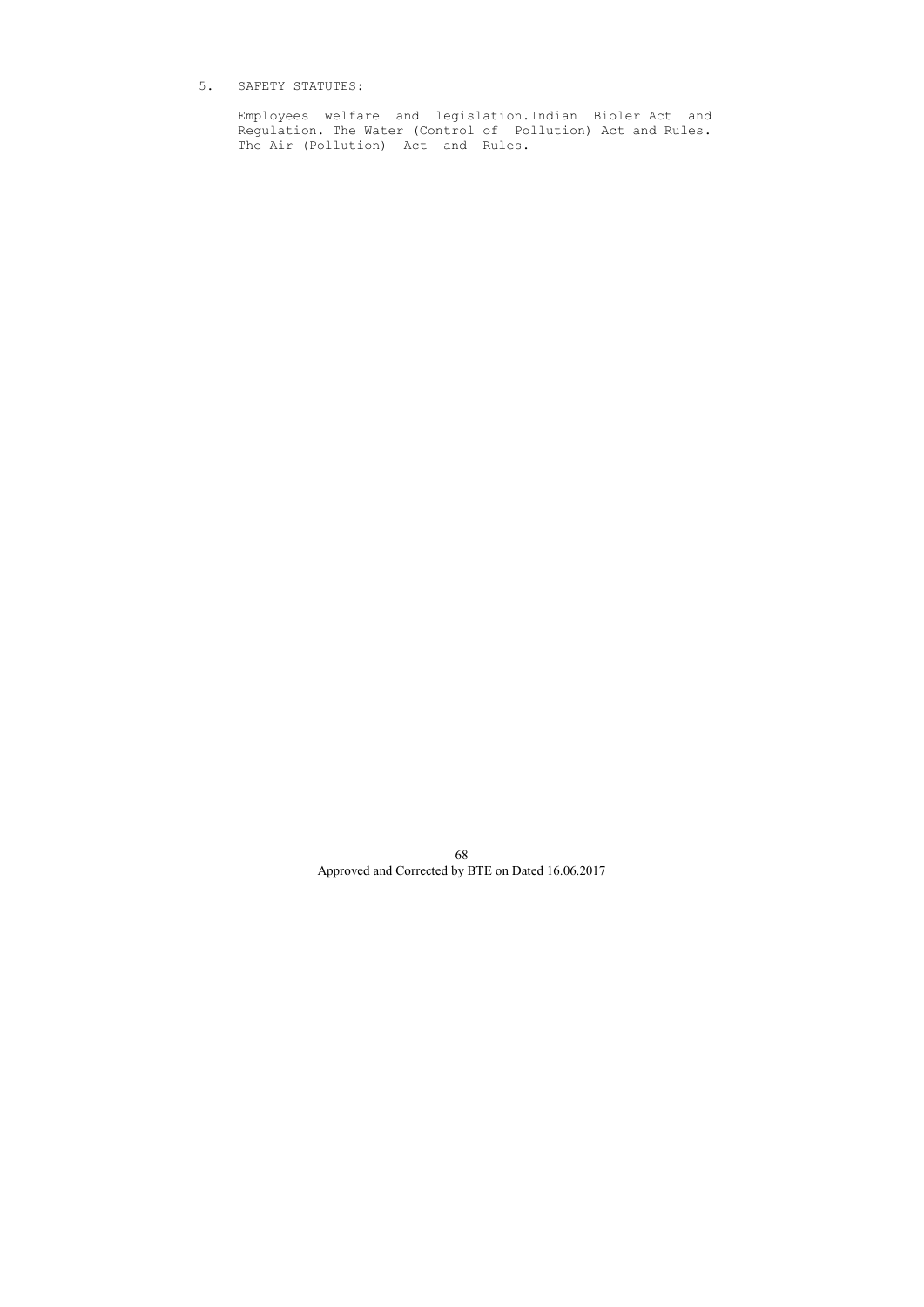#### 4.3 - TEXTILE TESTING

(Common To Textile Technology)

 L T P 4 1 6

#### Rationale

 $\mathbf{r}$ 

 As the name implies this paper aims to develop in the incumbent the capability of testing the products and its components for desired results. Without it a product can never be claimed for any standard.

Topic Wise Distribution of Periods

| Sl.No.<br>Topics |                               | Coverage Time |                             |    |
|------------------|-------------------------------|---------------|-----------------------------|----|
|                  |                               |               | T                           | P  |
|                  | Importance of Textile Testing | 8             | 2                           |    |
| 2.               | Sampling and quality control  | 8             | $\mathcal{P}$               |    |
| З.               | Fibre Dimensions              | 8             | $\mathcal{D}_{\mathcal{L}}$ |    |
| 4.               | Yarn Dimensions               | 8             | 2                           |    |
| 5.               | Fabric Dimensions             | 8             | $\mathcal{D}_{1}^{(1)}$     |    |
| 6                | Tensile Testing of Textiles   | 8             | $\mathcal{D}_{1}^{(1)}$     |    |
|                  | Evenness Testing:             | 8             | $\mathcal{P}$               |    |
|                  |                               | 56            | 14                          | 84 |

#### DETAILED CONTENTS

# 1. IMPORTANCE OF TEXTILE TESTING:

 Introduction to textile testing, properties of fibres, yarns and fabrics and their relevance in assessing the performance, of textiles during and after manufacture.

- 2 Sampling and Quality Control : Definition of sample, sample size, sampling Technique, Introduction to quality control, Accuracy of measurement, presentation and analysis of data, SQC charts analysis of defects, difference between average and correlation. Standard deviation and coefficient of variation.
- 3. FIBRE DIMENSIONS:
	- i. Fibre Length Measurement Use of Baer sorter,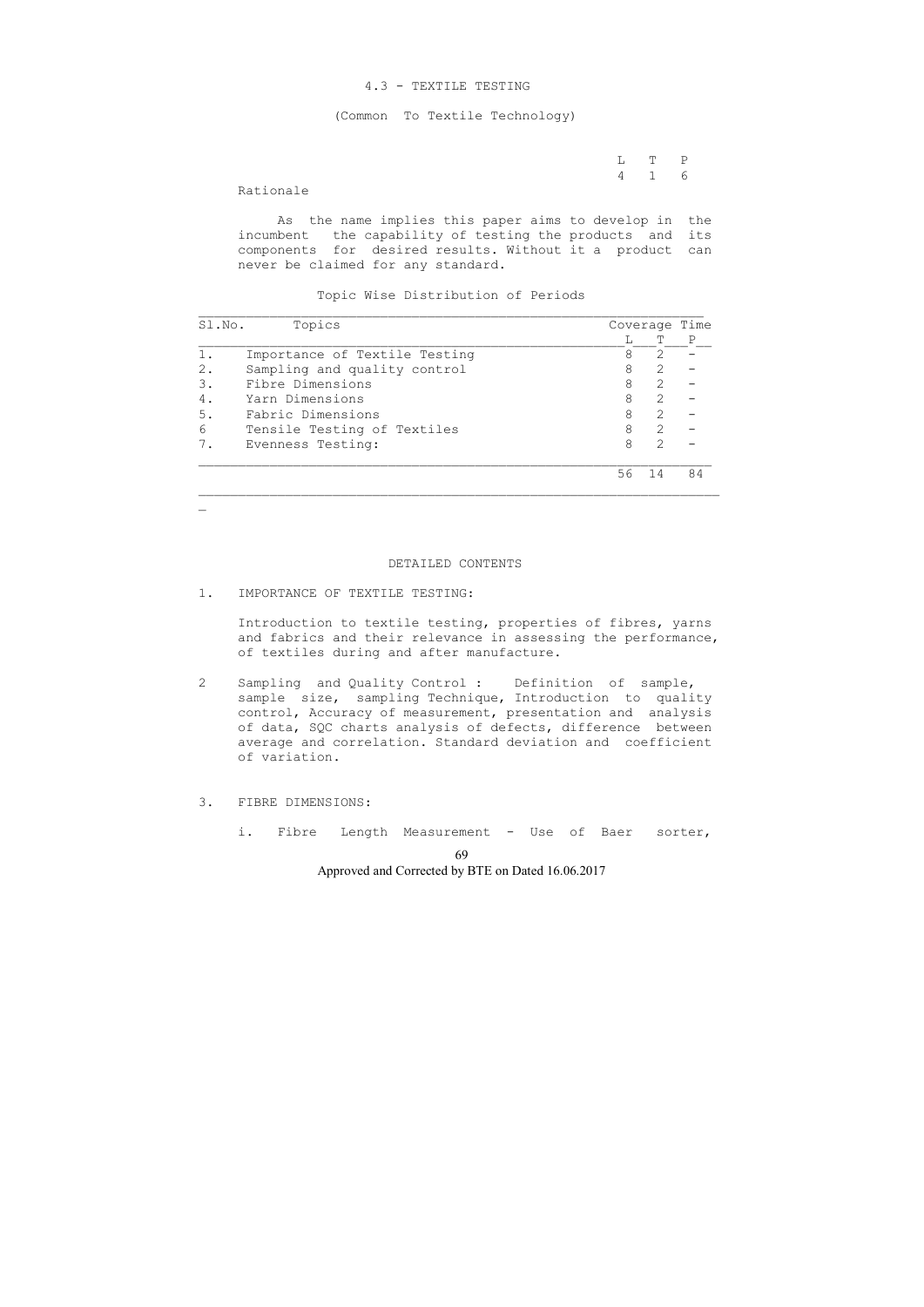Fibrograph, Uster-stapler, their principles of operation.

- ii. Fibre Fineness Measurement By cutting and weighing method, Shefield micronair, Aerlometer, Maturity of cotton by caustic soda method and by airflow methods.
- iii. Role of Humidity Absolute Humidity, Relative Humidity, moisture Regain, Moisture content.
- iv. Introduction to H.V.I. (High Volume Instruments)
- 4. YARN DIMENSIONS:
	- i. Measurement of yarn twist by Rock bank twist tester, continuous twist tester and by twist and untwist methods.
	- ii. Measurement of yarn diameter by microscope.
- 5. FABRIC DIMENSIONS:
	- i. Measurement of fabric thickness. Measurement of crimp by crimp tester.
	- ii. Air permeability of fabrics, its measurement by air permeability tester.
	- iii. Crease recovery of fabrics, factors effecting crease recovery, measurements of crease recovery by crease recovery tester.
	- iv. Water repellancy tests.
	- v. Abrasion resistance test on fabric by Mortindale, Abrasion Tester.
- 6. TENSILE TESTING OF TEXTILES:
	- i. Fibre strength testing by Pressely strength tester, stelometer.
	- ii. Yarn strength testing, types of testing machines, single yarn strength testing and Lea strength testing.
	- iii. Fabric strength testing by cut strip, grab strip and revealed strip methods.
	- iv. Fabric tear testing by tongue tear, trapezoid tear test.
	- v. Bursting strength testing by hydraulic strength tester.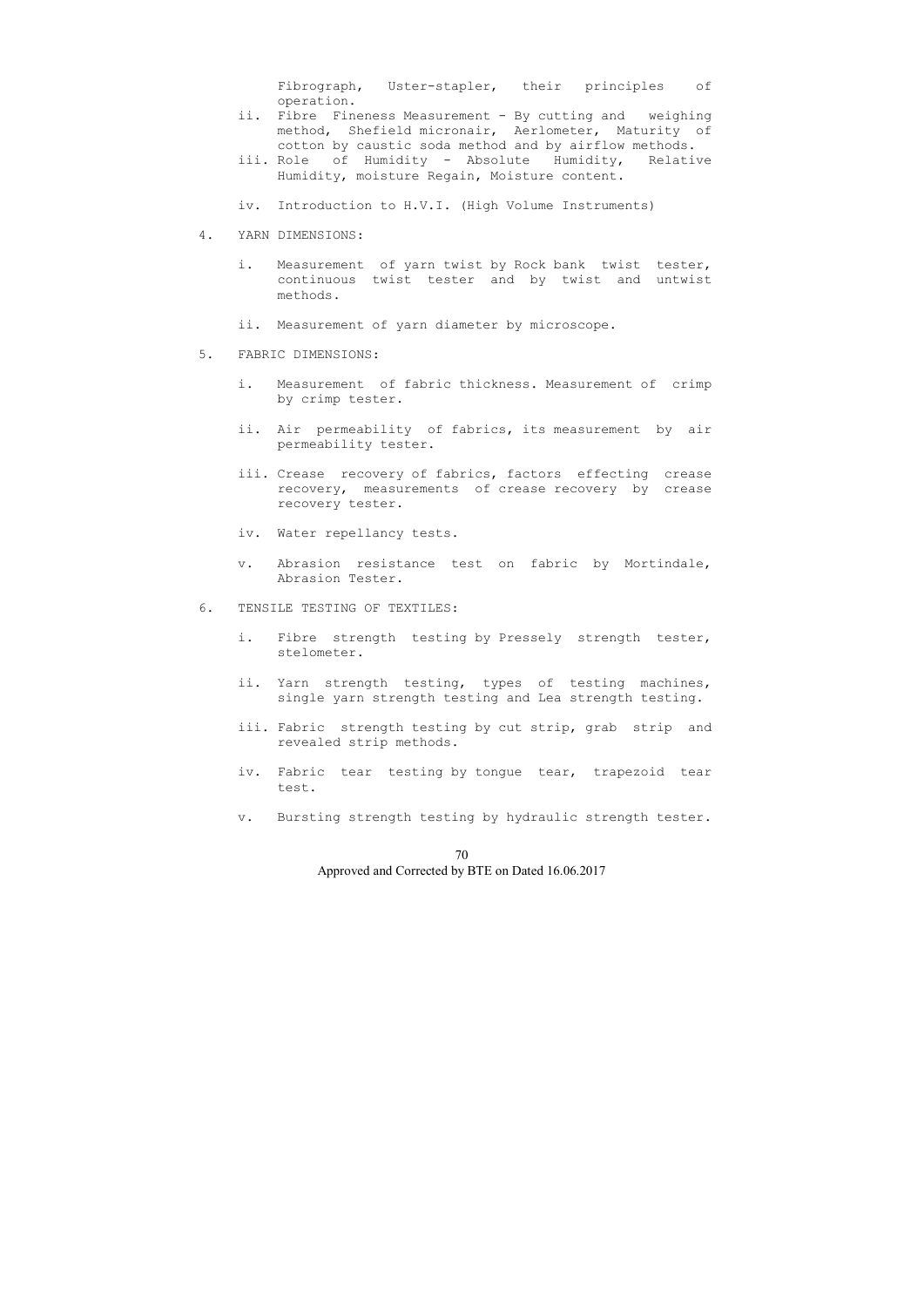# 7. EVENNESS TESTING

- i. Nature of irregularities short term, medium term and long term variations, periodic and non periodic irregularities.
	- ii. Eveness testing by uster evenness tester and fielden and walker eveness tester.
	- iii. Classimate faults and classifaults.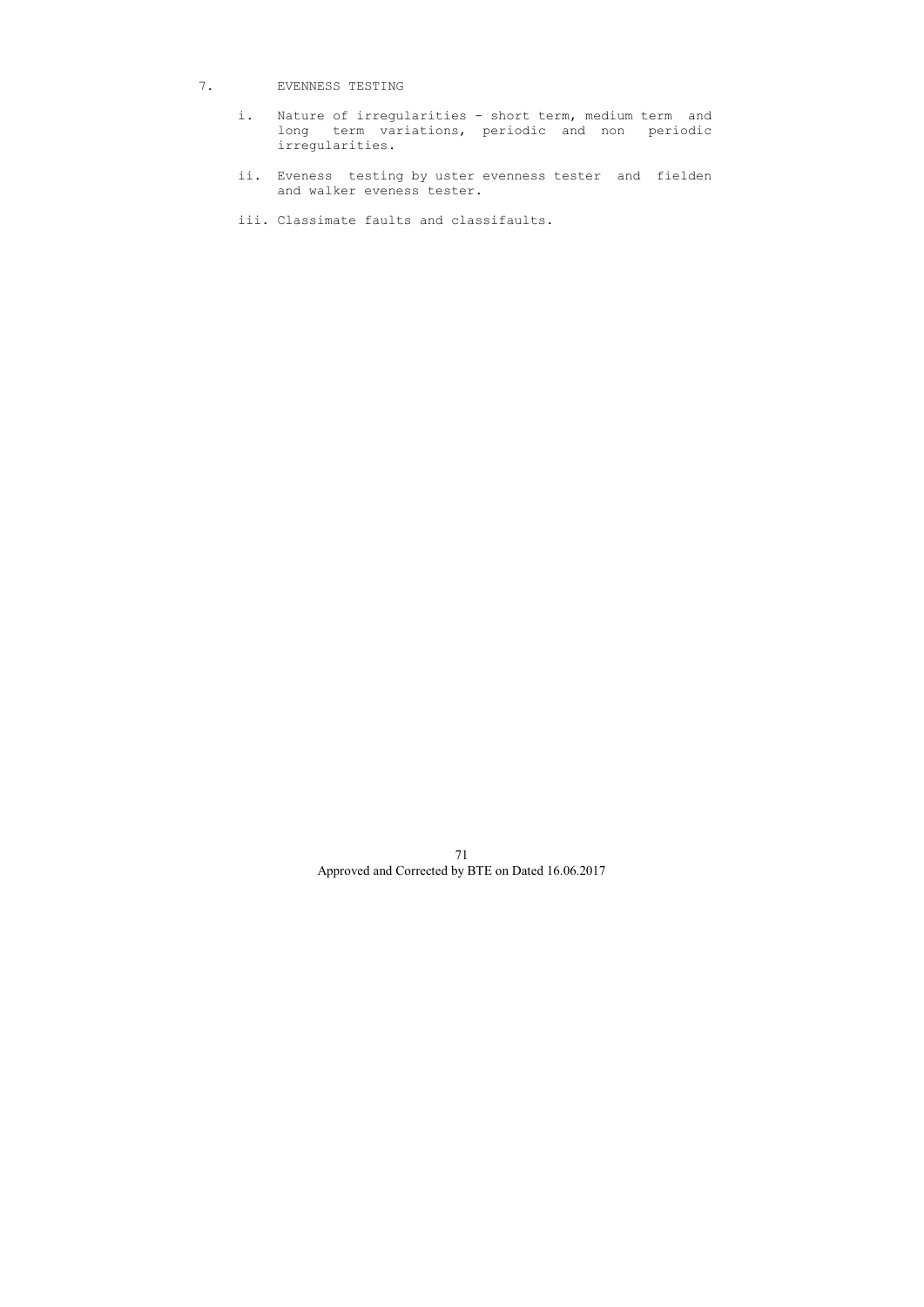# TEXTILE TESTING LIST OF EXPERIMENT

- 1. To find the count of yarn (i) by physical balance (ii) by yarn quadrants balance. (iii)by Bessley yarn balance. and to calculate Coefficient of variation (CV).
- 2. To calculate yearn count by wrap reel and to calculate C.V..
- 3. Determine the twist of yarn per inch/per meter in double yarn and its individual components by continuous twist tester and twist and untwist tester.
- 4. Findout the hank of sliver and roving with the aid of wrap block machine.
- 5. Find the staple length of fibre by Bare Sorter.
- 6. Measure fibre fineness by flowing air through a sample of fibre by micronaire.
- 7. Find out fibre length by analytical digital fibrograph.
- 8. Find out lea strength of cotton yarn by lea strength tester (Power driven) and CSP.
- 9. Find the breaking strength of cotton yarn by Ballistic strength testing machine.
- 10. To find the breaking strength and elongation of single thread of cotton by single thread testing machine (Hand or pwoer driven).
- 11. Examine the bursting stength of a fabric by bursting strength tester.
- 12. Find out the relative abrasion properties of fabrics by Martindale abrasion tester.
- 13. Find the breaking strength of different textile fabrics by means of cloth strength tester (power driven).
- 14. Measure crimp by shirley crimp meter.
- 15. Find out air permeability of fabric by air permeability tester.
- 16. Measure crease recovery of fabric by crease recovery tester.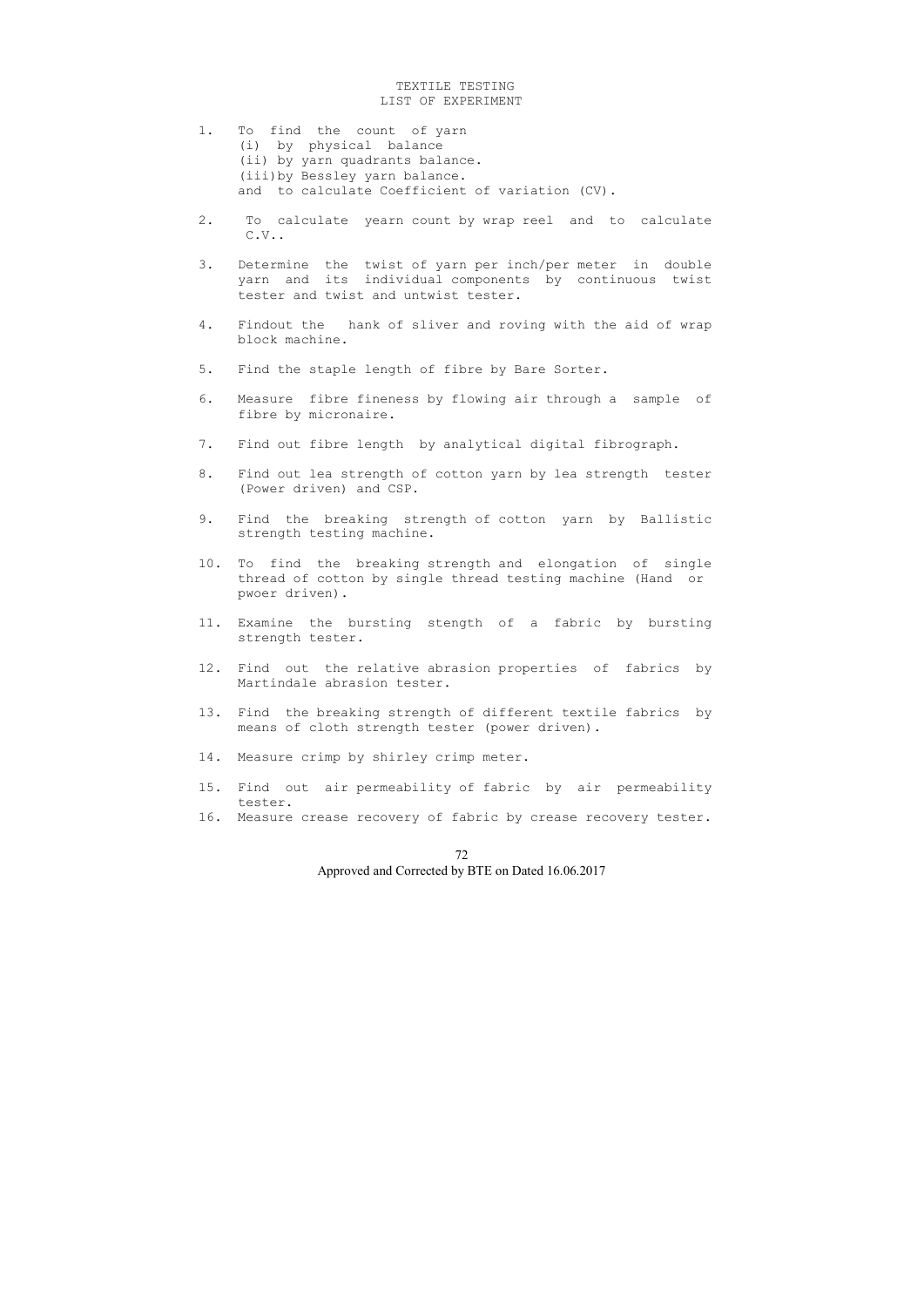17. Find out fibre strength by stelometer.

- 18. Test of pilling of fabrics by computerzed pilling texter.
- 19. Estimation of final pH value of finished fabric.
- 20. Test evenness of the yarn by evenness tester,

### 4.4 INTRODUCTION TO COMPUTER

 L T P  $2 - 5$ 

 [Common with Civil Engg., Civil (Spl. With Rural), Mechanical Engg.,(Specialisation in Production, Automobile, Refrigeration and Air conditioning), Electronics Engg.,Instumentation and Control Engg., Dairy Engg., Leather Technology, Footwear and Leather Goods Tech., Cermics, Chemical Engg.(Four year Sandwitch), Chemical Tech. (Rubber & Plastic), Chemical Tech. (Fertilizer) ]

Rationale:

 Computers are being used for design and information processing in all branches of engineering. An exposure to fundamentals of computer programming is very essential for all diploma holders. this subject has been included to introduce students in the use and application of computers in engineering.

### TOPIC WISE DISTRIBUTION OF PERIODS

| Sl.No. | Units                                                | Coverage Time |  |     |  |
|--------|------------------------------------------------------|---------------|--|-----|--|
|        |                                                      |               |  | Ρ   |  |
|        | Introduction to Computer                             |               |  |     |  |
| 2.     | Introduction To Operating System<br>(MS DOS/Windows) |               |  |     |  |
| 3.     | Word Processing                                      |               |  |     |  |
| 4.     | Worksheet                                            |               |  |     |  |
| 5.     | Presentation                                         |               |  |     |  |
| 6.     | Data Base Operation                                  |               |  |     |  |
|        | Introduction to Internet                             |               |  |     |  |
| 8.     | Introduction to advance tools                        |               |  |     |  |
|        |                                                      | 28            |  | 7 C |  |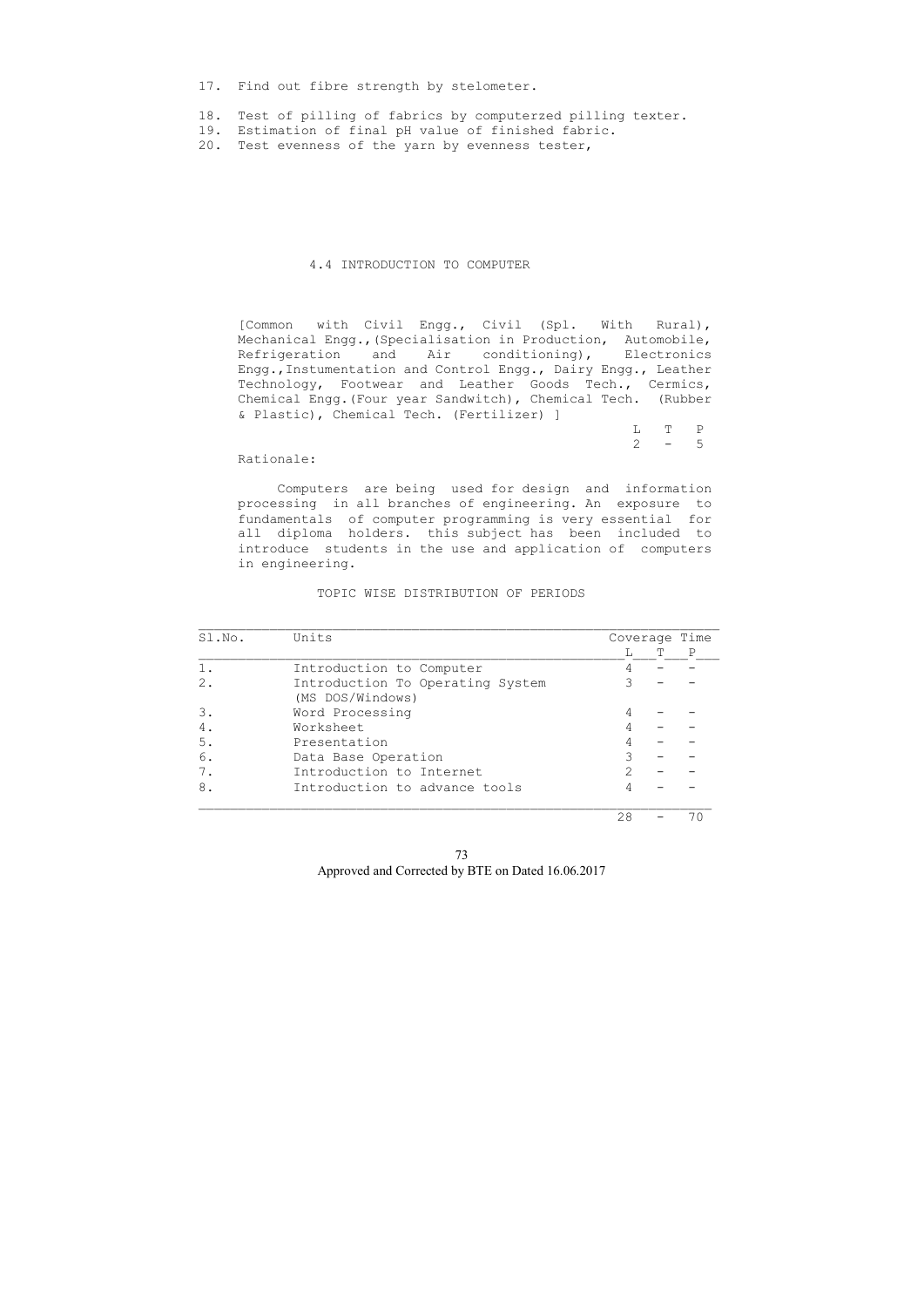\_\_\_\_\_\_\_\_\_\_\_\_\_\_\_\_\_\_\_\_\_\_\_\_\_\_\_\_\_\_\_\_\_\_\_\_\_\_\_\_\_\_\_\_\_\_\_\_\_\_\_\_\_\_\_\_\_\_\_\_\_\_\_\_\_\_

#### DETAILED CONTENTS

What is operating system, its significance, Commands of DOS, Features/Application of window.

- 1. Introduction to Computer:
	- A. Block Diagram of Computer.
	- B. Types Of Computer
	- C. Types of Input and Output devices
	- D. Memories Devices (Its Types and Basic).
- 2. INTRODUCTION TO OPERATING SYSTEMS (MS-DOS/MS-WINDOWS:)

3. WORD PROCESSING:

 $\mathbf{r}$ 

- File : Open, Close, Save, Save as, Search, Send to, Print Preview, Print and Page Setup
- Edit : Cut, Copy,Paste, Office Clipboard, Select All, Find, replace, Goto, etc.
- View : Normal/Web Layout/Print Layout; Tool Bars; Header/Footer; Zoom, etc.
- Insert: Break, Page Number, Date & Time, Symbol, Comment, Reference, etc.
- Format: Font, Paragraph, Bullets & Numbering, Borders & Shading, Column, Change case, Back ground, etc.
- Tools : Spelling & Grammer, Language, Word Count, Letters & Mailing, Options, Customize, etc.
- Table : Draw, Insert, Delete, Select, Auto Format, AutoFit, Convert, Sort, Formula, etc.
- Mail Merge
- 4. WORKSHEET:

 Introduction, Use of Tools/Icons for preparing simple Mini Project.

5. PRESENTATION :

 Introduction, Use of Tools/Icons for preparing simple presentation on Power Point.

6. DATABASE OPERATION :

 Create database using MS Access, Create Table and Creating Reports.

7. Introduction to Internet: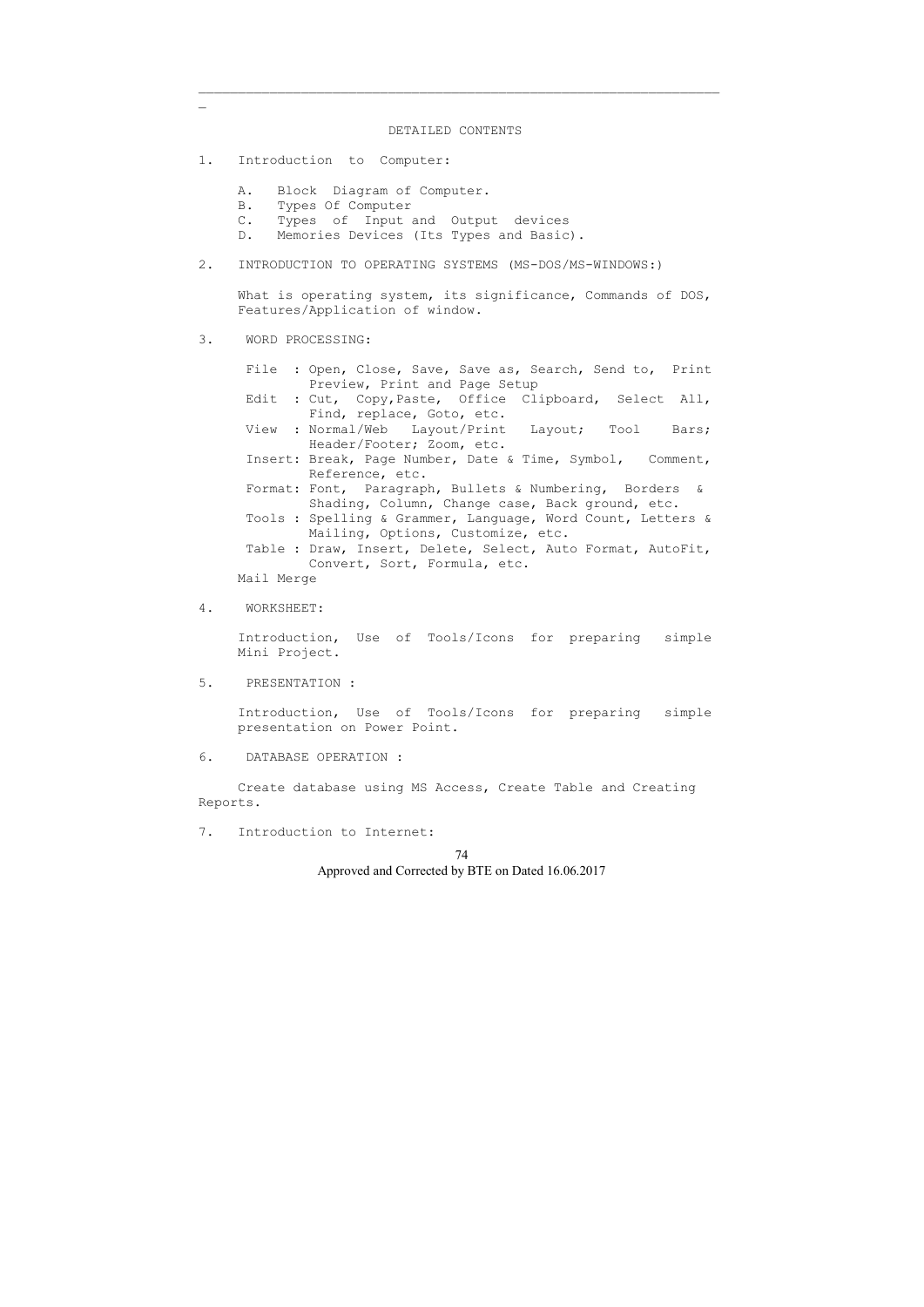What is Network, How to send & receive messages, Use of Search Engines, Surfing different web sites. Creating Mail ID, Use of Briefcase, Sending./replying emails.

- 8. INTRODUCTION TO ADVANCE TOOLS :
	- I. Steps requires to solving problems.
	- A. Flow Chart
	- B. Algroithm
	- C. Programming
- II. Use of advance Tools such as Skype, Teamviewer, Installation
- of Modem, use of WiFi, Etc.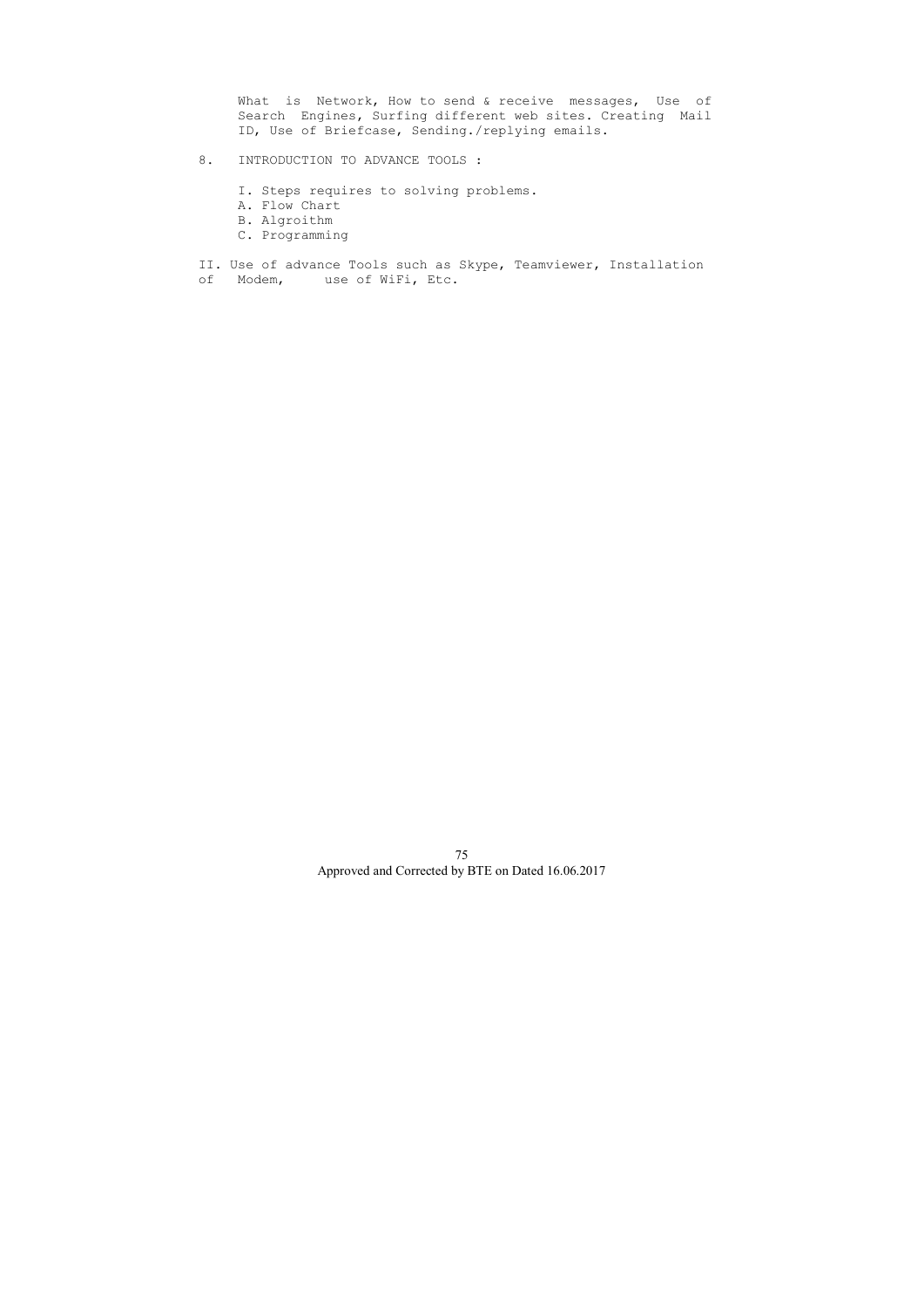- 1. Practice on utility commands in DOS.
- 2. Composing, Correcting, Formatting and Article (Letter/Essay/ Report) on Word Processing tool Word and taking its print out.
- 3. Creating, editing, modifying tables in Database tool.
- 4. Creating labels, report, generation of simple forms in Database tool.
- 5. Creating simple spread sheet, using in built functions in Worksheet tool..
- 6. Creating simple presentation.
- 7. Creating mail ID, Checking mail box, sending/replying e mails.
- 8. Surfing web sites, using search engines.

### INTRODUCTION TO COMPUTER LAB

# List Of Practicals

Note : In the final year, related students have to use the concept of MS Word/MS Excel/MS Access/ MS Power Point in their respective branch's project work such as creating project report through MS Word/Creation of statistical data in MS Excel/Creation of database in MS Excel/ Demonstration of project through Power Point Presentation.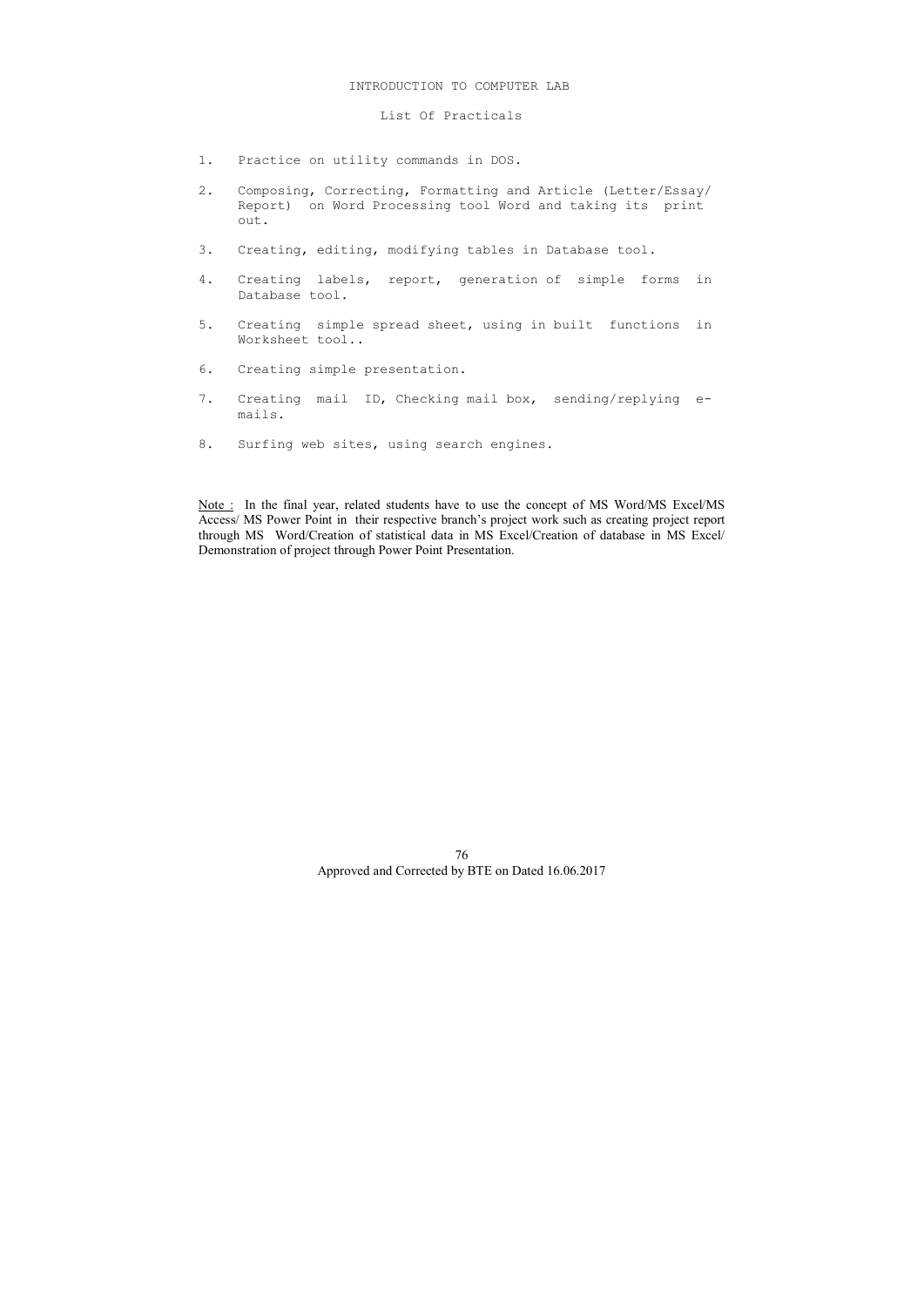L T P  $5 \t 2 \t -$ 

### 4.5 ORGANIC CHEMICAL TECHNOLOGY

# Rationale

 Use of organic compound in textile processes is well known. So the knowledge of organic chemistry with its relevance to textile industry is essential for the personnels concerned.

Topic Wise Distribution of Periods

| 9   | 5  |                                          |
|-----|----|------------------------------------------|
| 16  | 6  |                                          |
| 16  | 6  |                                          |
| 9   | 4  |                                          |
| 2.0 |    |                                          |
| 70  | 28 |                                          |
|     |    | Coverage Time<br>-----------T,---T---P-- |

# DETAILED CONTENTS

1. ORGANIC COMPOUNDS:

Their classification, Systems of nomenclature of

- i. Aliphatic Compounds
- ii. Aromatic Compounds
- 2. ALIPHATIC COMPOUNDS:

 Nomenclutures and classification of compounds, General Method Of preparation and properties of alkane, alkene, alkynes, Halogen derivative, amino compounds, Hydroxy compound,

Aldehyde,

Ketone and acids.

3. AROMATIC COMPOUNDS:

 Classification and system of nomenclature of Aromatic compounds. General methods of preparation. Properties and uses of aromatic hydrocarbons, Halogen derivatives, Hydroxy compounds, Nitro compounds, Sulphuric acid derivatives, Amino compounds, Diazonium compounds, Acids and their important derivatives.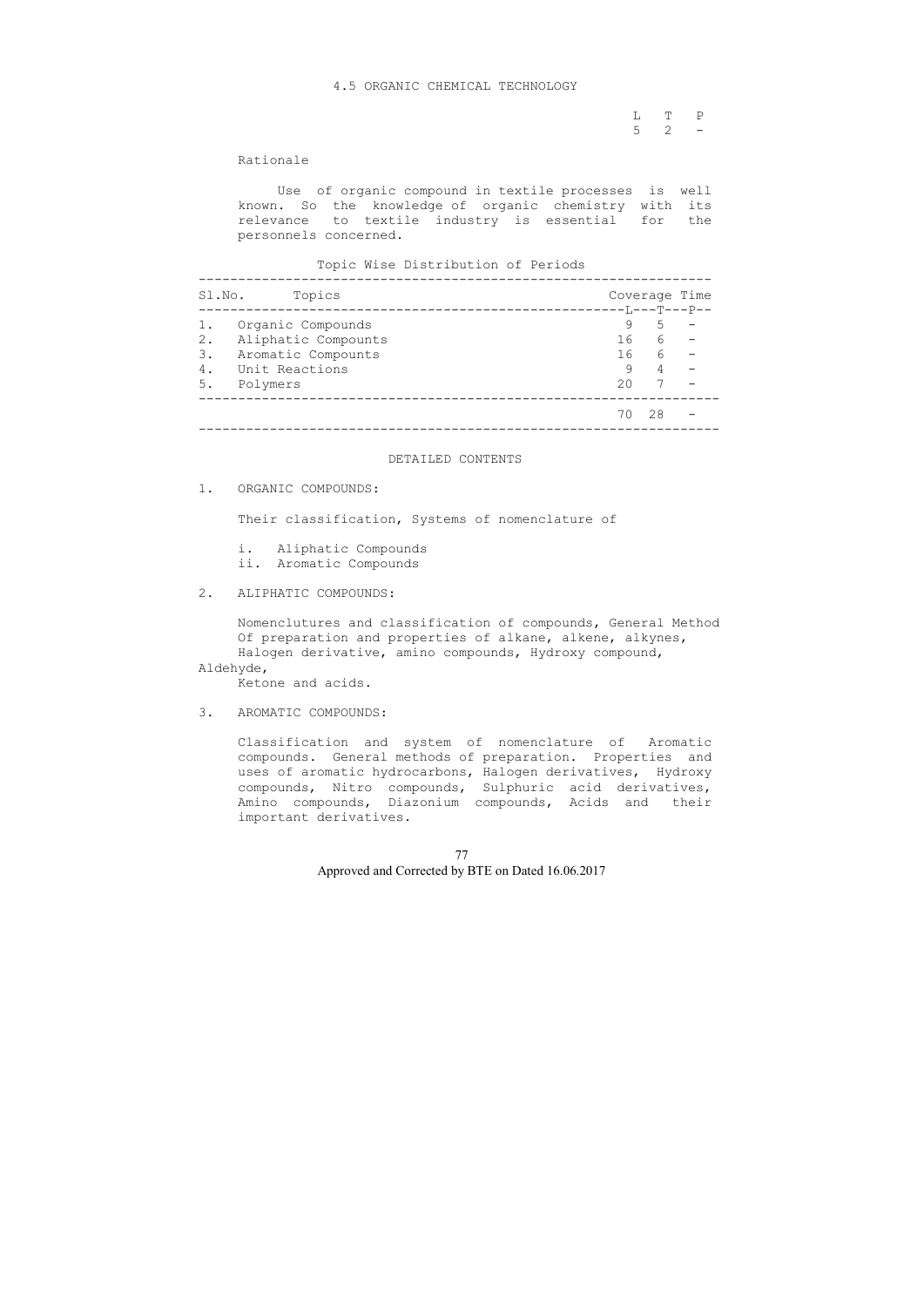4. UNIT REACTIONS:

 Introduction to following reaction and their application in textile chemistry.

- i. Nitration
- ii. Sulphonation
- iii. Halogenation

iv. Diazotization.

5. POLYMERS:

 What is monomer and polymers. Different types of monomer and polymer. Definition of repeat unit, degree of polymerization functionality of monomer. Classification of polymer, molecular mass/ weight of polymer. Glass transition temp (Tg) of polymeric materials.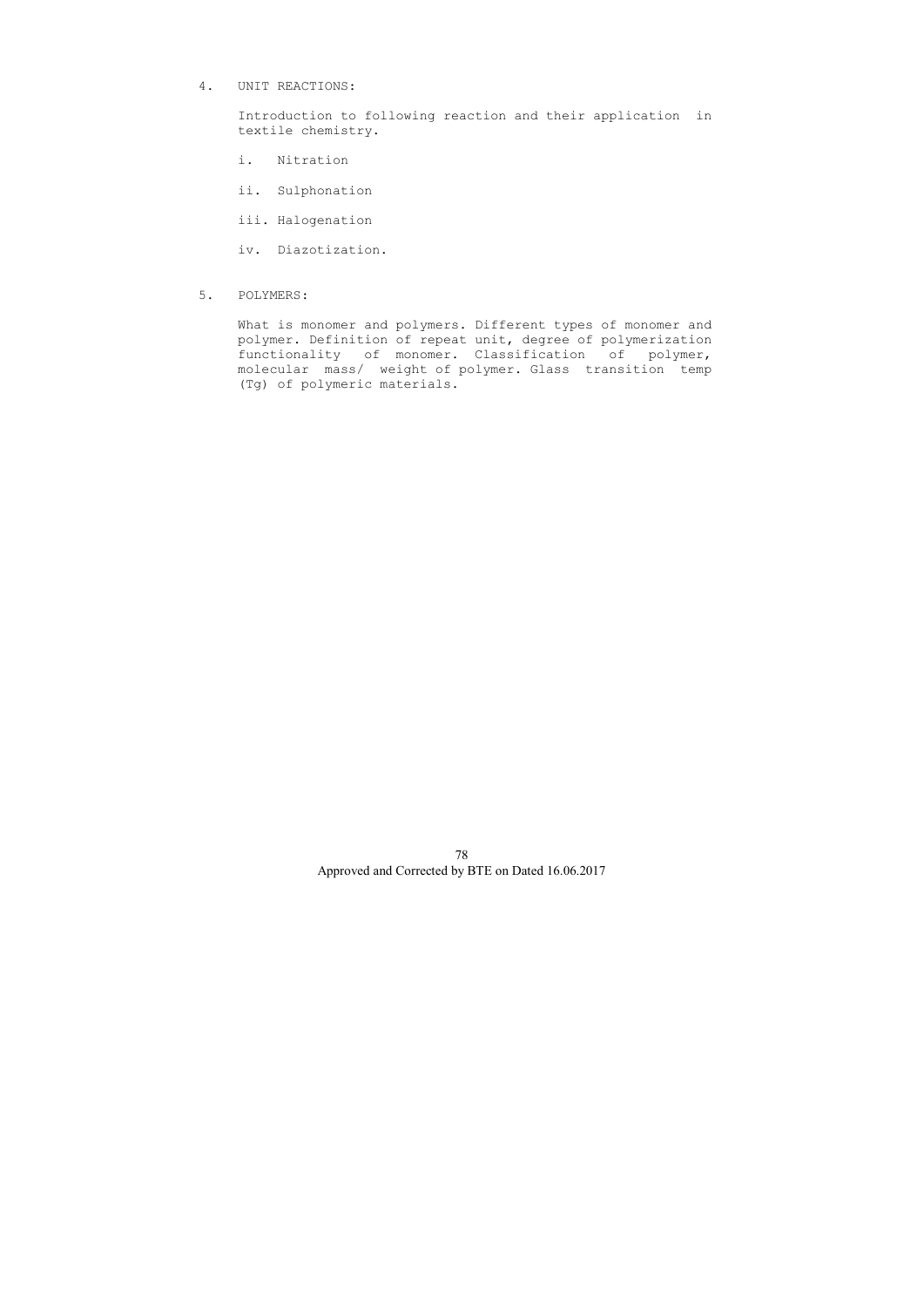L T P  $5 - 8$ 

### 4.6 TECHNOLOGY OF DYEING-I

Rationale :

 Dyeing is not a new thing to textile industry but the improvements in the process and developments of techniques together make it an intersting case of study. Knowledge of chemicals and techniques used in the process is important for persons concerned.

### TOPIC WISE DISTRIBUTION OF PERIODS

| Sl.No. | Units                                 |    |   | Coverage Time |
|--------|---------------------------------------|----|---|---------------|
|        |                                       | T. | T | $\mathbb{P}$  |
| 1.     | History of Dyeing of Textile          |    |   |               |
| $2$ .  | Classification of Dyestuffs           | 2  |   |               |
| 3.     | Natural Dyes                          | 3  |   |               |
| 4.     | General Terms In Technology of Dyeing | 6  |   |               |
| 5.     | Dyeing of Textiles                    | 6  |   |               |
| 6.     | Dyestuffs and Dyeing Mechanism        | 9  |   |               |
| 7.     | Basic Dyestuffs                       | 9  |   |               |
| 8.     | Acid Dyestuffs                        | 9  |   |               |
| 9.     | Sulphur Dyestuffs                     | 9  |   |               |
| 10.    | Vat Dyestuffs                         | 9  |   |               |
|        | 11. Solubilized Vat Dyestuffs         | 6  |   |               |
|        |                                       | 70 |   |               |

\_\_\_\_\_\_\_\_\_\_\_\_\_\_\_\_\_\_\_\_\_\_\_\_\_\_\_\_\_\_\_\_\_\_\_\_\_\_\_\_\_\_\_\_\_\_\_\_\_\_\_\_\_\_\_\_\_\_\_\_\_\_\_\_\_\_

 $\mathbf{r}$ 

# DETAILED CONTENTS

1. HISTORY OF DYEING OF TEXTILE:

Definiation and brief history of dyeing of textiles.

2. CLASSIFICATION OF DYESTUFFS:

 Classification of dyestuffs on the basis of methods of application.

- 3. Application of Natural Dyes in different Textile Fibre.
- 4. GENERAL TERM IN TECHNOLOGY OF DYEING:

General terms and definitions used in technology of dyeing,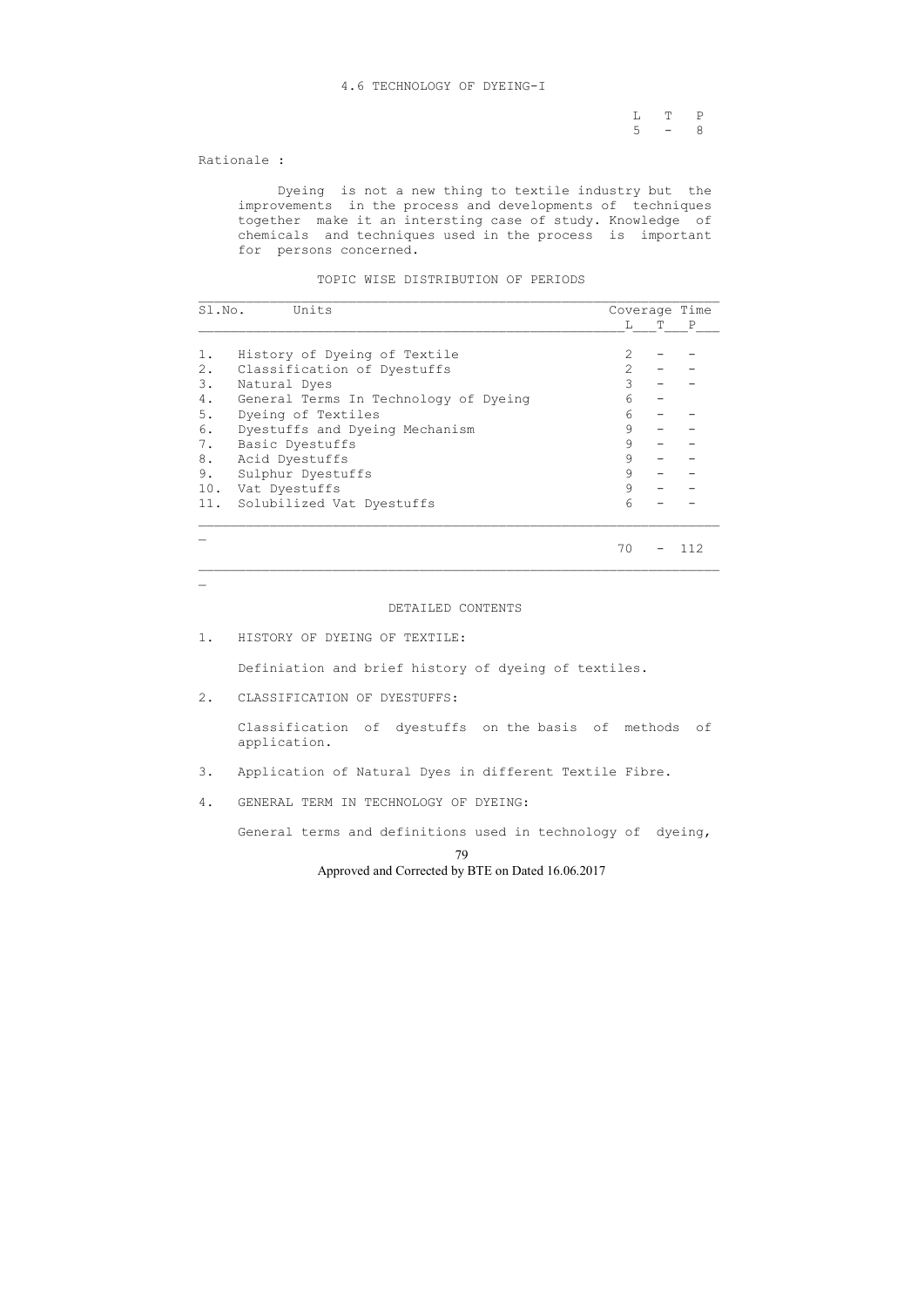Such as dyeing- assistants, mordants, dye-bath, standing bath, levelling agent, liquor ratio, exhaustion, mangle expression.

5. DYEING OF TEXTILES:

 Dyeing of Textiles in different forms, i.e. loose fibre in yarn and fabric and machinery/equipment used such as jigger, tensionless enclosed jigger. Hank dyeing machine, winch dyeing machine, package dyeing machine, paddle dyeing machine, molten metal machine, padding mangles.

- 6. DYESTUFFS AND DYEING MECHANISM
	- (i) Principles of dyeing and methods of dyeing cotton, wool and silk . After treatments of materials dyed with direct dyestuffs to improve fastness properties.
	- (ii) Mechanism and method of Dyeing sybthetic fibres and fabries
- 7. BASIC DYESTUFFS:

 Principle of dyeing and methods of dyeing cotton, wool silk and jute.

8. ACID DYESTUFFS:

 Principle of dyeing and methods of dyeing wool and silk with acid, acid mordents and metal complex dyes.

9. SULPHUR DYESTUFFS:

Principle of dyeing and methods of dyeing cotton.

- A. Defects like Bronziness, Trndering and their Remedies.
- B. Soluble Sulpher Dyes Methods of dyeing cotton.
- 10. VAT DYESTUFFS:

 Principle of dyeing, Classification and methods of deying cotton.

11. SOLUBILIZED VAT DYESTUFFS:

Application to cotton.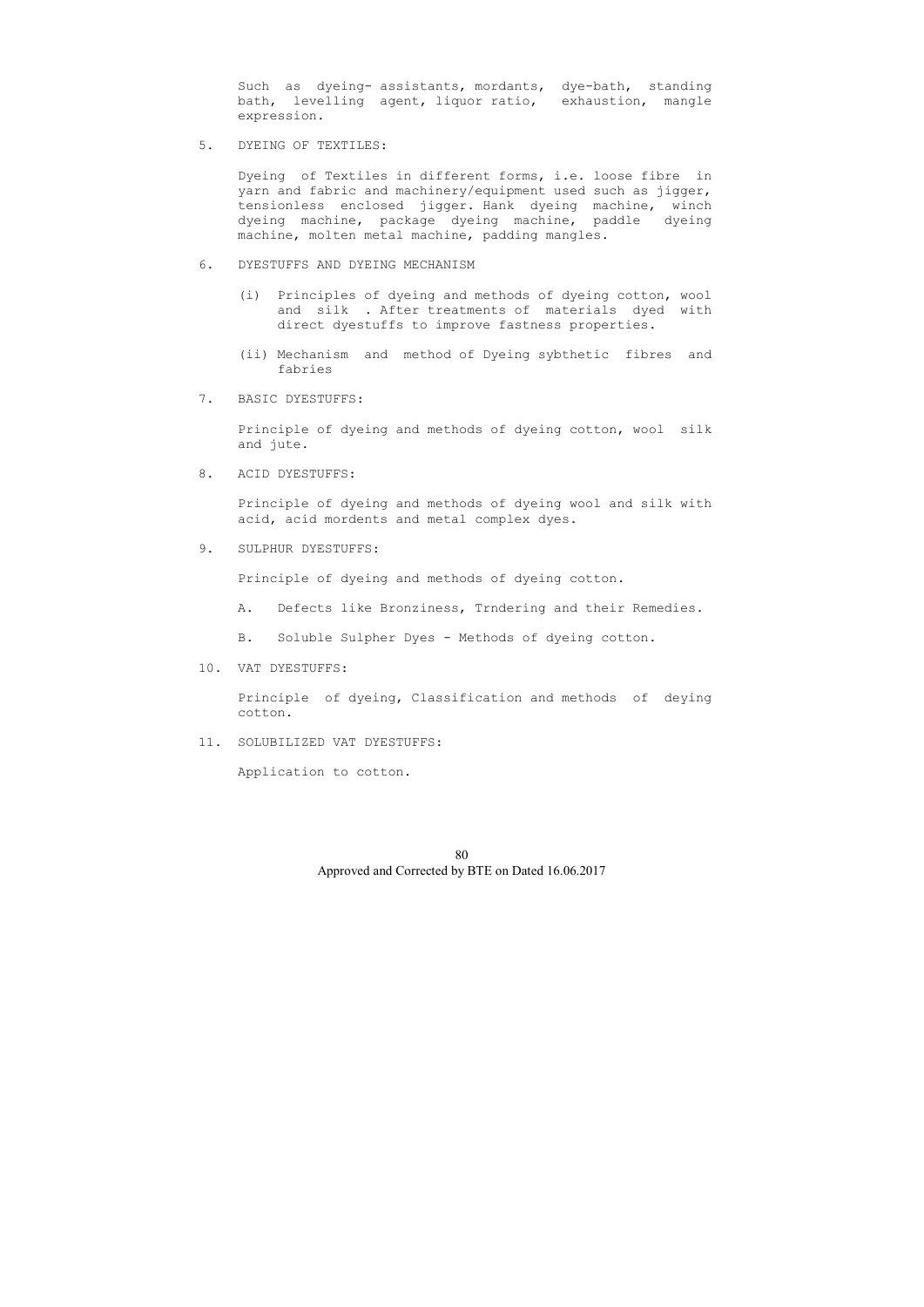### TECHNOLOGY OF DYEING-I

### LIST OF EXPERIMENTS

- 1. Demonstration on prescribed machinery, preparation of line diagrams (Given as in theory paper).
- 2. Dyeing of cotton with direct dyes.
- 3. After treatments of material dyed with direct dyes.
- 4. Dyeing of wool and jute with basic dyes.
- 5. Dyeing of wool and silk with acid dyes.
- 6. Dyeing of wool and skil with metal complex dyes.
- 7. Dyeing of wool and silk with acid mordant dyes.
- 8. Dyeing of cotton with sulphur black dye and after treatment to prevent tendering.
- 9. Dyeing of cotton with vat dyestuffs (At least three experiments by different methods).
- 10. Dyeing of cotton with solubilized vat dyes.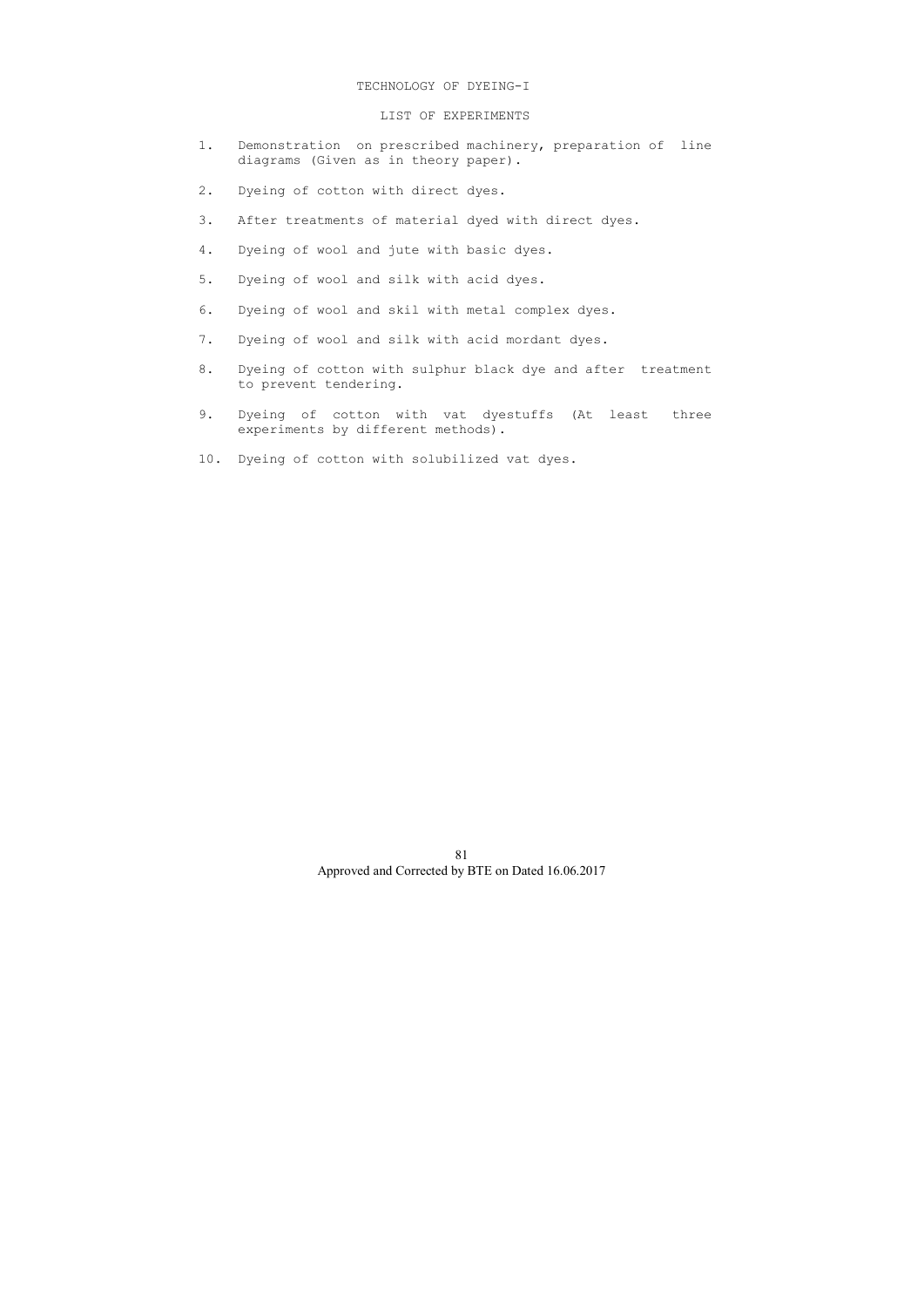82

Approved and Corrected by BTE on Dated 16.06.2017

# 4.7 **ENERGY CONSERVATION**

# **L T P 3 - 2**

# **RATIONALE**

The requirement of energy has increased manifolds in last two decades due to rapid urbanization and growth in industrial/service sector. It has become challenging task to meet ever increasing energy demands with limited conventional fuels and natural resources. Due to fast depletion of fossil fuels and a tremendous gap between supply and demand of energy, it is essential to adopt energy conservation techniques in almost every field like industries, commercial and residential sectors etc. Energy conservation has attained priority as it is regarded as additional energy resource. Energy saved is energy produced. This course covers the concepts of energy management and its conservation. It gives the insight to energy conservation opportunities in general industry and details out energy audit methodology and energy audit instruments.

# **DETAILED CONTENTS**

# 1. **Basics of Energy**

- 1.1 Classification of energy- primary and secondary energy, commercial and noncommercial energy, non-renewable and renewable energy with special reference to solar energy, Capacity factor of solar and wind power generators.
- 1.2 Global fuel reserve
- 1.3 Energy scenario in India and state of U.P. Sector-wise energy consumption (domestic, industrial, agricultural and other sectors)
- 1.4 Impact of energy usage on climate

### 2. **Energy Conservation and EC Act 2001**

- 2.1 Introduction to energy management, energy conservation, energy efficiency and its need
- 2.2 Salient features of Energy Conservation Act 2001 & The Energy Conservation (Amendment) Act, 2010 and its importance. Prominent organizations at centre and state level responsible for its implementation.
- 2.3 Standards and Labeling
	- 2.3.1 Concept of star rating and its importance
	- 2.3.2 Types of product available for star rating

### 3. **Electrical Supply System and Motors**

- 3.1 Types of electrical supply system
- 3.2 Single line diagram
- 3.3 Losses in electrical power distribution system
- 3.4 Understanding Electricity Bill
	- 3.4.1 Transformers Tariff structure
	- 3.4.2 Components of power (kW, kVA and kVAR) and power factor, improvement of power factor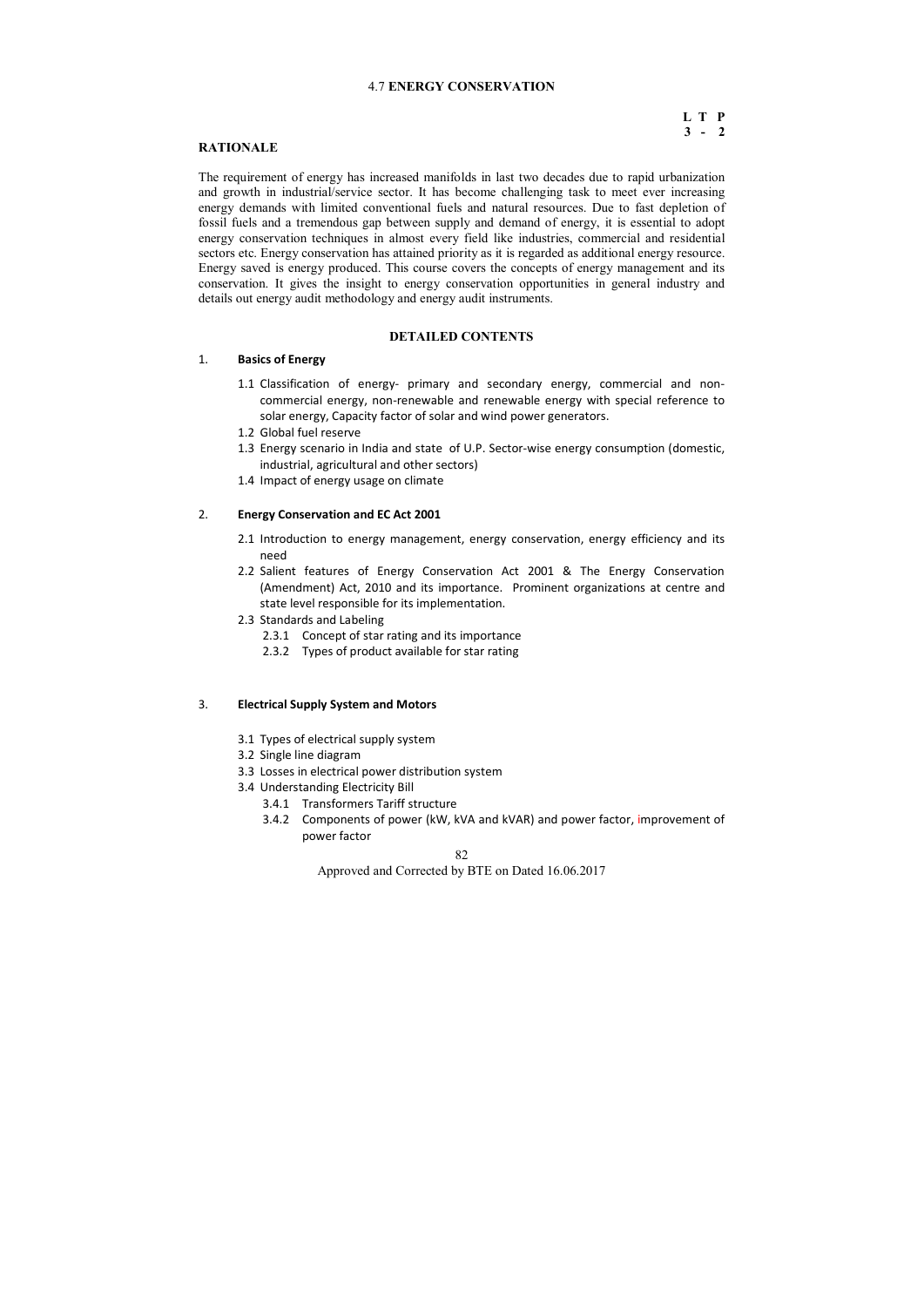- 3.4.3 Concept of sanctioned load, maximum demand, contract demand and monthly minimum charges (MMC)
- 3.5 Transformers
	- 3.5.1 Introduction
	- 3.5.2 Losses in transformer
	- 3.5.3 Transformer Loading
	- 3.5.4 Tips for energy savings in transformers
- 3.6 Electric Motors
	- 3.6.1 Types of motors
	- 3.6.2 Losses in induction motors
	- 3.6.3 Features and characteristics of energy efficient motors
	- 3.6.4 Estimation of motor loading
	- 3.6.5 Variation in efficiency and power factor with loading
	- 3.6.6 Tips for energy savings in motors

# **4. Energy Efficiency in Electrical Utilities**

- 4.1 Pumps
	- 4.1.1 Introduction to pump and its applications
	- 4.1.2 Efficient pumping system operation
	- 4.1.3 Energy efficiency in agriculture pumps
	- 4.1.4 Tips for energy saving in pumps
- 4.2 Compressed Air System
	- 4.2.1 Types of air compressor and its applications
	- 4.2.2 Leakage test
	- 4.2.3 Energy saving opportunities in compressors.
- 4.3 Energy Conservation in HVAC and Refrigeration System
	- 4.3.1 Introduction
	- 4.3.2 Concept of Energy Efficiency Ratio (EER)
	- 4.3.3 Energy saving opportunities in Heating, Ventilation and Air Conditioning (HVAC) and Refrigeration Systems.

# **5 Lighting and DG Systems**

- 5.1 Lighting Systems
	- 5.1.1 Basic definitions- Lux, lumen and efficacy
	- 5.1.2 Types of different lamps and their features
	- 5.1.3 Energy efficient practices in lighting
- 5.2 DG Systems
	- 5.2.1 Introduction
	- 5.2.2 Energy efficiency opportunities in DG systems
	- 5.2.3 Loading estimation

# 6 **Energy Efficiency in Thermal Utilities**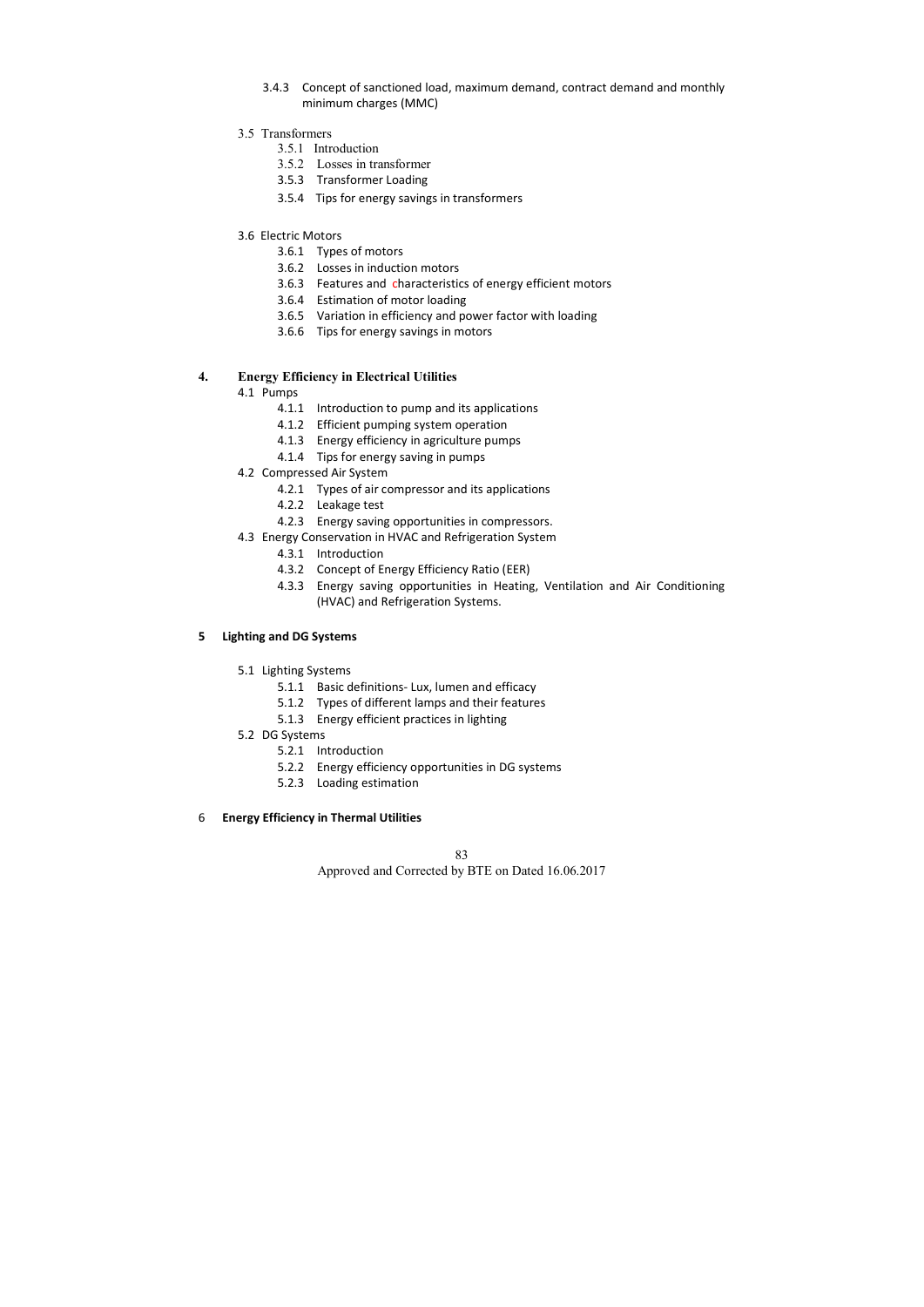84

Approved and Corrected by BTE on Dated 16.06.2017

- 6.1 Thermal Basics
	- 6.1.1 Types of fuels
	- 6.1.2 Thermal energy
	- 6.1.3 Energy content in fuels
	- 6.1.4 Energy Units and its conversions in terms of Metric Tonne of Oil Equivalent (MTOE)
- 6.2 Energy Conservation in boilers and furnaces
	- 6.2.1 Introduction and types of boilers
	- 6.2.2 Energy performance assessment of boilers
	- 6.2.3 Concept of stoichiometric air and excess air for combustion
	- 6.2.4 Energy conservation in boilers and furnaces
	- 6.2.5 Do's and Don'ts for efficient use of boilers and furnaces
- 6.3 Cooling Towers
	- 6.3.1 Basic concept of cooling towers
	- 6.3.2 Tips for energy savings in cooling towers
- 6.4 Efficient Steam Utilization

# **7 Energy Conservation Building Code (ECBC)**

- 7.1 ECBC and its salient features
- 7.2 Tips for energy savings in buildings
	- 7.2.1 New Buildings
	- 7.2.2 Existing Buildings

# **8 Waste Heat Recovery and Co-Generation**

- 8.1 Concept, classification and benefits of waste heat recovery
- 8.2 Concept and types of co-generation system

# **9 General Energy Saving Tips**

Energy saving tips in:

- 9.1 Lighting
- 9.2 Room Air Conditioner
- 9.3 Refrigerator
- 9.4 Water Heater
- 9.5 Computer
- 9.6 Fan, Heater, Blower and Washing Machine
- 9.7 Colour Television
- 9.8 Water Pump
- 9.9 Cooking
- 9.10 Transport

# **10 Energy Audit**

- 10.1 Types and methodology
- 10.2 Energy audit instruments
- 10.3 Energy auditing reporting format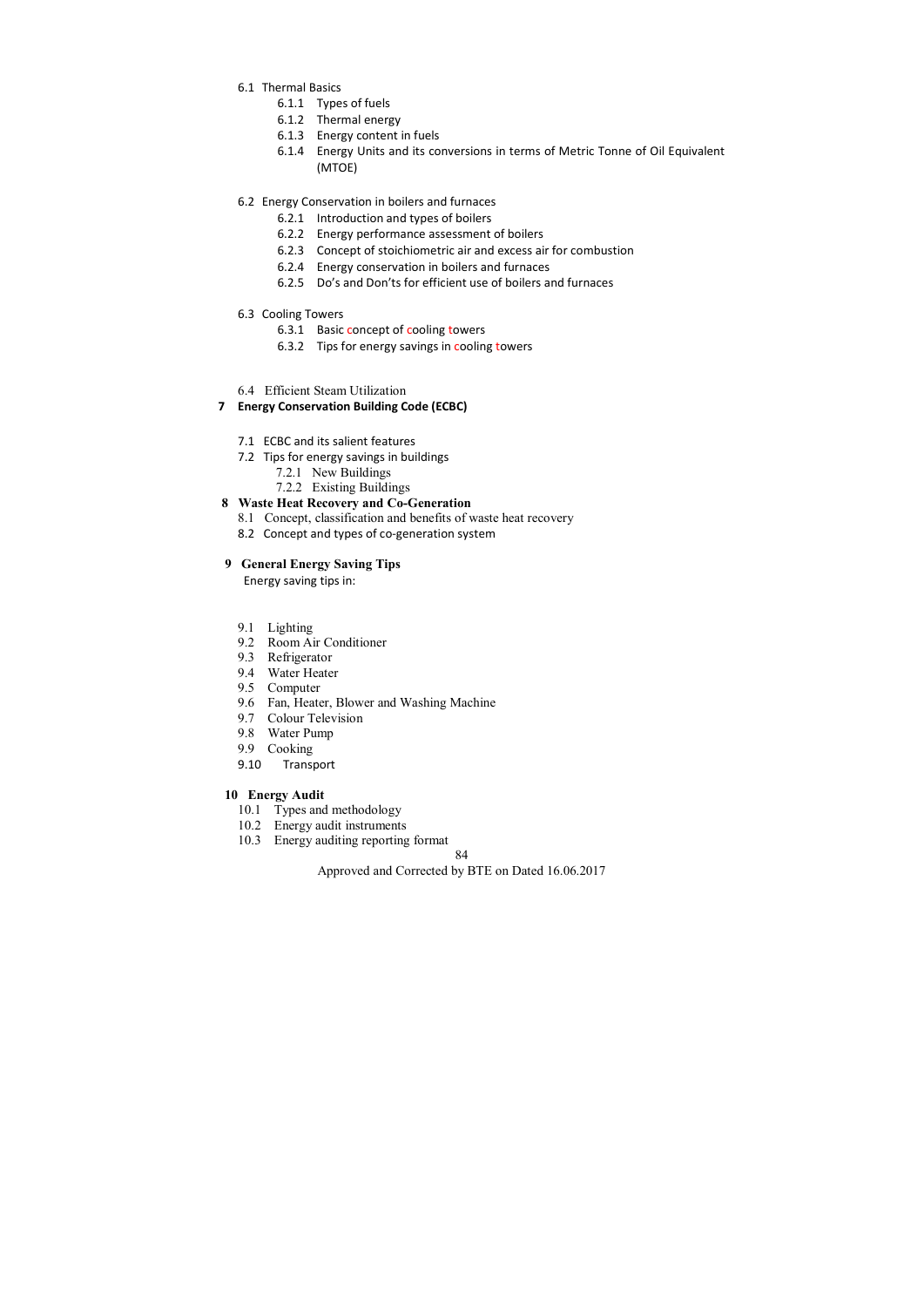# **PRACTICAL EXERCISES**

- 1. To conduct load survey and power consumption calculations of small building.
- 2. To check efficacy of different lamps by measuring power consumption and lumens using lux meter.
- 3. To measure energy efficiency ratio (EER) of an air conditioner.
- 4. To measure effect of valve throttling and variable frequency drive (VFD ) on energy consumption by centrifugal pump.
- 5. To measure and calculate energy saving by arresting air leakages in compressor.
- 6. To measure the effect of blower speed on energy consumed by it.

# V SEMESTER

 $\mathbf{r}$ 

# **5.1 INTEGRATIVE COMMUNICATION**

|  | $L$ T P |  |
|--|---------|--|
|  | $ -$ 4  |  |

# **TOPIC WISE DISTRIBUTION OF PERIODS**

\_\_\_\_\_\_\_\_\_\_\_\_\_\_\_\_\_\_\_\_\_\_\_\_\_\_\_\_\_\_\_\_\_\_\_\_\_\_\_\_\_\_\_\_\_\_\_\_\_\_\_\_\_\_\_\_\_\_\_\_\_\_\_\_\_\_

| Sl.No.              | Units                                         | Coverage Time |    |    |
|---------------------|-----------------------------------------------|---------------|----|----|
|                     |                                               | T.            | T  | P  |
| $1$ .               | Introduction to Personality Development       |               | 02 |    |
| $2$ .               | Factors Influencing / Shaping Personality     |               |    | 02 |
| 3.                  | Self Awareness - 1                            |               | 03 |    |
| 4.                  | Self Awareness - 2                            |               | 02 |    |
| 5.                  | Self Awareness - 3                            |               | 02 |    |
| 6.                  | Change Your Mind Set                          |               |    | 02 |
| 7.                  | Interpersonal Relationship and Communication  |               |    | 03 |
| 8.                  | Non-Verbal communication Communication Skills |               |    | 02 |
| 9<br>$\mathbb{R}^2$ | Communication Skills ACTIVITIES               |               | 06 |    |
| 10.                 | Body Language skills                          |               | 03 |    |
| 11.                 | Leadership Traits & Skills                    |               | 03 |    |
| 12.                 | Attitude                                      | 03            |    |    |
| 13.                 | Analyzing & Solving a Problem skills          |               | 02 |    |
| 14.                 | Time Management skills                        |               |    | 03 |
| 15.                 | Stress Management Skills                      | 02            |    |    |
| 16.                 | Interview Skills                              |               | 04 |    |
|                     | 17. Conflict Motives                          |               | 02 |    |
| 18.                 | Negotiation / Influencing Skills              |               | 02 |    |
| 19.                 | Sociability                                   |               | 03 |    |
| 20.                 | Importance of Group                           | 03            |    |    |
| 21.                 | Values / Code of Ethics                       |               |    | 02 |
|                     |                                               |               |    |    |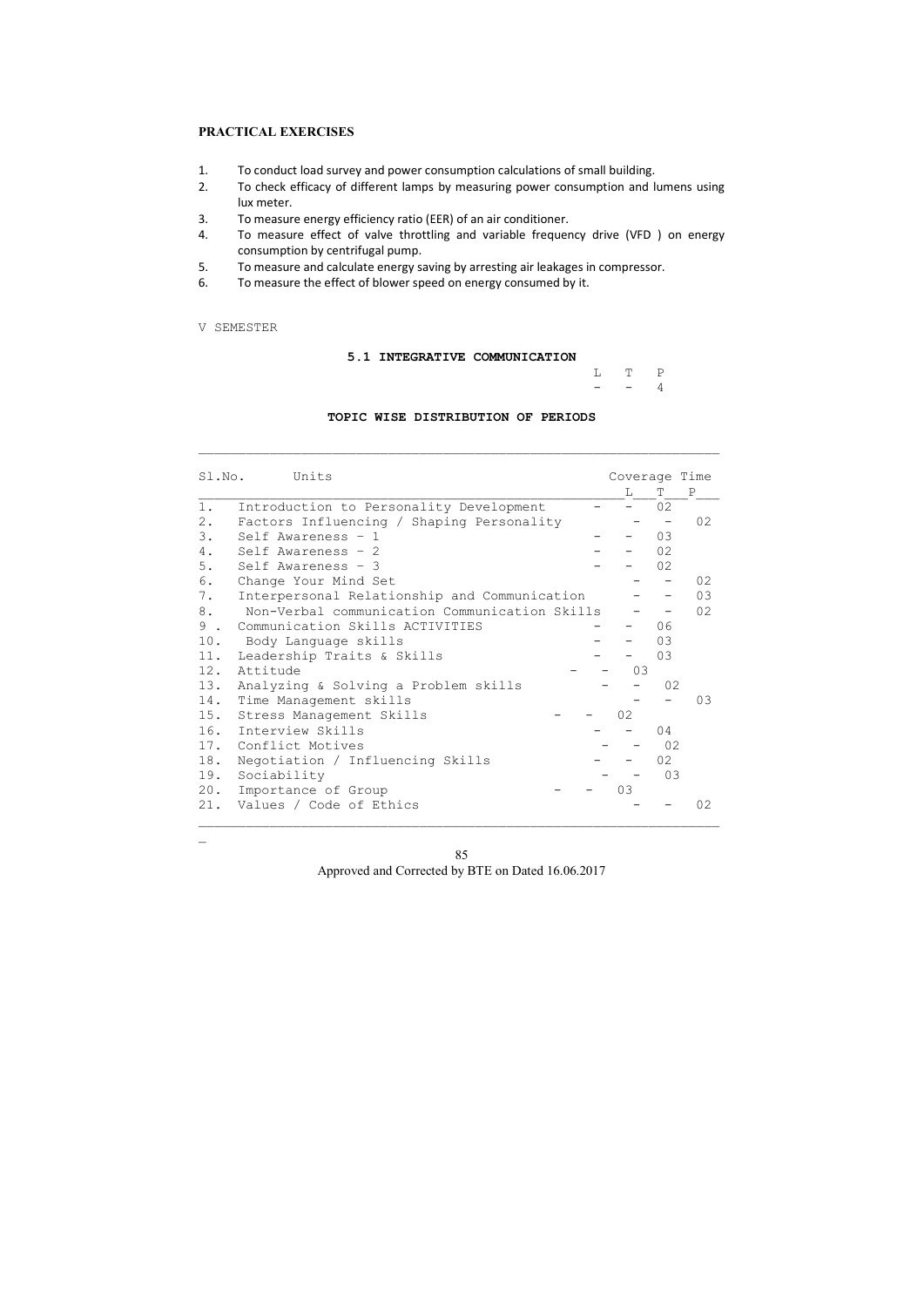\_\_\_\_\_\_\_\_\_\_\_\_\_\_\_\_\_\_\_\_\_\_\_\_\_\_\_\_\_\_\_\_\_\_\_\_\_\_\_\_\_\_\_\_\_\_\_\_\_\_\_\_\_\_\_\_\_\_\_\_\_\_\_\_\_\_

#### **PERSONALITY DEVELOPMENT**

 $\mathbb{Z}^{\mathbb{Z}}$ 

#### **1 Introduction to Personality Development**

AIM, Skills, Types of Skills, LIFE SKILLS VS OTHER SKILLS, Concept of Life Skills. Ten core Life Skills identified by WHO

#### 2. **Factors Influencing / Shaping Personality :**

Introduction, Physical and Social Factors Influencing / Shaping

Personality (Hereditary, Self-Development, Environment, Education, Life-situations ) Psychological AND Philosophical Factors Influencing / Shaping Personality ( Past Experiences, Dreams and Ambitions, Self-Image, Values)

#### 3. **Self Awareness – 1**

DIMENSIONS OF SELF AWARENESS ( Self Realization, Self Knowledge or Self Exploration, Self Confidence, Self Talk,

Self

Motivation, Self Esteem, Self Image, Self Control, Self Purpose, Individuality and Uniqueness, Personality, Values, Attitude, Character ), SELF REALIZATION AND SELF EXPLORATION THROUGH SWOT ANALYSIS AND JOHARI WINDOW,

#### 4. **Self Awareness – 2**

SYMPATHY VS EMPATHY AND ALTRUISM, Importance ofEmpathizing with Others,

### 5. **Self Awareness – 3**

Self-Awareness through Activity, Body Image ( What is Body Image, What Decides our Body Image, What is Poor Body Image, What are the Harmful Effects of Poor Body Image ), Tackling Poor Body Image( Enhance Self-Esteem, Build Up Critical Thinking, Build up Positive Qualities, Understand Cultural Variation, Dispel Myths, Utilize Life Skills )

### 6. **Change Your Mind Set**

What is Mindset, HOW TO CHANGE YOUR MINDSET ( Get the Best Information Only, Make the best people your Role Model, Examine Your Current Beliefs, Shape Your Mindset with Vision and Goals, Find Your Voice, Protect Your Mindset, Let Go of Comparisons, Put An End To Perfectionism, Look At The Evidence, Redefine What Failure Means, Stop Worrying About What "People" Think)

### **INTERPERSONAL SKILLS**

7. **Interpersonal Relationship and Communication** 

INTERPERSONAL RELATIONSHIP , Forms of Interpersonal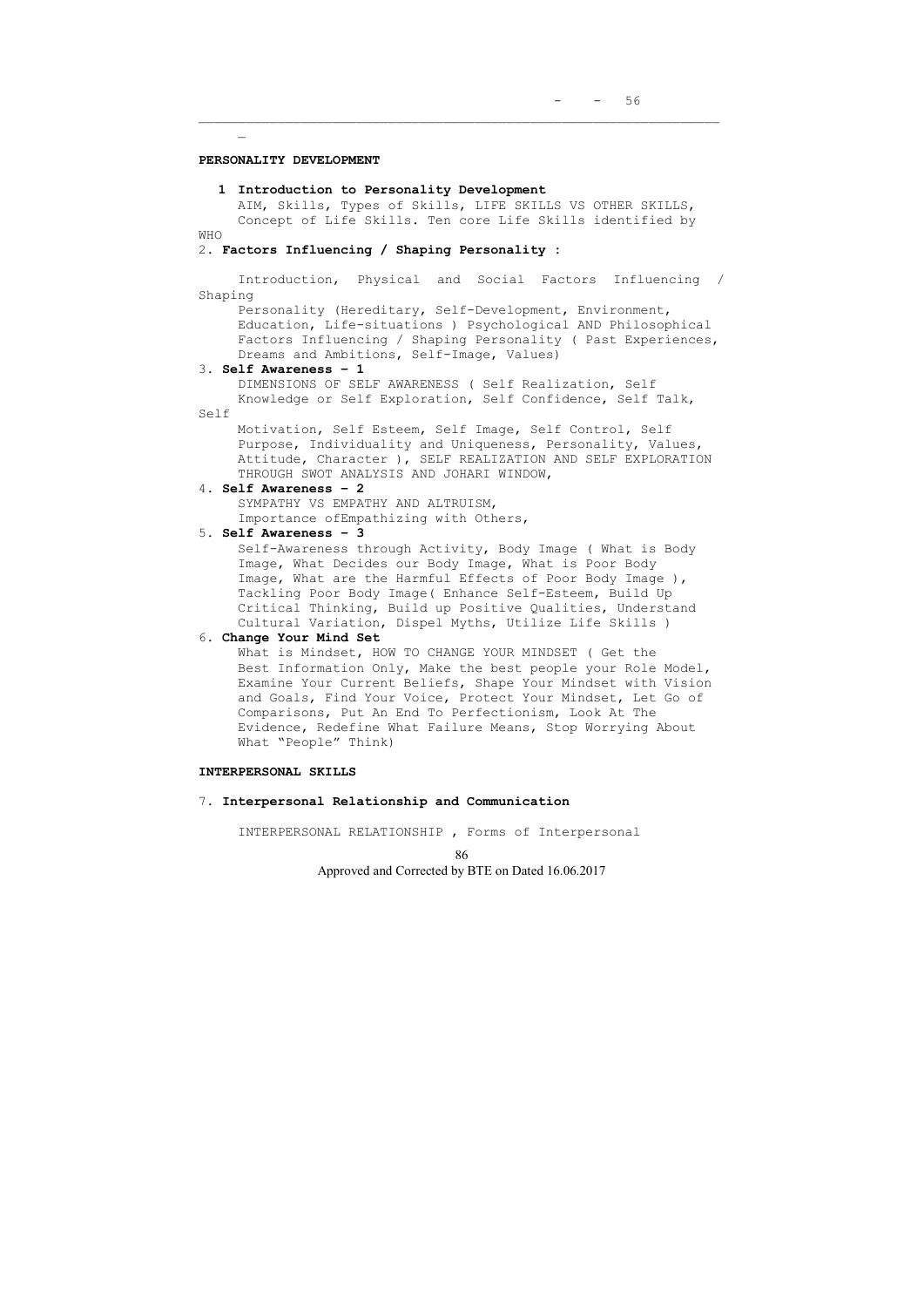Relationship, Must Have in an Interpersonal Relationship, Interpersonal Relationship between a Man and a Woman ( Passion, Intimacy, Commitment), Relationship Between Friends, ROLE OF COMMUNICATION IN INTERPERSONAL RELATIONSHIP ( Take Care Of Your Tone And Pitch, Choice of Words is Important in Relationships, Interact Regularly, Be Polite, Try To Understand The Other Person's Point Of View As Well, Individuals Can Also Communicate Through Emails, 8. **NON-VERBAL COMMUNICATION Communication Skills**  Non-Verbal Communication, We Communicate with Our Eyes, Communication with Facial Expression, A Good Gesture, Appearance, Posture and Gait, Proximity and Touch ), IMPORTANCE OF LISTENING, Characteristics of Good and Effective Listener( Is Attentive, Do Not Assume, Listen for Feelings and Facts, Concentrate on the Other Speakers Kindly and Generously, Opportunities) 9. **Communication Skills ACTIVITIES –**  Activities in Making Collages, Making Advertisements, PPT Preparation & Presentation, Speaking -Seminars, Group Discussions, Debates, Extempore Speeches, Listening to an audio clip and telling its gist, Answering a telephone call, Making enquiries, General tips-Pronunciation, Tone, Pitch, Pace, Volume, relevance, brief, simple Reading Newspaper, Magazines ( Current Affairs, Economic magazines, Technical magazines), How to read a report, article, Writing- Resume Writing, Writing joining report, Notice writing, Report making, Proposal writing, Advertisement, Notice for tender, Minutes writing, E-Mail writing, Listening News, Listening to audio clips.( Lecture, poetry, speech, songs), **10. Body Language skills**  Introduction, What is Body Language , Body Language Parts, Personal Space Distances (Intimate Distance, Personal Distance, Social Distance, Public Distance), IMPORTANT BODY LANGUAGE SIGNS AND THEIR MEANING **UNDERSTANDING OTHERS**  11. **Leadership Traits & Skills :**  Introduction, Important Leadership Traits (Alertness, Bearing, Courage, Decisiveness, Dependability, Endurance, Enthusiasm,

Initiative, Integrity, Judgment, Justice, Knowledge, Loyalty, Sense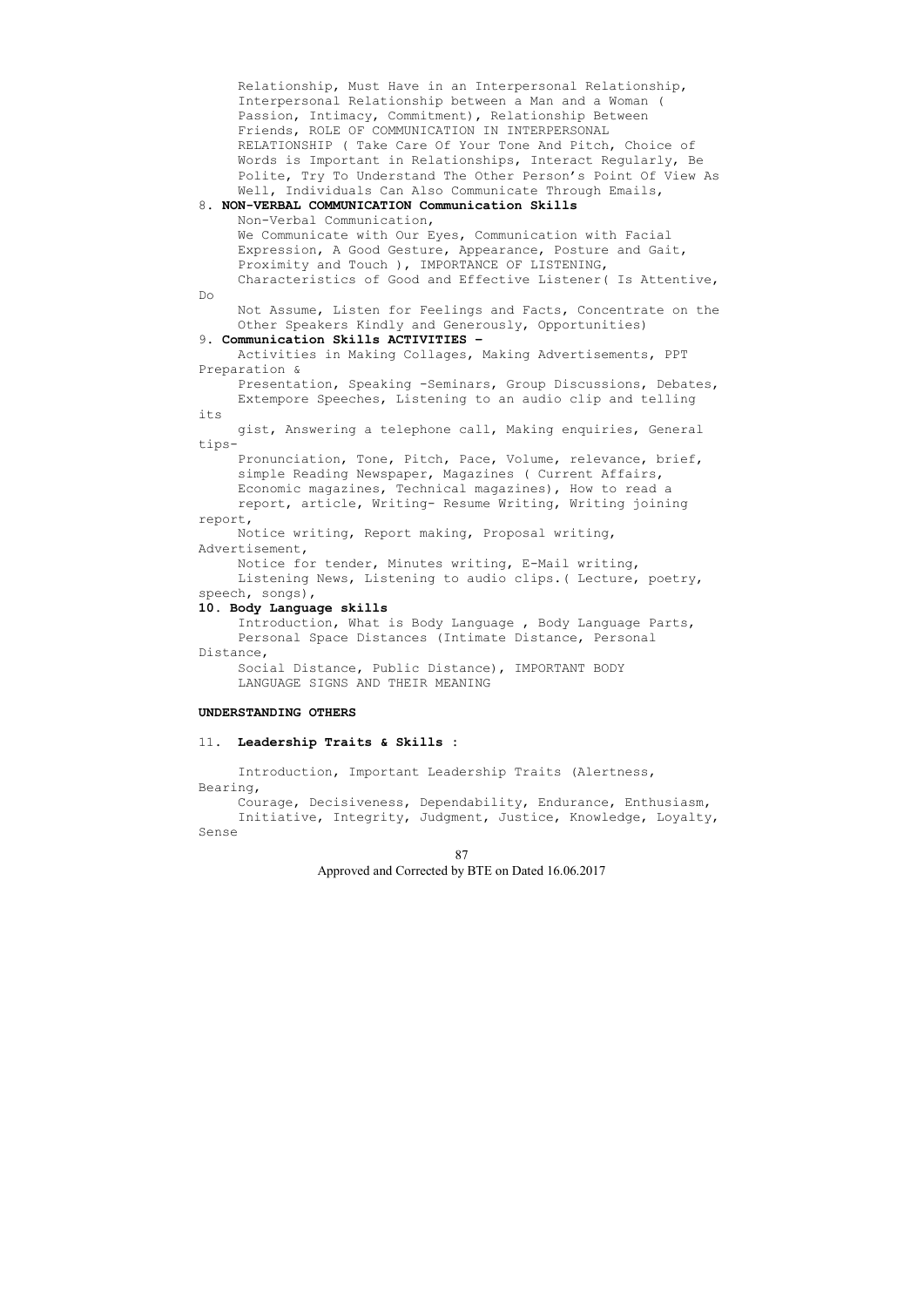of Humour), Other Useful traits (Truthfulness, Esprit-decorps, Unselfishness, Humility and sympathy, Tact without loss of moral courage, Patience and a sense of urgency as appropriate, Selfconfidence, Maturity, Mental including emotional stability) 12. **Attitude**  Types of Attitude, Components of Attitudes (Cognitive Component, Affective Component, Behavioral Component ), Types of Attitudes (Positive Attitude, Negative Attitude, Neutral Attitude, Rebellious Attitude, Rational and Irrational Attitudes, Individual and Social Attitudes), Kinds of Attitude, ASSERTIVENESS, How to Develop Assertiveness (Experiment and Try New Things, Extend Your Social Circle, Learn to Make Decisions for Yourself, Indulge in Knowledge, Admire Yourself & Others), Negotiation (Be Sensitive to The Needs Others, Be Willing To Compromise, Develop Your Problem-Solving Skills, Learn to Welcome Conflict, Practice Patience, Increase Your Tolerance For Stress, Improve Your Listening Skills, Learn To Identify Bottom-Line Issues Quickly, Be Assertive, Not Aggressive) **PROBLEM SOLVING**  13. **Analyzing & Solving a Problem skills**  Critical Thinking, Creative Thinking, Decision Making, Goal Setting & Planning, Problem Solving 14. **Time Management skills**  Need of Time Management, TIME WASTERS (Telephone, Visitors , Paper work, Lack of Planning & Fire Fighting , Socializing , Indecision , TV , Procrastination ), PRINCIPLES OF TIME MANAGEMENT - Develop a Personal Sense of Time (Time Log , value of other people's time ), Identify Long-Term Goals , Concentrate on High Return Activities , Weekly & Daily Planning (The Mechanics of Weekly Planning , Daily Planning ), Make the Best Use of Your Best Time , Organize Office Work (Controlling Interruptions , Organizing Paper Work ), Manage Meetings, Delegate Effectively, Make Use of Committed Time, Manage Your Health, 15. **Stress Management Skills**  INTRODUCTION, Understanding Stress and its Impact, Expected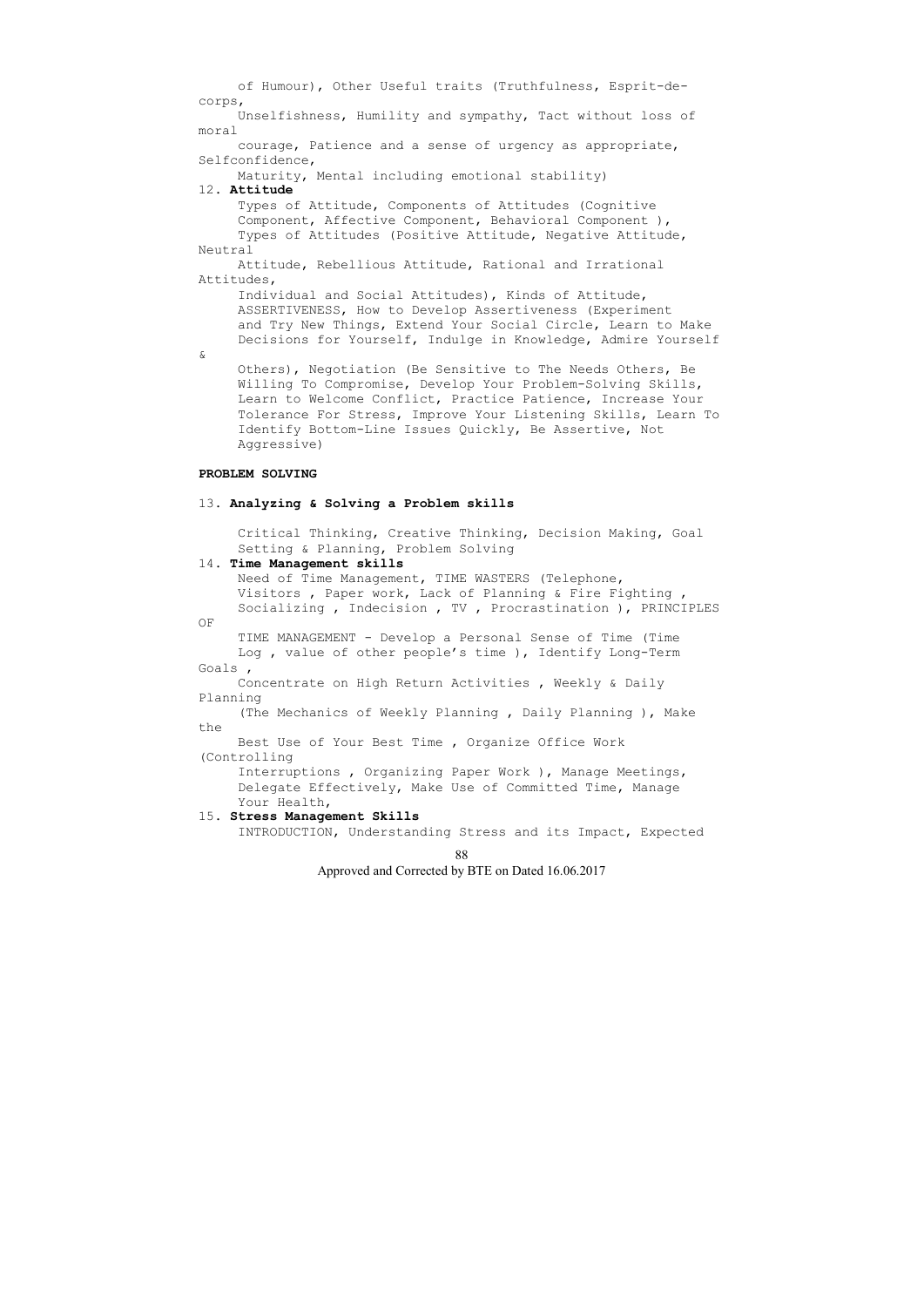Responses (Physical, Emotional, Behavioral), stress signals(thoughts, feelings, behaviors and physical), STRESS MANAGEMENT TECHNIQUES (Take Deep Breath, Talk It Out, Take A Break, Create a Quite Place in Your Mind, Pay Attention

to Physical Comfort, Move, Take Care of Your Body, Laugh, Mange Your Time, Know Your Limits, Do You Have To Be Right Always, Have A Good Cry, Look for the Good Things Around You, Talk Less, Listen More), UNDERSTANDING EMOTIONS AND FEELINGS-through Activity

### 16. **Interview Skills ( 2 sessions from Industry Expert is Compulsory)**

Curriculum Vitae (When Should a CV be Used, What Information Should a CV Include, personal profile, Covering Letter, What Makes a Good CV, How Long Should a CV Be, Tips on Presentation), Different Types of CV (Chronological, Skills-Based ), BEFORE THE INTERVIEW , CONDUCTING YOURSELF DURING THE INTERVIEW , FOLLOWING THROUGH AFTER THE INTERVIEW , Interview Questions To Think About , MOCK INTERVIEW – Activity (MOCK INTERVIEW EVALUATION - NON-VERBAL BEHAVIORS, VERBAL BEHAVIORS, General Etiquettes to face the Board , Telephonic interview

The Law of Social Proof, The Law of Commitment and Consistency), Influencing Principles (Making a Start, Buy Yourself

# 17. **Conflict Motives –Resolution**

Motives of Conflict( Competition for Limited Resources, The Generation Gap and Personality Clashes, Aggressive Personalities, Culturally Diverse Teams, Competing Work and Family Demands, Gender Based Harassment), Merits and Demerits of Conflict , Levels of Conflict (Interpersonal

# Conflict,

Role Conflict, Inter-group Conflict, Multi-Party Conflict, International Conflict ), Methods of Conflict Resolution (The

Win-

Lose Approach, The Lose-Lose Strategy, The Win-Win Approach), Techniques for Resolving Conflicts (Confrontation and Problem Solving Leading to Win-Win, Disarm the Opposition,

Cognitive Restructuring, Appeal to Third Party, The Grievance Procedure)

### 18. **Negotiation** / **Influencing Skills**

Why Influencing, What Is Influencing, TYPES OF INFLUENCING SKILLS (Probing And Listening, Building Rapport, Sign Posting,

Pacing, Selling, Assertiveness), LAWS AND PRINCIPLES OF INFLUENCE, The Six Laws of Influence (The Law of Scarcity, The Law of Reciprocity, The Law of Authority, The Law of Liking,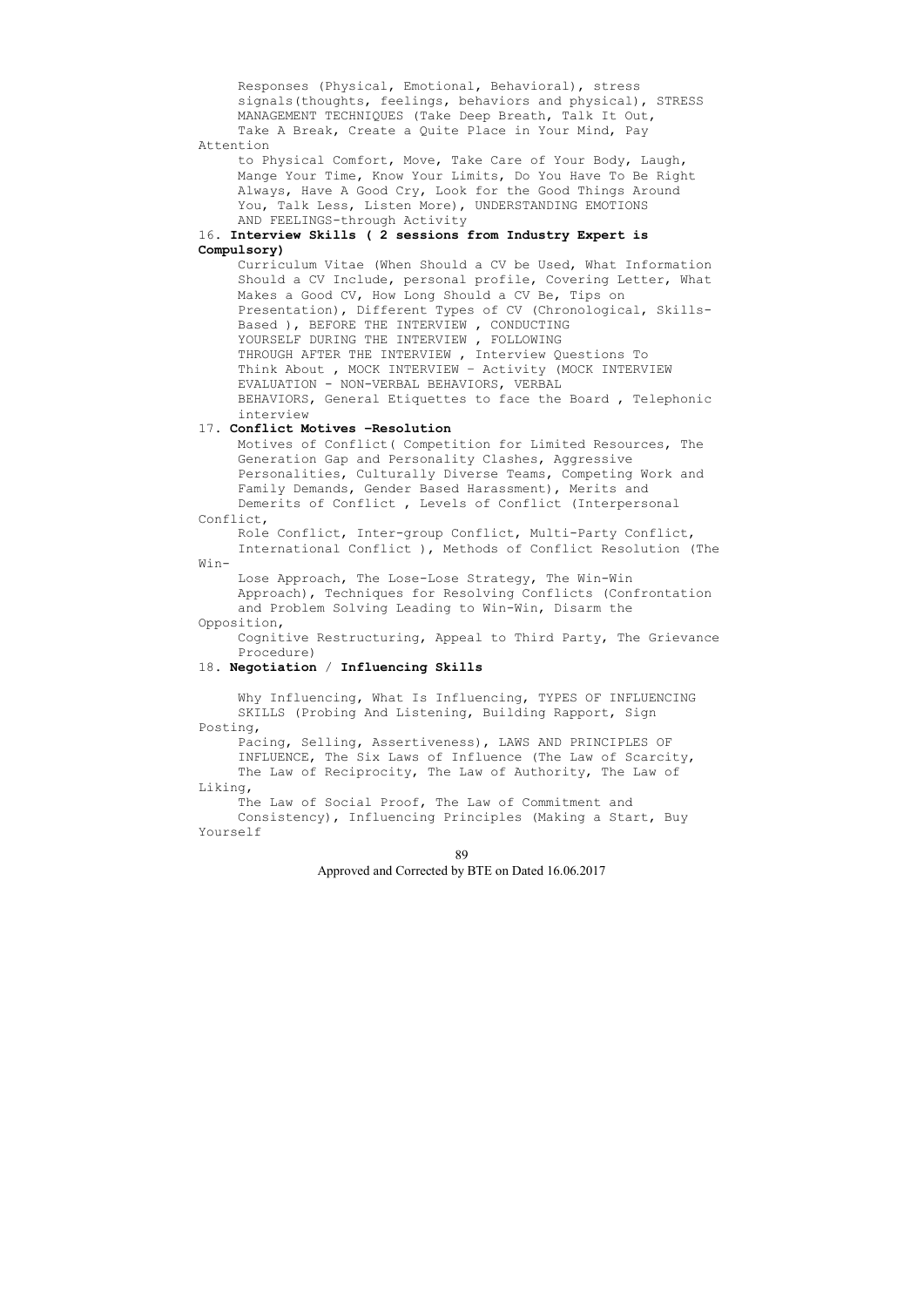Thinking Time, Dealing With Disagreement, Difficult And Sensitive Situations)

### 19. **Sociability : Etiquettes And Mannerism & Social Skills**

Need for Etiquette , Types of Etiquettes (Social Etiquette, Bathroom Etiquette, Corporate Etiquette, Wedding Etiquette, Meeting Etiquette, Telephone Etiquette, Eating Etiquette, Business Etiquette, E-Mail Etiquettes,), MANNERISMS, HOW TO IMPROVE YOUR SOCIAL SKILLS (Be Yourself, Be Responsible, Be Open & Approachable, Be Attentive, Be Polite, Be Aware, Be Cautious)

**20. Importance of Group / Cross Cultural Teams / Team Work skills I**ntroduction, Types and Characteristics of

# Groups (Definition of a

Group, Classification / Types of Groups, Friendship Group, Task

Group, Formal Groups, Informal Group, Effective Group), Importance of a Group, Characteristics of a Mature Group, TYPES AND CHARACTERISTICS OF A TEAM ( Definition of a Team, Types of Teams, Functional Teams, Problem Solving Teams, Cross - Functional Teams, Self - Managed Teams), Importance of a Team, Characteristics of a Team

# **21. VALUES / CODE OF ETHICS**

Meaning, A FEW IMPORTANT VALUES (Honesty, Integrity, Purity, Discipline, Selflessness, Loyalty, Fairness, Equality, Trust,

Support, Respect, etc)

Note : One Orientation module for the faculty is must. Involvement of Industry Experts is necessary for Interview Skills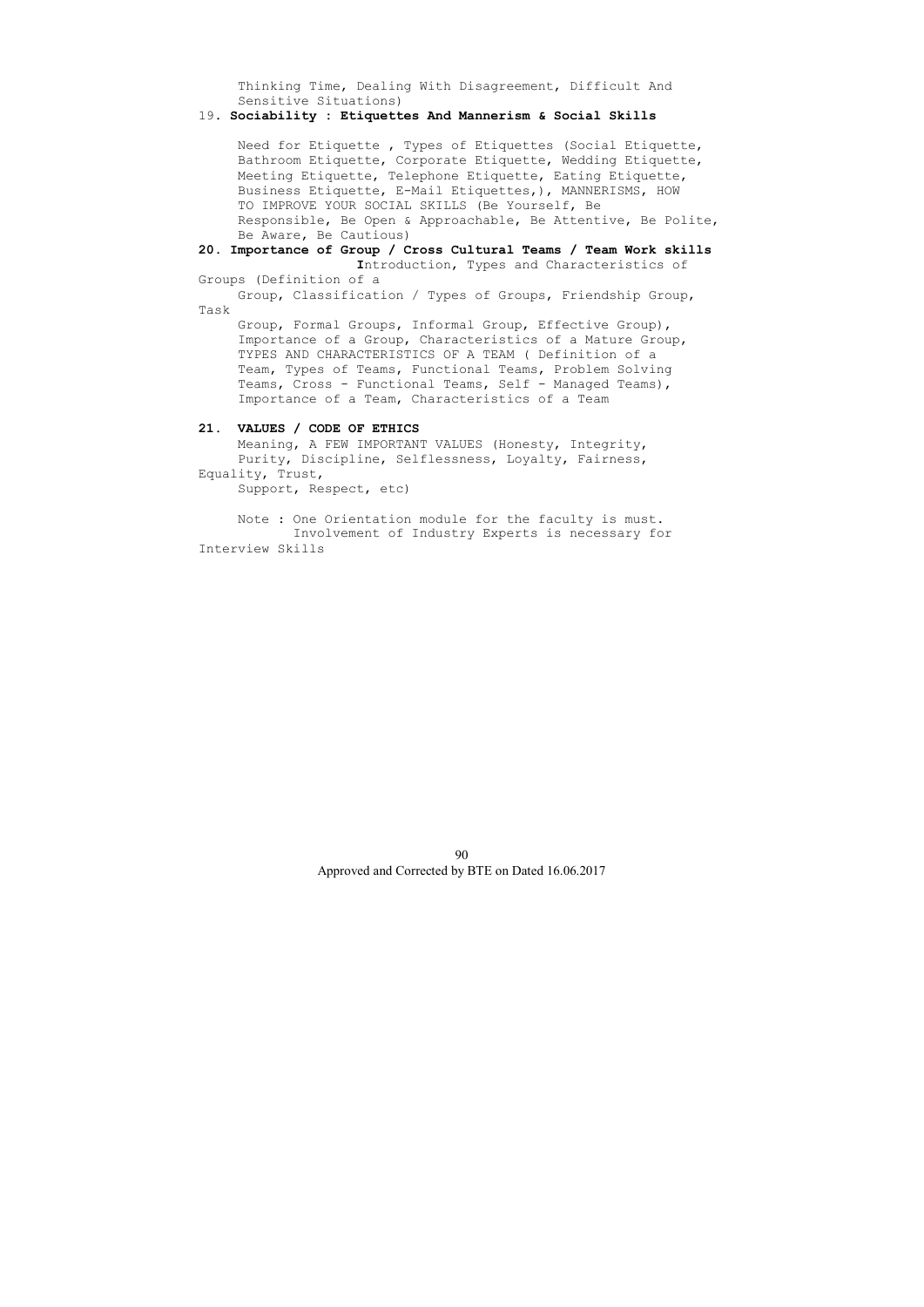### 5.2 INDUSTRIAL MANAGEMENT AND ENTREPRENEURSHIP DEVELOPMENT

| $L$ T P             |  |  |
|---------------------|--|--|
| $6\qquad 2\qquad -$ |  |  |

#### **RATIONALE**

The knowledge of this subject is required for all engineers/technicians who wish to choose industry/field as their career. This course is designed to develop understanding of various functions of management, role of workers and engineers and providing knowledge about industrial and tax laws.

TOPIC WISE DISTRIBUTION OF PERIODS

| Sl.No. | Units                          |                | Coverage Time |
|--------|--------------------------------|----------------|---------------|
|        |                                | Т.             | P             |
| $1$ .  | Principles of Management       | 8              |               |
| $2$ .  | Human Resource Development     | 10             |               |
| 3.     | Wages and Incentives           | 4              |               |
| 4.     | Human and Industrial Relations | 6              |               |
| $5$ .  | Professional Ethics            | $\overline{2}$ |               |
| 6.     | Sales and Marketing management |                | 10            |
|        |                                |                |               |
| 7.     | Labour Legislation Act         |                | 10            |
|        |                                |                |               |
| 8.     | Material Management            | 8              |               |
| 9.     | Financial Management           | 8              |               |
| 10.    | Entrepreneurship Development   |                | 8             |
|        |                                |                |               |
| 11     | Fundamental of Economics       | 5              |               |
| 12.    | Accidents and Safety           |                | 5             |
|        |                                |                |               |
|        |                                |                |               |
|        |                                | 84             |               |

 $\_$  , and the contribution of the contribution of  $\mathcal{L}_\mathcal{A}$  , and the contribution of  $\mathcal{L}_\mathcal{A}$ 

#### **DETAILED CONTENTS**

 $\mathbf{r}$ 

#### 1. **Principles of Management**

- 1.1 Management, Different Functions: Planning, Organising, Leading, Controlling.
- 1.2 Organizational Structure, Types, Functions of different departments.
- 1.3 Motivation: Factors, characteristics, methods of improving motivation, incentives, pay, promotion, rewards, job satisfaction, job enrichment.
- 1.4 Need for leadership, Functions of a leader, Factors for accomplishing effective leadership, Manager as a leader, promoting team work.

# 2. **Human Resource Development**

2.1 Introduction, objectives and functions of human resource development (HRD) department.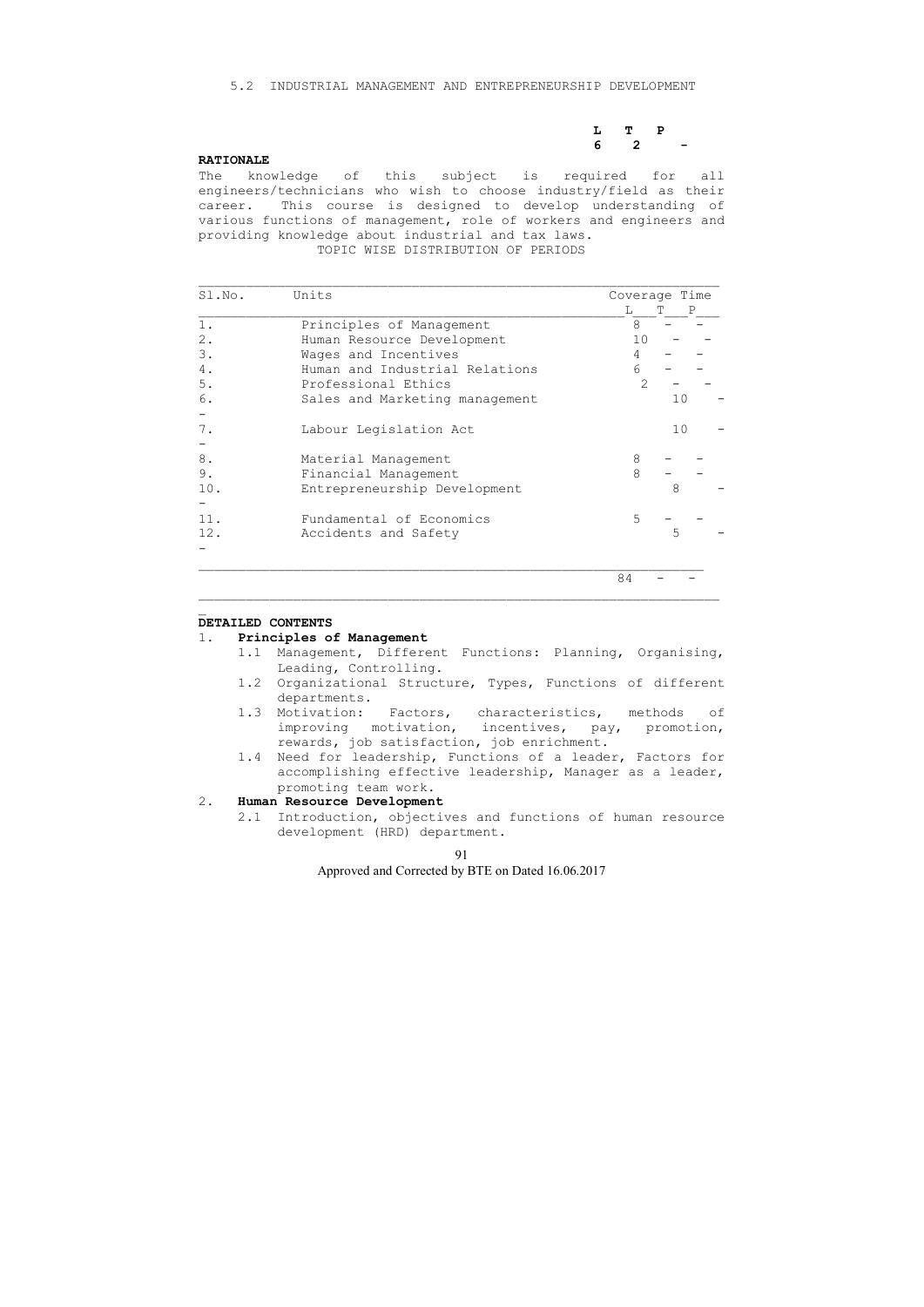- 2.2 Recruitment, methods of selection, training strategies and career development.
- 2.3 Responsibilities of human resource management policies and functions, selection – Mode of selection – Procedure – training of workers, Job evaluation and Merit rating.

### 3. **Wages and Incentives**

 3.1 Definition and factors affecting wages, methods of wage payment.

 3.2 Wage incentive – type of incentive, difference in wage, incentive

and bonus; incentives of supervisor.

3.3 Job evaluation and merit rating.

# 4. **Human and Industrial Relations**

- 4.1 Industrial relations and disputes.
- 4.2 Relations with subordinates, peers and superiors.
- 4.3 Characteristics of group behaviour and trade unionism.
- 4.4 Mob psychology.
- 4.5 Grievance, Handling of grievances.
- 4.6 Agitations, strikes, Lockouts, Picketing and Gherao.
- 4.7 Labour welfare schemes.
- 4.8 Workers' participation in management.

# 5. **Professional Ethics**

- 5.1 Concept of professional ethics.
- 5.2 Need for code of professional ethics.
- 5.3 Professional bodies and their role.

### 6. **Sales and Marketing management**

- 6.1 Functions and duties of sales department.
- 6.2 Sales forecasting, sales promotion, advertisement and after sale
- services.
- 6.3 Concept of marketing.
- 6.4 Problems of marketing.
- 6.5 Pricing policy, break even analysis.
- 6.6 Distribution channels and methods of marketing.

### 7. **Labour Legislation Act (as amended on date)**

- 7.1 Factory Act 1948.
- 7.2 Workmen's Compensation Act 1923.
- 7.3 Apprentices Act 1961.
- 7.4 PF Act, ESI Act.
- 7.5 Industrial Dispute Act 1947.
- 7.6 Employers State Insurance Act 1948.
- 7.7 Payment of Wages Act, 1936.
- 7.8 Intellectual Property Rights Act

# 8. **Material Management**

- 8.1 Inventory control models.
- 8.2 ABC Analysis, Safety stock, Economic ordering quantity.
- 8.3 Stores equipment, Stores records, purchasing procedures, Bin card, Cardex.
- 8.4 Material handling techniques.

# 9. **Financial Management**

9.1 Importance of ledger and cash book.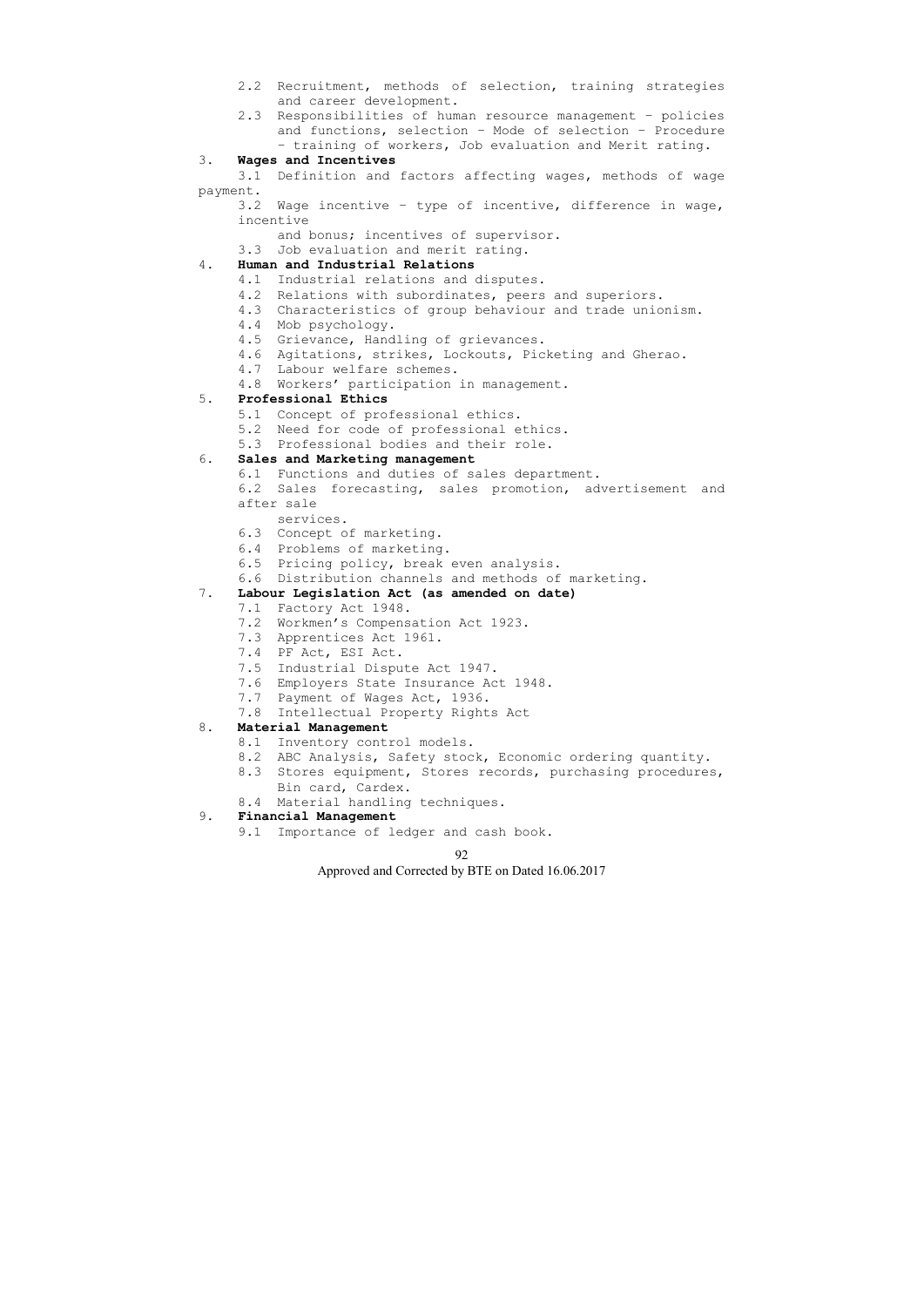93

Approved and Corrected by BTE on Dated 16.06.2017

- 9.2 Profit and loss Account, Balance sheet.
- 9.3 Interpretation of Statements, Project financing, Project appraisal, return on investments.

# 10. **Entrepreneurship Development**

- 10.1 Concept of entrepreneur and need of entrepreneurship in the context of prevailing employment conditions.
- 10.2 Distinction between an entrepreneur and a manager.
- 10.3 Project identification and selection.
- 10.4 Project formulation.
- 10.5 Project appraisal.
- 10.6 Facilities and incentives to an entrepreneur.

 L T P  $4 - 6$ 

# 11. **Fundamental of Economics**

- 11.1 Micro economics.
- 11.2 Macro economics.

# 12. **Accidents and Safety**

- 12.1 Classification of accidents based on nature of injuries, event and place.
- 12.2 Causes and effects of accidents.
- 12.3 Accident-prone workers.
- 12.4 Action to be taken in case of accidents with machines, electric shock, fires and erection and construction accidents.
- 12.5 Safety consciousness and publicity.
- 12.6 Safety procedures.
- 12.7 Safety measures Do's and Don'ts and god housing keeping.

5.3 TECHNOLOGY OF DYEING-II

#### Rationale

 Dyeing is as old as the manufacture of fabrics. Now it is an important activity in the textile processing house. One can say that dyeing it self is an industry today. Therefore it is imperative to introduce the students of the textile chemistry with the subject.

Topic Wise Distribution of Periods

-----------------------------------------------------------------

Sl.No. Topics and the coverage Time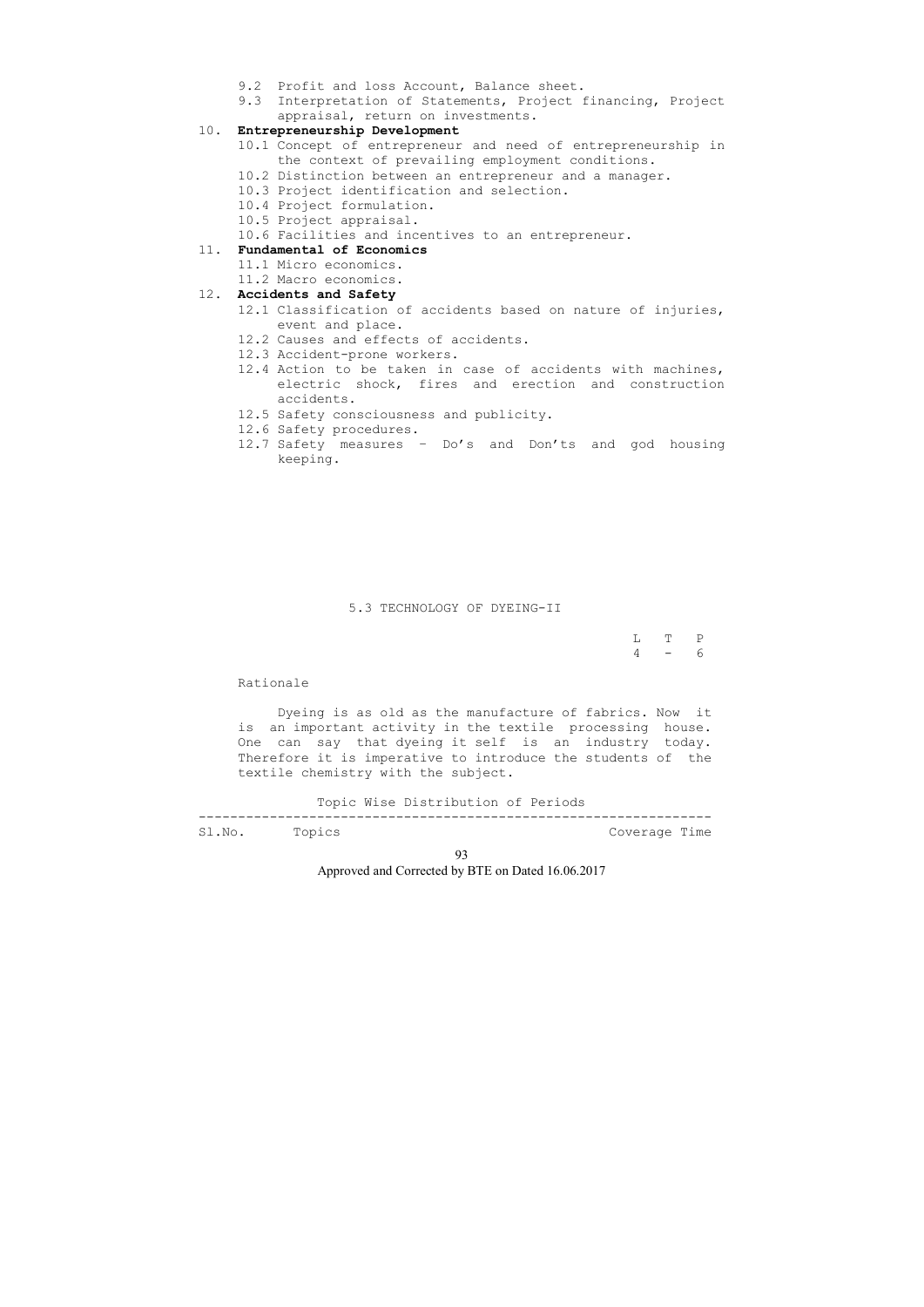|    |                                | ------T,---T---P-- |    |
|----|--------------------------------|--------------------|----|
|    | Azoic Colours                  | 8                  |    |
| 2. | Reactive Dyestuffs             | 8                  |    |
| 3. | Pigment Colours                |                    |    |
| 4. | Oxidation Colours              | 8                  |    |
| 5. | Mineral Colours                | 12                 |    |
| 6. | After Treatment                |                    |    |
| 7. | Concept & Mechanisam of Dyeing |                    |    |
|    |                                |                    |    |
|    |                                | 56.                | 84 |
|    |                                |                    |    |

#### DETAILED CONTENTS

1. AZOIC COLOURS:

Principle of dyeing and methods of dyeing cotton and silk.

- (a) Naptholation
- (b) Diazotization of bases.
- (c) Alkali binding agents.
- (d) Stabilized diazofast salts.

### 2. REACTIVE DYESTUFFS:

 Chemistry and methods of dyeing cotton, wool and silk. Classification of Reactive dyes, Brief description of Vinyle Sulphone, Bi-functional, HE and ME Reactive Dyes.

3. PIGMENT COLOURS:

Chemistry of Dyeing of cotton with Pigments Colours.

- 4. OXIDATION COLOURS:
	- (i) Aniline black and diphenyl black and their application to cotton.
- 5. MINERAL COLOURS:
- i. Dyeing of Mineral Khaki on cotton.
- ii. Preparation and dyeing of acetate rayons with disperse and azoic colours.
- iii. Preparation and dyeing of polyester fibre with desperse dyes by various methods, i.e. Conventional carrier high temperature and thermosol method.

 Nature and classification of carriers in chemicals. Mechanism involved in carrier dyeing.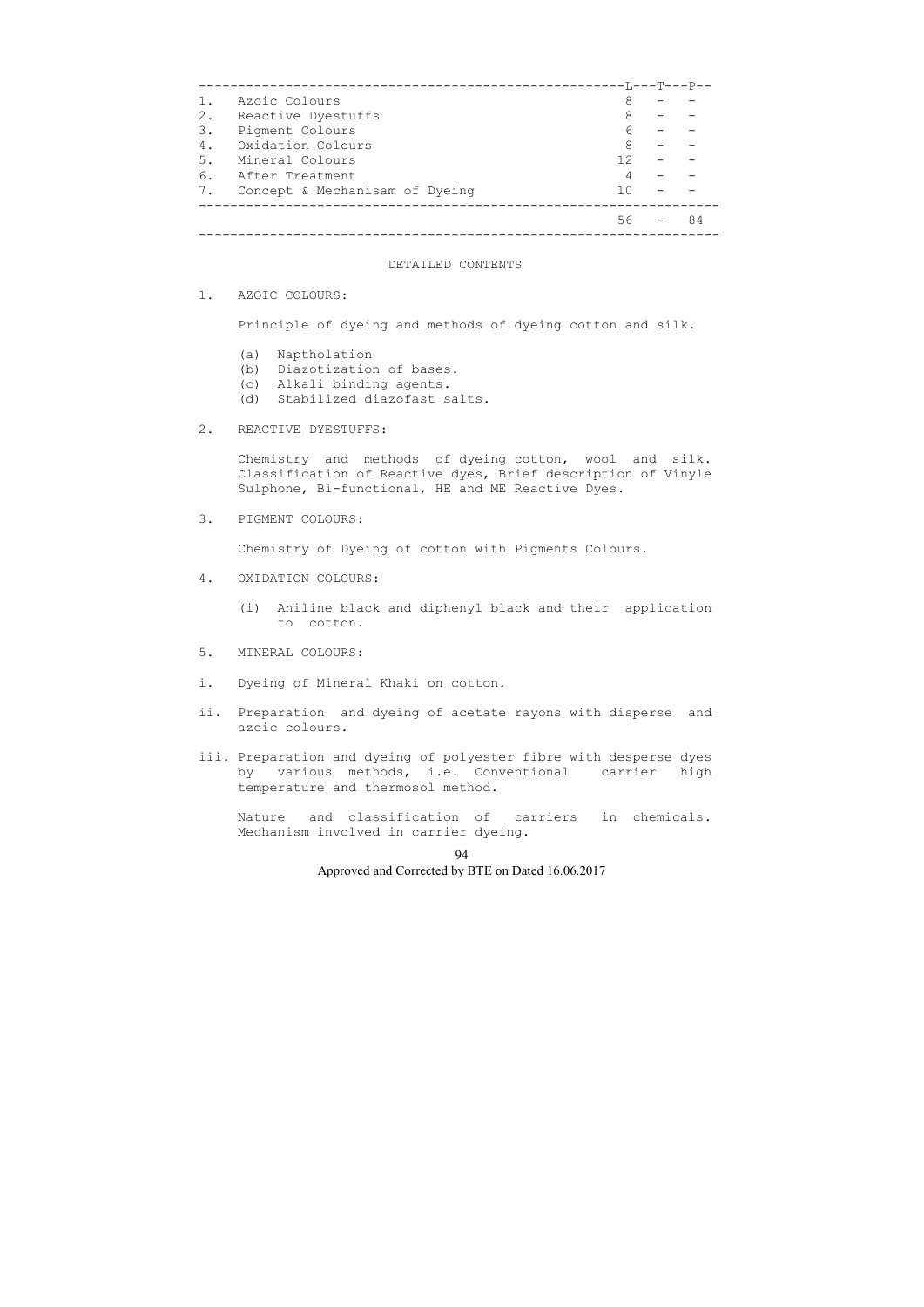# 6. ATER TREATMENT :

For fixation of dyes, Soaping and dyeing of hosiery goods.

# 7. CONCEPT AND MECHANISAM OF DYEING:

 Various principles of Dyeing, Theory of Dyeing, Dyeing Mechanism- Adsorption, Diffusion, Dye fibre attachment (Fixation), Equibilirium between dye solution and fibre.

 Dyeing System - Different types of bond formation between dyes and fibres.

 Mechanisam of carrier dyeing method for polyster with its advantages and disadvantages.

 Dyeing of Polyster/Cotton with single bath and double bath method.

 Concept of glass transition temperature (Tg), Tg of different Synthetic fibre such as polyester, acrylic, nylon, etc.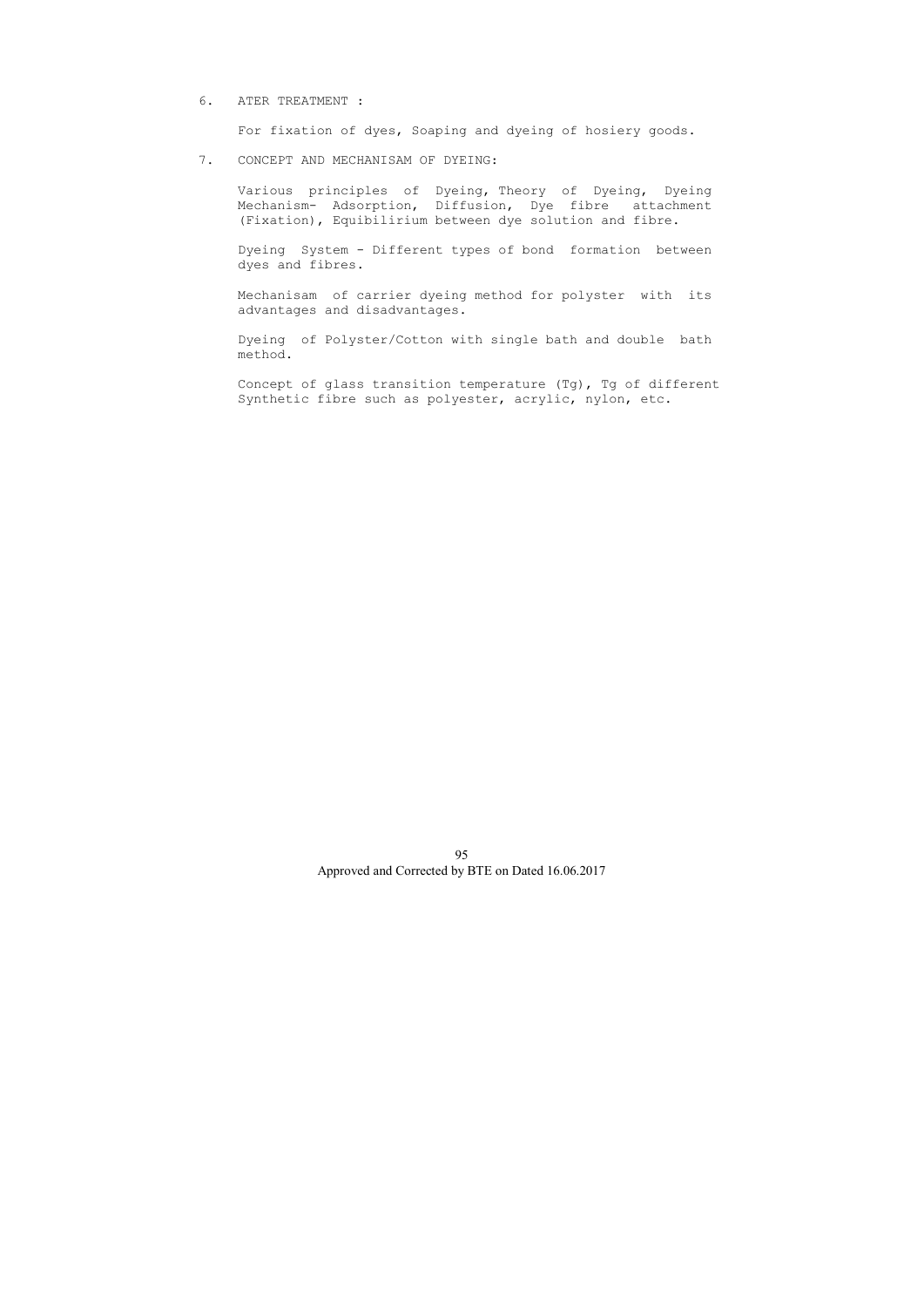#### TECHNOLOGY OF DYEING-II

### LIST OF EXPERIMENTS

- 1. Dyeing of cotton and silk woth azoric colours (at least two experiments by differents methods) by exhaustion and padding.
- 2. Dyeing of cotton with cold and hot brand reactive dyes by exhaustion, pad batch and pad dry cure.
- 3. Dyeing of cotton with pigment dyes.
- 4. Dyeing of cotton with aniline black.
- 5. Dyeing of mineral Khaki on cotton.
- 6. Dyeing of cotton with phthalogen blue.
- 7. Dyeing of acetate rayon with disperse dyes.
- 8. Dyeing of polyamide fibres with dispersed acid dyes.
- 9. Dyeing of polyester with dispersed dyes with and without carrier, high temperature and thermosol method.
- 10. Dyeing of polyacrylic with basic dyes.
- 11. Dyeing of blends of cots-wool, terry-wool, polyester-cotton (solid shade, cross dyeing and reserve dyeing).
- 12. Demonstration and preparation of line diagrams of prescribed machines in theory.
- 13. Dyeing of compound shades and shade matching.
- 14. Colour matching.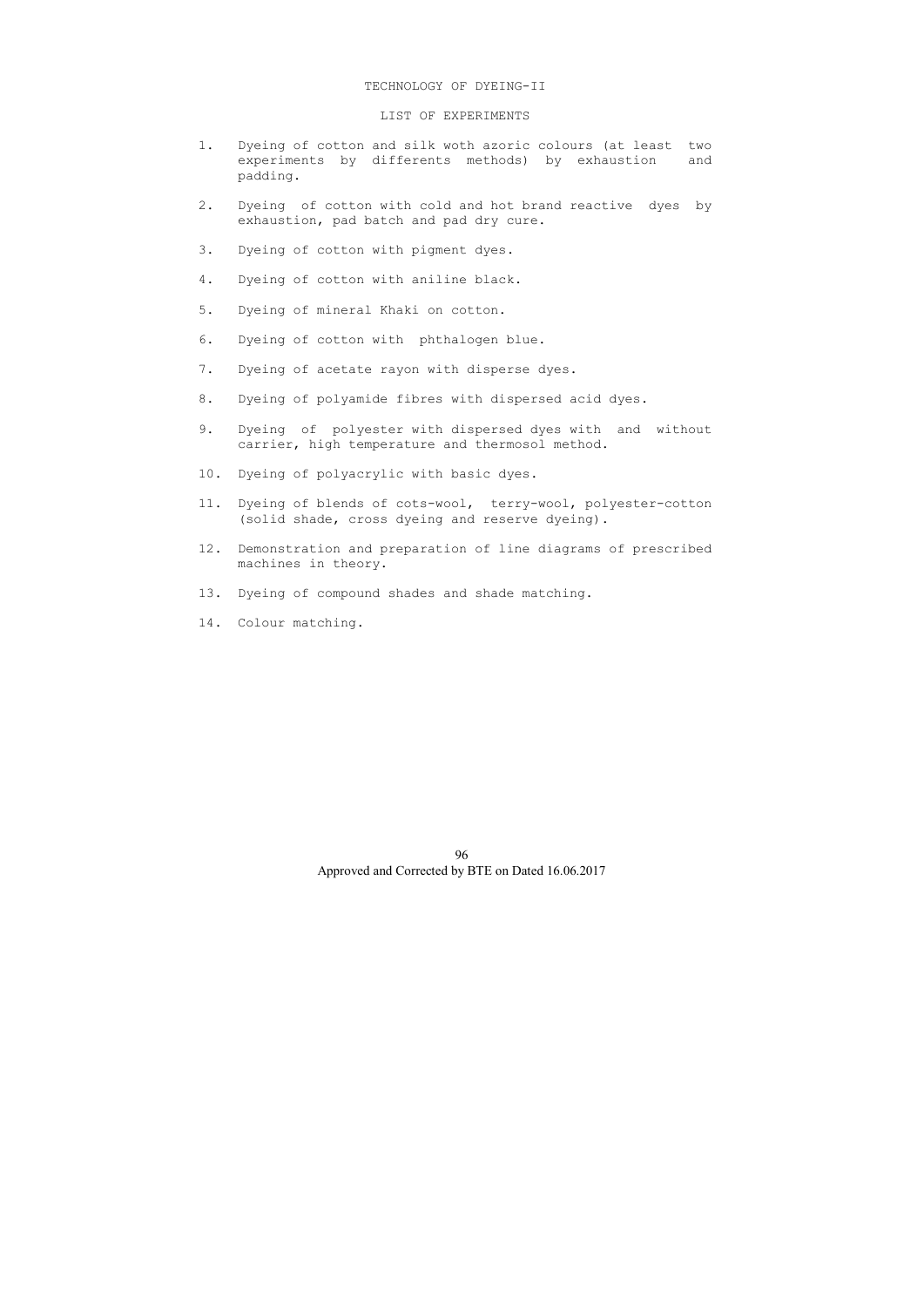### 5.4 TECHNOLOGY OF TEXTILE PRINTING

|  | $L$ T P |  |
|--|---------|--|
|  | $4 - 6$ |  |

### Rationale

 Printing of fabrics for making it attractive is an art and there is no end to development of technologies for the process. The paper is meant to give an insight of the means and methods used in printing presses.

### Topic Wise Distribution of Periods

| Sl.No. | Topics                        |                     | Coverage Time |
|--------|-------------------------------|---------------------|---------------|
|        |                               | -------T,---T---P-- |               |
|        | Introduction                  | 6                   |               |
| 2.     | Composition of Printing Paste |                     |               |
| 3.     | Printing                      | $20 -$              |               |
| 4.     | Ageing and Steaming           |                     |               |
| 5.     | Washing and Soaping           | 6                   |               |
| 6.     | Printing of Yarn              |                     |               |
|        |                               | 56                  | 84            |

### DETAILED CONTENTS

- 1. Introduction to printing, methods and styles.
- 2. COMPOSITION OF PRINTING PASTE:
	- 2.1 Classification of thickening agents like preparation of thickening paste.
	- 2.2 Solvents, hygroscopic agents, acids, alkalies, oxidising and reducing agents and binders.
- 3. PRINTING:
- i. Direct, discharge and resist styles of printing on cotton using direct, vat, reactive, azoic, solubilised vat, rapid fast.
- ii. Coloured resist and discharge under the dyes listed in (3).
- iii. Pigment printing using pigments separately and alongside with other colours.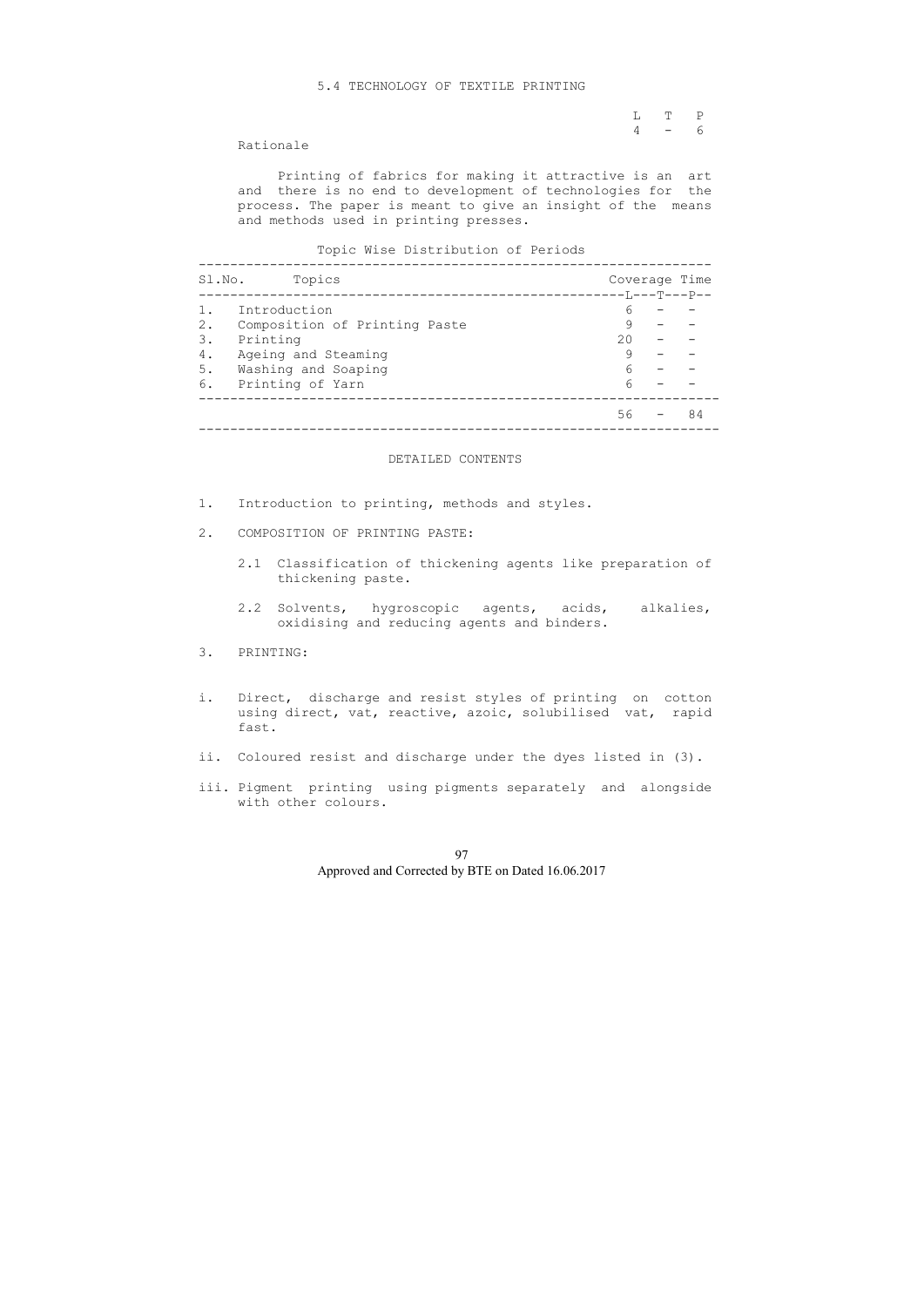- iv. Miscellaneous styles of printing such as dyed style, raised style, batik style, tie and dye style, crimp style and flock style.
- v. Printing of wool, manmade fabrics and blends.
- vi. Introduction ot block printing, its advantages, disadvantages and limitations.
- vii. Roller printing, various parts of machine, their functions, printing technique, common faults and their rectification.
- viii.Engraving of copper rollers: hand, machine and pentograph methods, chromium plating.
- ix. Preparation of screen by Photo Chemical Method
- xi. Various types of faults and its remedies of printing.
- xii. Flat bed and rotary screen printing, preparation of rotary screens, different squeegee systems.
- xiii.Introduction to polychromatic printing and transfer printing.
- 4. AGEING AND STEAMING:

 Ageing and steaming, various ageing and steaming equipments including high temperature steamers.

- 5. Washing and soaping, open soaper.
- 6. PRINTING OF YARN:

Introduction to printing of yarn.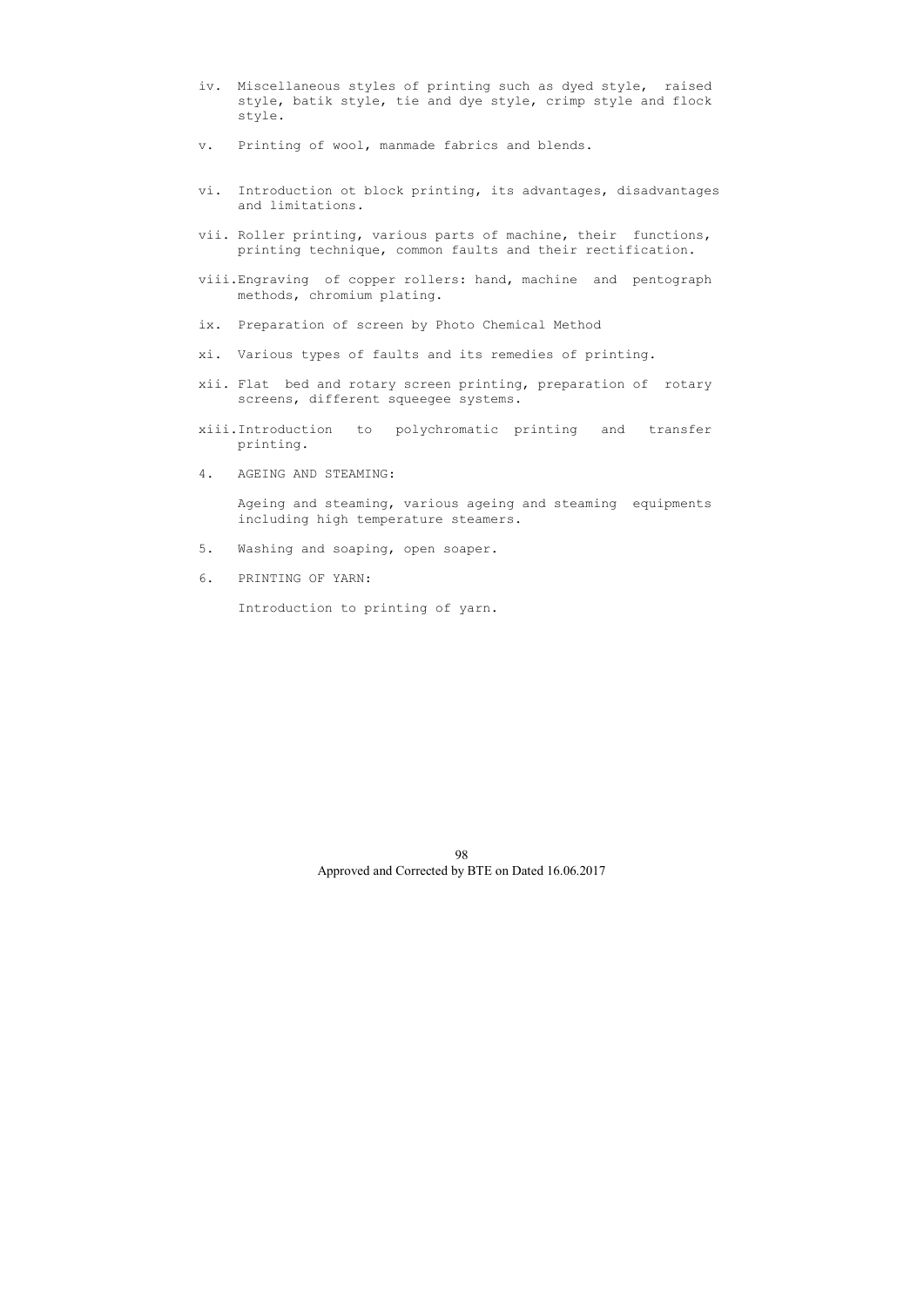### TECHNOLOGY OF TEXTILE PRINTING

# LIST OF EXPERIMENTS

- 1. Printing of cotton with blocks, screens, stencils. Roller printing machines.
- 2. Printing of cotton by direct style using direct, vat, reactive, solubilised vat, rapid fast, rapidogen, aniline black, azoic and pigments.
- 3. Printing of manmade fibre fabrics.
- 4. Printing of blends.
- 5. Printing of cotton by discharge style under various classes of dyes.
- 6. Printing of cotton by resist style under various classes of dyes.
- 7. Coloured discharge and coloured resist under vat, azoic, aniline black and reactive dyes.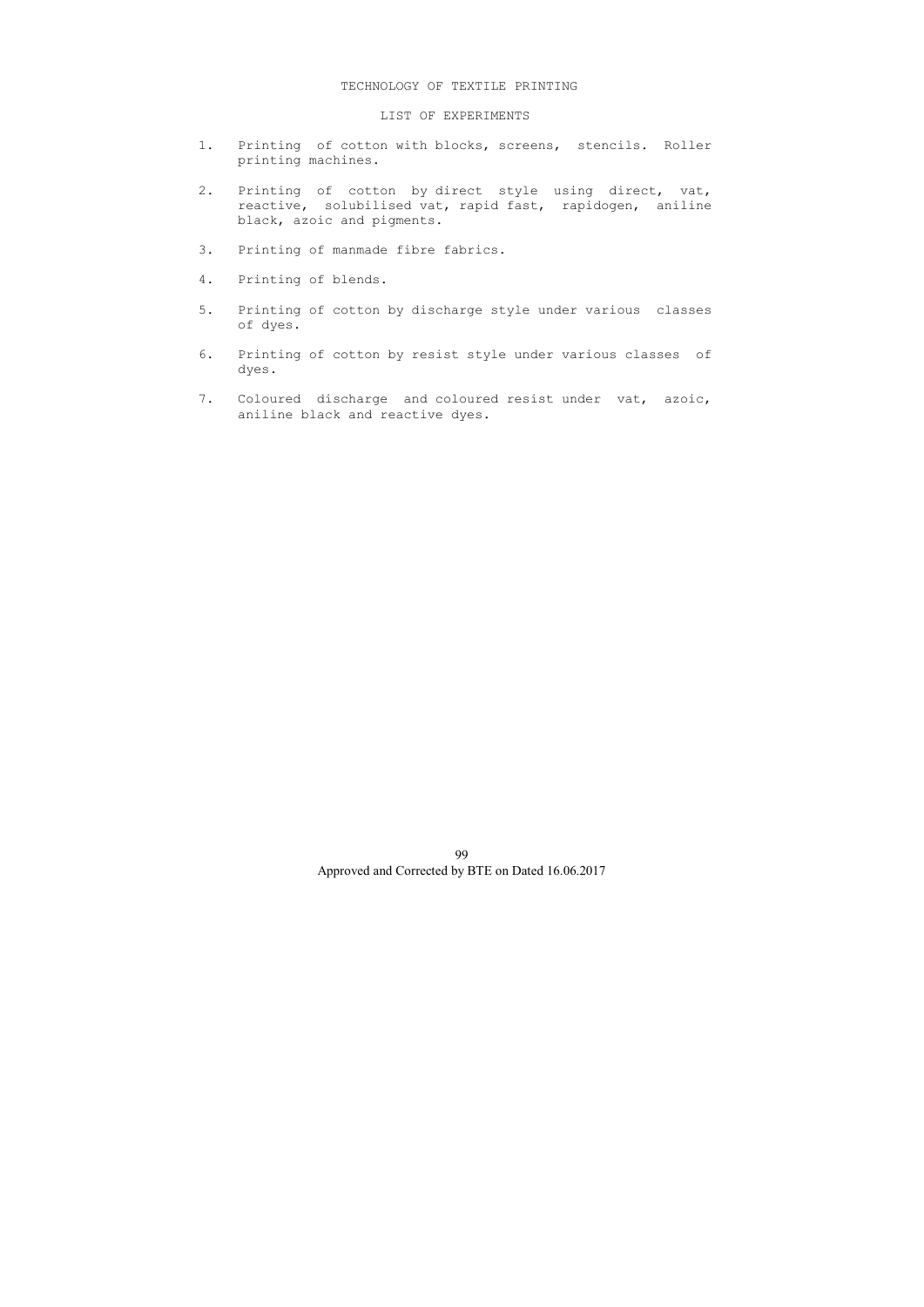L T P 6 2 -

Rationale

 Textile processing requires use of variety of chemicals having their specific function. The knowledge of these chemicals is imperative for the persons concerned with the processing.

Topic Wise Distribution of Periods

| Sl.No.                           | Topics                                                                                 |                                                     |                                  | Coverage Time |
|----------------------------------|----------------------------------------------------------------------------------------|-----------------------------------------------------|----------------------------------|---------------|
| Α.<br><b>B.</b><br>$C_{\bullet}$ | Auxiliaries<br>Dyeing & Printing Auxiliaries<br>Finishing Auxiliaries<br>D. Evaluatiom | $-- T_{1}$ $-- T$ $-- P$ $---$<br>25 8<br>25 8<br>9 | $25 \t 8 \t -$<br>$\overline{4}$ |               |
|                                  |                                                                                        | 84                                                  | 28                               |               |

#### DETAILED CONTENTS

### A. AUXILIARIES

- 1. Introduction to textile auxiliaries, Meaning of the term and their function.
- 2. Classification of textile auxiliaries according to their use.
- 3. Surface activity, wetting and detergency.
- 4. Biodegradability of surfactant.
- 5. Sequestring agents
- 6. Function, Properties and Application of auxiliaries in scouring, bleaching, mercerizing.
- B. DYEING & PRINTING AUXILIARIES : Functions, Properties and application of various dyeing and printing auxiliaries with examples.
- C. FINISHING AUXILIARIES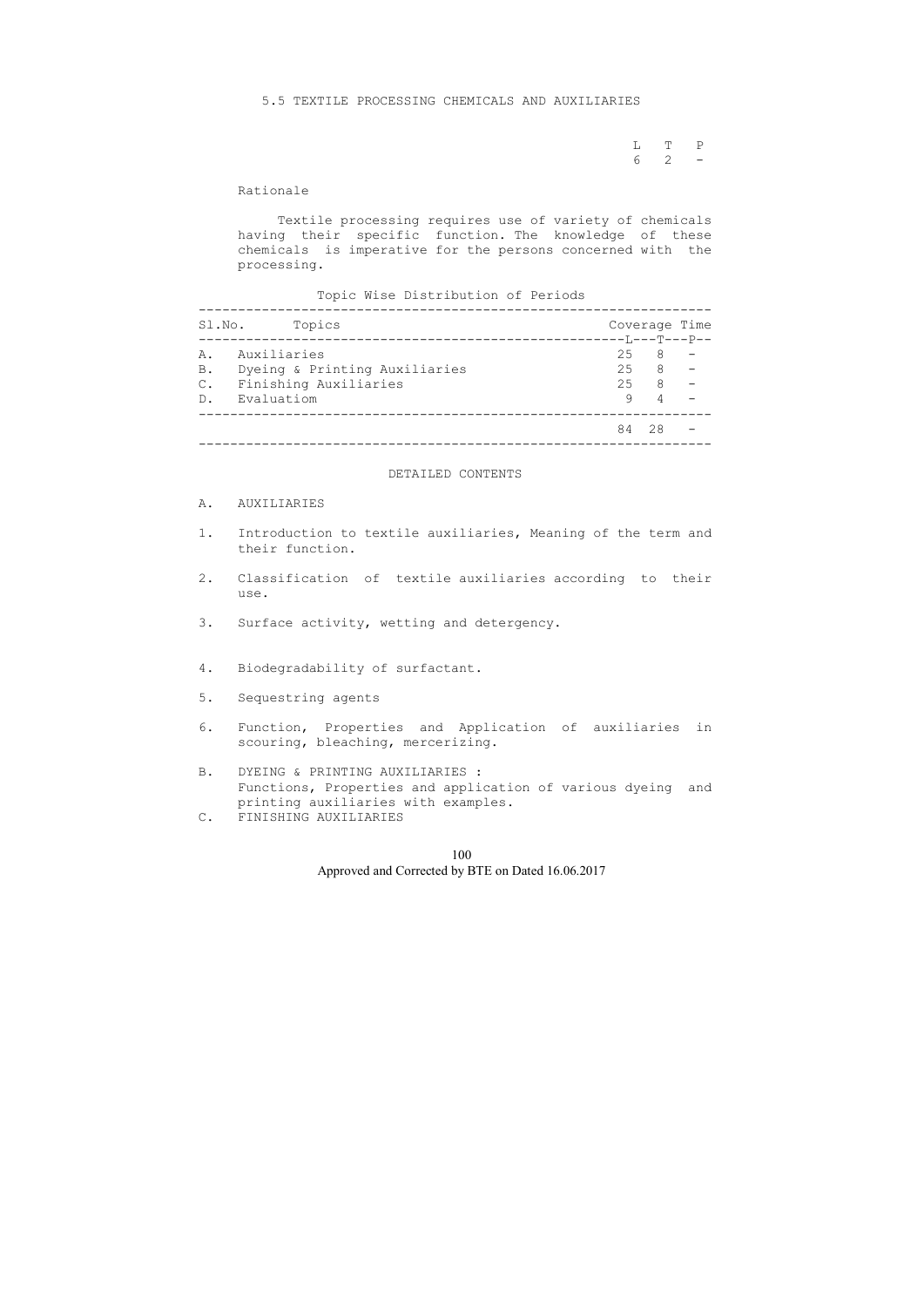Functions, Properties and application of various finishing auxiliaries with examples.

D. EVALUATION :

 Evaluation of some important textile auxiliaries such as wedting,

Detergency, leveling agents, etc.

# 5.6 CHEMISTRY OF INTERMIDIATES AND DYES

|  | $L$ T P             |  |
|--|---------------------|--|
|  | $6\qquad 2\qquad -$ |  |

Rationale

 Dyeing is and important activity in textile industry.So knowledge of dyes and other intermediate chemicals is essential for persons concerned with these activities.

Topic Wise Distribution of Periods

| Topics<br>Sl.No.                                                                                              | Coverage Time                                     |
|---------------------------------------------------------------------------------------------------------------|---------------------------------------------------|
| 3. History of Dyestruff Development<br>4.<br>Methods of Preparing Dyes<br>Chemical Constitution of Dyes<br>5. | ---L---T---P-<br>$34 \t12 -$<br>$34$ 11 -<br>16 5 |
|                                                                                                               | 84 28                                             |

 $-$ 

#### DETAILED CONTENTS

1. HISTORY OF DYESTUFF DEVELOPMENT: Historical development of dyestuff industry. Classification of dyes according to their chemical constitution.

2. METHODS OF PREPARING DYES: General methods of preparing Nitroso. Nitro, Azo. Anthraquinone, vat, solubilised vat with one or two examples of dye preparation (not by name), Preparation of reactive dyes- Procian and Vinyl Sulphone.

3. CHEMICAL CONSTITUTION OF DYES: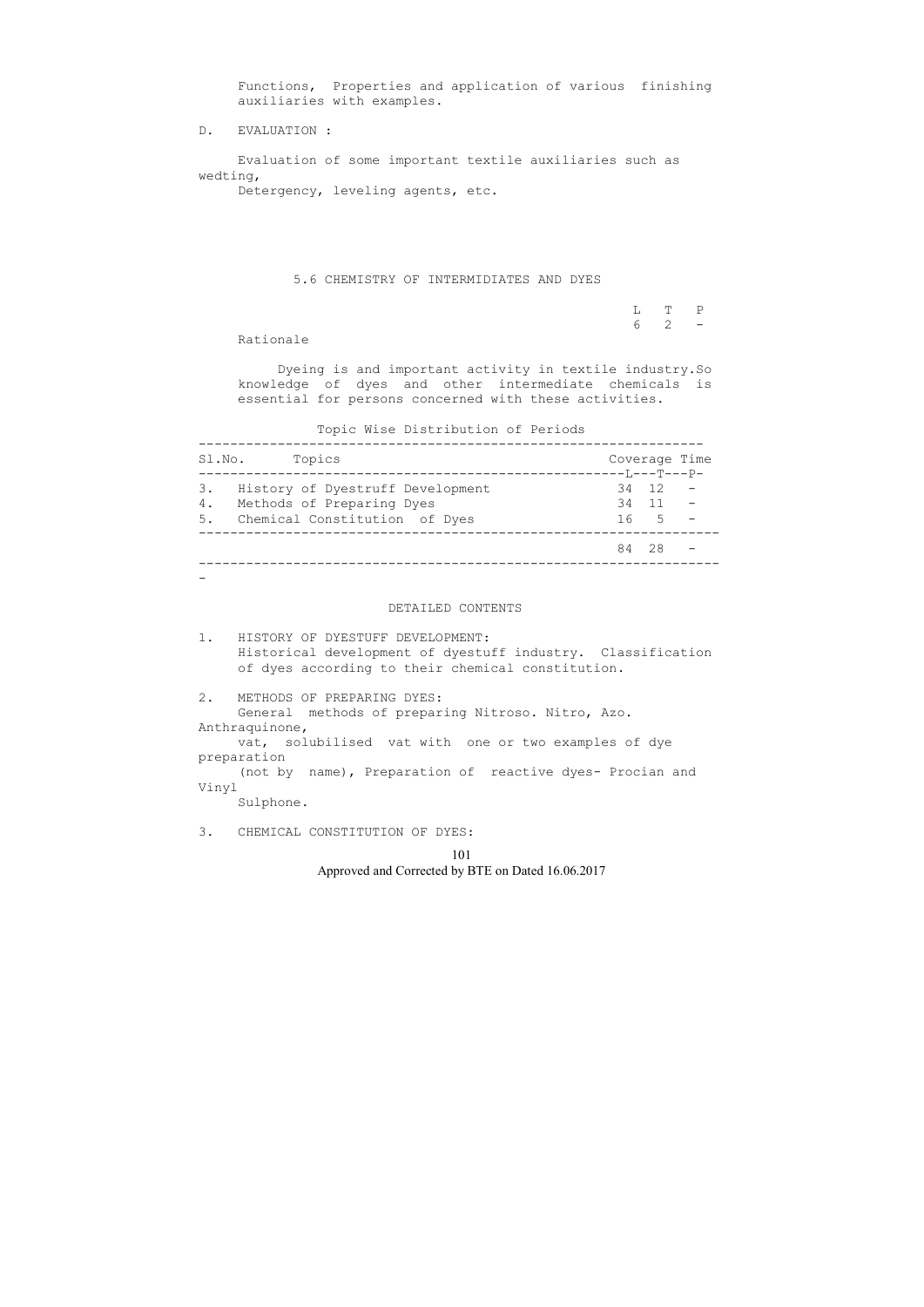6.1 ENVIRONMENTAL EDUCATION & DISASTER MANAGEMENT L T P  $4 - -$ 

 Basic terms of colour chemistry Theory of colour, Relation Between chemical constitution of dyes. Concept of light and pigment theory. Chemistry of metal complex dye, Chemistry of after treatment of direct dye.

VI Semester

RATIONALE:

 A diplima student must have the knowledge of different types of pollution caused due to industrialisation and construction activities, so as he may help in balancing of eco-system and control pollution by providing controlling measures. They should be also aware of the environmental

laws

 for effectively controlling the pollution of environment. The topics are to be taught in light of legislation Para-3.

TOPIC WISE DISTRIBUTION OF PERIODS:

\_\_\_\_\_\_\_\_\_\_\_\_\_\_\_\_\_\_\_\_\_\_\_\_\_\_\_\_\_\_\_\_\_\_\_\_\_\_\_\_\_\_\_\_\_\_\_\_\_\_\_\_\_\_\_\_\_\_\_\_\_\_\_\_\_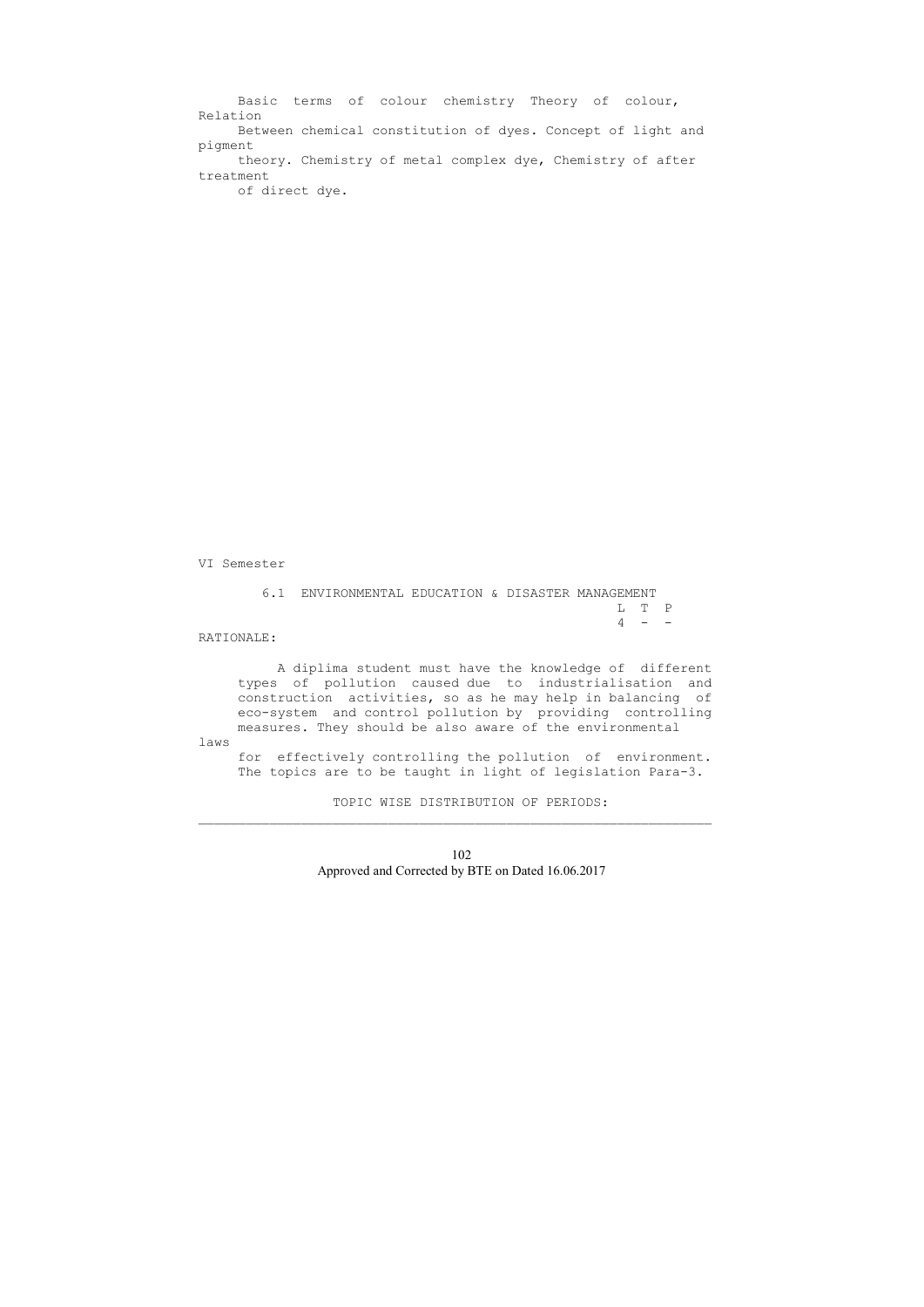| SL. NO. | TOPIC                           |    | T | Ρ |  |
|---------|---------------------------------|----|---|---|--|
|         |                                 |    |   |   |  |
|         | Introduction                    | 6  |   |   |  |
| 2.      | Pollution                       | 4  |   |   |  |
|         | 2.1 Water Pollution             | 8  |   |   |  |
|         | 2.2 Air Pollution               | 8  |   |   |  |
|         | 2.3 Noise Pollution             | 4  |   |   |  |
| 2.4     | Radio Active Pollution          | 6  |   |   |  |
|         | 2.5 Solid Waste Management      | 6  |   |   |  |
| 3.      | Legislations                    | 4  |   |   |  |
| 4.      | Environmental Impact Assessment | 4  |   |   |  |
| 5.      | Disaster Management             | 6  |   |   |  |
|         | TOTAL                           | 56 |   |   |  |

\_\_\_\_\_\_\_\_\_\_\_\_\_\_\_\_\_\_\_\_\_\_\_\_\_\_\_\_\_\_\_\_\_\_\_\_\_\_\_\_\_\_\_\_\_\_\_\_\_\_\_\_\_\_\_\_\_\_\_\_\_

#### DETAILED CONTENTS

- 1. INTRODUCTION :
- Basics of ecology, Ecosystem, Biodiversity Human activities and its effect on ecology and eco system, different development i.e. irrigration, urbanization, road development and other engineering activities and their effects on ecology and eco system, Mining and deforestation and their effects.
- Lowering of water level , Urbanization.
- Biodegradation and Biodegradibility, composting, bio remediation, Microbes .Use of biopesticidies and biofungicides.
- Global warning concerns, Ozone layer depletion, Green house effect, Acid rain,etc.
- 2. POLLUTION : Sources of pollution, natural and man made, their effects on living environments and related legislation.
- 2.1 WATER POLLUTION :
- Factors contributing water pollution and their effect.
- Domestic waste water and industrial waste water. Heavy metals, microbes and leaching metal.
- Physical, Chemical and Biological Characteristics of waste water.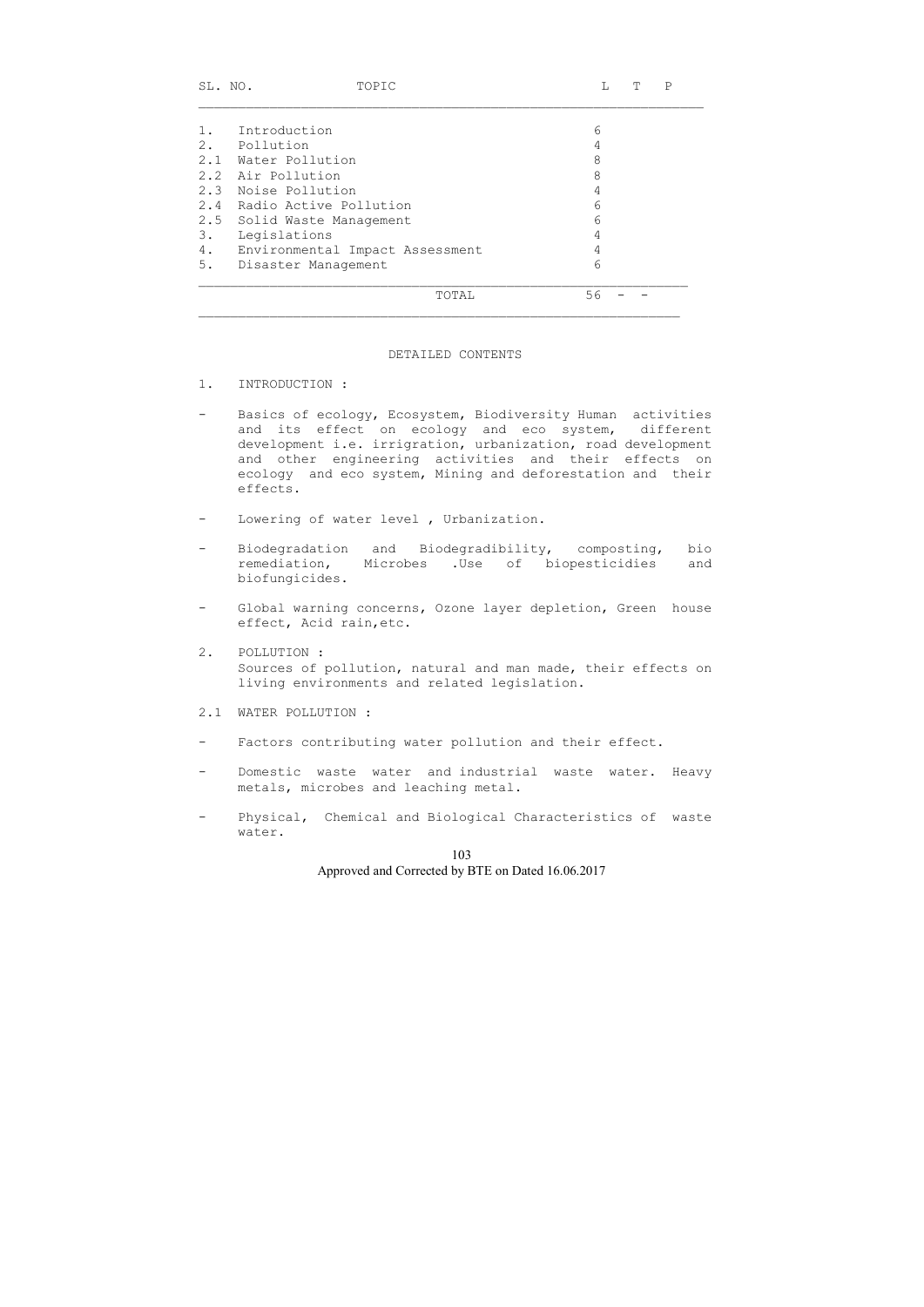- Indian Standards for qulity of drinking water.
- Indian Standards for quality of treated waste water.
- Treatment methods of effluent (domestic waste water and industrial/ mining waste water), its reuse/safe disposal.
- 2.2 AIR POLLUTION :

 Definition of Air pollution, types of air pollutants i.e. SPM, NOX, SOX, GO, CO2, NH3, F, CL, causes and its effects on the environment.

- Monitoring and control of air pollutants, Control measures techniques. Introductory Idea of control equipment in industries i.e.
	- A. Settling chambers
	- B. Cyclones
	- C. Scrubbers (Dry and Wet)
	- D. Multi Clones
	- E. Electro Static Precipitations
	- F. Bog Fillers.
- Ambient air qulaity measurement and their standards.
- Process and domestic emission control
- Vehicular Pollution and Its control with special emphasis of Euro-I, Euro-II, Euro-III and Euro IV.
- 2.3 NOISE POLLUTION :

Sources of noise pollution, its effect and control.

2.4 RADISACTIVE POLLUTION :

 Sources and its effect on human, animal, plant and material, means to control and preventive measures.

2.5 SOLID WASTE MANAGEMENT :

 Municipal solid waste, Biomedical waste, Industrial and Hazardous waste, Plastic waste and its management.

3. LEGISLATION :

 Preliminary knowledge of the following Acts and rules made thereunder-

- The Water (Prevention and Control of Pollution) Act - 1974.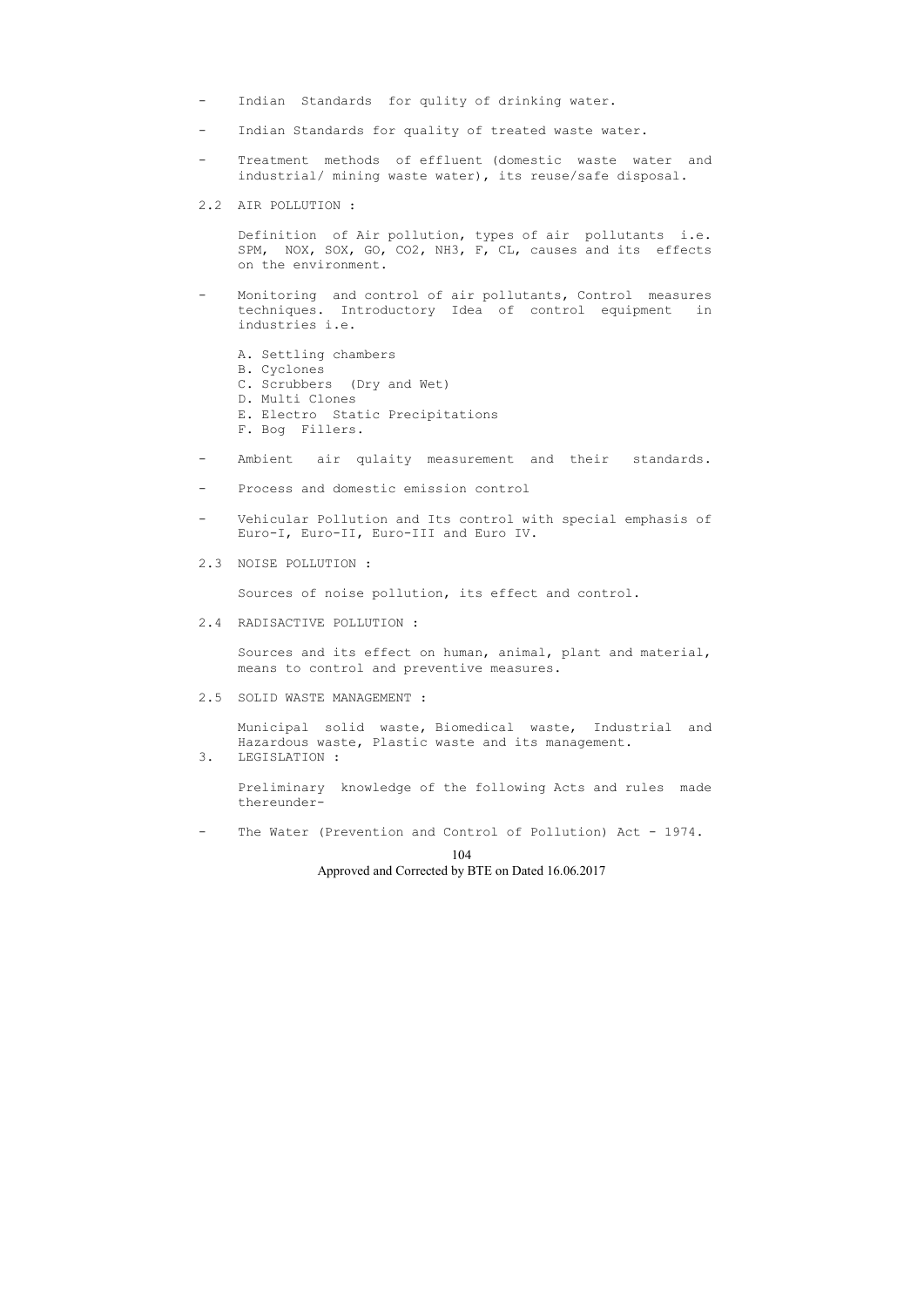- The Air (Prevention and Control of Pollution) Act 1981.
- The Environmental Protection (Prevention and Control of Pollution) Act -1986. Rules notified under EP Act - 1986 Viz.
	- # The Manufacture, Storage and Import of Hazardous Chemical (Amendment) Rules, 2000
	- # The Hazardous Wastes (Management and Handling ) Amendment Rules, 2003.
	- # Bio-Medical Waste (Management and Handling) (Amendment) Rules, 2003.
	- # The Noise Pollution (Regulation and Control) (Amendment) Rules, 2002.
	- # Municipal Solid Wastes (Management and Handling) Rules, 2000.
	- # The Recycled Plastics Manufacture and Usage (Amendment) rules, 2003.
- 4. ENVIRONMENTAL IMPACT ASSESSMENT (EIA) :
- Basic concepts, objective and methodology of EIA.
- Objectives and requirement of Environmental Management System (ISO-14000) (An Introduction).
- 5. DISASTER MANAGEMENT :

 Definition of disaster - Natural and Manmade, Type of disaster management, How disaster forms, Destructive power, Causes and Hazards, Case study of Tsunami Disaster, National policy- Its objective and main features, National Environment Policy, Need for central intervention, State Disaster Authority- Duties and powers, Case studies of various Disaster in the country, Meaning and benifit of vulnerability reduction, Factor promoting vulnerability reduction and mitigation, Emergency support function plan.

 Main feature and function of National Disaster Management Frame Work, Disaster mitigation and prevention, Legal Policy Frame Work, Early warning system, Human Resource Development and Function, Information dissemination and communication.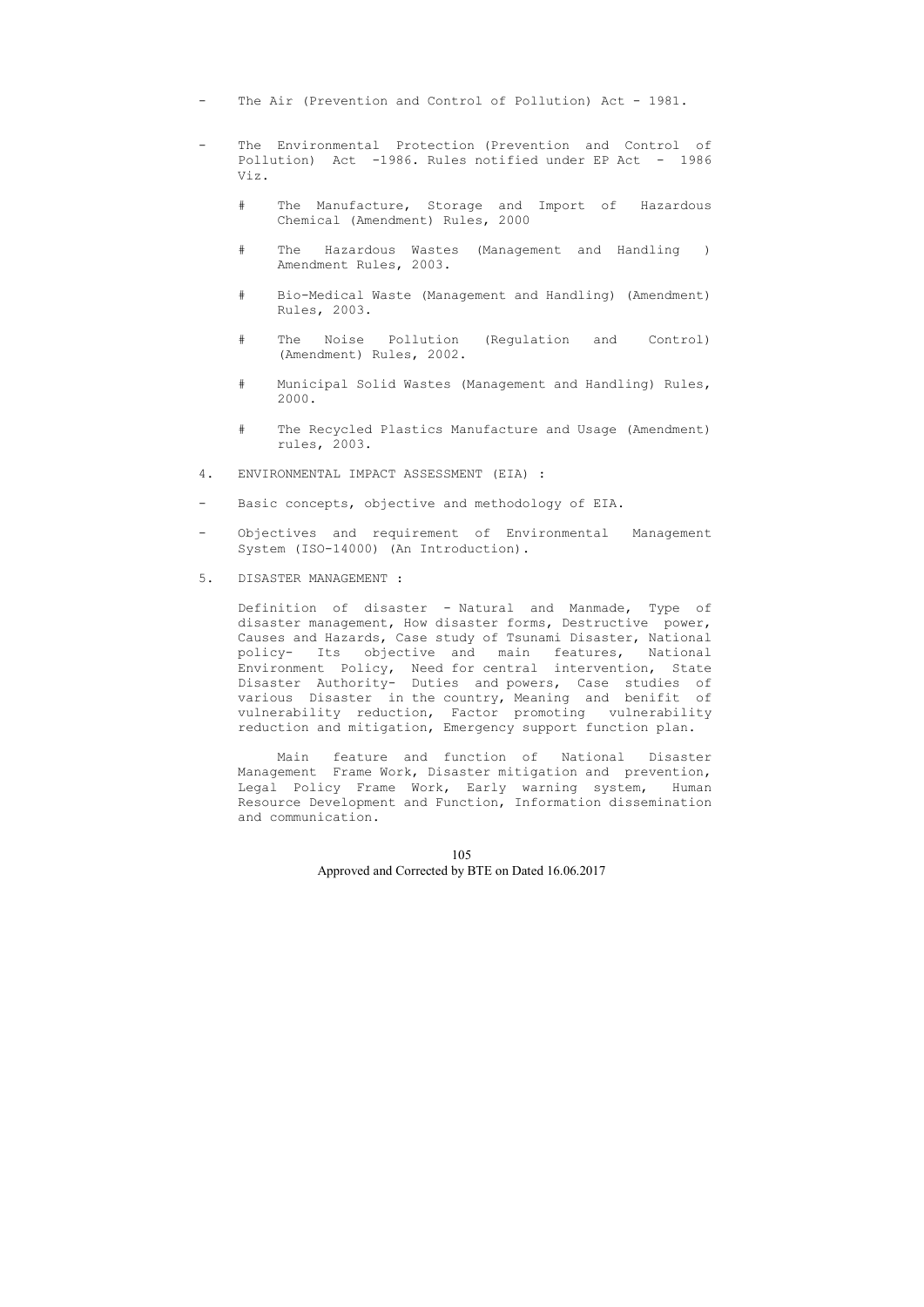L T P  $6 \t2 \t-$ 

### 6.2 TECHNOLOGY OF FINISHING

Rationale

 Inportance of finishing activities to textile products can not be over looked. The technology involved in the activity is matter of great interest and value to the persons concerned.

Topic Wise Distribution of Periods

| Topics<br>Sl.No.                                     |     |                | Coverage Time |
|------------------------------------------------------|-----|----------------|---------------|
|                                                      |     |                |               |
| Introduction                                         | 6   | $\mathcal{P}$  |               |
| 2.<br>Finishing Activities, Ingradients & Equipments |     | 40 15          |               |
| Weighing of Silk<br>3.                               | 8   | 3              |               |
| Finishing of Woolen Fibrics<br>4.                    | 1.5 | $4\degree$     |               |
| Finishing of Synthetic Fibre Fabrics<br>5.           | 1.5 | $\overline{4}$ |               |
|                                                      | 84  | 28             |               |

DETAILED CONTENTS

- 1. Introduction and classification of textile finishing.
- 2. FINISHING ACTIVITIES, INGRADIENTS & EQUIPMENTS:
- i. Starch preparation tanks, starching mangles, back filling machines and their working.
- ii. Principles and working of drying cylinders, stenters (clip and pin) hot flue and float drier.
- iii. Purpose of damping and damping machine.
- iv. Function of calendering, different types of calenders as plain, chasing, friction, schriener, emboss and felt.
- v. Purpose of raising and working of raising machine.
- vi. Principle and working of Sanforizing/Zero-Zero finishing
- vii. Rot and mildew proofing agents and their application.
- viii.Wash and Wear Finishes Crease resisting agents as Urea formaldehyde, Malamine formaldehyde, Di-methylol Ethylene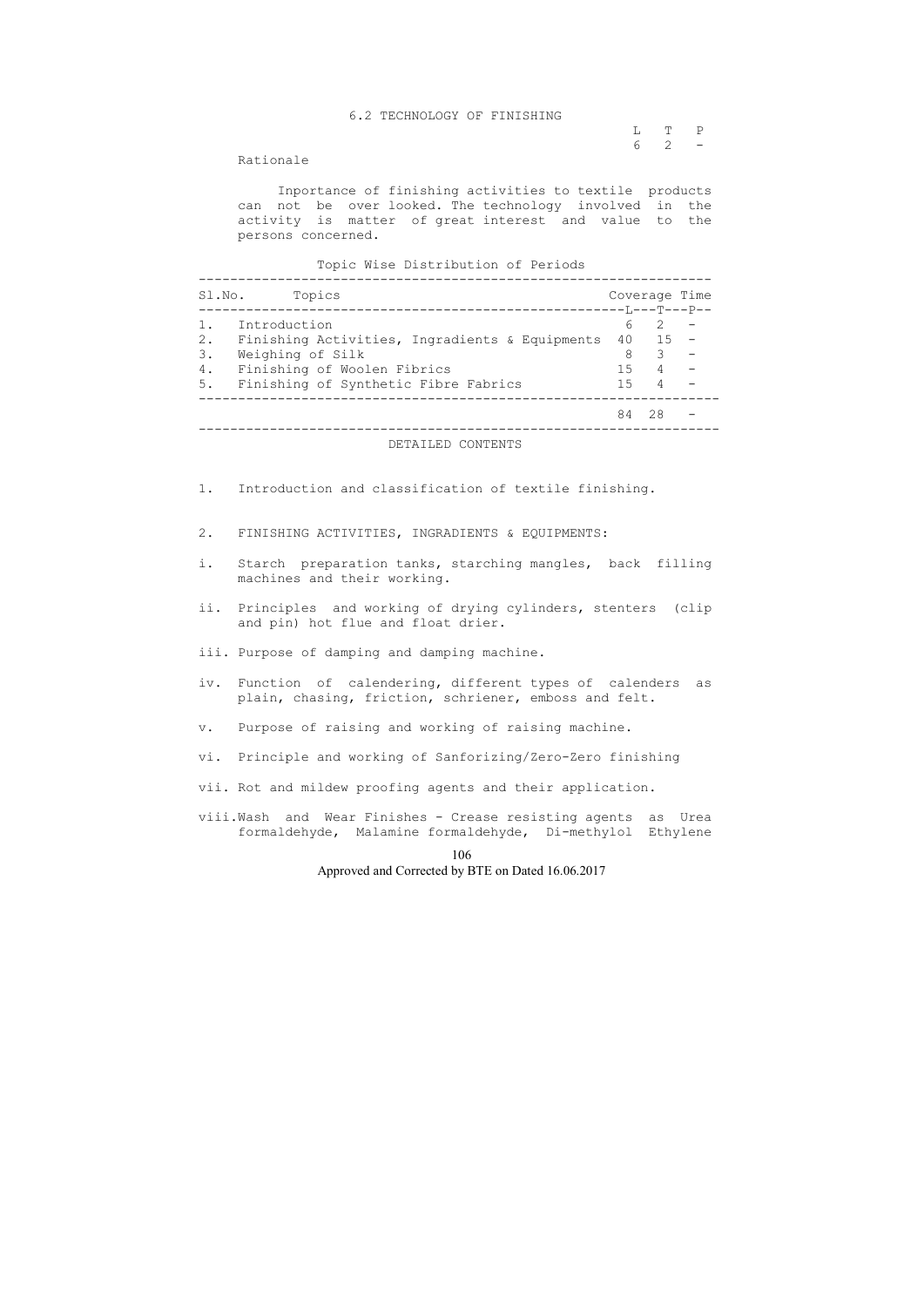Urea (DMEU), Di-methylol, Di-hydroxy ethylene urea (DMDHEU), Propylene Urea, Carbamates etc, their application to cellulosic materials, cataysts and other additives used in anticrease finishing..

- ix. Water Proof/Water Repellent Finishes -Application of Aluminimum Soaps, Wax emulsions, Reactive softners and Silicone emulsions, their applications for water-proof and water-repellent finish.
- x. Flame Retardent Finishes -Application of borax, boric acid, phosphoric acid urea, THPC (Tetra Kis Hydroxy Phosphonium Chloride), APO (Aziridinyl Phosphonium Oxide) to cellulosic materials for flame-proofing.
- 3. WEIGHING OF SILK:

Weighing of silk, Finishing of woolen fabrics.

4. FINISHING OF WOOLEN FABRICS:

 Decatising, Permanent Setting, Felting of Wool, London shrinking and Sponging, Principle and working of rotary and Paper Press Machine.

- 5. FINISHING OF SYNTHETIC FIBRE FABRICS:
	- Heat setting mechanism of heat setting,
	- Antistatic finish, Agents used and their application.
	- Soil release, Finish-agents used and their application.
	- Pilling : Mechanism and methods for preventing pilling.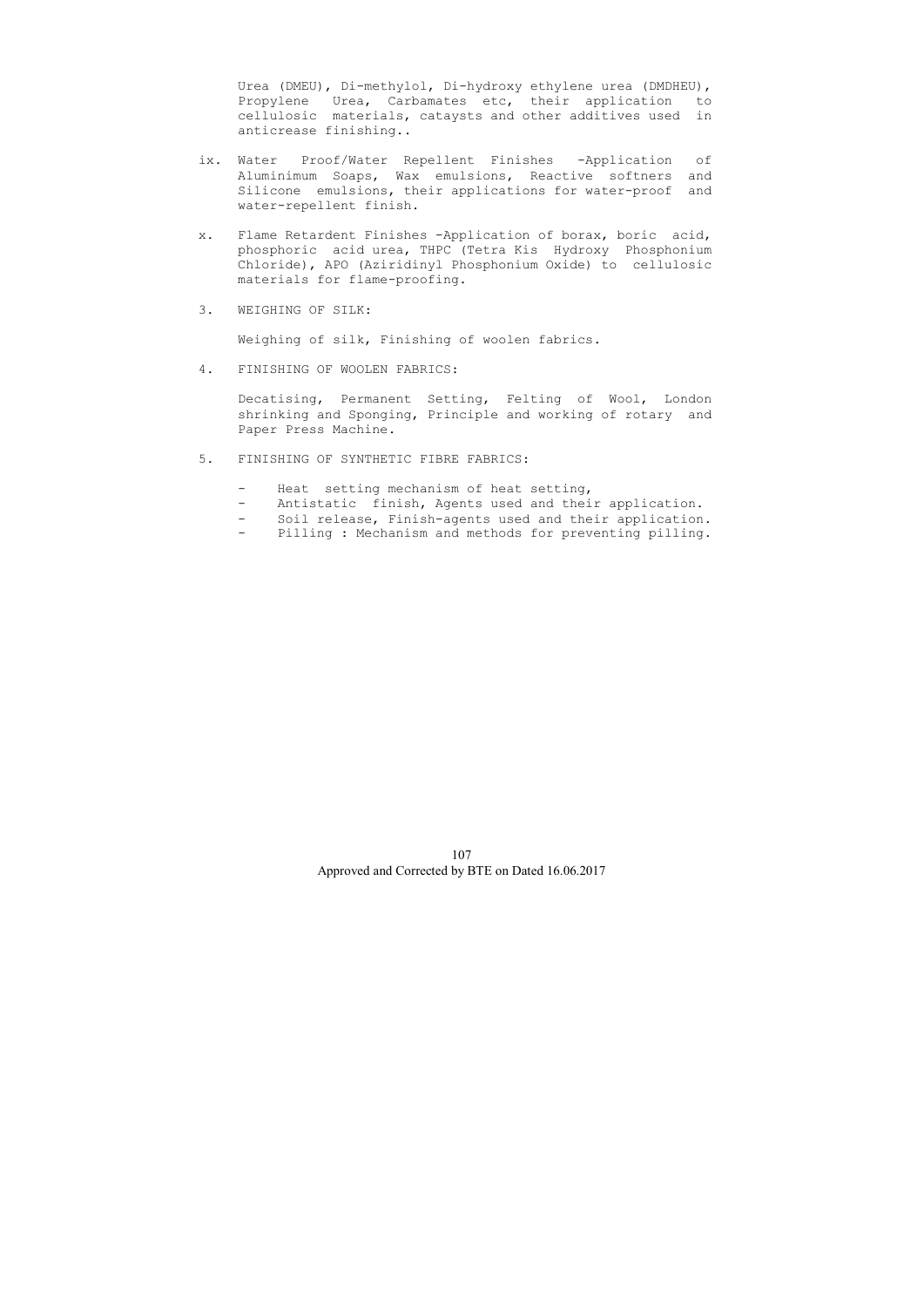L T P  $6\quad 2\quad -$ 

6.3 ADVANCE WET PROCESSING & PROCESS CONTROL IN PROCESSING

Rationale

 The paper deals with the new developments in the textile processing such as dyeing and printing. This knowledge is important for working in modern plants.

Topic Wise Distribution of Periods

| Sl.No.        | Topics                                                                                                                                                                                                                                                                                                                      |    |                 | Coverage Time |
|---------------|-----------------------------------------------------------------------------------------------------------------------------------------------------------------------------------------------------------------------------------------------------------------------------------------------------------------------------|----|-----------------|---------------|
|               |                                                                                                                                                                                                                                                                                                                             | L  | Т               | $\mathbf{P}$  |
| $1$ .         | Process Control                                                                                                                                                                                                                                                                                                             | 34 | 10 <sup>°</sup> |               |
| 2.            | Recent Development                                                                                                                                                                                                                                                                                                          | 60 | 18              |               |
|               |                                                                                                                                                                                                                                                                                                                             | 84 | 28              |               |
|               |                                                                                                                                                                                                                                                                                                                             |    |                 |               |
|               | DETAILED CONTENTS                                                                                                                                                                                                                                                                                                           |    |                 |               |
| 1.            | PROCESS CONTROL :                                                                                                                                                                                                                                                                                                           |    |                 |               |
| Α.            | Define quality, quality control and process control with its<br>role, Scope and importance.                                                                                                                                                                                                                                 |    |                 |               |
| <b>B</b> .    | Importance of total Quality Control (TQC) and Total Quality<br>Management (TQM) system.                                                                                                                                                                                                                                     |    |                 |               |
| $\mathbb C$ . | Process Control in Preparatery Process                                                                                                                                                                                                                                                                                      |    |                 |               |
| $D$ .         | Process Control in dyeing, printing and finishing.                                                                                                                                                                                                                                                                          |    |                 |               |
| Ε.            | found during inspection of desized, scoured,<br>Faults<br>bleached, dyed, printed and finished fabrics their<br>and remidial measures.                                                                                                                                                                                      |    |                 | causes        |
| F<br>G.       | Computerised colour matching<br>Organizations for Standard Quality Certification ISO 9001<br>(Qulaity Product), ISO 14001 (Environment), etc. Brief study                                                                                                                                                                   |    |                 |               |
| Η.            | of Six Sigma Concept.<br>Computer Application in Textile Wet Processing Industry.                                                                                                                                                                                                                                           |    |                 |               |
| 2.            | RECENT DEVELOPMENT :<br>Development in Eco-friendly dyes to satisfy the eco-<br>parameters. Role of dyestuff manufacturing companies to<br>impact on environment. Brief study of Toxic<br>reduce<br>intermediates and banned azo dyes. Brief description of<br>Contineous Bleaching Range, Contineous Dyeing Range, Solvent |    |                 |               |

dyeing techniques, Differential dyeing techniques, Soft flow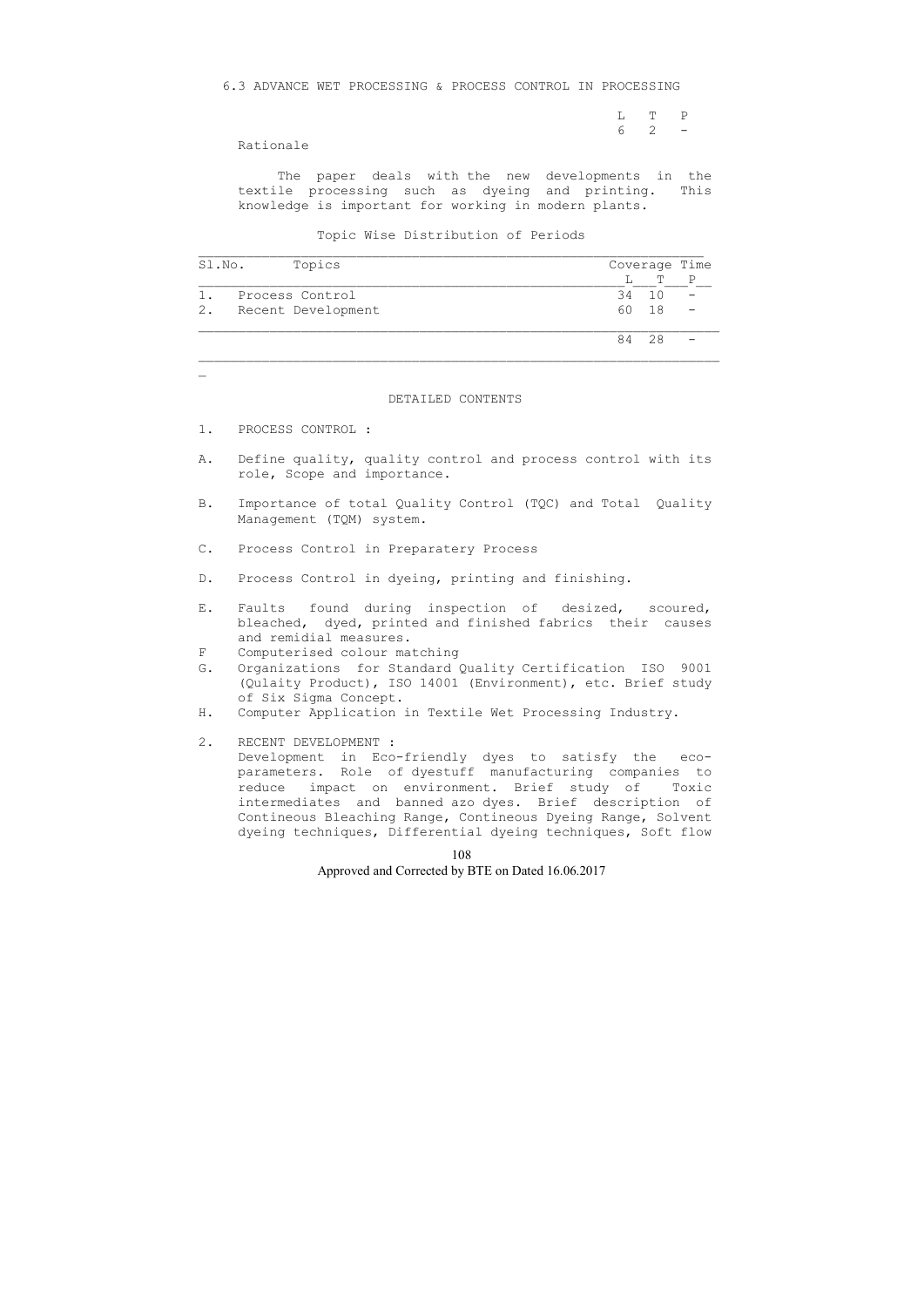dyeing machine for woven adn knitted fabrics. Right First Time (RFT) concept in dyeing, Kuster Roll Mangle Technology used in modern dyeing machine. Energy conservation in wet processing. Digital Printing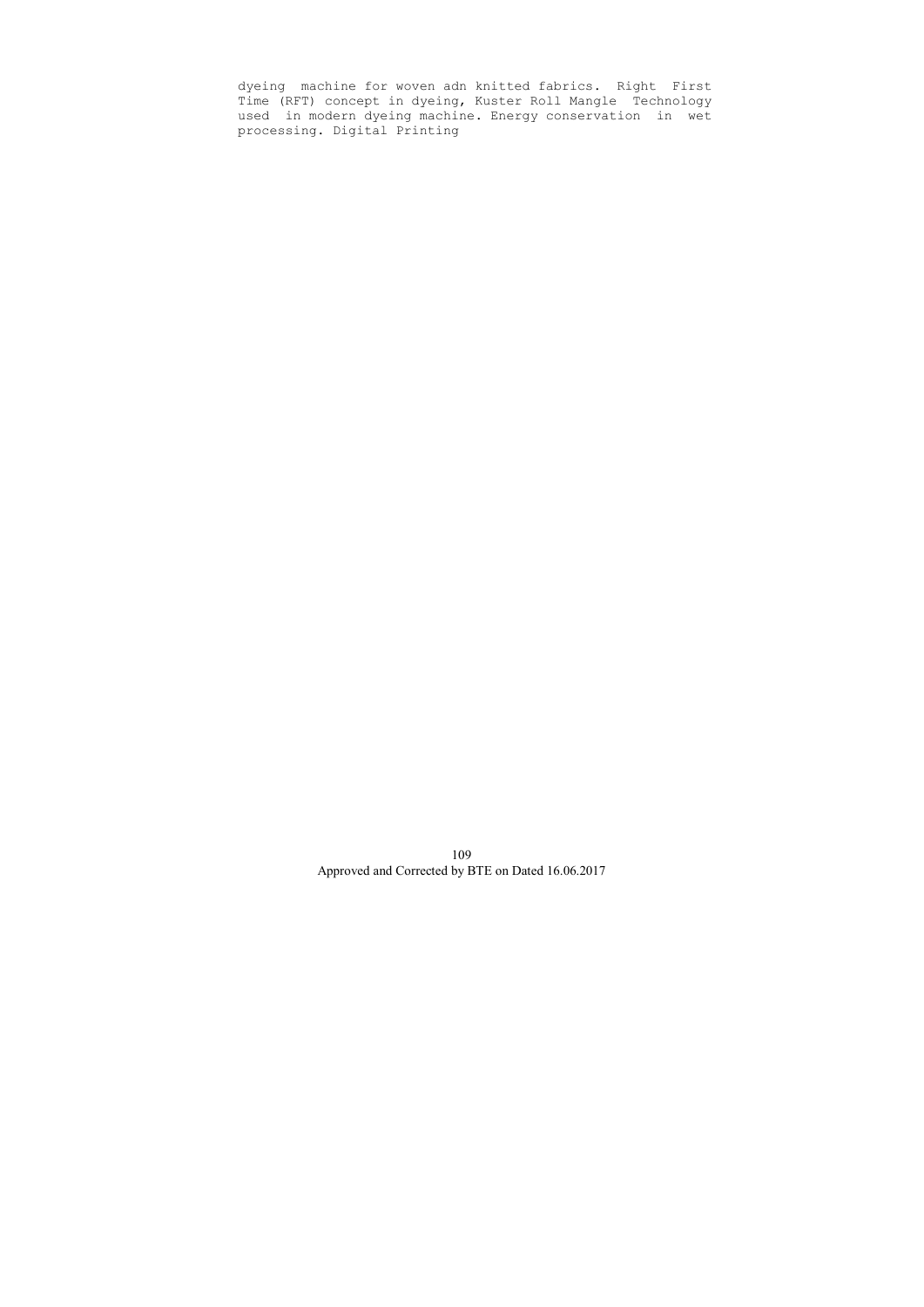# 6.4 INTRODUCTION TO KNITTING AND GARMENT TECHNOLOGY (COMMON TO TEXTILE TECHNOLOGY) L T P 4 2 6

# Rationale

 This paper deals with new developments in knitting and garment technology. This knowledge is the need of the hour to pace with the time.

Topic Wise Distribution of Periods

| Sl.No. | Topics                            |    |                | Coverage Time |
|--------|-----------------------------------|----|----------------|---------------|
|        |                                   |    |                | Ρ             |
|        | Knitting                          | 6  | 3              |               |
| 2.     | Loop formation with needle        | 6  | 3              |               |
| 3.     | Knitting Needles                  | 6  | 3              |               |
| 4.     | Stiches                           | 4  | $\overline{2}$ |               |
| 5.     | Types of loops                    | 4  | $\mathcal{L}$  |               |
| 6.     | Garment Classification            | 4  | $\overline{2}$ |               |
| $7$ .  | Patterning and grading            |    | 2              |               |
| 8.     | Types of Sleeves                  | 6  | 3              |               |
| 9.     | Spreading, Cutting and Sorting    | 6  | 3              |               |
| 10.    | Sewing Technology                 | 6  | 3              |               |
| 11.    | Stiching defects & their remedies | 4  | 2              |               |
|        |                                   | 56 | 28             | 84            |

#### DETAILED CONTENTS

#### 1. KNITTTING :

 $\mathbf{r}$ 

 Introduction and general terms of kniting, Difference in woven and knitted fabries, properties-knit Vs woven. Warp and weft kintting-mechanism and comparison.

2. LOOP FORMATION WITH NEEDLE :

 Running position, clearing position, Feeding position, Knocking over positions, Knitting position.

3. KNITTING NEEDLES :

 Beard, Latch, Compound type of knitting needles, Advantages and disadvantages of beard and latch type.

4. STITCHES :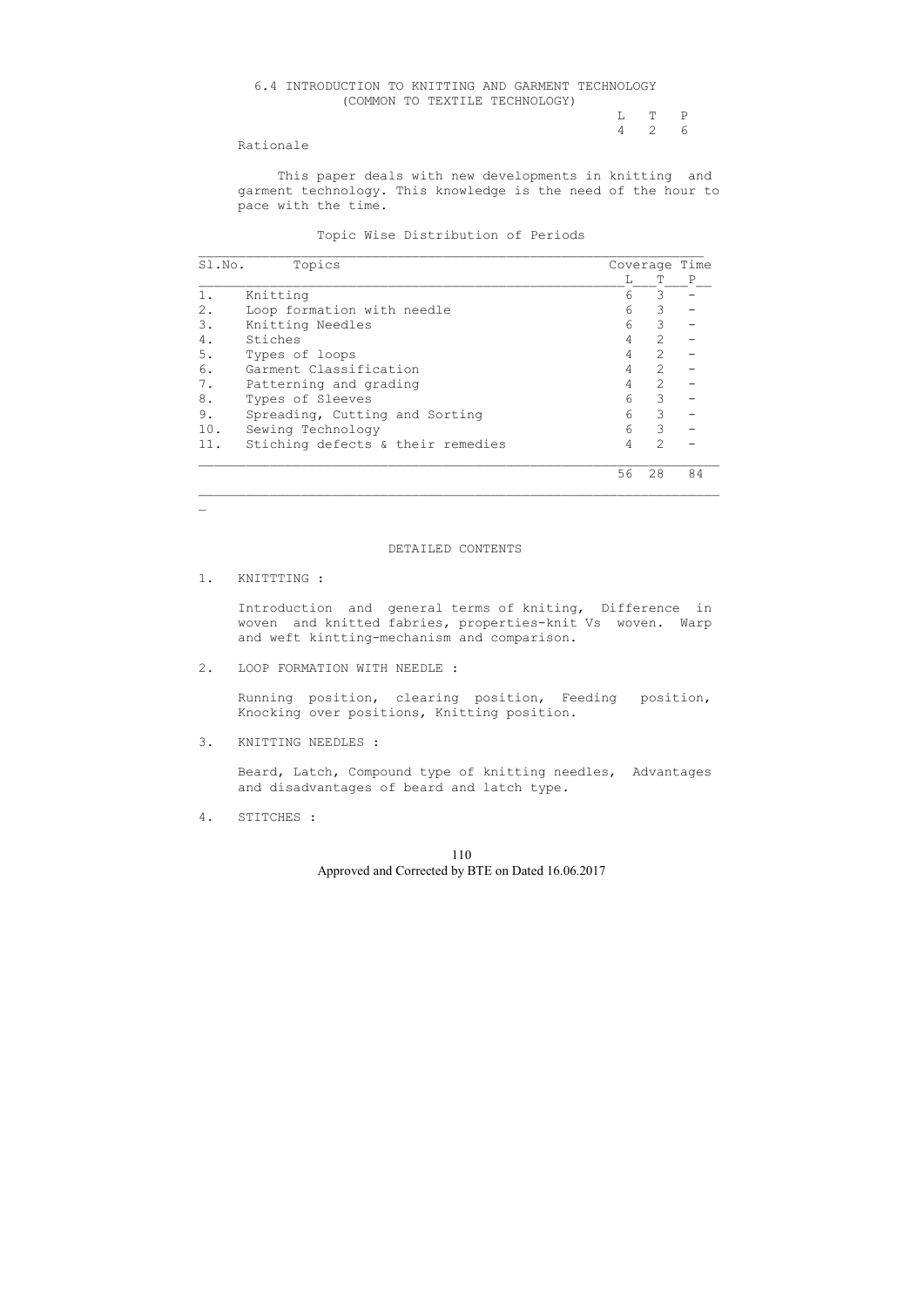Knit, tuck and floats and its comparison.

5. TYPES OF LOOPS :

 Types of loops, Classification of weft knitted fabrics single knit (single jersey), Double knit (double jersey), Factors responusible for production is weft knitting machine.

6. GARMENT CLASSIFICATION :

 Garment classification for men and woven. Fibrie selection for garment and properties. Measurement and its importance, Methods of taking important body measurements for gents and ladies garments.

7. PATTERNING AND GRADING :

 Patterening, importance of paper patterns, Types of patterns, Study of pattern drafting, Identification of fitting problems and its remedy.

- 8. Types of sleeves, collars, pockets, etc.
- 9. SPREADING, CUTTING AND SORTING :

 Objectives of spreading, Methods of spreading, cutting and sorting.

10. SEWING TECHNOLOGY :

 Classification of stich, Types of seams sewing tools and part of sewing machine.

11. Stitching defects & their remedies.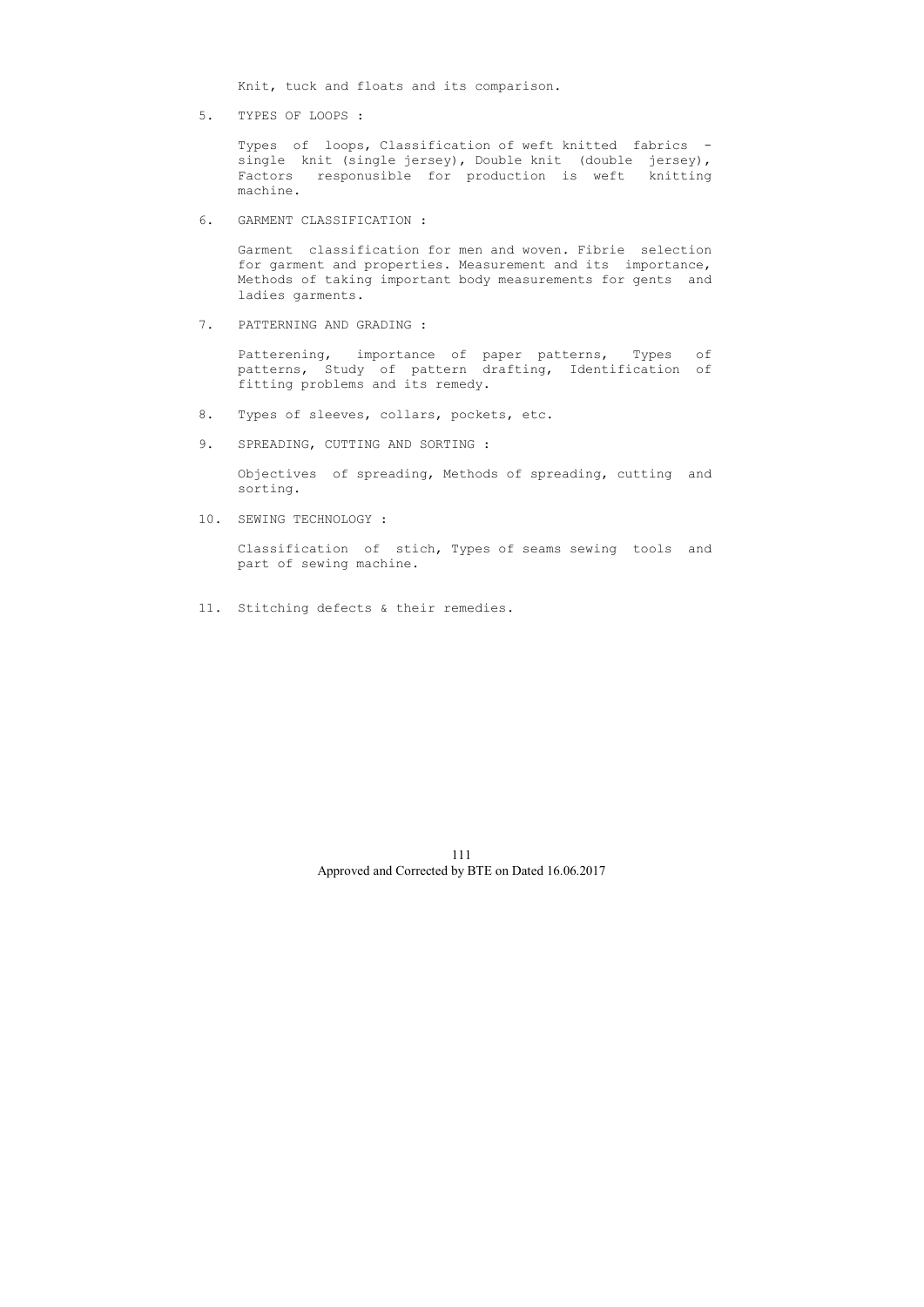- LIST OF PRACTICALS<br>1. Standard measurement for childern. Standard measurement for childern.
- 2. Bodies block for
	- i. 3 Years child
	- ii. Grown up woman
	- iii. Grown up man
- 3. Application of the principle and technique of pattern making for design and construction of
	- i. Blouse
	- ii. Ladies suit
	- iii. Gents shirts
	- iv. Pant.
- 4. Drafting of different types of sleevs and collars.
- 5. Study of construction and worki9ng of knitting machine..pa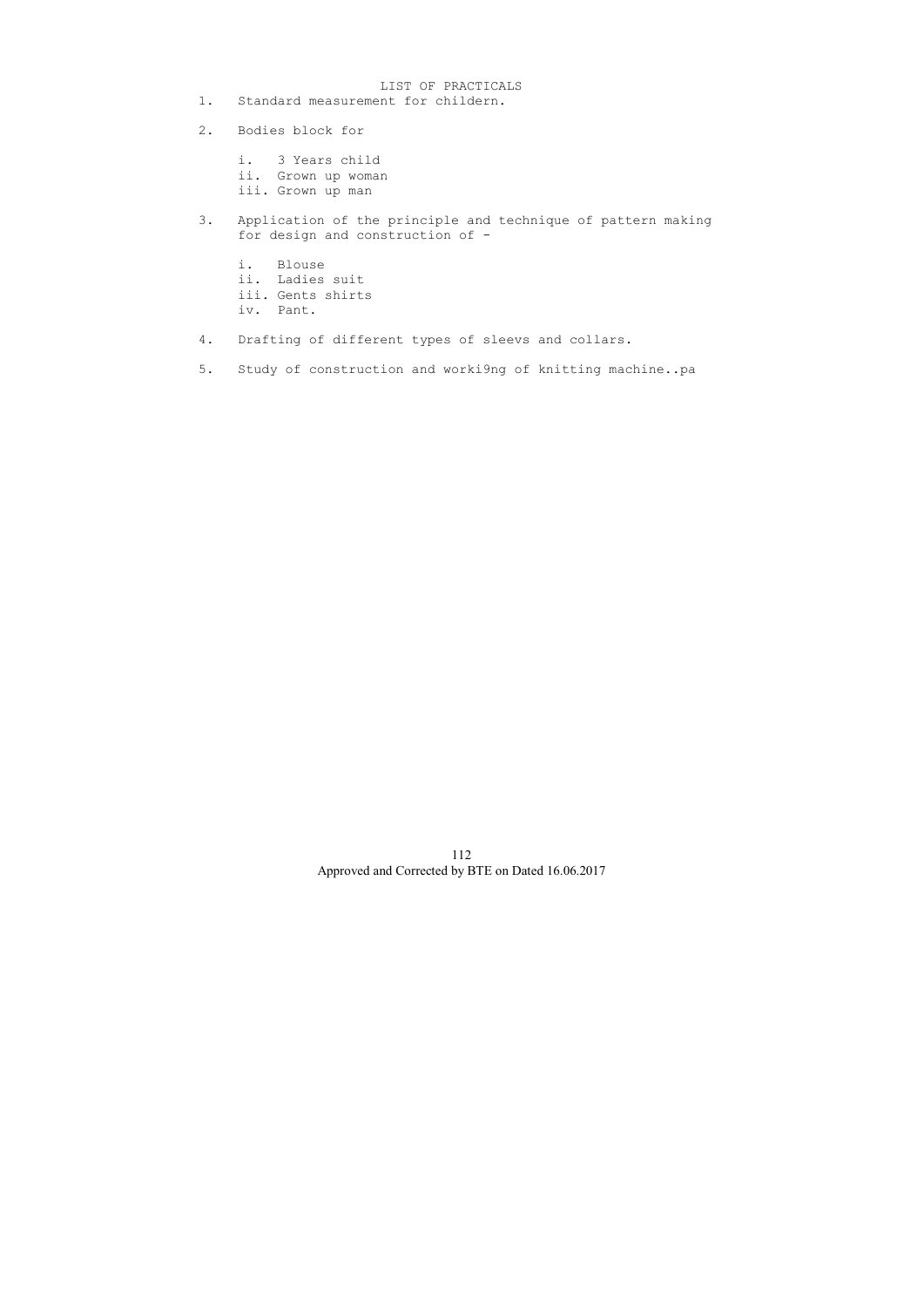#### 6.5 PROJECT

 Two periods per week are allotted for project work in the final year of the course. In classroom students (i) be encouraged and helped for developing new designs in prints (ii) be given clear idea of establishing a processing unit of given size begining from selection of site, deciding type of building construction/shed. Units of machinery required, their layout. Foundamental requirements of processing house. Deciding number of workers and their type. Process control in different section of the process house . Elements of costing and costing procedures in various sections. Factors affecting productivity and efficiency of men and machines, sources of finance and development of resources.

 For general awarness students be introduced to organisations invloved in certification, standardisation, research and development of textile products Viz. BIS, Centre Silk Board, Textile Committee, Textile Commission, Jute Commission, ATIRA, NITRA, BTRA, etc.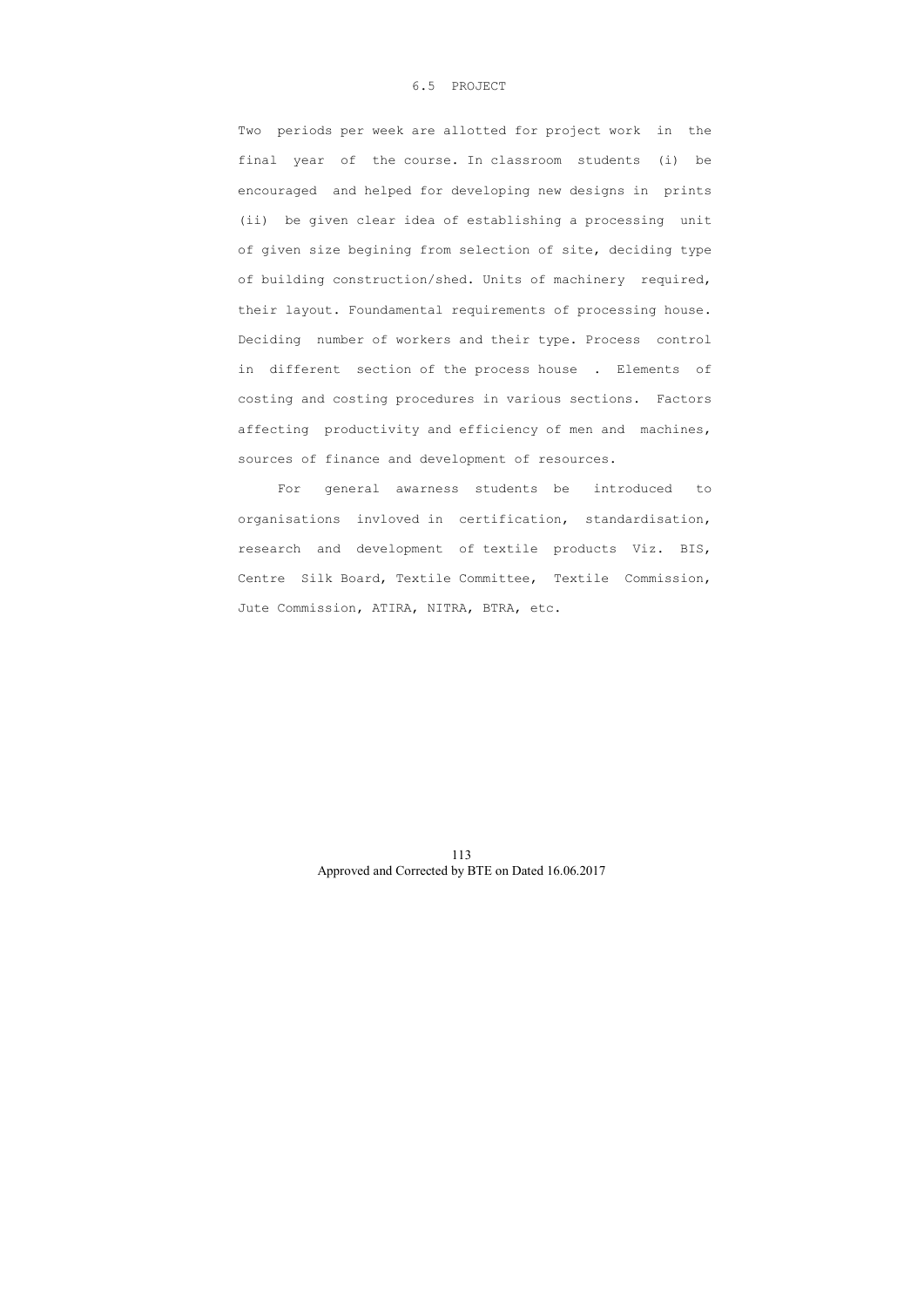The project paper will be of two parts. Part-A will contain the problems to evaluate students learning. The Part-B will be regarding students awareness of the plans and programmes running for rural development, ecological balance and environmental pollution control, entrepreneurship development and agencies involved in these works.

#### PART-A:

 Part-A will contain two types of problems (i) relating to development of designs in prints and preparing their samples. (ii) relating to establishment of a processing unit (Dyeing or Printing) of given size. The student will be allowed to choose one either kind of the problem to solve.

#### PART-B:

| 1. | Examination Marks         |          | 100 |
|----|---------------------------|----------|-----|
|    | Part $A:-$                |          |     |
|    | Project Work<br>Viva Voce | 50<br>25 |     |
|    | Part B:-                  |          |     |
|    | Project Work<br>Viva Voce | 15<br>10 |     |
|    | Sessional Marks           | 50       | 50  |
|    | Total                     | 150      | 150 |
|    |                           |          |     |

114 Approved and Corrected by BTE on Dated 16.06.2017

 The student Will survey a village and prepare a report giving details of population, Means of lively hood, Health and hygenic conditions, Education facilities and various programmes/projects running for the development and the personnels and agencies involved in the work. He will also make observation on environmental pollution and ecological disturbunces and will make a mention of that in his report with its reason, suggesting remedies or ways to minimise it. Without it the project will not be taken as complete. The student will also do some constructive work for pollution control as advised by the guiding teacher

 Student will choose any one of the problems from Part(A) and Part(B) is compulsary for all students. The students can be divided into groups of threes to do one problem. The students will be examined for 100 marks by an examiner appointed by B.T.E, U.P.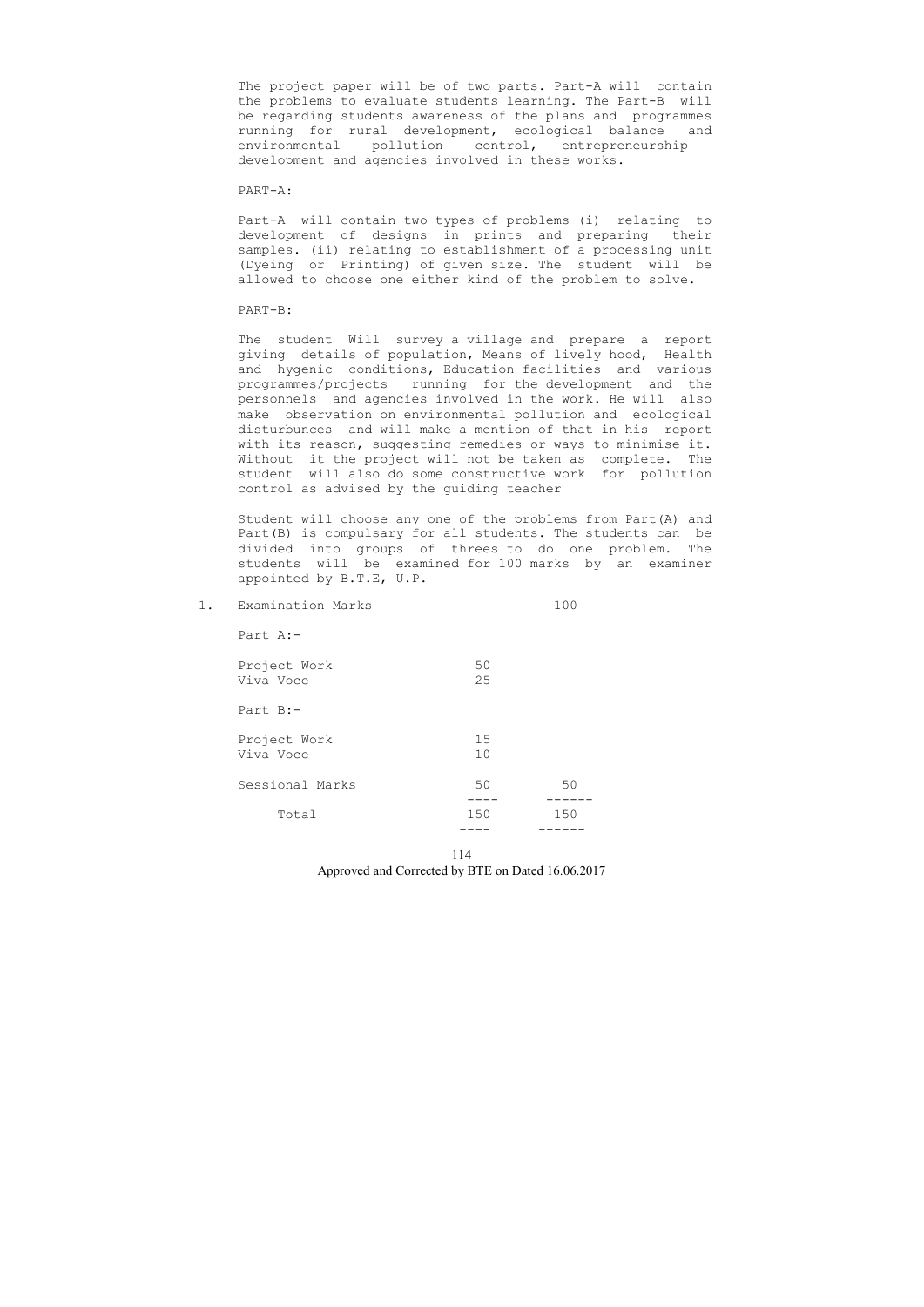115

Approved and Corrected by BTE on Dated 16.06.2017

#### Industrial Training - For Four Week

| Viva Voce       | 80  |
|-----------------|-----|
| Sessional Marks | 40  |
| Total           | 120 |

#### DIPLOMA IN TEXTILE CHEMISTRY STAFF STRUCTURE

Intake of the Course 60 Pattern of the Course Semester Pattern Semester Pattern

|       | S.No. Name of Post              | No.            |
|-------|---------------------------------|----------------|
| 1.    | Principal                       | $\mathbf{1}$   |
| 2.    | HOD                             | $\mathbf{1}$   |
| 3.    | Lecturer $(*)$                  | 7              |
| 4.    | Lecturer in Communication Tech. | $\mathbf{1}$   |
| 5.    | Instructor                      | $\overline{2}$ |
| 6.    | Computer Programmer             | $\mathbf 1$    |
| $7$ . | Steno Typist                    | $\mathbf{1}$   |
| $8$ . | Accountant/Cashier              | $\mathbf 1$    |
| 9.    | Student/Library Clerk           | $\mathbf{1}$   |
| 10.   | Store Keeper                    | $\mathbf{1}$   |
| 11.   | Class IV                        | 6              |
| 12.   | Sweeper                         | As per need    |
| 13.   | Chaukidar & Mali                | As per need    |

NOTE :

- 1. The number of staff required for individual institutation shall be worked out in accordance with the norms laid down in G.O.No. 2281/Pra. Shi. -3-1989-60 (B)/85 dated June 27, 1989.
	- 2. Services of the staff of other disciplines of the Institute may be utilised.
- 3. The post of "Computer Programmer" is not needed in the institutions where diploma in "Electronics Engineering" is running.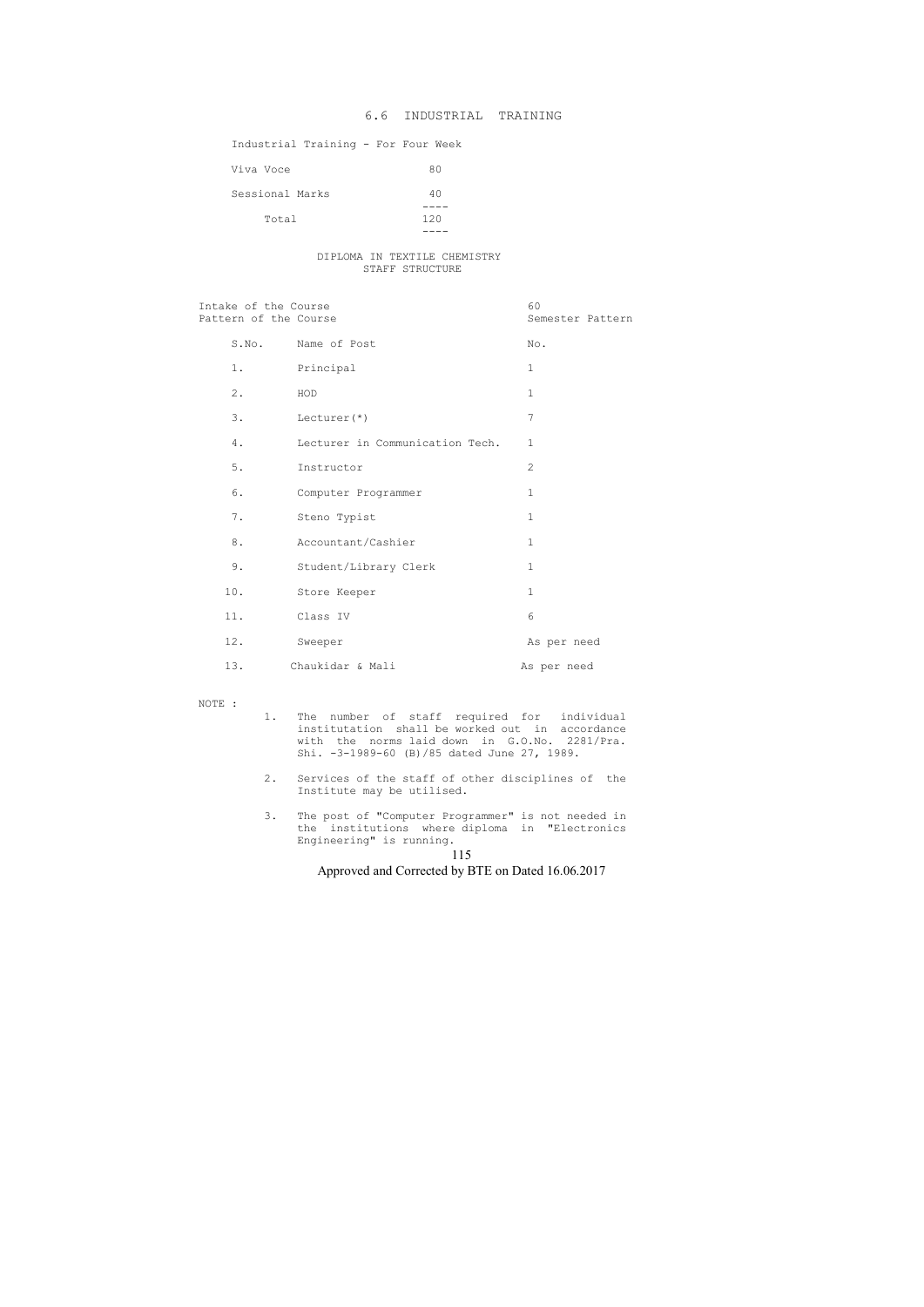4. QUALIFICATIONS OF STAFF : As per Service Rules. \*: Lecturer - Four - Degree In Textile Technology Lecturer - Two - Degree In Textile Chemistry Lecturer - One - B.F.A. (Textile Designing)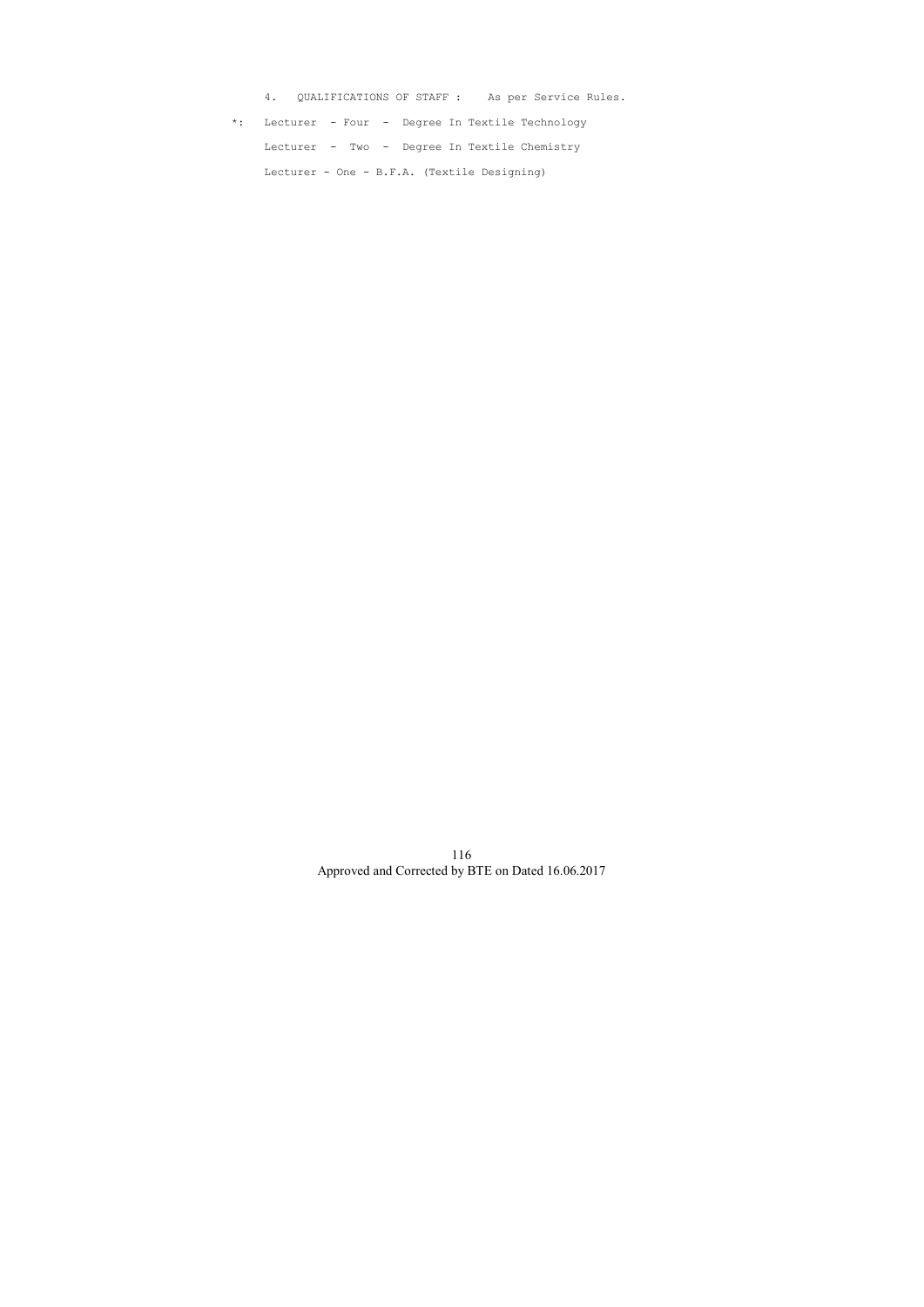SPACE STRUCTURE

No. M2

[A]. Administrative Block

| 1.  | Prinicipal's room                          |               | 30                    |
|-----|--------------------------------------------|---------------|-----------------------|
| 2.  | Steno room                                 |               | 6                     |
| 3.  | Confidential room                          |               | 10                    |
| 4.  | Reception Lounge                           |               | 25                    |
| 5.  | Main Office                                |               | $1(.25$ Sqm./Student) |
| 6.  | Library (common with other disciplines)    | $\mathbf{1}$  | 150                   |
| 7.  | Common room                                | 3             | 150                   |
|     | A. Boys Common Room                        |               | 50                    |
|     | B. Girls Common Room                       |               | 50                    |
|     | C. Staff Common Room                       |               | 50                    |
| 8.  | Class rooms                                | $\mathcal{L}$ | 120                   |
| 9.  | Store (100+0.1xStudent Population)         |               | 109                   |
| 10. | Confrence Room                             |               | 75                    |
| 11. | Head of Department Room                    |               | 15                    |
| 12. | Lecturer Room                              |               | (10 Sqm./Lecturer)    |
| 13. | Confidential Office for Examination work 1 |               | 25                    |

14. Estate Office (Security, Campus, Services) 1 25

### [B] Acedemic Block

|     | I Workshop Supdt. Room                    | 12 |
|-----|-------------------------------------------|----|
| II. | Store                                     | 20 |
| III | Shops                                     |    |
|     | (a) Carpentry Shop                        | 50 |
|     | (b) Smithy Shop                           | 70 |
|     | (c) Fitting Shop                          | 50 |
|     | (d) Welding Shop                          | 50 |
|     | (e) Painting Shop                         | 50 |
|     | (f) Sheet Metal, Soldering & Brazing shop | 50 |
|     | (g) Plumbing shop                         | 50 |

117 Approved and Corrected by BTE on Dated 16.06.2017

|       |               | Sl.No. Detail of Space                  | No.          | G.<br>Sq.m | Floor Area<br>Sq.m. |
|-------|---------------|-----------------------------------------|--------------|------------|---------------------|
| 1.    |               | Class Room                              | 2            | 60         | 120                 |
| $2$ . |               | Drawing Hall                            | $\mathbf{1}$ | 120        | 120                 |
| 3.    |               | Physics Lab                             |              |            | 90                  |
| 4.    |               | Chemistry Lab                           |              |            | 120                 |
| 5.    |               | General Mechanical                      |              |            | 60                  |
|       |               | Engineering Lab                         |              |            |                     |
| 6.    |               | Textile Testing Lab.                    |              |            |                     |
|       | A             | Fibre                                   |              |            | 11470x4800mm        |
|       | B             | Yarn                                    |              |            | 11470x4800mm        |
|       | $\mathcal{C}$ | Fabric                                  |              |            | 11000x7500mm        |
| 7.    |               | Process House (Dyeing, Bleaching        |              |            | 39830x15230mm       |
|       |               | and Printing & Finishing)               |              |            |                     |
| 8.    |               | Electrical Technology                   |              |            | 120                 |
|       |               | & Electronics Lab or Common with        |              |            |                     |
|       |               | Electrical Engineering.                 |              |            |                     |
| 9     |               | Computer Lab (Air Cond. Glass Partition |              |            |                     |
|       |               | and Special type pvc flooring and       |              |            |                     |
|       |               | false ceiling)                          |              |            | 60                  |
| 10.   |               | Advance Welding Lab/Shop                |              |            | 90                  |
|       |               | $\lceil C \rceil$<br>Work shop          |              |            |                     |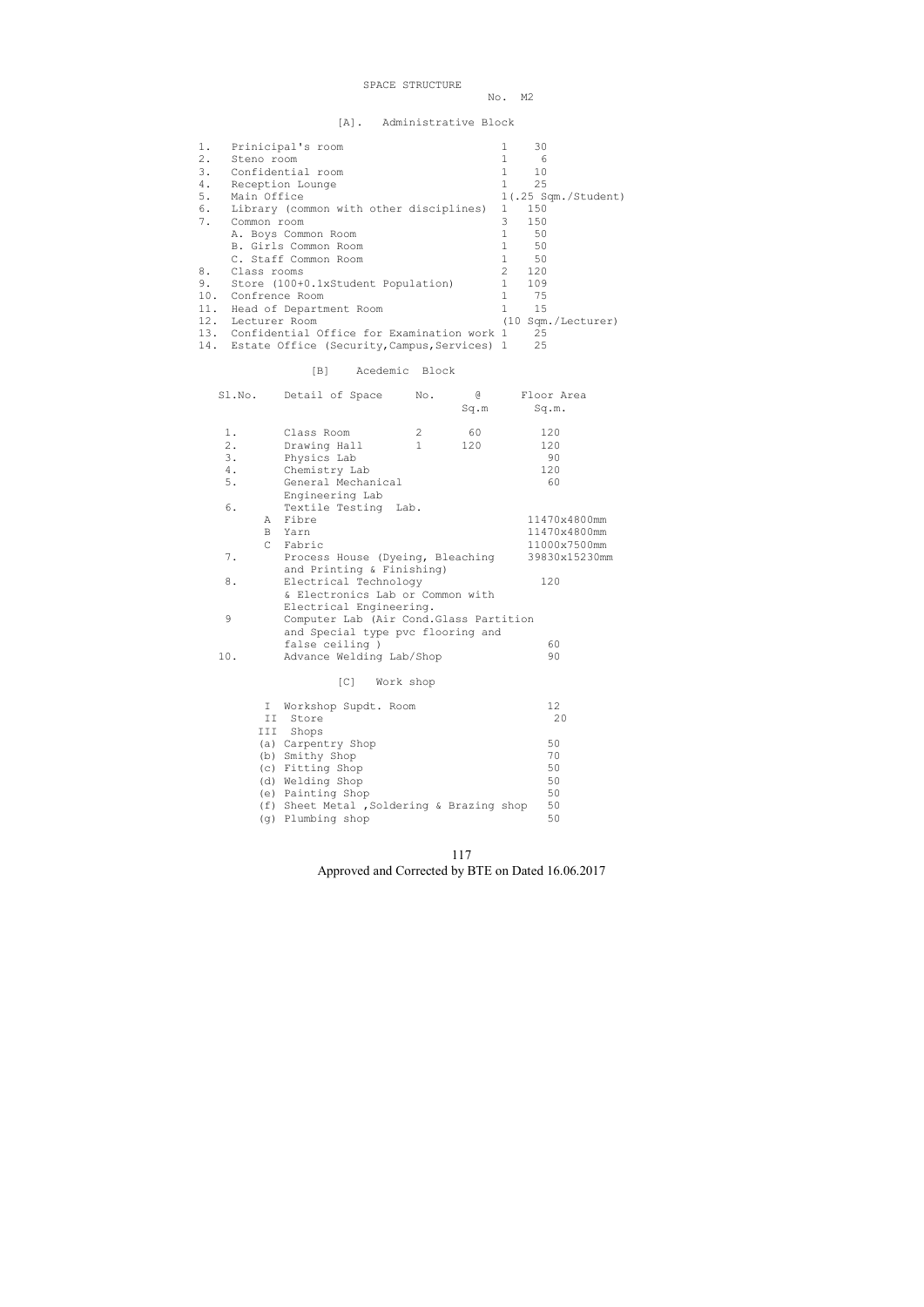[D]. Common Facilities 1. Dispensary 1 75 2. Canteen, Cooperative Store, Bank 1 150 Extension Centre, Postal Services etc. 3. Parking space<br>A. Cycle Stand A. Cycle Stand (1 Sqm./Cycle For 25% Students) B. Scooter Stand (3 Sqm./Scooter For 25% Students) C. Car Garage (15 Sqm./ Car ) C. Cal Garage (55 Sqm./ Bus )<br>D. Bus Garage (55 Sqm./ Bus ) 1 (2 Sqm/Student) 5. Guest room (with 2 guest rooms and service 1 100 facility) [E.] Residential Facilities 1. Hostel for students and the 1 for 50% boys & 100% girls students to be provided in seperate block) 2. Staff quarters Principal 1 Type IV<br>HOD/Warden 1 Type IV HOD/Warden Type IV Sr. Lect./Lect. Type IV Technical/Ministerial staff Type II<br>Class IV Type I Class IV Type I 3. Play ground (common) depending upon availability of land

Priorty to be given in following order

#### (1)

- a. Administrative Building
- b. Labs
- c. Workshop
- d. Over head Tank
- e. Boundary Wall
- f. Principal Residence
- g. Fourth Class Quarters (2/3)

(2)

- a. Hostel
- b. Students Aminities

(3)

Residences of employee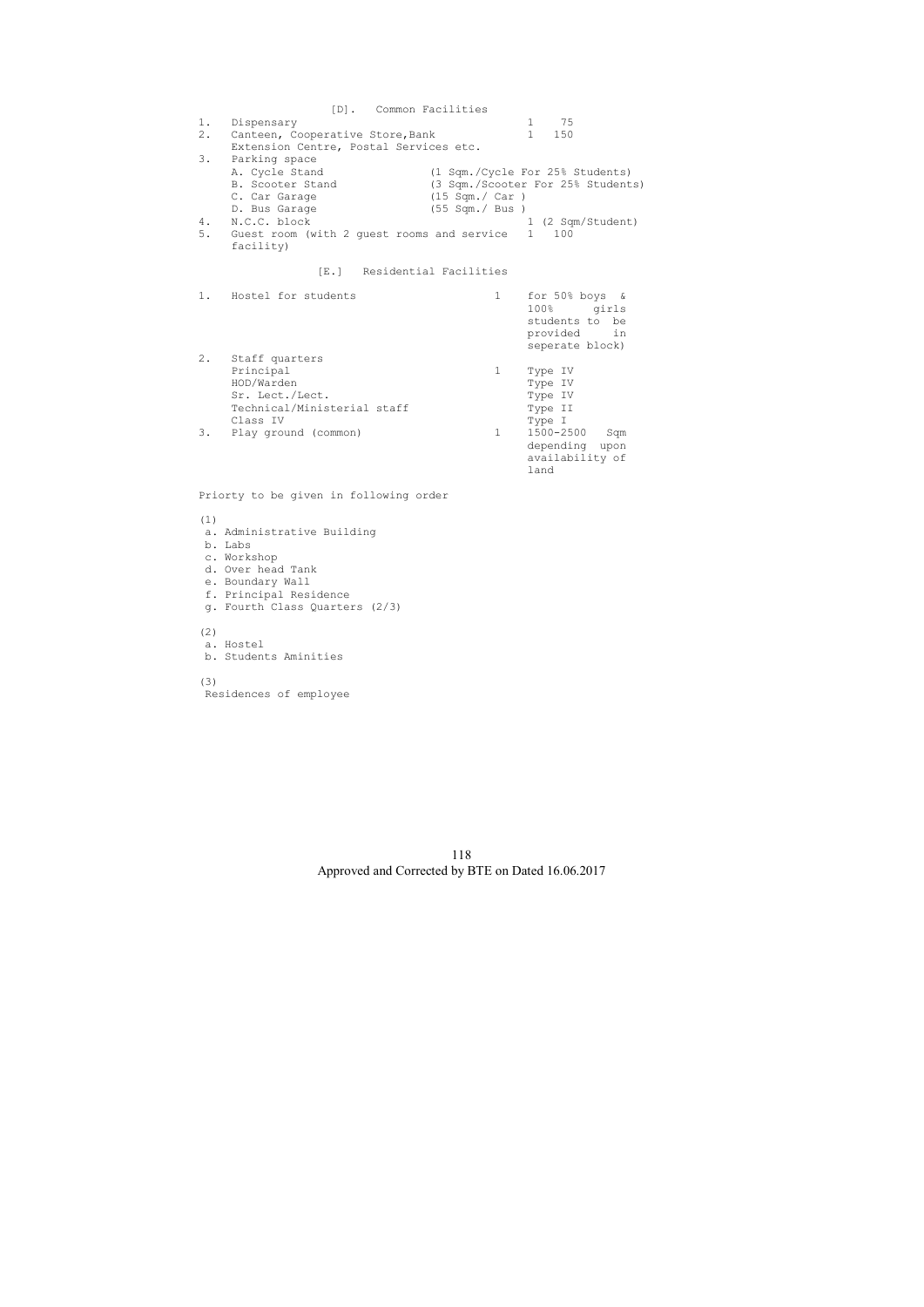| 119                                               |
|---------------------------------------------------|
| Approved and Corrected by BTE on Dated 16.06.2017 |

#### LIST OF EQUIPMENT

- 1. Equipment essentially required for performing the practicals mentioned in the curriculum are only to be procured.
- 2. Experimental model/Prototype/Lab Model be purchased in place of costly machines/equipments.
- 3. "Machine/Equipment/Instruments of old BTE list which are not included in the list given below are to be retained in the Lab/Shop for Demonstration purpose but not to be purchased fresh."

I. APPLIED PHYSICS LAB

|     | S.No.Name of Equipment                   |                       | No.   |      | @ Rs. Amt.in Rs. |
|-----|------------------------------------------|-----------------------|-------|------|------------------|
| 1.  | Brass ball with hook 2 cm. dia           | 2                     |       | 20   | 40               |
| 2.  | Stop clock least count 0.1 Sec           | $\mathbf{2}^{\prime}$ |       | 500  | 1000             |
| 3.  | Wall bracket with clamping               | $\overline{2}$        |       | 50   | 100              |
|     | arrangement                              |                       |       |      |                  |
| 4.  | Meter scale                              | 5                     |       | 20   | 100              |
| 5.  | Convex lenses of focal length            |                       |       |      |                  |
|     | 10 cm., 20 cm., 50 cm. and 100 cm.       |                       |       |      |                  |
|     | 2 nos. of each                           | 8                     |       | 10   | 80               |
| 6.  | Optical bench steel with pin and         |                       |       |      |                  |
|     | lens holders                             | 2                     |       | 500  | 1000             |
| 7.  | Anstronomical telescope                  | $\mathbf{1}$          |       | 500  | 500              |
| 8.  | Searl's conductivity apparatus           |                       |       |      |                  |
|     | with copper & steel rods 25 X 4 cm.      |                       |       |      |                  |
|     | diameter with all accessaries            |                       | 1 set | 1000 | 1000             |
| 9.  | Lea's conductivity app. complete         |                       |       |      |                  |
|     | with all accessaries                     |                       | 1 set | 1000 | 1000             |
| 10. | Constant water flow arrangement          | 2                     |       | 400  | 800              |
| 11. | Boiler made of copper 2 lt. cap.         | $\overline{4}$        |       | 200  | 800              |
| 12. | Platinum resistance thermometer          | $\overline{2}$        |       | 800  | 1600             |
| 13. | Potentiometer - 10 wires with            |                       |       |      |                  |
|     | jockey                                   | $\mathbf 1$           |       | 500  | 500              |
| 14. | Meter bridge complete                    | $\mathbf{1}$          |       | 250  | 250              |
| 15. | Lead accumulator 2.2 V. and              |                       |       |      |                  |
|     | 20 amp. hour capacity                    | $\mathbf{2}$          |       | 250  | 500              |
| 16. | Moving coil galvenometer                 | 3                     |       | 200  | 600              |
| 17. | Moving coil ammeter 0-1 amp.,            |                       |       |      |                  |
|     | 0-5 amp., 0-10 amp., 1 no of each        | 3                     |       | 250  | 750              |
| 18. | Moving coil voltmeter 0-1 V.             |                       |       |      |                  |
|     | 0-5 V., 0-10 V. 1 No of each             | 3                     |       | 250  | 750              |
| 19. | Lechlanchi cell complete                 | 3                     |       | 100  | 300              |
| 20. | Resonance col. of steel tube with        |                       |       |      |                  |
|     | tuning forks and other accessaries 1     |                       |       | 500  | 500              |
| 21. | Tuning forks set of different            |                       |       |      |                  |
|     | frequencies                              |                       | 1 set | 1000 | 1000             |
| 22. | App. for determining coefficient         |                       |       |      |                  |
|     | of friction on a horrizontal plane 1 set |                       |       | 1000 | 1000             |
| 23. | Appratus for determining character-      |                       |       |      |                  |
|     | stics of P-N junction diode complete     |                       |       |      |                  |
|     | with all accessaries                     |                       | 1 set | 1500 | 1500             |
| 24. | Post office box dial type                | $\mathbf{1}$          |       | 1200 | 1200             |
| 25. | Resistance box 0-10 ohm., 0-100          |                       |       |      |                  |
|     | ohm. 2 nos. each                         | 4                     |       | 400  | 1600             |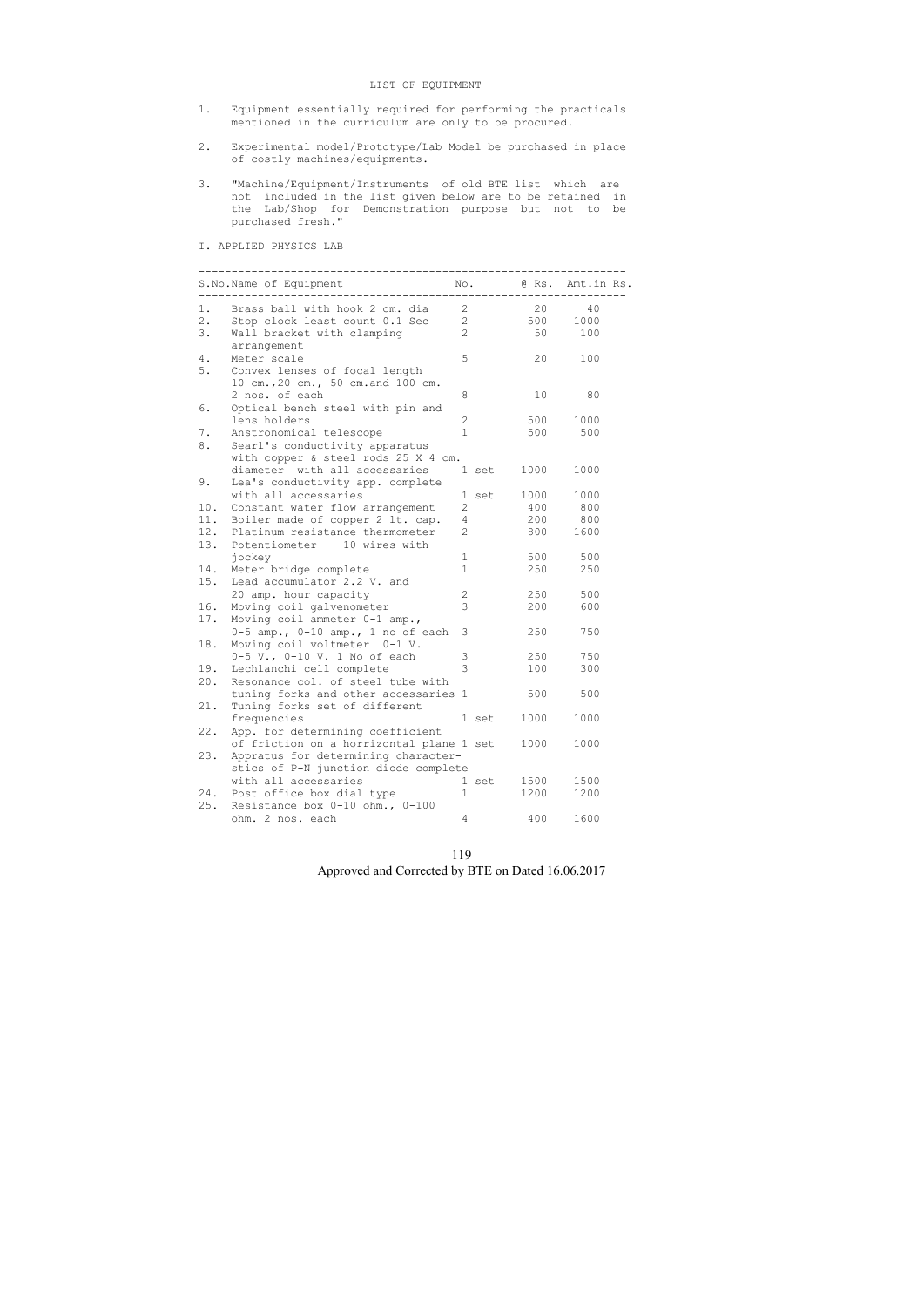|     | S.No.Name of Equipment               | No.     |      | @ Rs. Amt.in Rs. |
|-----|--------------------------------------|---------|------|------------------|
|     |                                      |         |      |                  |
| 26. | Rheostat of different ohm.capacity 8 |         | 250  | 2000             |
| 27. | Physical balance with weight box     | -2      | 800  | 1600             |
| 28. | Set of fractional weights            | 10      | 20   | 200              |
| 29. | Fortin's barometer with mercury      | 1       | 2500 | 2500             |
| 30. | Battery eleminator 6 V. & 3 amp.     | 1       | 250  | 250              |
| 31. | Lab tables                           | 3       | 8000 | 24000            |
| 32. | Lab stools                           | $10 \,$ | 100  | 1000             |
| 33. | Anemometer cup type                  |         | 1000 | 1000             |
| 34. | Anemometer hand held                 |         | 1000 | 1000             |
| 35. | Suryamapi                            |         | 1500 | 1500             |
|     | 36. Insolation meter                 |         | 1500 | 1500             |
|     | Misc.                                | LS      |      | 5000             |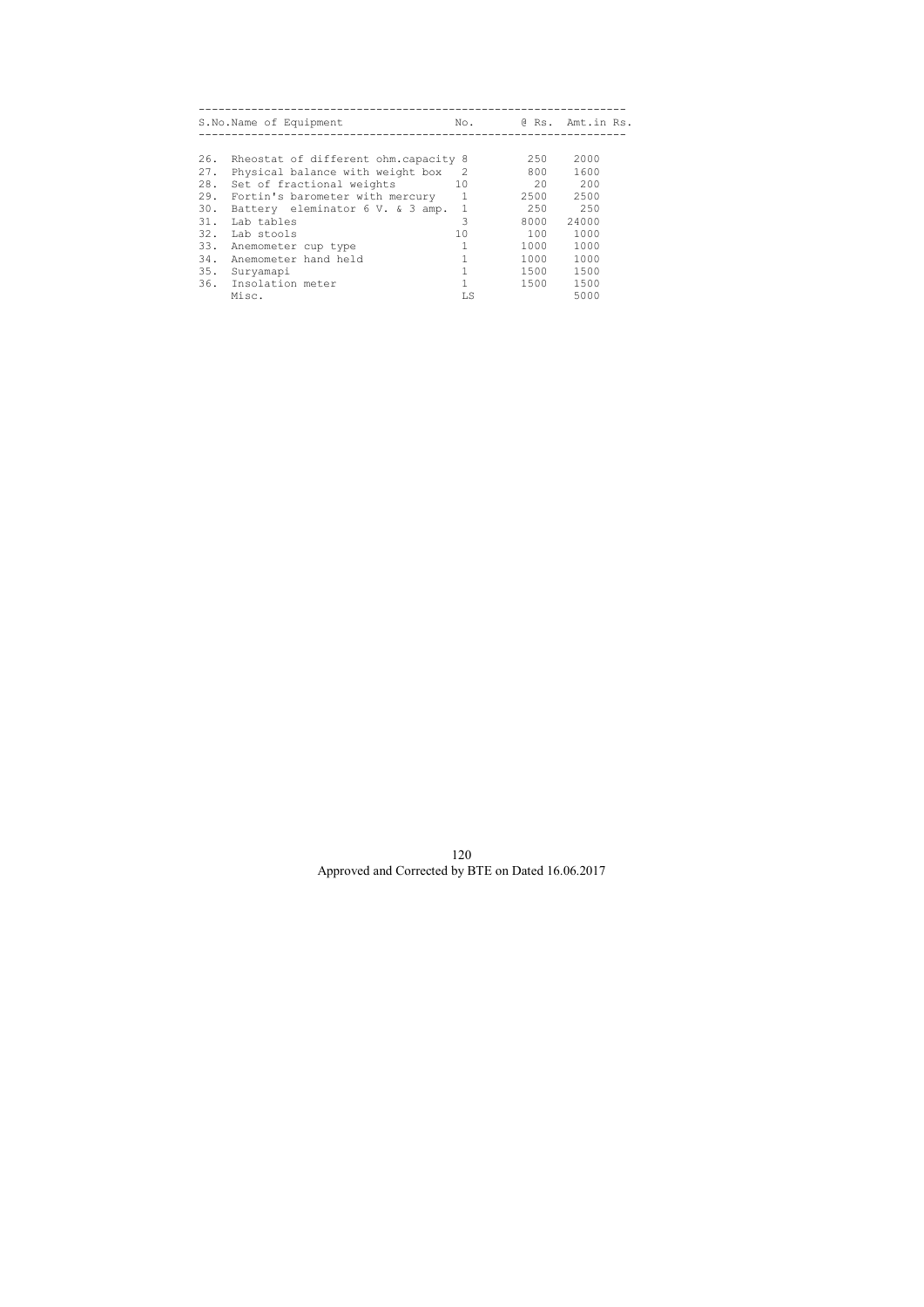#### II. APPLIED CHEMISTRY LAB

| ----------------------------                      |                 |                |       |
|---------------------------------------------------|-----------------|----------------|-------|
|                                                   |                 |                |       |
| 1. Test tube stand                                | 15              | 10             | 150   |
| 2. Funnel stand                                   | 15              | 10             | 150   |
| 3. Burette stand                                  | 15              | 30             | 450   |
| 4. Pipette stand                                  | 15              | 10             | 150   |
|                                                   |                 |                |       |
| 5. Chemical balances with analytical              |                 | 1500 7500      |       |
| weights 1gm -200gms                               | 5               |                |       |
| 6. Fractional weights set with rider 5sets 25 125 |                 | 500            |       |
| 7. Kipp's apparatus 1000 ml. polythen             | 2               |                | 1000  |
| 8. Reagents bottles                               |                 |                |       |
| 250m1                                             | 120             | 10             | 1200  |
| 500ml                                             | 5               | 15             | 75    |
| 1000ml                                            | 5               | 25             | 125   |
| 9. Wide mouth bottle 250 ml                       | 15              | 15             | 225   |
| 10. Winchester bottle 2.5 litre                   | 15              | 30             | 450   |
| 11. Test tubes $1/4" \times 6"$                   | 75              | $\overline{1}$ | 75    |
| 12. Boiling tube 1" x 6" hard glass 24            |                 | 10             | 240   |
| 13. Pestle and morter 10 cms                      | $\overline{2}$  | 30             | 60    |
| 14. Watch glass 3.5 cms 15                        |                 | 5              | 75    |
| 15 Beakers                                        |                 |                |       |
| 100 ml.                                           | 10 <sup>°</sup> | 15             | 150   |
| 250 ml.                                           | 24              | 20             | 480   |
| 400 ml.                                           | 12              | 25             | 300   |
| 1000 ml.                                          | $5^{\circ}$     | 30             | 150   |
| 16. Weighing bottle 10 ml with lid                | 15              | 10             | 150   |
| 17. Wash bottles                                  | 15              | 15             | 225   |
| 18. Conical flask 250 ml.                         | 15              | 30             | 450   |
| 19. Flat bottom flask 500 ml.                     | 6               | 40             | 240   |
| 20. Flat bottom flask 250 ml.                     | 15              | 25             | 375   |
| 21. Burette<br>50 ml.                             | 15              | 60             | 900   |
| 22. Pipette 25 ml.                                | 15              | 20             | 300   |
| 23. Measuring flask 250 ml.                       |                 |                |       |
| with stopper                                      | 15              | 50             | 750   |
| 24. Measring cylinder of various                  |                 |                |       |
| sizes (250 ml, 500 ml, 1000 ml)                   |                 |                |       |
| 3 no. of each                                     | 9               | LS             | 250   |
| 25. Bunsen's burner of brass                      | 15              | 50             | 750   |
| 26. Gas plant petrol 10 to 20 burners             |                 |                |       |
| automatic                                         | $\mathbf{1}$    | 5000           | 5000  |
| 27. Spirit lamp                                   | 15              | 30             | 450   |
| 28. Tripod stand                                  | 15              | 10             | 150   |
| 29. Wire gauge 15 X 15 cm. with                   |                 |                |       |
| asbestos                                          | 15              | 15             | 225   |
| 30. Test tube holder                              | 15              | 10             | 150   |
| 31. Porcelain plates                              | 15              | 20             | 300   |
| 32. Funnel 15 cm.                                 | 15              | 16             | 240   |
| 33. Blow pipe & work tools with electric          |                 |                |       |
| blower for glass blowing                          |                 | 1 set 10000    | 10000 |
| 34. Cork borers with sharpn                       |                 | 100<br>2 set   | 200   |
| 35. Cork pressure                                 |                 | 250<br>1 set   | 250   |
| 36. Glass cutting knife                           | $\mathbf{1}$    | 75             | 75    |
| 37. Spatula hard & nickel/steel                   |                 | 50<br>2 each   | 100   |
| 38. Water tapes with gooseneek                    | 6               | 200            | 1200  |
| 39. Gas taps two way                              | 10              | 150            | 1500  |
|                                                   |                 |                |       |

121 Approved and Corrected by BTE on Dated 16.06.2017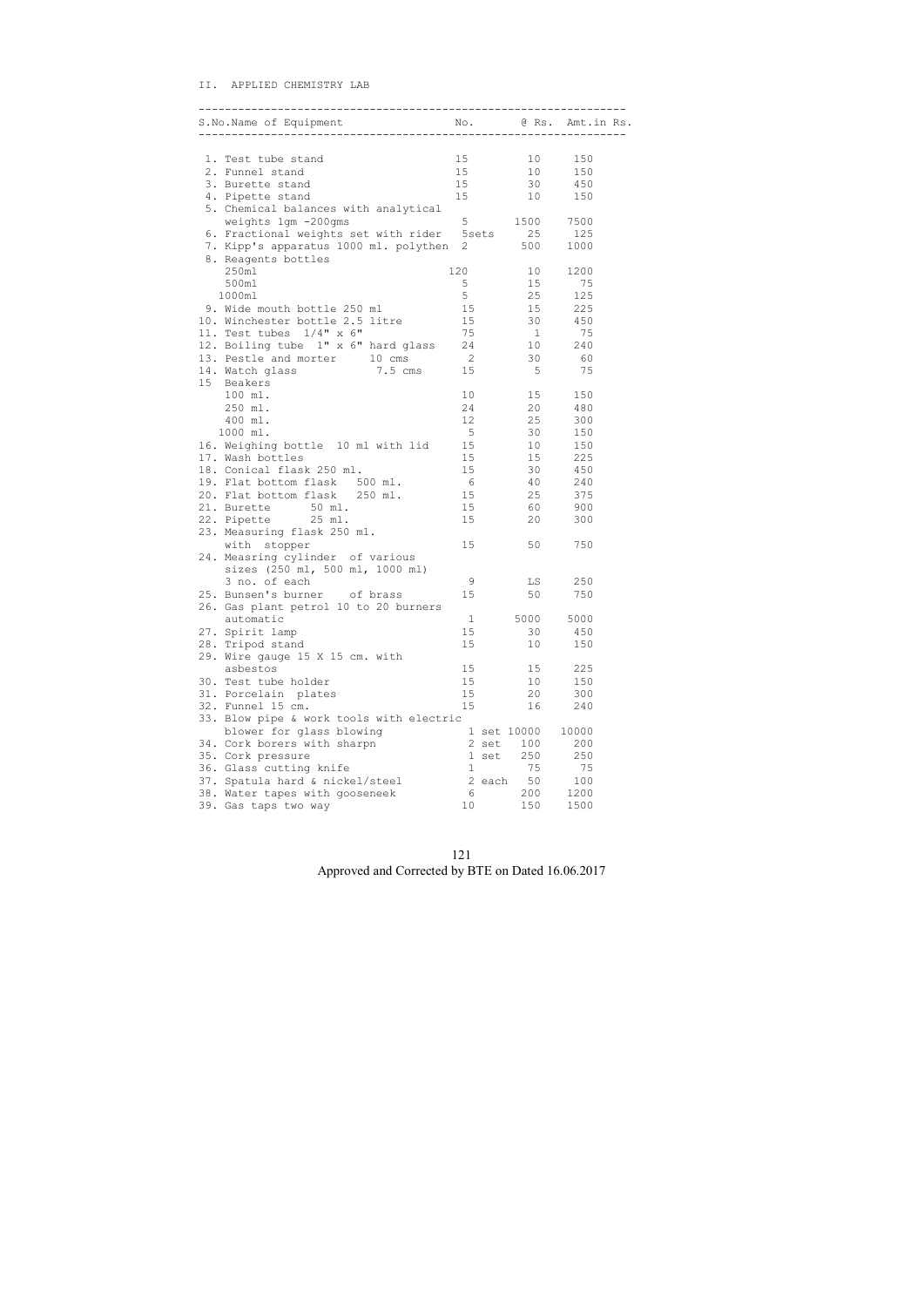| S.No.Name of Equipment<br>----------------------------------                                                                                           |                        |            | No. @ Rs. Amt.in Rs. |
|--------------------------------------------------------------------------------------------------------------------------------------------------------|------------------------|------------|----------------------|
| 40. Pinch cock & screw                                                                                                                                 |                        | 15 20 300  |                      |
| 41. Distilled water units (electrical) 1                                                                                                               |                        | 5000 5000  |                      |
| 42. Distilled water units (solar)                                                                                                                      | $1 \quad \blacksquare$ | 5000 5000  |                      |
| 43. Open balance 1000 gms./10 mg.                                                                                                                      |                        | 1 600 600  |                      |
| 44. Platinium wire                                                                                                                                     | 5 <sup>5</sup>         |            | 25 125               |
| 45. Brush for cleaning various type<br>46. Jars 20 Lit. for keeping destilled                                                                          | 40                     | 10         | 400                  |
| water                                                                                                                                                  | 5                      | 100        | 500                  |
| 47. Lab table 2 m. x 1.2 m. x 1 m. hight<br>with central sink and cup boards<br>(Teak wood) with drawers and two<br>built in almirah on each side with |                        |            |                      |
| reagent racks, better tile top                                                                                                                         | $4\degree$             | 8000 32000 |                      |
| 48. Exhaust fans 18"                                                                                                                                   | $\overline{4}$         | 2000 8000  |                      |
| 49. Side racks and selves for bench<br>reagents made of teak wood for 24                                                                               |                        |            |                      |
| bottels each set                                                                                                                                       | 4                      | 2000 8000  |                      |
| 50. Digital balance electronic<br>51. Hot plates 7-1/2", 3" dia controled                                                                              | $\mathbf{1}$           | 10000      | 10000                |
| 2000 watts                                                                                                                                             | $\mathbf{1}$           | 1000       | 1000                 |
| 52. Hot air oven thermostatically<br>controled with selves and rotary                                                                                  |                        |            |                      |
| switches 350 x 350 x 25 high                                                                                                                           | $\mathbf{1}$           | 8000 8000  |                      |
| 53 pH Meter                                                                                                                                            | $\mathbf{1}$           | 1000 1000  |                      |
| 54 Glass Electrode                                                                                                                                     | $\overline{c}$         |            |                      |
| 55. Reference Electro                                                                                                                                  | $\overline{2}$         |            |                      |
| Miscellaneous                                                                                                                                          | LS                     |            | 10000                |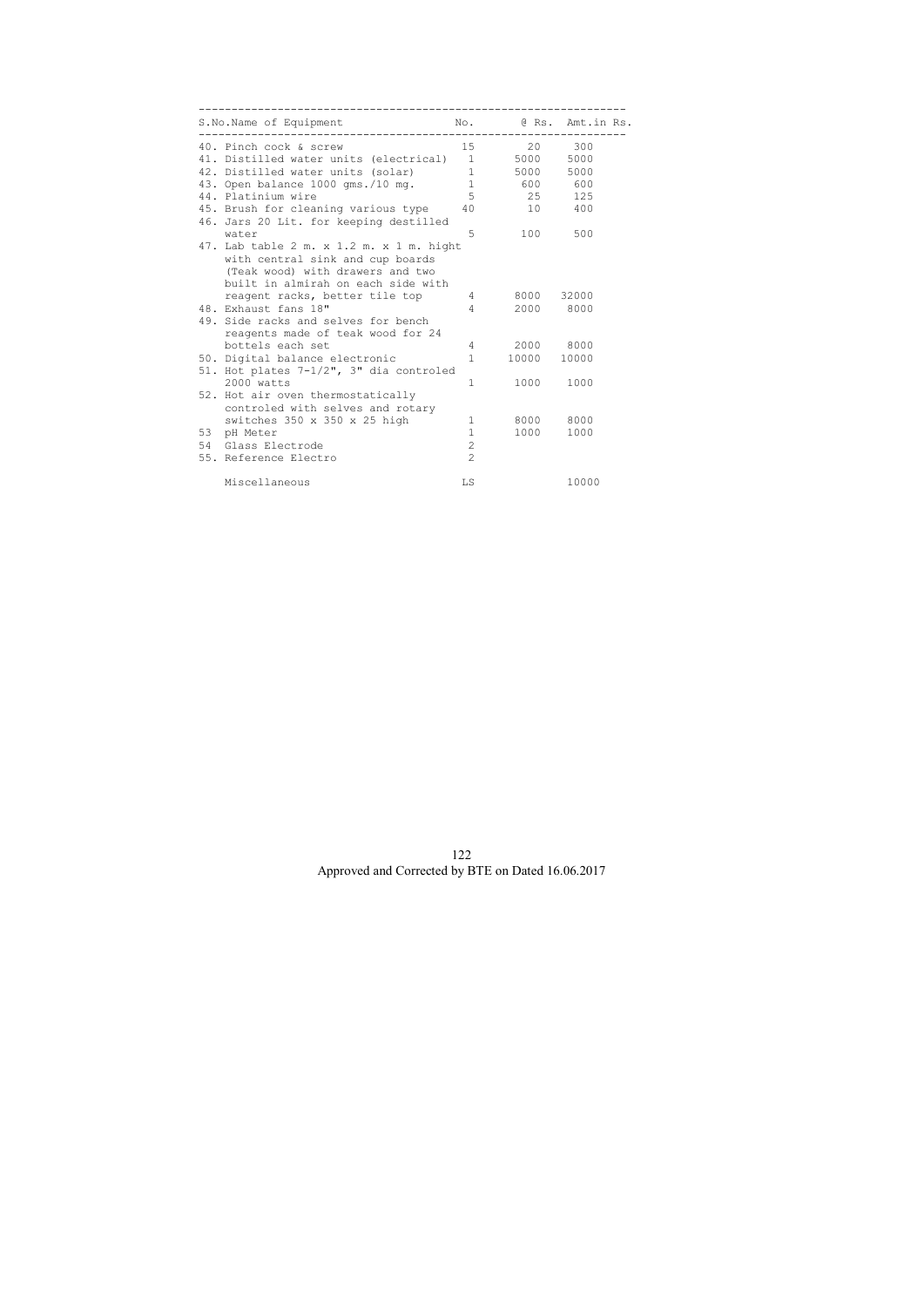|       | S.No.Name of Equipment                |                       |       |     | No. @ Rs. Amt.in Rs. |
|-------|---------------------------------------|-----------------------|-------|-----|----------------------|
|       |                                       |                       |       |     |                      |
| 1.    | 60 cm.rule                            | 10                    |       | 15  | 150                  |
| $2$ . | Flexible steel rule 2 metre           | $\overline{2}$        |       | 20  | 40                   |
| 3.    | T square 23 cm. steel                 | 10                    |       | 20  | 200                  |
| 4.    | Bevel square 23 cm. steel             | $\overline{2}$        |       | 30  | 60                   |
| 5.    | Marking knife 25 cm. steel            | 10                    |       | 30  | 300                  |
| 6.    | Marking gauge wooden & brass 25 cm.10 |                       |       | 30  | 300                  |
| 7.    | Mortise gauge wooden & brass 25 cm.10 |                       |       | 50  | 500                  |
| 8.    | Caliper inside, steel 20 cm.          | 2                     |       | 50  | 100                  |
| 9.    | Caliper outside, steel 20 cm.         | 2                     |       | 50  | 100                  |
| 10.   | Compass steel 20cm.                   | 2                     |       | 40  | 80                   |
| 11.   | Devider steel 20 cm.                  | $\overline{2}$        |       | 40  | 80                   |
| 12.   | Plumb                                 | $\mathbf{2}^{\prime}$ |       | 20  | 40                   |
| 13.   | Wooden bench vice steel 20 cm.        | 10                    |       | 200 | 2000                 |
| 14.   | Bench hold fast steel 30 cm.          | 10                    |       | 40  | 400                  |
| 15.   | Bar clamp 2 m.                        | 2                     |       | 300 | 600                  |
| 16.   | G clamp of flat                       |                       |       |     |                      |
|       | spring steel 20x30 cm.                | 4                     |       | 60  | 240                  |
| 17.   | Rip saw 40-45 cm.                     | 10                    |       | 80  | 800                  |
| 18.   | Cross cut saw 40-45 cm.               | 2                     |       | 80  | 160                  |
| 19.   | Tennon saw 30-35 cm.                  | 10                    |       | 50  | 500                  |
| 20.   | Dovetail saw 30-35 cm.                | $\mathbf{2}^{\prime}$ |       | 60  | 120                  |
| 21.   | Compass saw 35 cm.                    | 4                     |       | 60  | 240                  |
| 22.   | Key hole saw or pad saw 30-35 cm.     | $\mathbf{2}$          |       | 25  | 50                   |
| 23.   | Bow saw                               | $\overline{2}$        |       | 25  | 50                   |
| 24.   | Frame saw                             | 2                     |       | 25  | 50                   |
| 25.   | Chisel fish brand 1" to 1/8"          |                       |       |     |                      |
|       | firmer                                |                       | 3 set | 100 | 300                  |
|       | Dovetail                              |                       | 3 set | 100 | 300                  |
|       | Mortise                               |                       | 3 set | 100 | 300                  |
| 26.   | Gauge or Golchi 1" to 1/8"            |                       | 3 set | 150 | 450                  |
| 27.   | Wooden jack plane complete            | 10                    |       | 100 | 1000                 |
| 28.   | Wooden smoothing plane                | 10 <sup>°</sup>       |       | 80  | 800                  |
| 29.   | Iron jack plane complete              | 10 <sup>°</sup>       |       | 200 | 2000                 |
| 30.   | Iron rebate plane complete            | 3                     |       | 80  | 240                  |
| 31.   | Iron grooving plane complete          | 3                     |       | 120 | 360                  |
| 32.   | Iron compass plane complete           | $\mathsf 3$           |       | 200 | 600                  |
| 33.   | Wooden moulding plane complete        | 3                     |       | 200 | 600                  |
| 34.   | Bradawl                               | 3                     |       | 150 | 450                  |
| 35.   | Gimlet drills set                     |                       | 1 set | 150 | 150                  |
| 36.   | Center bit                            | $\overline{c}$        |       | 120 | 240                  |
| 37.   | Twist bit                             | $\overline{2}$        |       | 80  | 160                  |
| 38.   | Auger bit                             | $\overline{2}$        |       | 40  | 80                   |
| 39.   | Dovetail bit                          | $\overline{2}$        |       | 15  | 30                   |
| 40.   | Counter shank bit                     | $\overline{c}$        |       | 20  | 40                   |
| 41.   | Ratchet brace machine                 | $\overline{2}$        |       | 175 | 350                  |
| 42.   | Grand drill machine 1/4" burmi        | $\overline{2}$        |       | 200 | 400                  |
| 43.   | Wooden hand drill                     | 5                     |       | 200 | 1000                 |
| 44.   | Wooden mallet                         | 10                    |       | 25  | 250                  |
| 45.   | Claw hammer                           | 3                     |       | 30  | 90                   |
| 46.   | Carpenters hammer                     | 10                    |       | 30  | 300                  |
| 47.   | Turning tool set for lathe            |                       | 3 set | 800 | 2400                 |
| 48.   | Screw driver 18" & 15"                | 6                     |       | 50  | 300                  |

123 Approved and Corrected by BTE on Dated 16.06.2017

CARPENTRY SHOP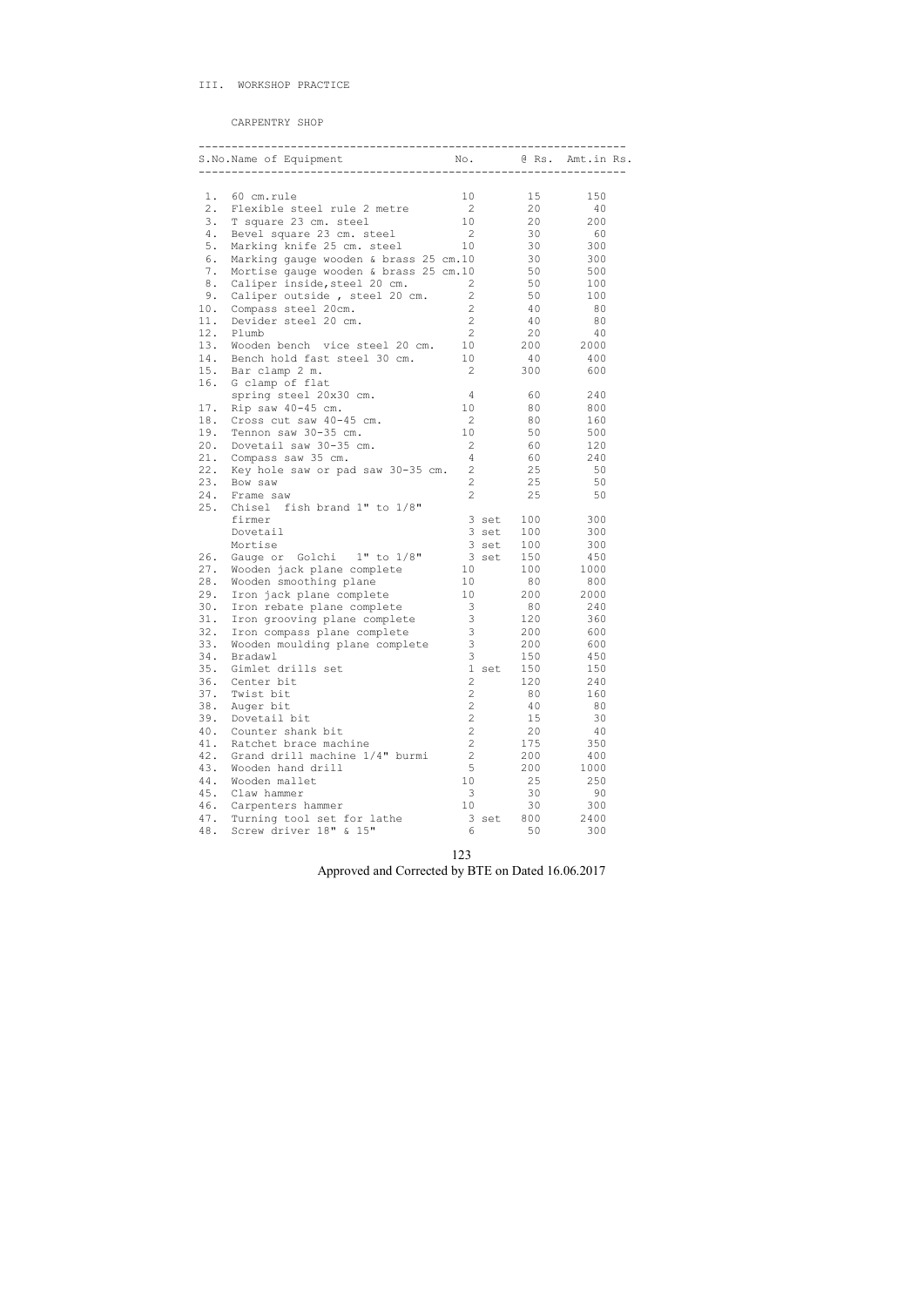|     | S.No.Name of Equipment                 |                 |         | No. @ Rs. Amt.in Rs. |  |  |
|-----|----------------------------------------|-----------------|---------|----------------------|--|--|
|     | 49. Adze 500 gm.                       | 10              | 50      | 500                  |  |  |
|     | 50. Pincer 175 mm.                     | 6               | 75      | 750                  |  |  |
|     | 51. Plier 150 mm.                      | $4 -$           | 90      | 360                  |  |  |
|     | 52. Oil stone 8"                       | $4\overline{ }$ | 75      | 300                  |  |  |
|     |                                        |                 |         |                      |  |  |
|     | 53. Rasp file 12"                      | $\overline{4}$  | 100     | 400                  |  |  |
| 54. | Half round file 12"                    | 4               | 80      | 320                  |  |  |
| 55. | Round file 12"                         | 4               | 80      | 320                  |  |  |
| 56. | Triangular file 5", 4"                 | 8               | 60      | 480                  |  |  |
| 57. | Water stone                            | 4               | 20      | 80                   |  |  |
| 58. | Carpentry work benches                 | $4\overline{ }$ | 2000    | 8000                 |  |  |
| 59. | Band saw machine complete              |                 | 1 30000 | 30000                |  |  |
| 60. | Circular saw machine                   | 1               | 15000   | 15000                |  |  |
| 61. | Grinding machine with motor            | 1               | 6000    | 6000                 |  |  |
| 62. | Universal wood working machine         |                 | 1 15000 | 15000                |  |  |
|     | misc. for foundation of machines       | LS              |         | 10000                |  |  |
|     |                                        |                 |         |                      |  |  |
|     | SMITHY SHOP                            |                 |         |                      |  |  |
| 1.  | Anvil 150 Kg. with stand               | $5 -$           | 2500    | 12500                |  |  |
| 2.  | Swage block 50x30x8cm. & 45x45x10cm. 2 |                 | 1250    | 2500                 |  |  |
| 3.  | Hammers                                |                 |         |                      |  |  |
|     | Ball peen 8 Kg.                        | 10 <sup>°</sup> | 150     | 1500                 |  |  |
|     | Cross peen 8 Kg.                       | 10              | 150     | 1500                 |  |  |
| 4.  | 25 Kg.<br>Beak iron                    | $\overline{1}$  | 500     | 500                  |  |  |
| 5.  | Swages different types                 | 6               | 40      | 240                  |  |  |
| 6.  | Fullers different types                | 6               | 30      | 180                  |  |  |
| 7.  | Leg vice 15 cms. opening               | 1               | 150     | 150                  |  |  |
| 8.  | Electric blower with motor             | 1               |         | 5000 5000            |  |  |
|     |                                        | 5 <sup>5</sup>  |         |                      |  |  |
| 9.  | Furnace chmney with exhaust pipe       |                 |         | 5000 25000           |  |  |
| 10. | Sledge Hammer 5Kg                      | $\overline{2}$  | 200     | 400                  |  |  |
|     | Misc. tools                            |                 | LS      | 2500                 |  |  |
|     | SHEET METAL, SOLDERING & BRAZING       |                 |         |                      |  |  |
| 1.  | Dividers - 15cm.                       | 5               | 60      | 300                  |  |  |
| 2.  | Trammel 1 m.                           | $\mathbf 1$     |         |                      |  |  |
| 3.  | Angle protector                        | 5               | 60      | 300                  |  |  |
| 4.  | Try square 30 cm.                      | $\mathsf S$     | 40      | 200                  |  |  |
| 5.  | Centre punch                           | 5               | 20      | 100                  |  |  |
| 6.  | Steel rule 30 cm., 60 cm.,             | 5               | 25      | 125                  |  |  |
|     |                                        | $\mathbf 1$     |         |                      |  |  |
| 7.  | Sheet metal gauge                      |                 | 120     | 120                  |  |  |
| 8.  | Straight snips 30 cm.                  | $\overline{2}$  | 250     | 500                  |  |  |
| 9.  | Curved snips<br>30 cm.                 | $\overline{2}$  | 300     | 600                  |  |  |
| 10. | Bench shear cutter<br>40 cm.           | $1\,$           | 5000    | 5000                 |  |  |
| 11. | Chisel 10 cm.                          | 5               | 100     | 500                  |  |  |
| 12. | Hammer                                 | 5               | 150     | 750                  |  |  |
| 13. | Bench vice 13 cm.                      | 5               | 1000    | 5000                 |  |  |
| 14. | Plier                                  | 5               | 50      | 250                  |  |  |
| 15. | Nose plier                             | 5               | 60      | 300                  |  |  |
| 16. | Sheet metal anvil/stakes               | 5               | 2000    | 10000                |  |  |
| 17. | Shearing machine 120 cm.               | $\mathbf 1$     | 2500    | 2500                 |  |  |
| 18. | Solder electric                        | $\overline{2}$  | 500     | 1000                 |  |  |
|     |                                        |                 |         |                      |  |  |
| 19. | Solder furnace type                    | $\mathbf{2}$    | 250     | 500                  |  |  |
| 20. | Brazing equipments and accessories     | $\mathbf 1$     | 5000    | 5000                 |  |  |
| 21. | Blow lamp                              | 2               | 250     | 500                  |  |  |
| 22. | Sheet bending machine                  | $\mathbf{1}$    | 10000   | 10000                |  |  |

124 Approved and Corrected by BTE on Dated 16.06.2017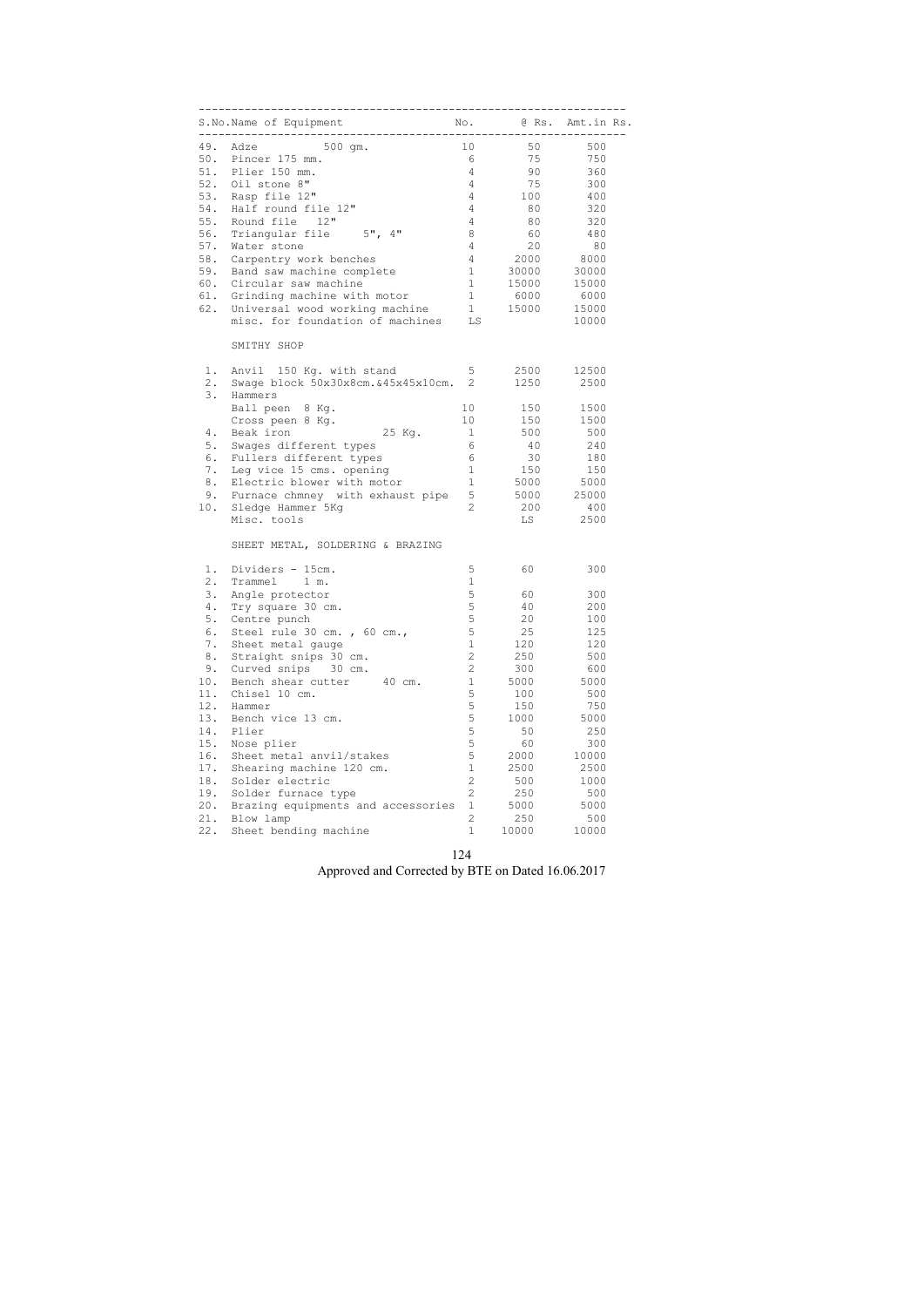#### FITTING SHOP

| S.No.Name of Equipment |                                                |                   |                      | No. @ Rs. Amt.in Rs. |
|------------------------|------------------------------------------------|-------------------|----------------------|----------------------|
|                        |                                                |                   |                      |                      |
|                        | 1. Bench vice jaw 10 cm.                       |                   | 10 300               | 3600                 |
| 2.                     | Surface plate 45x45 cm.                        |                   | 2 2000               | 4000                 |
| 3.                     | V. Block 10x7x4 cm.                            | $5^{\circ}$       | 350                  | 1650                 |
| 4.                     | Try square                                     |                   | 10 40 400            |                      |
| 5.                     | Bevel protractor 30 cm.                        |                   | 1 2100 2100          |                      |
| 6.                     | Combination set                                |                   | 1 2500 2500          |                      |
| 7.                     | Divider                                        | 5                 | 60 — 10              | 300                  |
| 8.                     | Centre punch                                   | 5                 | 20                   | 100                  |
| 9.                     | Calipers (Different sizes)                     | 12                | 20                   | 240                  |
| 10.                    | Vernier calipers 30 cm.                        |                   | 2 600 1200           |                      |
| 11.                    | Micrometer 0-25, 25-50 m.m.                    |                   | 4 500                | 2000                 |
| 12.                    | Vernier depth gauge                            |                   | 1 350                | 350                  |
| 13.                    | Feeler gauge--15 blades                        |                   | $1 \qquad \qquad 30$ | $\overline{30}$      |
| 14.                    | Radius gauge                                   | 1                 | 100                  | 100                  |
| 15.                    | Angle gauge                                    |                   | 1 100                | 100                  |
| 16.                    | Thread gauge                                   |                   | 1 100 100            |                      |
| 17.                    | Bench drilling machine 13 mm.                  |                   | 1 5000               | 5000                 |
| 18.                    | Double ended electric grinder                  |                   | 1 4000               | 4000                 |
| 19.                    | Drill set                                      |                   | 1set 1000            | 1000                 |
| 20.                    | Reamer set                                     |                   | 1set 2000            | 2000                 |
| 21.                    | Tap set                                        |                   | 1set 2000            | 2000                 |
| 22.                    | Adjustable wrenches                            |                   | 1set 2000 2000       |                      |
| 23.                    | Allen key set                                  |                   | 1set 350             | 350                  |
| 24.                    | Spanners                                       | $6 \qquad \qquad$ |                      | 60 360               |
|                        | 25. Work benches                               |                   | 6 2000 12000         |                      |
|                        | 26. Power hacksaw                              |                   | 1 4000               | 4000                 |
|                        | Misc. Files, Dieset, Hexa frames etc. LS 10000 |                   |                      |                      |

# WELDING SHOP

| 1. Ellectric welding set oil cooled 1 10000<br>2. Industrial regulator type oil |       | 10000 |
|---------------------------------------------------------------------------------|-------|-------|
| cooled arc welder                                                               | 12000 | 12000 |
| 3. Air cooled spot welder 7.5 KVA 1 15000                                       |       | 15000 |
| 4. General accssories for air cooled                                            |       |       |
| spot welder of 7.5 KVA                                                          |       | 8000  |
| 5. Gas welding set with gas cutting torch                                       |       |       |
| and complete with all accessories 1 15000                                       |       | 15000 |
| 6. Misc. work benches                                                           | LS    | 20000 |

#### PAINTING & POLISHING SHOP

| 1. Air compressor complete with 2 HP      |            |       |
|-------------------------------------------|------------|-------|
| motor                                     | 1set 12000 | 12000 |
| 2. Spray gun with hose pipe               | 1000       | 1000  |
| 3. Stoving oven                           | 3000       | 3000  |
| 4. Buffing machine with leather and       | 4000       | 4000  |
| cotton wheels                             |            |       |
| 5. Electroplating Equipment for cromium 1 | 10000      | 10000 |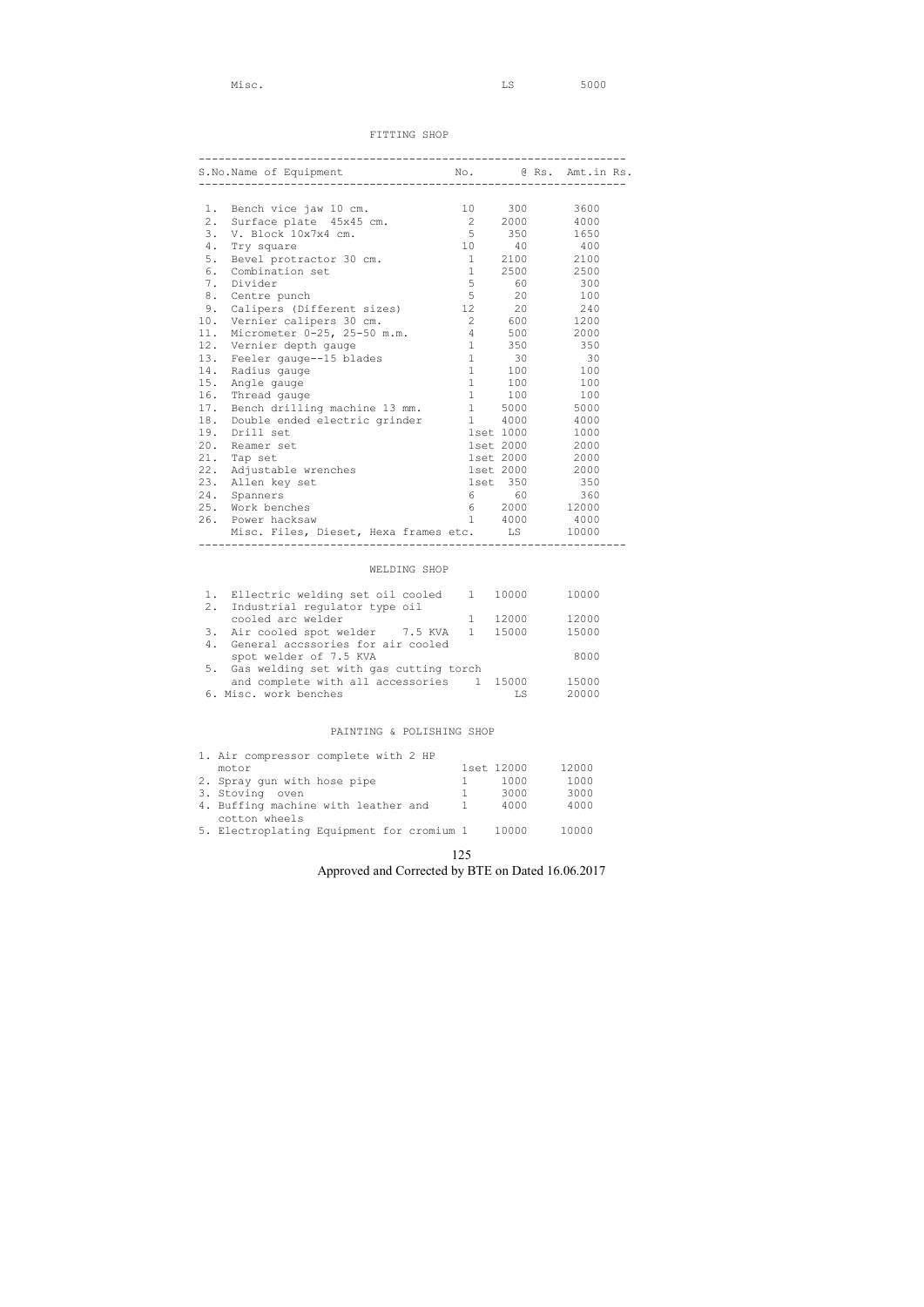#### PLUMBING SHOP

|    | S.No.Name of Equipment                                              |                 | No.              | @ Rs. Amt.in Rs. |
|----|---------------------------------------------------------------------|-----------------|------------------|------------------|
|    | 1. Pipe vice 5 cm.                                                  |                 | $4 \quad$<br>250 | 1000             |
|    | 2. Chain wrenches                                                   |                 | $5 - 5$<br>250   | 1250             |
| 3. | Ring spanner Set                                                    |                 | 5 125            | 625              |
| 4. | Wheel pipe cutter                                                   | 2               | 300 600          |                  |
| 5. | Water pump plier                                                    | $4\overline{ }$ | 50               | 200              |
|    | 6. Pipe die set 2" set                                              |                 | 2 set 600 1200   |                  |
| 7. | Pipe bending device                                                 | $1 \quad$       | 5000             | 5000             |
| 8. | Work benches                                                        | $4 \quad$       | 4000             | 16000            |
| 9. | Set of various types of                                             |                 |                  |                  |
|    | plumbing fittings e.g. Bib cock<br>Cistern, Stop cock, Wheel volve, |                 | LS               | 2000             |
|    | Gat volve etc.                                                      |                 |                  |                  |
|    | 10. Misc. Hacksaw frame and others                                  |                 | LS               | 2000             |
|    | FOUNDRY SHOP                                                        |                 |                  |                  |
|    |                                                                     |                 |                  |                  |
| 1. | Moulding boxes                                                      | 50              |                  | 12000            |
| 2. | Laddles                                                             | 5               |                  | 1000             |
| 3. | Tool kits                                                           |                 | 10 sets          | 2500             |
| 4. | Quenching tanks water or oil                                        | 2               |                  | 1000             |

| 5.  | Permiability tester               |       | 1000 |
|-----|-----------------------------------|-------|------|
| 6.  | Mould hardness tester             |       | 6000 |
|     | Sand tensile testing equipment    |       | 7500 |
| 8.  | Portable grinders                 |       | 3000 |
| 9.  | Temperature recorders/controllers | - T.S | 5000 |
| 10. | Pit furnace with Blower           |       | 5000 |
|     |                                   |       |      |

#### MACHINE SHOP

| $1$ .<br>Lathe machine 4.5 feet<br>"V"<br>centres 8.5 inch. Dog<br>chuck 8 inch complete 1<br>H.P. motor 440v, push<br>button starter with<br>coolent pump, tray and<br>with | bed. Height of<br>standard | $\mathcal{L}$ | 25000 | 50000  |
|------------------------------------------------------------------------------------------------------------------------------------------------------------------------------|----------------------------|---------------|-------|--------|
| accessories.<br>$2$ .<br>Shaper machine 12 inch<br>stroke with 2 H.P. motor<br>440 volts push button<br>starter with vice 6 inch<br>(Swivel base)                            |                            |               | 20000 | 200000 |

NOTE:-

The institutes running mechanical engg. course need not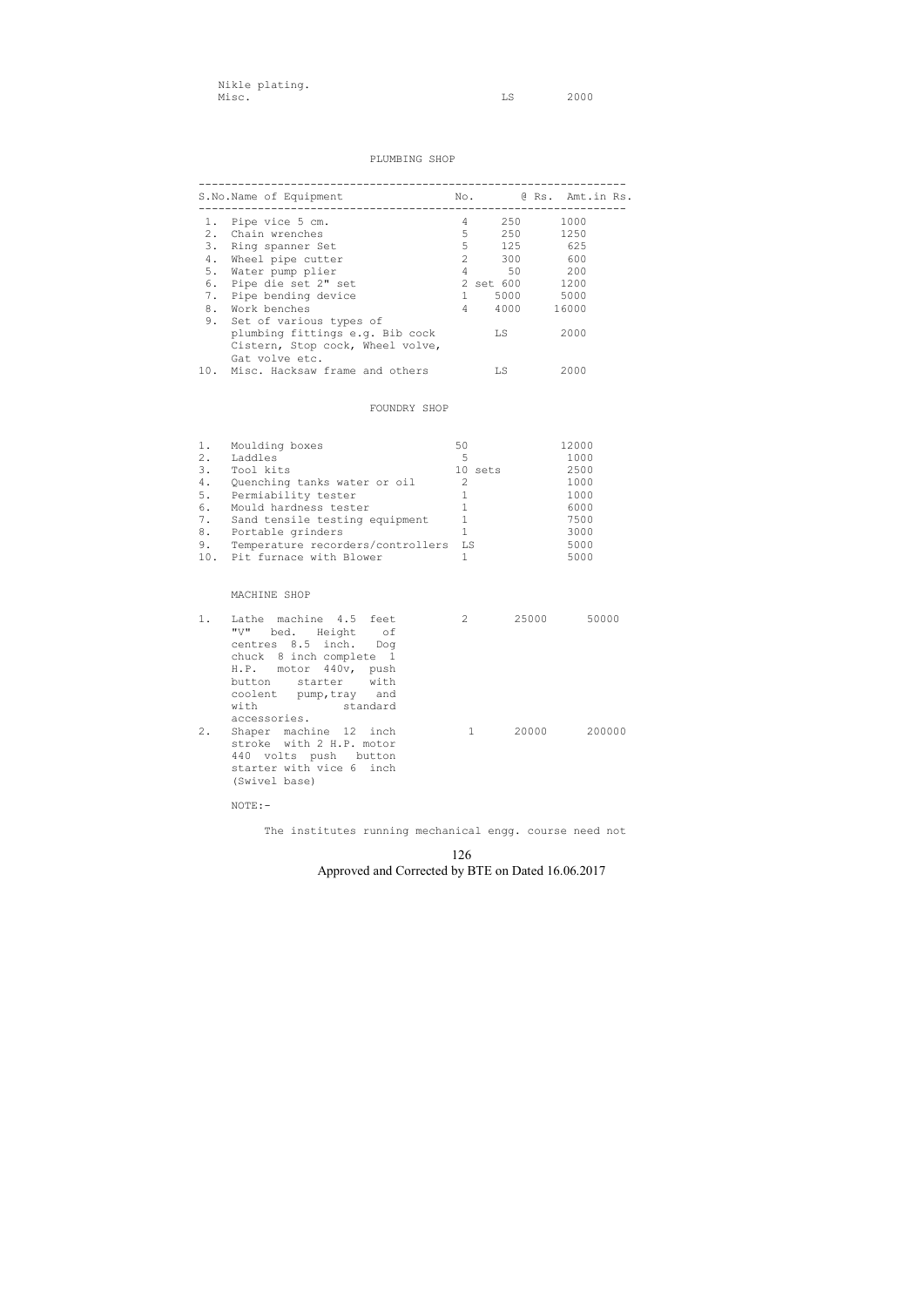purchase these two items sepreately because they will have one complete machine shop for the course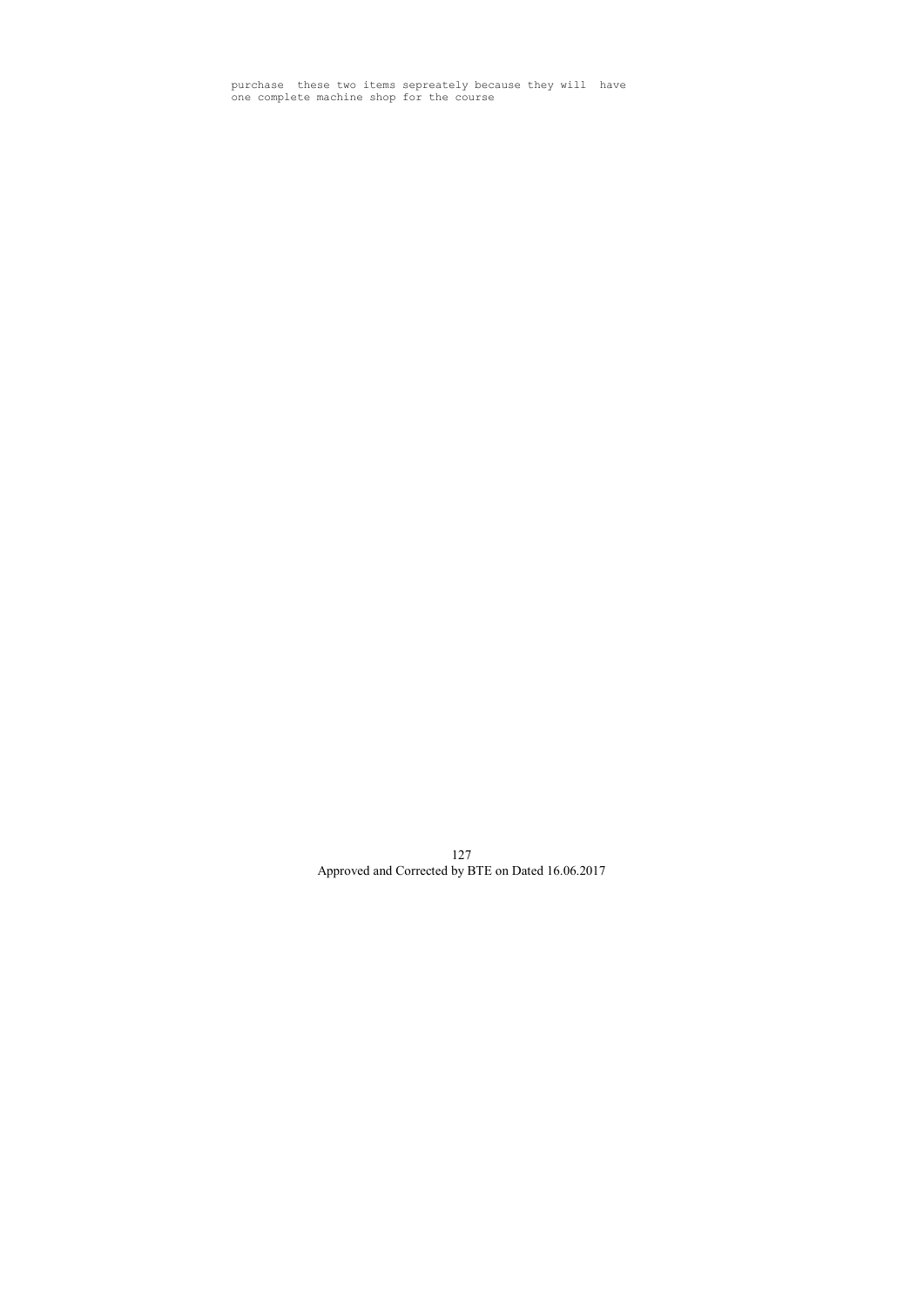#### GENERAL MECHANICAL ENGINEERING LAB

(Common to elements of Mechanical Engineering Lab In

|                   | Mechanical Engineering)                                                                                                                                                                                       |                     |            |       |                                               |
|-------------------|---------------------------------------------------------------------------------------------------------------------------------------------------------------------------------------------------------------|---------------------|------------|-------|-----------------------------------------------|
|                   | S. No. Name of Equipment No. 0 Rs. Amt. in Rs.<br>-------------------                                                                                                                                         |                     |            |       | -----------                                   |
| 1.<br>$2$ .<br>3. | Biogas Plant<br>Windmill<br>Experimental Solar Cooker Box<br>Type- Instrumented To Measure<br>Temperature its Performance &<br>Temperature At Various Location.                                               | $1 \quad$<br>1<br>1 |            | 500   | By Out door visit<br>By Out door visit<br>500 |
| 4.                | Photo Voltage Solar Cell                                                                                                                                                                                      | 1                   |            | 10000 | 10000                                         |
| $5.$              | Throttling & Separating                                                                                                                                                                                       | $\mathbf{1}$        |            | 10000 | 10000                                         |
| 6.                | Colorimeter. (Thermal Engg. Lab)<br>Jib Head Key, Flat Key, Saddle<br>Key, Wood Ruff Key, Feather Key<br>Pinkey & A piece of splined shaft.                                                                   |                     | 1 Set      | L.S.  | 500                                           |
| 7.                | Pins- Split Pin, Taper Cottor<br>Type Split Pin, Cottor or Cottor<br>Pin, Cottor Bolts; Lewis or Raq<br>Foundation Bolt, Fish Tail                                                                            |                     | 1 Set      | L.S.  | 500                                           |
| 8.                | & Square Head Foundation Bolts.<br>Friction Clutches & Couplings<br>-Cone Clutch, Single Plate<br>Muff Coupling, Flange Coupling<br>Universal Coupling or Hooks Joint.<br>Flexible Coupling- Belt & Pin Type, |                     | 1 Set      | L.S.  | 2500                                          |
| 9.                | Coil Spring Type.<br>Bearings- Plane, Bushed, Split<br>Step, Ball, Rollar Bearings,<br>Thrust Bearings.                                                                                                       |                     | 1 Set      | L.S.  | 1000                                          |
| 10.               | Spur gear Single & Double<br>Helical Gears, Bevel Gears.                                                                                                                                                      |                     | 1 Set      | L.S.  | 1000                                          |
| 11.               | Simple Spur Gear train                                                                                                                                                                                        | 1                   |            | 1500  | 1500                                          |
| 12.               | Compound Gear Train                                                                                                                                                                                           | 1                   |            | 1500  | 1500                                          |
| 13.               | Epicyclic Gear Train                                                                                                                                                                                          | 1                   |            | 2000  | 2000                                          |
| 14.               | Compression & Tension<br>Helical Springs.                                                                                                                                                                     |                     | 1 Each 200 |       | 200                                           |
| 15.               | Four Bar Mechanism Fitted<br>on a board.                                                                                                                                                                      | $\mathbf{1}$        |            | 1000  | 1000                                          |
| 16.               | Slider Crank Mechanism                                                                                                                                                                                        | 1                   |            | 1000  | 1000                                          |
| 17.               | Whitworth Quick Return                                                                                                                                                                                        | $\mathbf{1}$        |            | 1000  | 1000                                          |
|                   | Mechanism Fitted on a board.                                                                                                                                                                                  |                     |            |       |                                               |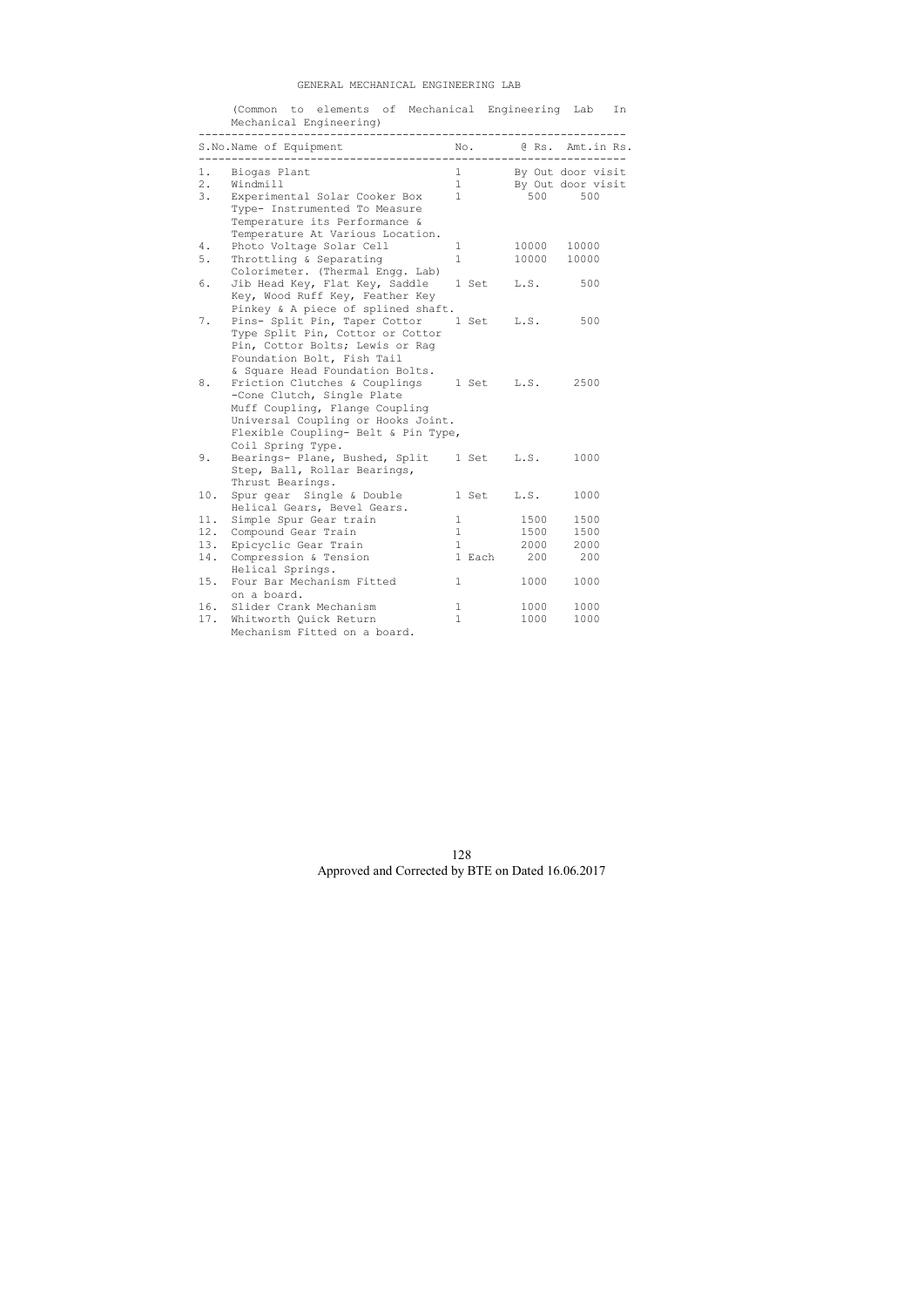#### ELECTRICAL TECHNOLOGY & ELCETRONICS LAB

|                   | 1. D.C. Shunt Motor<br>3 Kw. 1500 RPM with 3 Point<br>Starter.                                          | $2 \left( \frac{1}{2} \right)$             | 10000 20000          |                      |
|-------------------|---------------------------------------------------------------------------------------------------------|--------------------------------------------|----------------------|----------------------|
| 2.                | D.C. Compound Motor<br>3 Kw. 1500 RPM                                                                   | 2                                          | 10000                | 20000                |
| 3.                | Single Phase Transformer<br>1 KVA 50 Hz. Primary Voltage<br>230 with tapping at 50%, 86.6 %<br>Facility | 2                                          |                      | 6000 12000           |
| 4.                | 3 Phase Induction Motor<br>415 V., 50 Hz, 440 RPM,<br>3 KVA Star/Delta/Autotransformer<br>Starter.      | 2                                          |                      | 5000 10000           |
| 5.                | Loading Drum Spring Balance<br>& Belt Arrnagement.                                                      | 2 Set                                      | 1000                 | 2000                 |
| 6.                | Tachometer (Analog/Digital)                                                                             | $\mathbf{1}$                               | 2000                 | 2000                 |
| 7.                | 3 Phase Inductive Loading of<br>Variable Nature                                                         | $\mathbf{1}$                               | 8000                 | 8000                 |
| 8.                | Single Phase Inductive Loading<br>Variable 0-10 Amp., 50 Hz.                                            | $\mathbf{1}$                               | 8000                 | 8000                 |
| 9.                | Moving Coil Ammeter 0-10 Amp.                                                                           | 8                                          | 1000                 | 1000                 |
| 10.               | Moving Coil Voltmeter 0-300 V.                                                                          | 8                                          | 1000                 | 8000                 |
| 11.               | Moving Iron Ammeter 0-10 Amp.                                                                           | 8                                          | 1000                 | 8000                 |
| 12.               | Moving Iron Voltmeter 0-300 V.                                                                          | 8                                          | 1000                 | 8000                 |
| 13.               | Wattmeter Single Phase<br>Dynamo Type 75/300/600 V.<br>$2.5/5$ Amp.                                     | 4                                          | 2500                 | 10000                |
| 14.               | Three Phase Variable Inductive<br>Loading.                                                              | $\mathbf{1}$                               | 8000                 | 8000                 |
| 15.               | Single Phase Variable Inductive<br>Loading with Rheostat.                                               | $\mathbf{1}$                               | 8000                 | 8000                 |
| 16.               | Megger 0-20 Mega Ohm, 500 RPM.                                                                          |                                            |                      |                      |
| 17.               | Flouroscent Tube With Choke.                                                                            | 1                                          | 100                  | 100                  |
| 18.<br>19.<br>20. | SCR Bread Board<br>Power Supply 230 V.<br>Moving Coil Ammeter 0-500 M.A.                                | $\mathbf 1$<br>$\mathbf{1}$<br>$\mathbf 1$ | 1000<br>1000<br>1000 | 1000<br>1000<br>1000 |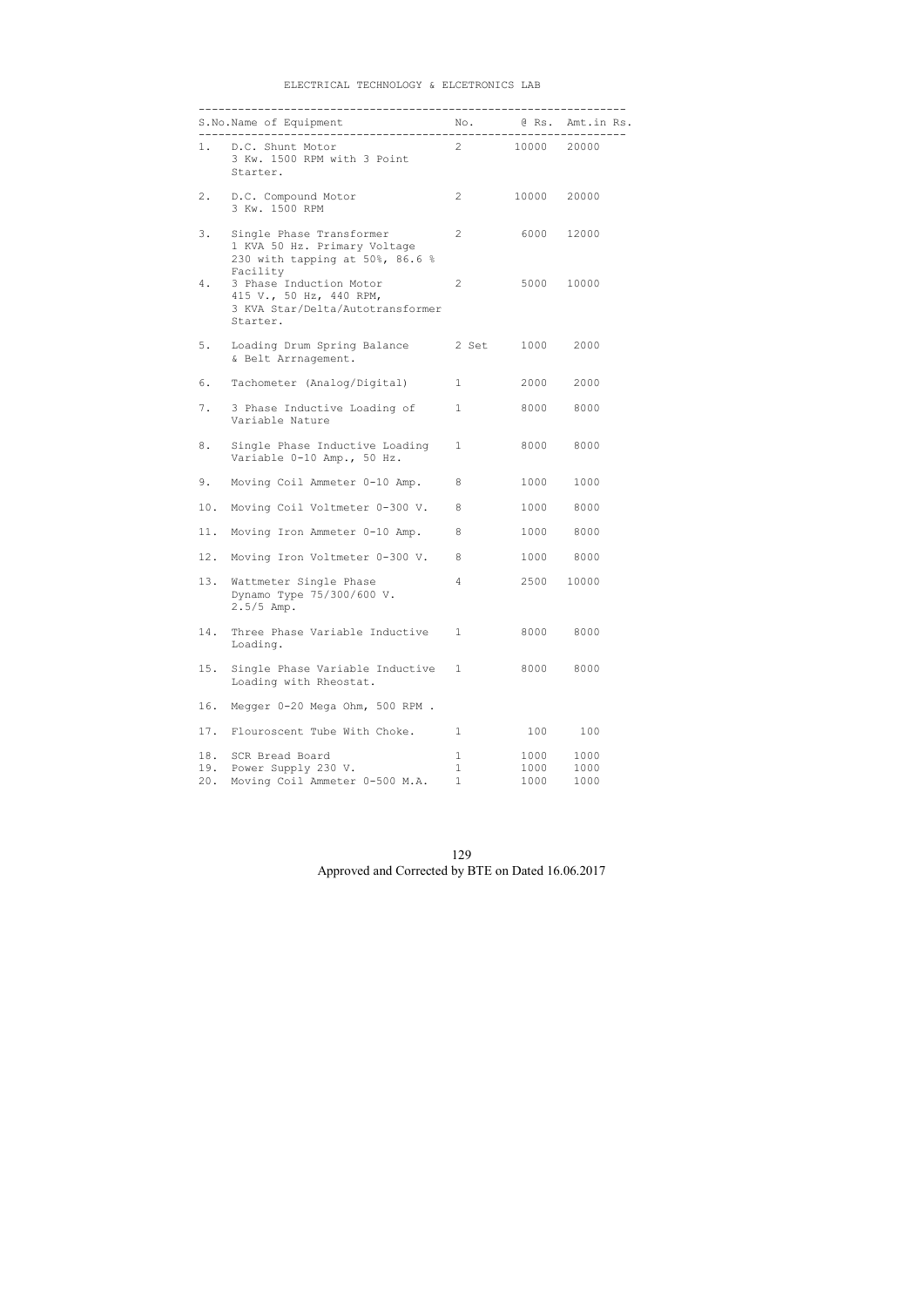|     | S.No.Name of Equipment                     | No. |      | @ Rs. Amt.in Rs. |
|-----|--------------------------------------------|-----|------|------------------|
|     | 21. Moving Coil Voltmeter 0-250 V. 1       |     | 1000 | 1000             |
| 22. | Energy Meter Single Phase<br>230 V., 5 Amp |     | 2000 | 2000             |
|     | Misc.                                      |     | LS   | 1500             |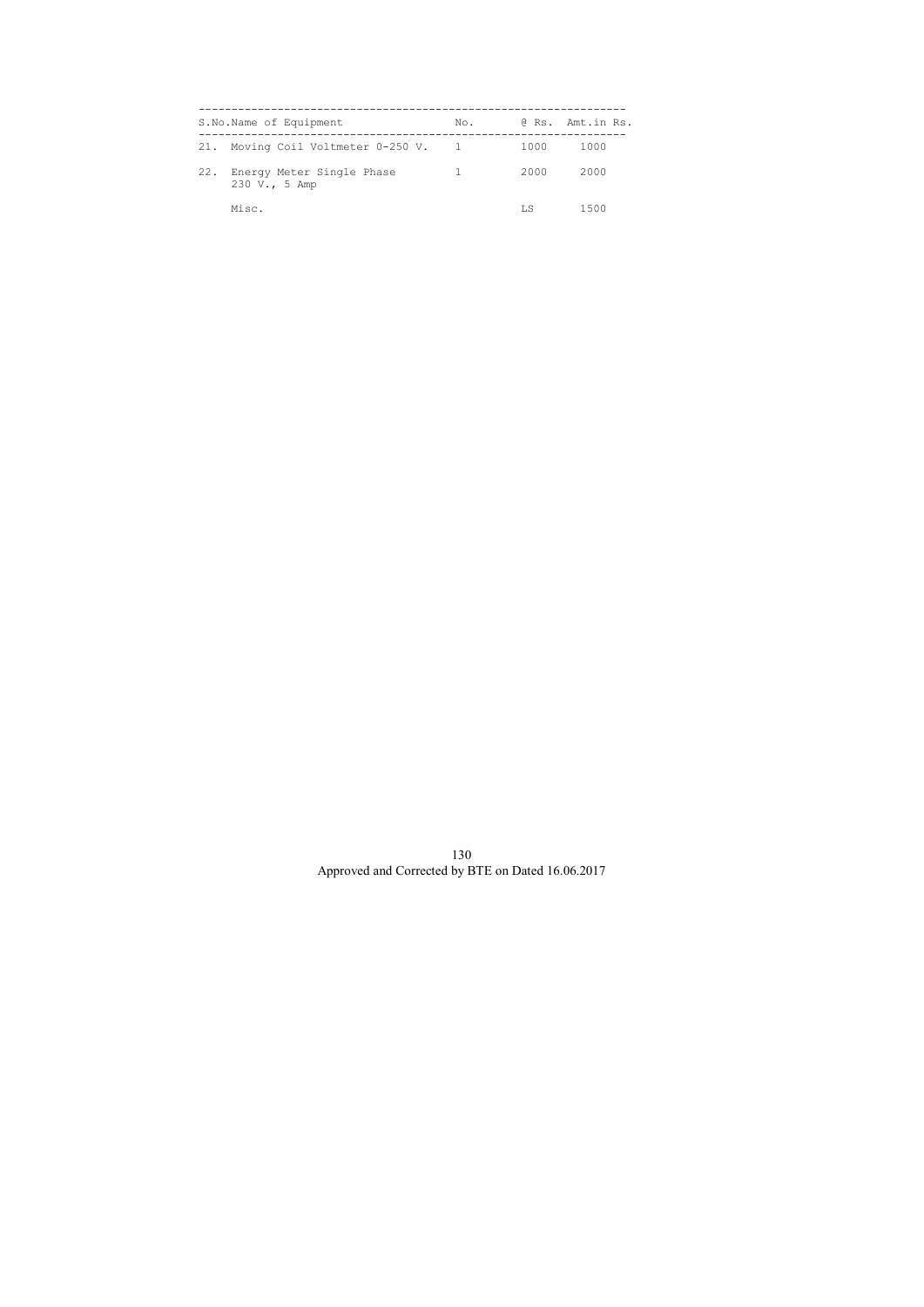#### TEXTILE TESTING LAB

|                                                                  | S.No.Name of Equipment                                                                                                                                                                                                                                                                                                                                                                                                                                                                                                                                                                                                                                                 |                                                                                                                                              |                                                                                     | No. @ Rs. Amt.in Rs.                                                                   |
|------------------------------------------------------------------|------------------------------------------------------------------------------------------------------------------------------------------------------------------------------------------------------------------------------------------------------------------------------------------------------------------------------------------------------------------------------------------------------------------------------------------------------------------------------------------------------------------------------------------------------------------------------------------------------------------------------------------------------------------------|----------------------------------------------------------------------------------------------------------------------------------------------|-------------------------------------------------------------------------------------|----------------------------------------------------------------------------------------|
| 1.                                                               | Baer Sorter (For Fibre Length) 2 20000 40000<br>Acrylic Transparent Sheet -<br>6"X8"X2 pices, 3"X8"X2 pcs<br>Fibre Mounting Templest<br>6"X8"X2 pices, 3"X8"X2 pcs<br>with tweezers, velvet pad,<br>scales, planchass with all<br>complete accessories or                                                                                                                                                                                                                                                                                                                                                                                                              |                                                                                                                                              |                                                                                     |                                                                                        |
| $2$ .                                                            | Latest Configuration<br>Microscope<br>Digital Mocroscope - Microscope<br>& Ends Counting Equipments-<br>Magnifying Power 5X, 10X, 20X,<br>40X, 100X lenses Trinocular<br>biological microscope with fibre<br>cross section kit, high resolution<br>CCD camera and imaging software<br>with measurement facilities, Scope<br>of use section of fibre or yarn,<br>analysis of any fibre, yarn and<br>fibre<br>Range: 5X, 10X, 20X, 450X, 100X /<br>as per requirements, Focus :<br>Adjustable, Lights - White, Blue,<br>Yellow, Uppper & Lower, Supply -<br>220 V AC supply Single Phase,<br>with all complete accessories Or                                            | 2                                                                                                                                            |                                                                                     | 65000 130000                                                                           |
| 3.<br>4.<br>$5.$<br>6.<br>7.<br>8.<br>9.<br>$10$ .<br>11.<br>12. | Latest Configuration<br>Moisture Meter<br>Wrapreel<br>Wrap Block<br>Beesley Balance<br>Quadrant Balance<br>Lea Strength Tester<br>Single Thread Tester (Digital)<br>R. B. Twist Tester<br>One Inch Twist Tester<br>Take Up Twist Tester<br>Yarn test length : 25 mm<br>to 500 mm adjustable (Metric unit)<br>Or 1" to 20" Maximum adjustable<br>(imperial unit), The test length<br>is automatically taken into<br>account for calculation and final<br>reading is displayed directly in<br>TPM/TPL<br>Range : Upto 60TPL<br>Resolution :1 TPM or 0.01 TPI<br>Motor Speed: Upto 1500 RPM<br>Clamps : Spring loaded clamps<br>at motor end for easy clamping<br>of Yarn | $\mathbf 1$<br>$\mathbf{2}$<br>$\overline{2}$<br>$\overline{4}$<br>$\overline{2}$<br>$\mathbf{1}$<br>$\mathbf 1$<br>2<br>$\overline{2}$<br>2 | 16000<br>30000<br>6000<br>7000<br>4000<br>50000<br>100000<br>25000<br>8000<br>28500 | 16000<br>60000<br>12000<br>28000<br>8000<br>50000<br>100000<br>50000<br>16000<br>57000 |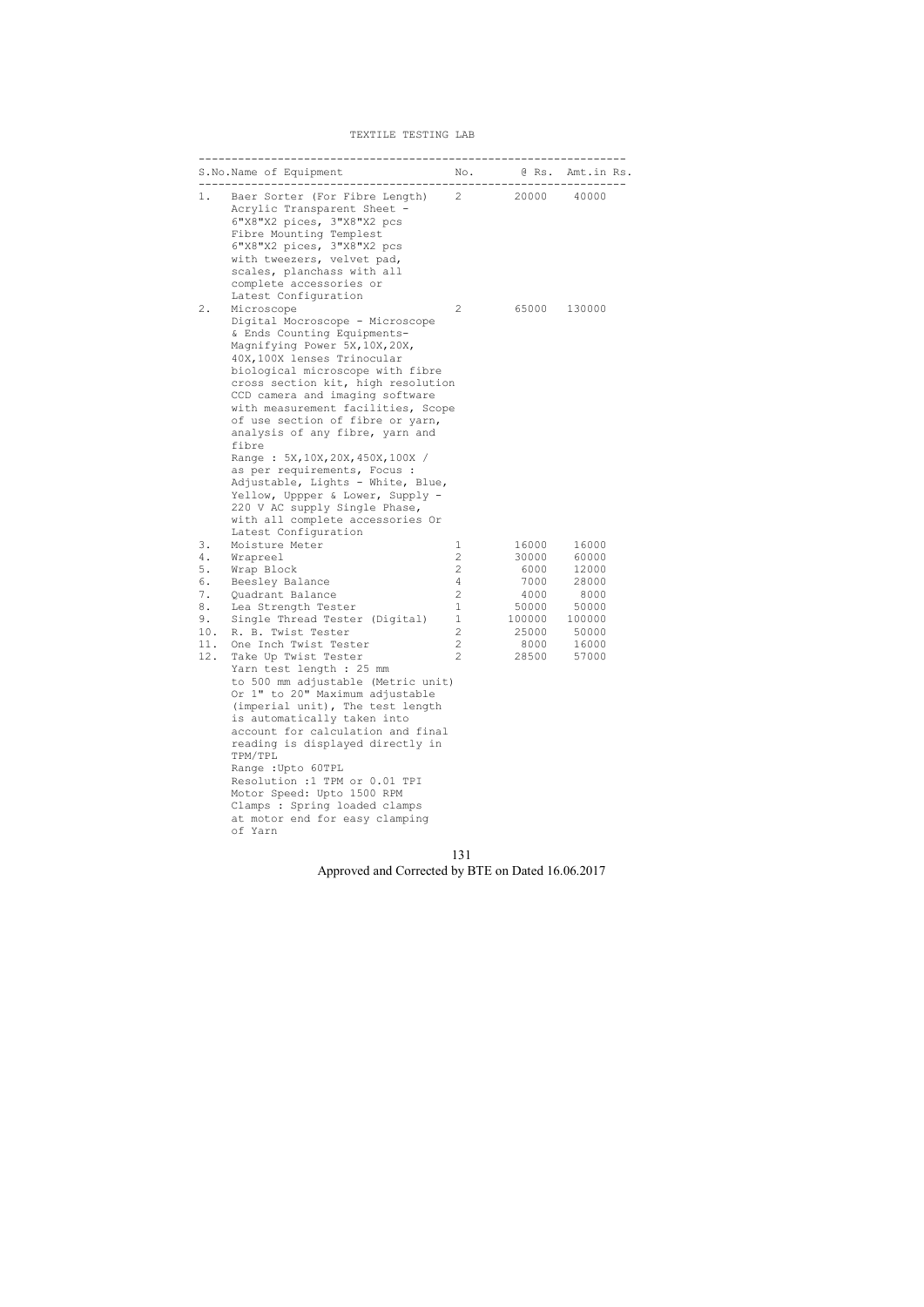|     | Averaging : Reading of at least                 |                |         |               |
|-----|-------------------------------------------------|----------------|---------|---------------|
|     | 10 samples can be stored and                    |                |         |               |
|     | average TPM/TPI value is                        |                |         |               |
|     | calculated and digital display                  |                |         |               |
|     | with pre set device.                            |                |         |               |
|     | Supply : 220 V AC, single phase                 |                |         |               |
|     | Suitable for S/Z type of twisted                |                |         |               |
|     | yarn with reset device. Tension                 |                |         |               |
|     | weight upto 100 gm adjustable.                  |                |         |               |
|     | Yarn spool mounting arrangment                  |                |         |               |
|     | at one end of the twist tester                  |                |         |               |
|     |                                                 |                |         |               |
|     | with all complete accessories                   |                |         |               |
|     | or Latest Configuration                         |                |         |               |
| 13. | Fabric Strength Tester                          | 1              | 50000   | 50000         |
|     | (Tensile Strength)                              |                |         |               |
| 14. | Tearing Strength Tester                         | $\mathbf 1$    | 20000   | 20000         |
| 15. | Bursting Strength Tester                        | $\mathbf 1$    | 35000   | 35000         |
| 16. | Abrasion Resistance Tester                      | $\mathbf{1}$   | 50000   | 50000         |
|     | (Martindle Type)                                |                |         |               |
| 17. | Laundrometer                                    | $\mathbf 1$    | 50000   | 50000         |
|     | (For washing fastness testing)                  |                |         |               |
| 18. | Crocko Meter                                    | $\mathbf{1}$   | 10000   | 10000         |
| 19. | Digital Fibrograph                              | $\mathbf{1}$   | 320000  | 320000        |
|     | Measuring Principle-Optical                     |                |         |               |
|     | Measuring Range-12.0 to 45.0 mm                 |                |         |               |
|     | Measuring Accuracy - $+/- 0.1$ mm               |                |         |               |
|     | Result Output-2.5% SL, 50% SL & UR %            |                |         |               |
|     | Front End Language-English                      |                |         |               |
|     | Applicable Standard-ASTM D5332, ISO2648 & IS233 |                |         |               |
|     | Power Supply-Single Phase 220V AC               |                |         |               |
| 20. | Uster Evenness Tester                           | 1              | 2000000 | 2000000       |
| 21. | Trash Analyser                                  | 1              |         | 150000 150000 |
| 22. | Conditioning Oven                               | $\mathbf{1}$   | 98500   | 98500         |
|     | 220 V With capability of                        |                |         |               |
|     | maintaining temperature up to                   |                |         |               |
|     | 100oC and facility for smoth                    |                |         |               |
|     | variation of temperature inside                 |                |         |               |
|     | 27 liter.                                       |                |         |               |
| 23. | Stelometer (For bundle Strength)                | 2              | 70000   | 140000        |
| 24. | Crease Recovery Tester                          | $\overline{2}$ | 15000   | 30000         |
|     | Size of the Test Specimen -                     |                |         |               |
|     | 40mm X 15mm, Crease Load : 1Kg.                 |                |         |               |
|     | (Stainless Steel), Angle                        |                |         |               |
|     | measurement : On an Engraved                    |                |         |               |
|     |                                                 |                |         |               |
|     | circular scale graduated in 1                   |                |         |               |
|     | deg., Scale measurement : 0-180                 |                |         |               |
|     | with all complete accessories Or                |                |         |               |
|     | Latest Configuration                            |                |         |               |
| 25. | Water Repellancy Tester                         | 1              | 80000   | 80000         |
| 26. | Pilling Tester                                  | $\mathbf{1}$   | 30000   | 30000         |
| 27. | Crimp Regidity Tester                           | 1              | 20000   | 20000         |
|     | Minor Load - 2 Gr. to 10Gr.                     |                |         |               |
|     | in a step of one grams                          |                |         |               |
|     | Major Load - 100 Gr. to 500 Gr.                 |                |         |               |
|     | in step of 50 Grams                             |                |         |               |
|     | Digital display 220 V, with all                 |                |         |               |
|     | complete accessories or Latest                  |                |         |               |
|     | Configuration                                   |                |         |               |
| 28. | Air Permeability Tester                         | 1              | 35000   | 35000         |
| 29. | Sheffield Micronair (For Fibre                  | $\mathbf{1}$   |         |               |
|     | Fineness)                                       |                |         |               |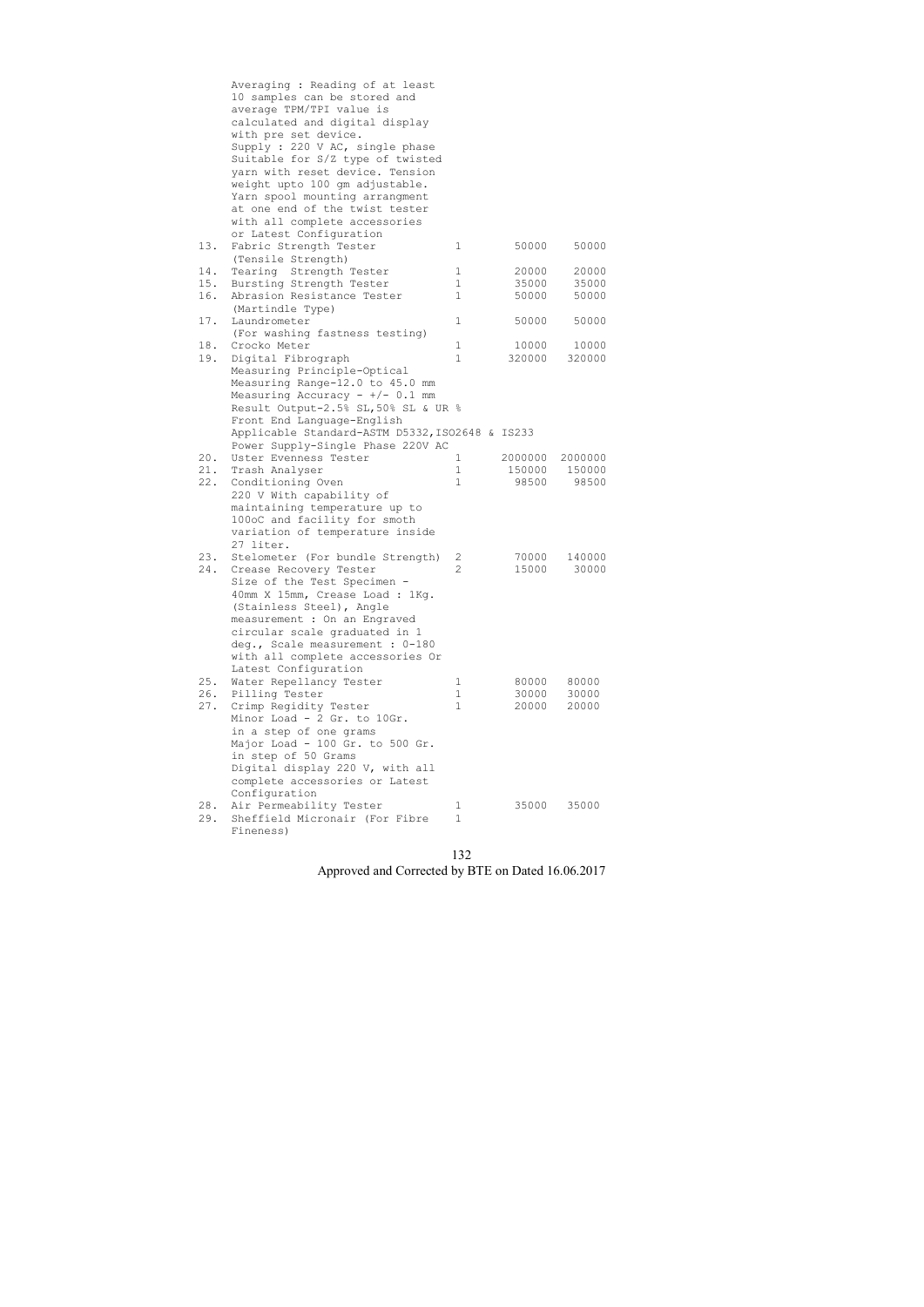| 30. | Uster Stapler for fibre length             | 1 |       |         |
|-----|--------------------------------------------|---|-------|---------|
| 31. | A.N. staplling apparatus for               |   |       |         |
|     | fibre fineness Tester                      |   |       |         |
|     | 32. Miscellaneous Items-Thermameters, L.S. |   |       |         |
|     | Heating Devices, Thermohydrograph,         |   |       |         |
|     | Whirling Hydrometer, Dry & Wet bulb        |   |       |         |
|     | thermometer, Physical Balance, etc.        |   |       |         |
| 33. | Classimate (Yarn faults finding 1          |   |       | 900000  |
|     | equipments)                                |   |       |         |
| 33. | H.V.I. (High Volume Instrument)            | 1 |       | 3500000 |
|     | for various parameter of fibre             |   |       |         |
|     | 34. Sublimation fastness tester            |   |       | 15000   |
|     | 35. Round Sample of GSM with               |   | 35000 | 35000   |
|     | Electronic balance                         |   |       |         |
|     | 36. Stiffness Tester                       | 1 | 15000 | 15000   |
| 37. | Drapemeter                                 |   | 25000 | 25000   |
|     | 38. Fabric Thickness Tester                |   | 8000  | 8000    |
| 39. | A.S.T.M. Cards For Threads/Inch            |   |       |         |

NOTE:

1. Item No. 20 is not required for Textile Chemistry course.

2. Indian make working laboratory models for the costly equipment be purchased if available.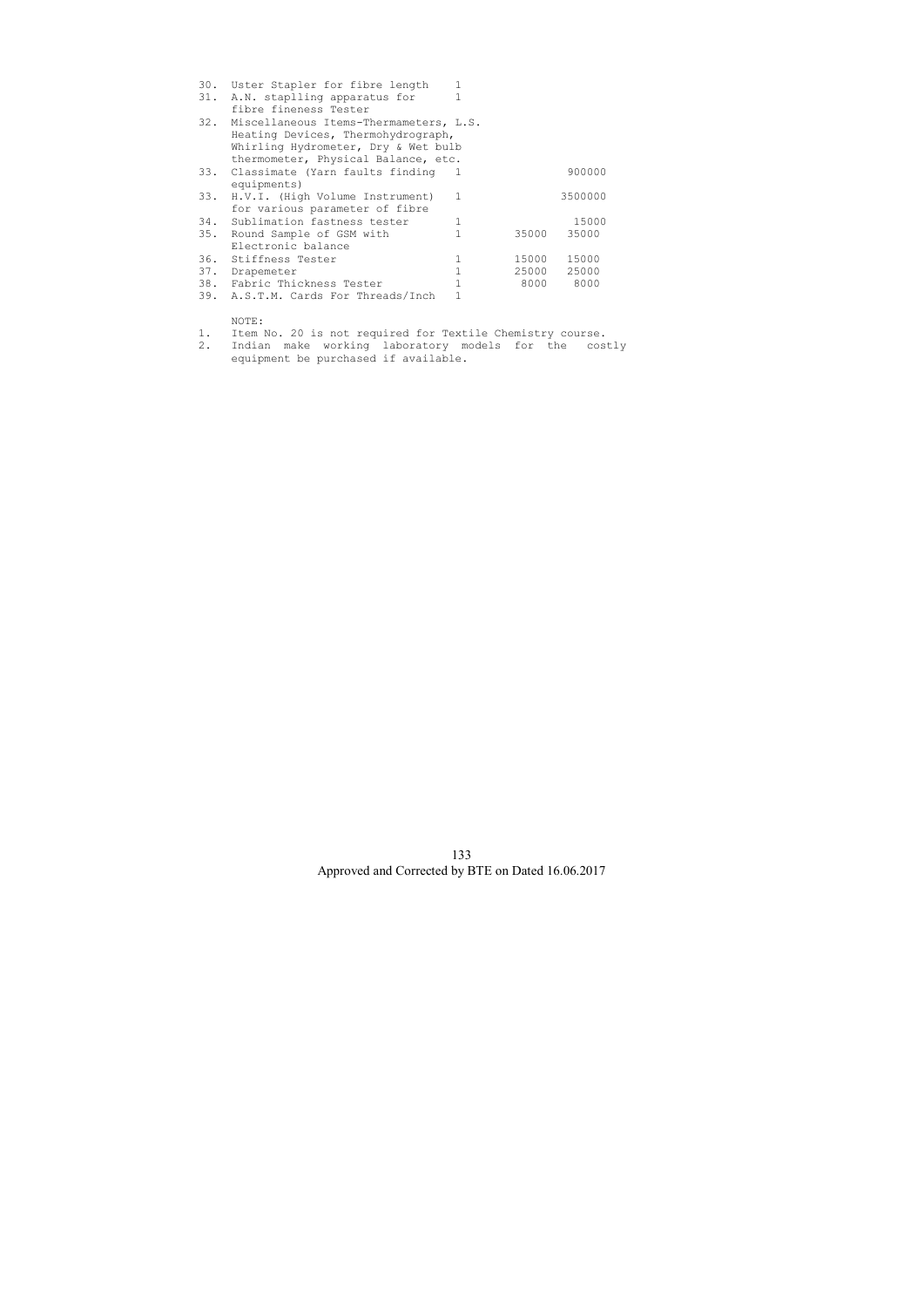| PROCESS HOUSE |  |
|---------------|--|
|               |  |

|           | S.No.Name of Equipment                                                   |              |        | No. @ Rs. Amt.in Rs. |
|-----------|--------------------------------------------------------------------------|--------------|--------|----------------------|
| 1.        | Kier (Small Piolet Bleaching<br>Plant)                                   | $\mathbf{1}$ |        | 200000 200000        |
| $2$ .     | Working Model of Jigger                                                  | $\mathbf{1}$ | 60000  | 60000                |
| 3.        | Lab Model of Roller Printing<br>Machine                                  | $\mathbf{1}$ | 80000  | 80000                |
| 4.        | Dye Bath For Experimental Work                                           | 20           | 100    | 2000                 |
| 5.        | Spray, Block and Screen Systems<br>of Printing                           | 10 Set       | 300    | 3000                 |
| 6.        | Spray Printing Machine With<br>Compressor                                | $\mathbf{1}$ | 150000 | 150000               |
| 7.        | Lab Model of High Temperature<br>Beaker Dyeing Machine                   | $\mathbf{1}$ | 33000  | 33000                |
| 8.        | Lab Model of Padding Mangle<br>Machine.                                  | $\mathbf{1}$ | 42000  | 42000                |
| 9.<br>10. | Electrically Heated Steam Edger<br>Electrically Operated Lab<br>Stirrers | $\mathbf{1}$ | 24000  | 24000                |
|           | A. Fixed Type                                                            | 1            | 3000   | 3000                 |
|           | B. Movable Type                                                          | $\mathbf{1}$ | 3000   | 3000                 |
| 11.       | Stenter (Electrically Heat Setting 1<br>and Curing Machine)              |              | 75000  | 75000                |
| 12.       | Lab Model of Hand Mercerising<br>Machine                                 | $\mathbf{1}$ | 20000  | 20000                |
| 13.       | Lab Model of Hank Dyeing Machine                                         | $\mathbf{1}$ | 15000  | 15000                |
| 14.       | Lab Model of Winch Dyeing Machine 1<br>(Open and Closed)                 |              | 75000  | 75000                |
| 15.       | Pressure Package Dyeing or Beam<br>Dyeing Machine                        | $\mathbf{1}$ | 100000 | 100000               |
| 16.       | Hot Air Oven                                                             | $\mathbf{1}$ | 25000  | 25000                |
|           | 17. Vaccum Cleaner For Spray Printing 1                                  |              | 15000  | 15000                |

NOTE:

- 1. Item No. 13,17,18 are not required for Textile Technology course
- 2. Indian make working laboratory models for the costly equipment be purchased if available.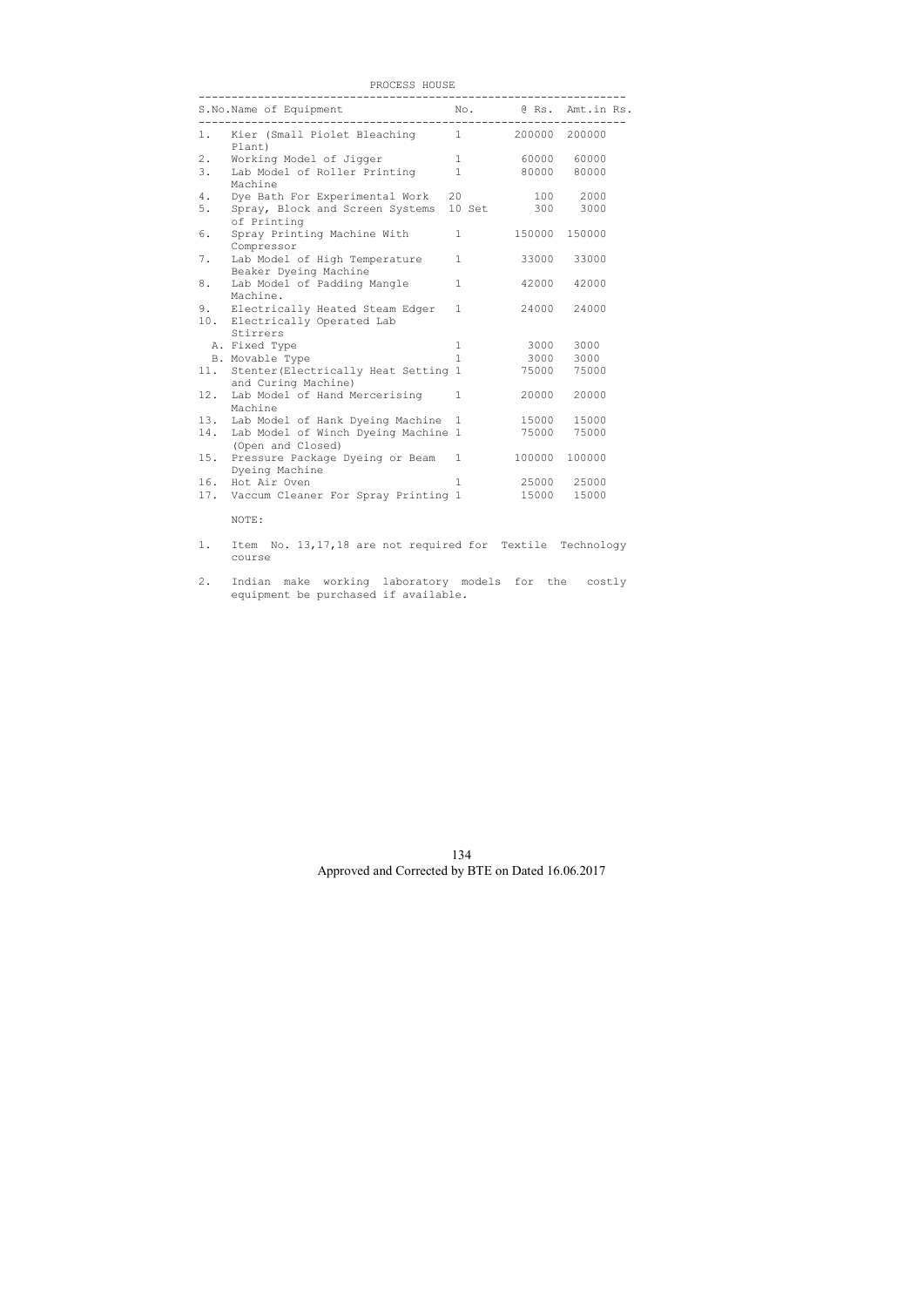#### COMPUTER CENTRE

| S.No. | DESCRIPTION                                                                                                                                                                                                                                                    | QTY. |                                              | APPROX. COST<br>(in Rs.) |
|-------|----------------------------------------------------------------------------------------------------------------------------------------------------------------------------------------------------------------------------------------------------------------|------|----------------------------------------------|--------------------------|
| $1$ . | Core-2 Quad Processor, 4GB RAM 02 Server 1,20,000=00<br>1 GB SATA HDD, 19" TFT Monitor/<br>Server of Latest Specification<br>OS-Windows 2007/2008/Latest Version                                                                                               |      |                                              |                          |
| $2$ . | General Desktop Computer-Intel i5 60 node 36,00,000=00<br>or Higher (with latest Specification<br>Pre loaded latest Anti Virus<br>with Life time Subscription,<br>Licence Media and Manual with<br>UPS 660 VA with latest window OS<br>Including licence<br>0R |      |                                              |                          |
|       | Computer of latest Specification<br>With latest window os including licence                                                                                                                                                                                    |      |                                              |                          |
| 3.    | Software : ((Latest Version)                                                                                                                                                                                                                                   |      |                                              |                          |
|       | i.<br>MS OFFICE 2010/Latest Version<br>ii.<br>COMPILER 'C', C++, JAVA-7                                                                                                                                                                                        |      | LS<br>LS                                     | LS<br>LS                 |
| 4.    | Hardware                                                                                                                                                                                                                                                       |      |                                              | 4,50,000.00 LS           |
|       | i. Switch-32 Port<br>ii. Router<br>iii. Hub<br>iv. Ext. Modem<br>v. Wireless N/W Adaptor<br>vi. Series Access Point<br>vii.LAN Cable Meter<br>viii. LAN Cable Analyzer<br>ix. Crimping Tool<br>and all other accessories related to<br>Networking              |      | 02<br>02<br>02<br>02<br>02<br>05<br>05<br>15 | 04 (8 Port)              |
| 5.    | Scanner- Flat Bed A4/Auto Lighter<br>(Bit depth 48)                                                                                                                                                                                                            |      | 02                                           | 20,000                   |
| 6.    | 132 Column 600 CPS or faster<br>9 Pin dot matrix printer with<br>500 million character head life                                                                                                                                                               |      |                                              | 02 50,000                |
| 7.    | Laser Jet-A4 All In one 20 page<br>per min (2 Each)                                                                                                                                                                                                            |      | 04                                           | 50,000                   |
| 8.    | Desk Jet-A4 Photo Smart (2 Each)                                                                                                                                                                                                                               |      | 04                                           | 40,000                   |
| 9.    | 5 KVA on line UPS with minimum<br>30 minute battery backup along<br>with sealed maintenance free<br>batteries. Provision for connecting<br>external batteries with network                                                                                     |      | 04                                           | 8,00000                  |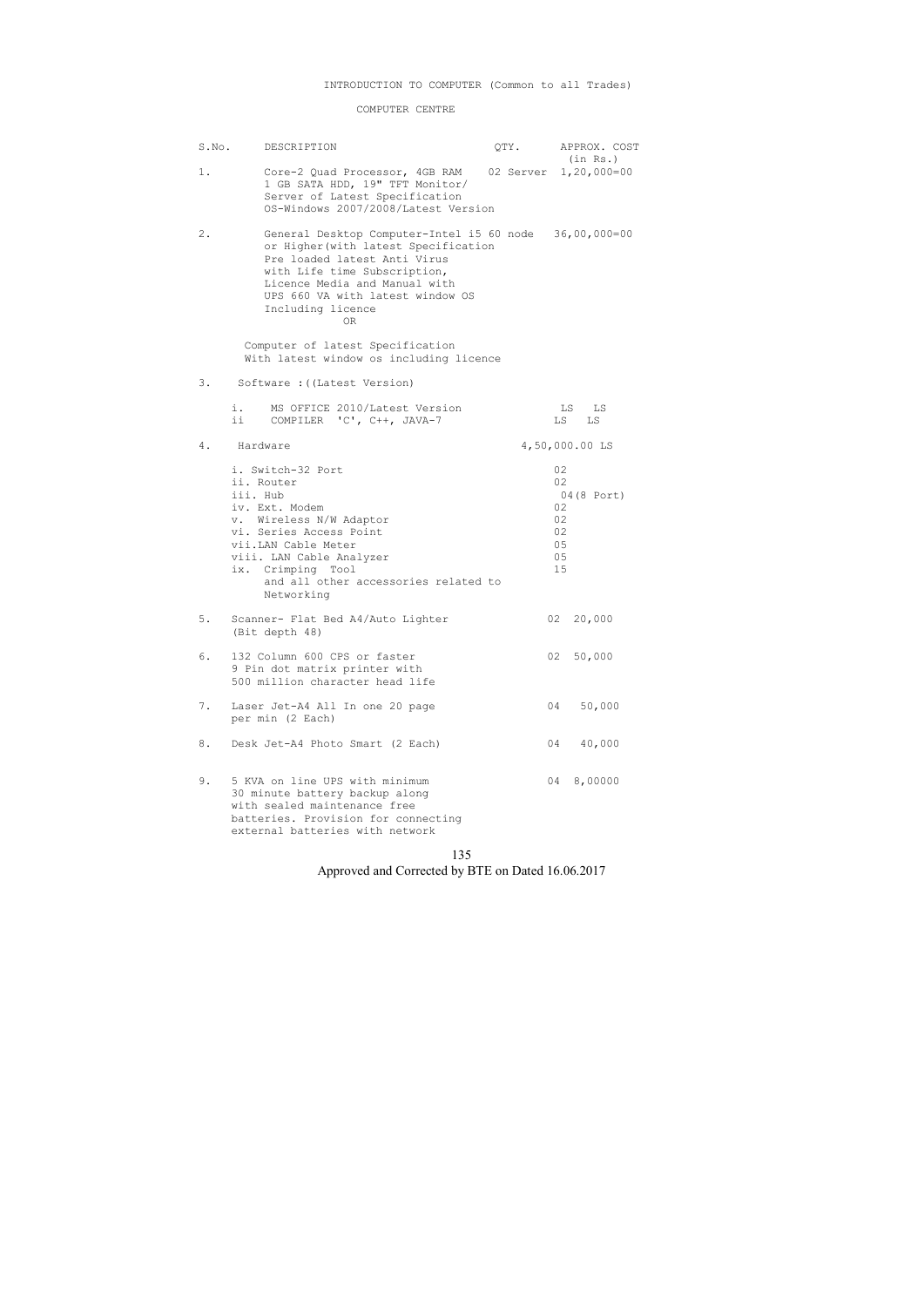connectivity.(For 2 Labs)

| 10. | Split Air Conditioner 1.5 tones<br>capacity with ISI mark along with<br>electronic voltage stabilizer with<br>over voltage and time delay circuit |                 | 08 35,0000 |
|-----|---------------------------------------------------------------------------------------------------------------------------------------------------|-----------------|------------|
| 11. | Room preparation and furniture                                                                                                                    | LS              |            |
| 12. | 19" rack, 24-port switch. connector RJ-45<br>Cat-6 cabling for network                                                                            | LS              | 10,0000    |
|     | 13. 2 KVA Inverter Cum UPS                                                                                                                        | 02              | 6,0000     |
| 14. | Fire Extinguisher (2 Kg.)                                                                                                                         | 04              | 15000      |
| 15. | Fire Extinguisher (5 Kg.)                                                                                                                         | 04              | 25000      |
| 16. | Vacuum Cleaner                                                                                                                                    | 02              | 25000      |
| 17. | LCD Projector 3000 Lumen with all<br>Accessories                                                                                                  | 02              | 350000     |
|     | 18. Pen Drive 16 GB                                                                                                                               | 10 <sup>°</sup> | 10000      |
|     | 19. DVD Writer External                                                                                                                           | 02              | 10000      |
| 20. | HDD External 500 GB                                                                                                                               | 02              | 15000      |
| 21. | PAD (Latest Configuration)                                                                                                                        | 02              | 15000      |
| 22. | Broadband For Internet (Speed Min. 8mbps)                                                                                                         | 04              | LS         |
|     | 23. USB Modem                                                                                                                                     | 02              | 8000       |
| 24. | Generator 15 KVA Water Coolant                                                                                                                    | 01              | 450000     |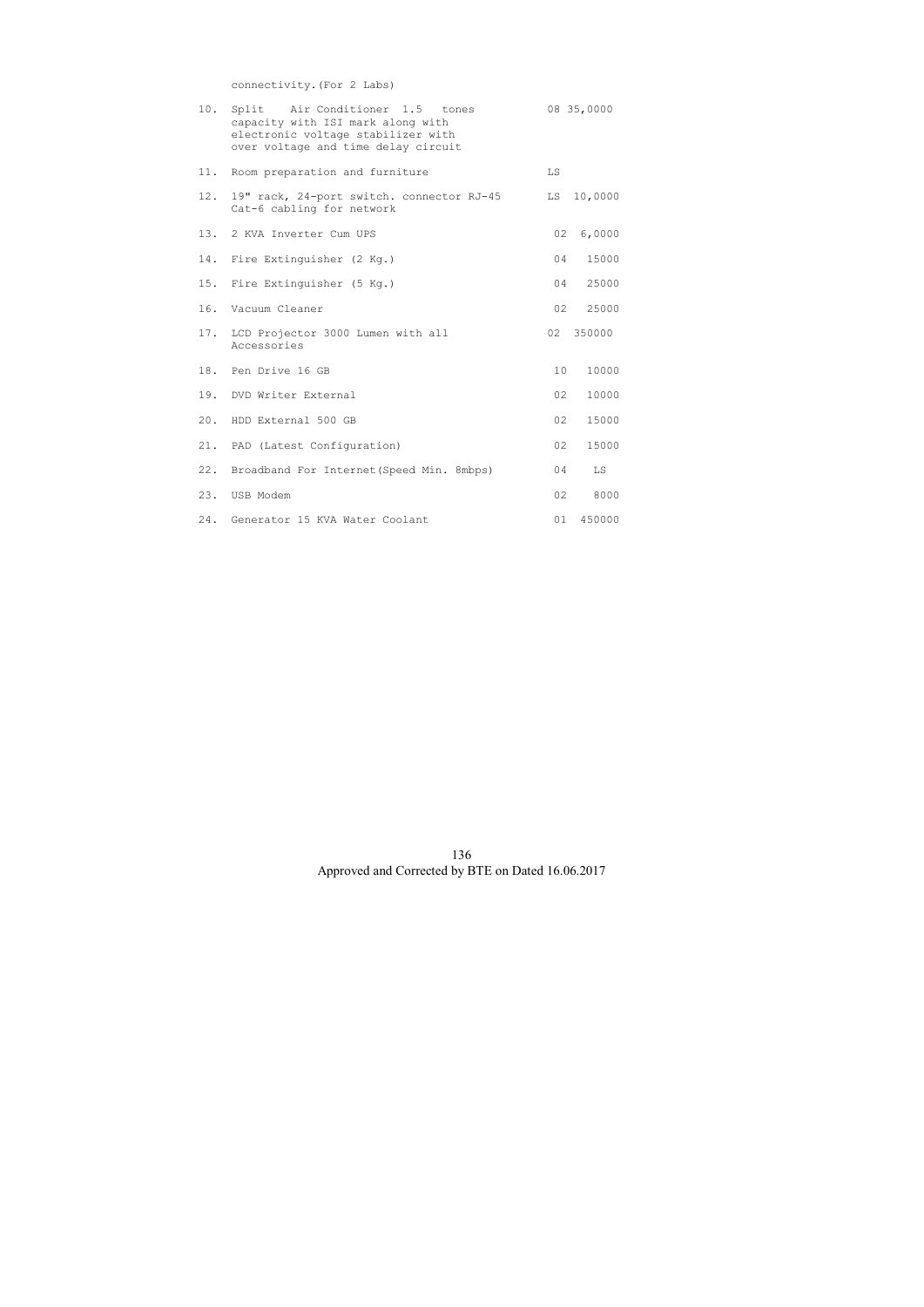# **LIST OF LABORATORY EQUIPMENT(Energy Conservation)**

| Sr.<br>N <sub>0</sub> | <b>Particulars</b>                                                     | Qty            | <b>Estimated</b><br>Cost (Rs) |
|-----------------------|------------------------------------------------------------------------|----------------|-------------------------------|
| 1.                    | Multimeter                                                             |                | 17,000                        |
| 2.                    | Power Analyzer                                                         | 1              | 20,000                        |
| 3 <sub>1</sub>        | Luxmeter                                                               |                | 5,000                         |
| 4.                    | Black Box (for checking lamp efficacy including stand and<br>luxmeter) | 1              | 25,000                        |
| 5.                    | Centrifugal pump, 1 kW                                                 |                | 15,000                        |
| 6.                    | Variable Frequency drive                                               | $\mathfrak{D}$ | 50,000                        |
| 7.                    | Water Flow meter                                                       |                | 10,000                        |
| 8.                    | Pressure Gauge                                                         | 1              | 2,000                         |
| 9.                    | Experimental Set up for Valve Throttling vs VFD                        |                | 50,000                        |
| 10.                   | Compressor, 20 cfm, single-stage                                       |                | 50,000                        |
| 11.                   | Air leakage meter                                                      |                | 18,000                        |
| 12.                   | Blower (2 HP)                                                          |                | 8,000                         |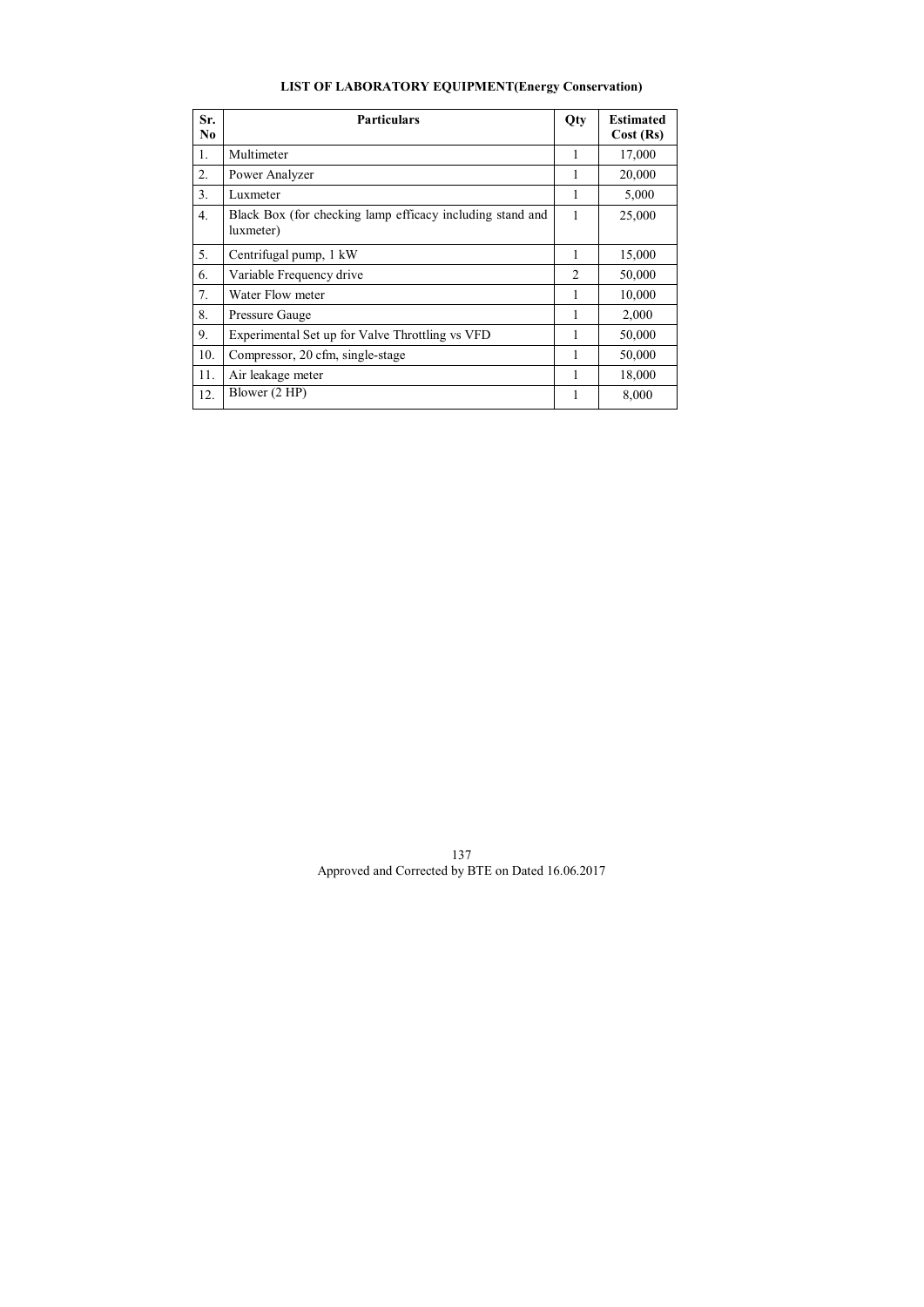7. LEARNING RESOURCE MATERIALS

| 1.<br>2.<br>3. | LCD Projector with Screen<br>Handicam<br>Cutting, Binding & Stitching<br>equipment.                                                                                                                     | 1<br>1<br>1  | 20000<br>30000<br>30000 |
|----------------|---------------------------------------------------------------------------------------------------------------------------------------------------------------------------------------------------------|--------------|-------------------------|
| 4.             | Desk Top Computer with Internet<br>Core i5/i7- 760, Processor,<br>Genuine Windiw 7, Professional<br>18 inch HD, Flat Panel Monitor<br>Optical Mouse, Key Board & all<br>related media or latest version | $\mathbf{1}$ | 40000                   |
| 5.             | Home Theater<br>Support Disc type CD. CDR/CDRW<br>DVDR/DVDRW, VCD Supported with<br>USB Port Support-DIVX/JPEG/MP3                                                                                      | 1            | 25000                   |
| 6.             | Commerical P A System<br>16 W-220W output, AC & 24V DC<br>Operated, 5 Mic. & 2 Auxilary<br>input, Speaker output 4 Ohm,<br>8 Ohm, 17 V & 100 V                                                          | 1            | 20000                   |
| 7.             | Interactive Board                                                                                                                                                                                       |              | 50000                   |

### ote :

1. This center will be only one at the institute level irrespective of all branches.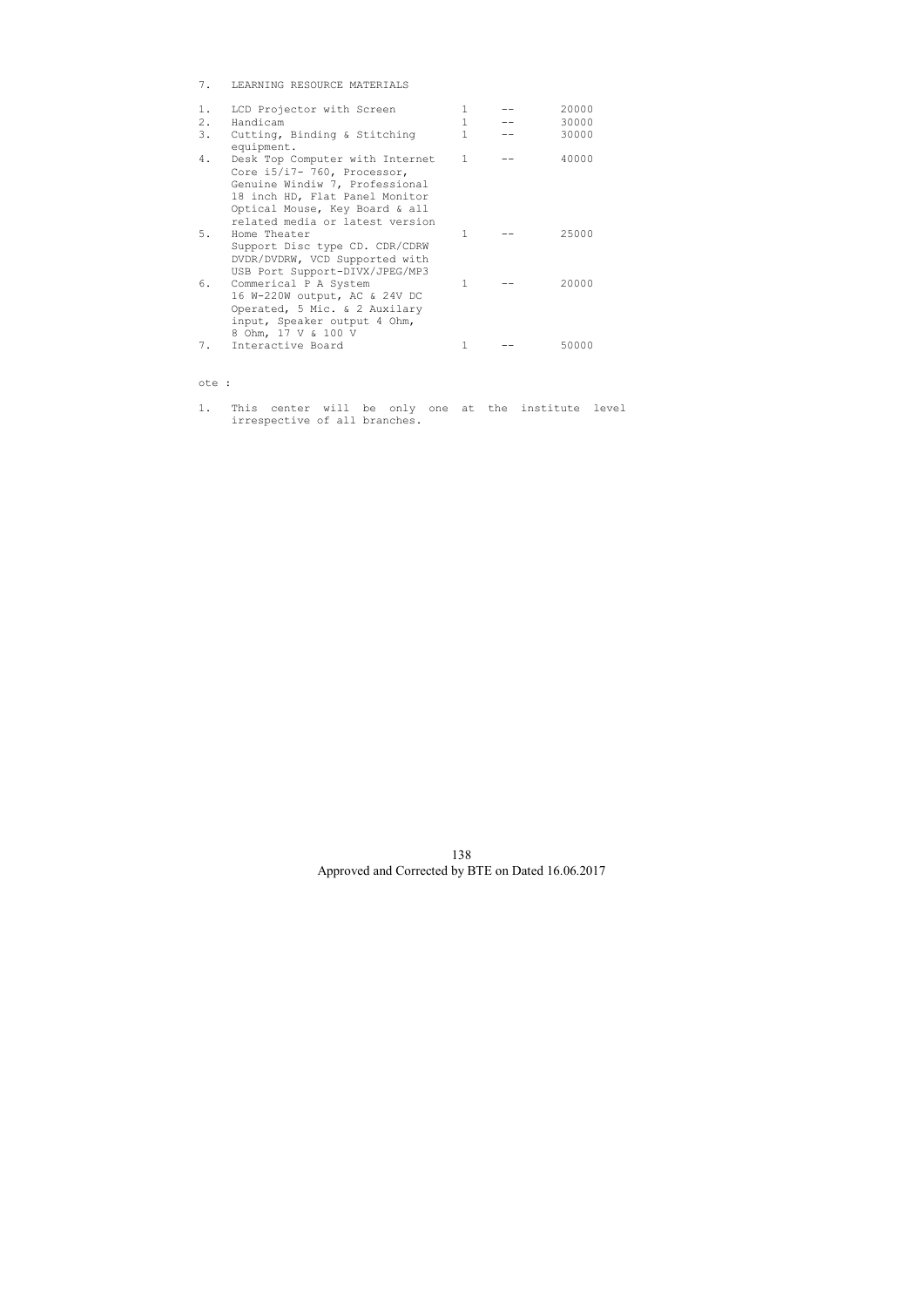```
 ANNEXURE - I
```
PROPOSED GUIDE

 FOR SECOND YEAR STUDENTS TO PREPARE THEIR INDUSTRIAL VISIT REPORT

- 1. Name & Address of the unit
- 2. Date of

 i. Joining. ii. Leaving.

3. Nature of Industry

 i. Product & Capacity. ii. Services. iii. Working Hrs.

- 4. Sections of the unit visited and activities there in.
- 5. Details of machines/Tools & instruments used in working in the section of the unit visited and its layout.
- 6. Work procedure in the section visited.
- 7. Specifications of the product of the section and materials used.
- 8. Work of repair and maintenance cell.
- 9. Details of the shops (welding, Foundary, Machines shop etc) related to repair and maintenance work.
- 10. Name of checking and Inspecting Instruments and their details. Quality controls measures taken.
- 11. Details of hadraulics/pneumatic/ thermal units or appliances used. Material Handling Equipments.
- 12. Discripton of any breakdown and its restoring.
- 13. Use of computer if any.
- 14. Visit of units store, Manner of keeping store items, Their receiving & distribution.
- 15. Safety measures on work place & working conditions in general comfortable, convenient & hygeinic.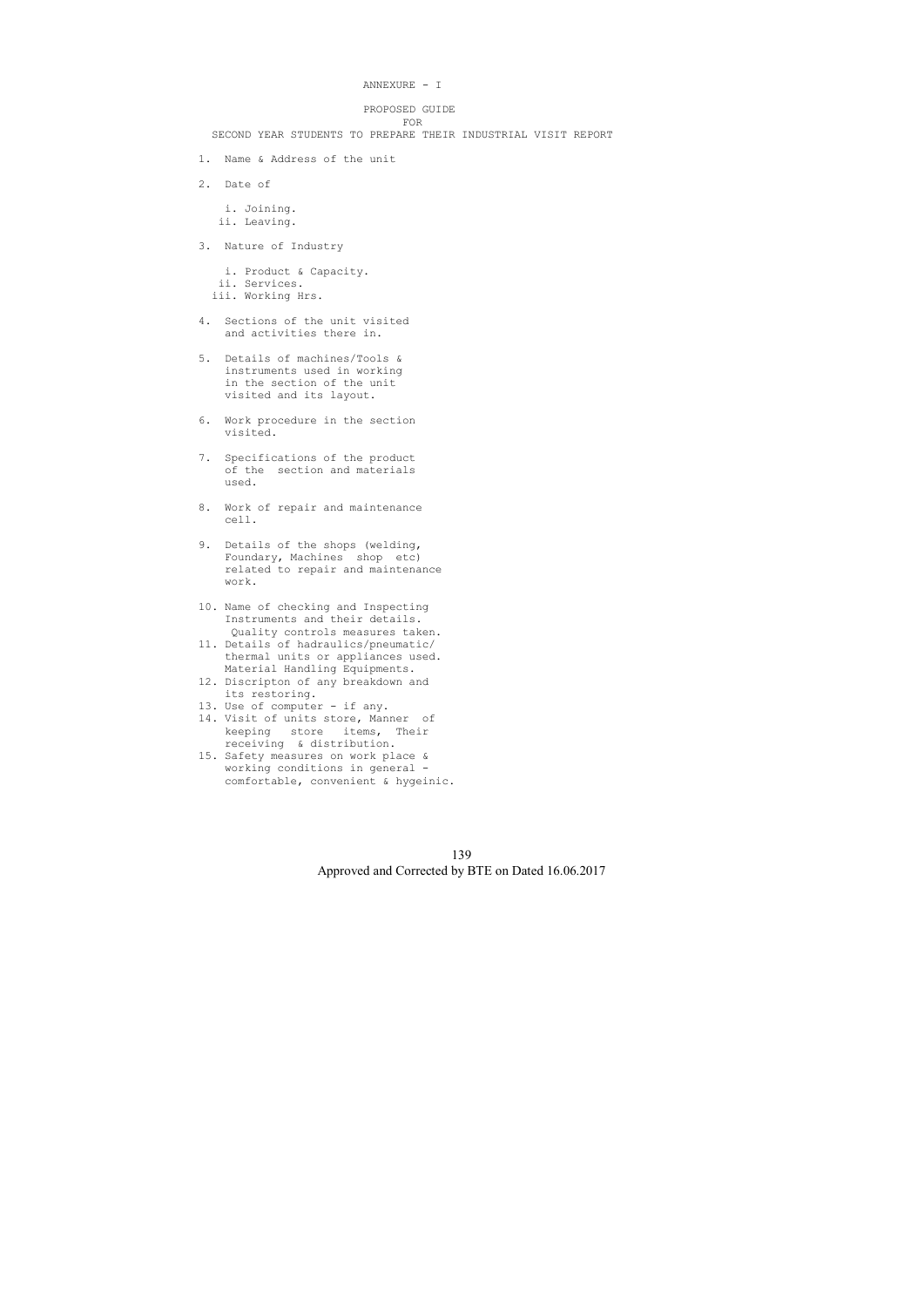#### ANNEXURE - II

#### TRAINEES ASSESSMENT

The Institute invites the comments on the work & behaviour of student during his stay in the industry from his immediate supervisors on the following points.

1. Name of the trainee

- 2. Date of
	- i. Joining.
	- ii. Leaving.
- 3.
- i. Regularity & Punctuality
- ii. Sense of responsibility
- iii. Readiness to work/learn
- iv. Obedience
- v. Skill aquired
- 4. Name of the sections of the unit he attended during his stay. His activities/worth of being there.

5. Any thing specific

Signature of the Assessor

Date :- Designation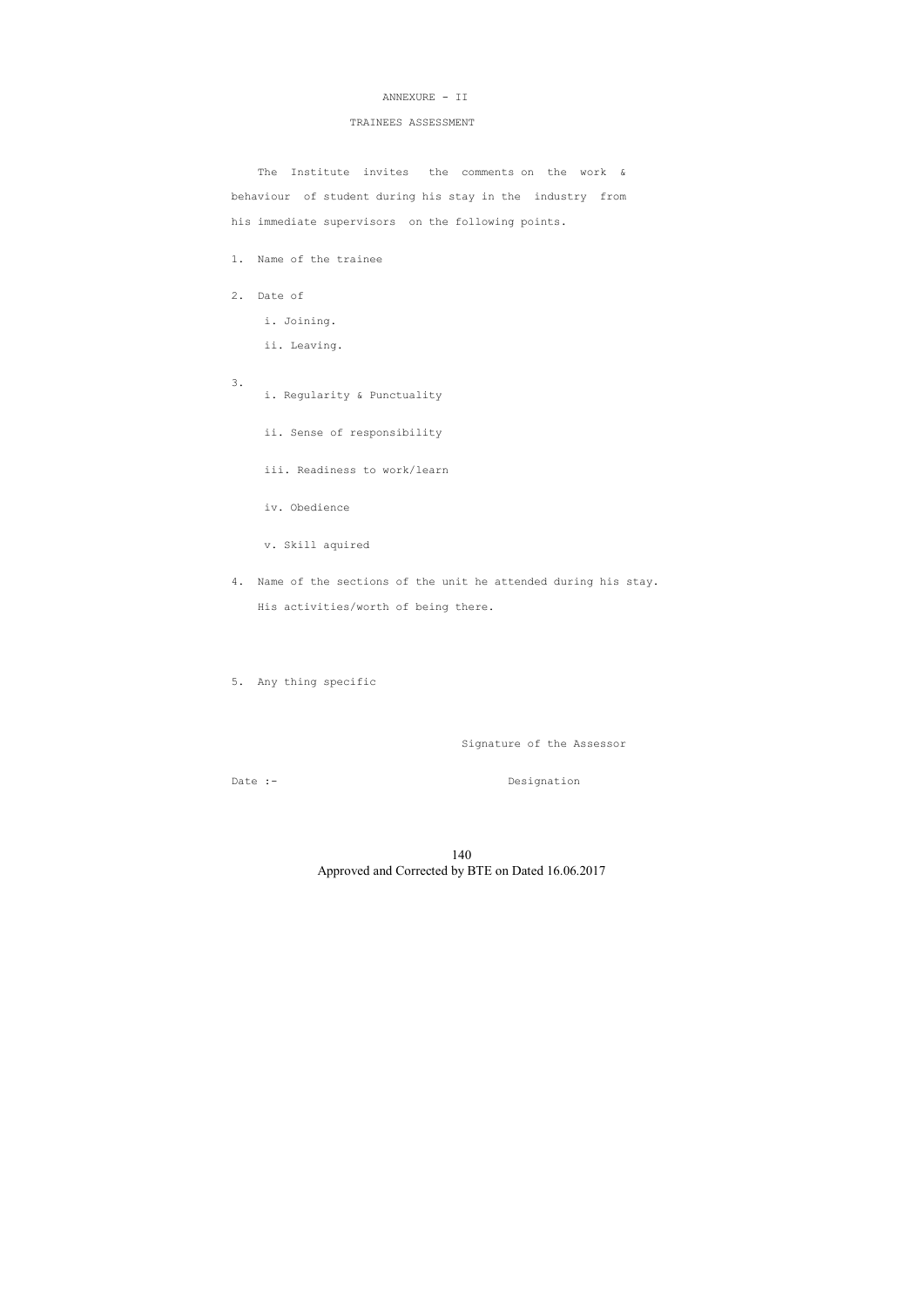#### ANNEXURE III

 For Community Development work two 15 days camps will be organised during the session in identified villages. The students shall stay in the camps and under the supervision of concerned faculty members shall undertake/execute the assigned works in the following fields.

- 1. To launch and sustain funtional literacy programmes.
- 2. To train the rural youth in different trades/skills.
- 3. Training by innovating and improving the efficiency of house hold gadgets.
- 4. To control and reduce pollution effecting the social fabric of rural life i.e.
	- Construction of Soak Pits and Sanitary Latrines, Tree Plantation, Social Forestry, Installation of Smokeless Chulhas.
- 5. To disseminate information on sources of non conventional energy. Installation and maintenance of Solar Street Lights, Solar Photovoltaic Pumps, Wind Mills, Bio Gas Plants etc shall be undertaken.
- 6. Transfer of appropriate Technology/Demonstration of cheap houses by use of locally available material, treatment of mud walls innovation of mud floor, treatment of thatch roofs etc shall be taken with provisions for training to the villagers.
- 7. Training and demonstration of new agricultural implements, house hold gadgets and appliances of non conventional energy.
- 8. To help the rural youth in preparing project reports to set up industrial units and entrepreueurial development.
- 9. All community polytechnics shall render repair and maintenance of agricultural implements, appliances of non conventional energy, household gadgets etc and train the rural youth in such skills.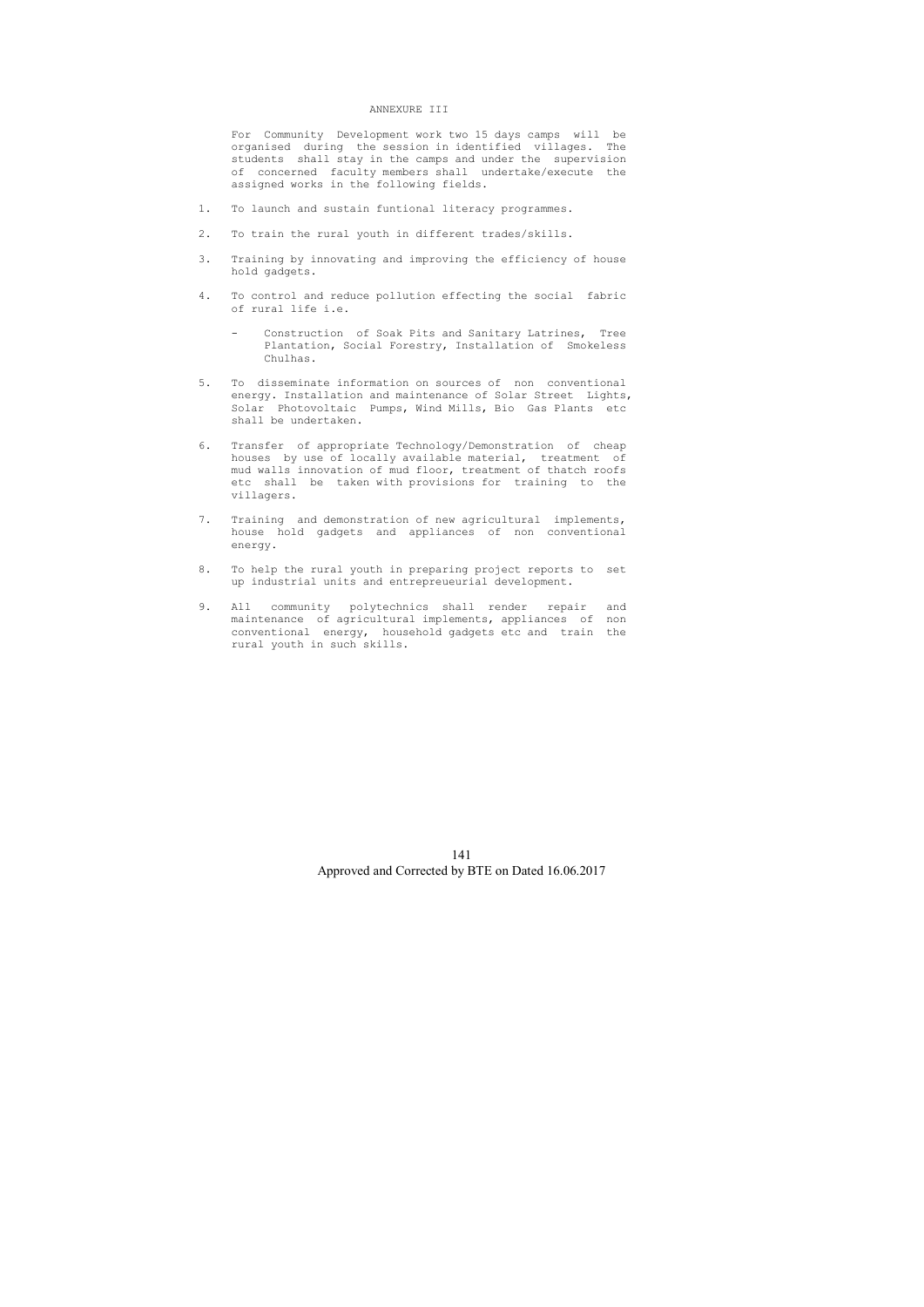# **STUDENT ACTIVITIES ON ENERGY CONSERVATION/ENERGY EFFICIENCY**

- 1. Presentations of Case Studies
- 2. Debate competitions
- 3. Poster competitions
- 4. Industrial visits
- 5. Visual Aids

# **COURSE OUTCOMES**

After studying this course, a student will be able to co-relate and apply fundamental key concepts of energy conservation and energy management in industry, commercial and residential areas. A student will be able to:

- Define principles and objectives of energy management and energy audit.
- Understand Energy Conservation Act 2001 and its features.
- Understand various forms  $\&$  elements of energy.
- Identify electrical and thermal utilities. Understand their basic principle of operation and assess performance of various equipments.
- Identify areas of energy conservation and adopt conservation methods in various systems.
- Evaluate the techno economic feasibility of the energy conservation technique adopted.

# **INSTRUCTIONAL STRATEGY**

Teachers are expected to lay considerable stress on understanding the basic concepts in energy conservation, principles and their applications. For this purpose, teachers are expected to give simple problems in the class room so as to develop necessary knowledge for comprehending the basic concepts and principles. As far as possible, the teaching of the subject must be supplemented by demonstrations and practical work in the laboratory. Visits to industries must be carried out. Expert from industry must be invited to deliver talks on energy conservation to students and faculty.

# **REFERENCE BOOKS**

- 1. Guide book on General Aspects of Energy Management and Energy Audit by Bureau of Energy Efficiency, Government of India. Edition 2015
- 2. Guide book on Energy Efficiency in Electrical Utilities, by Bureau of Energy Efficiency, Government of India. Edition 2015
- 3. Guide book on Energy Efficiency in Thermal Utilities, by Bureau of Energy Efficiency, Government of India. Edition 2015
- 4. Handbook on Energy Audit & Environmental Management by Y P Abbi&Shashank Jain published by TERI. Latest Edition
- 5. **Important Links:** 
	- (i) Bureau of Energy Efficiency (BEE), Ministry of Power, Government of India. www.beeindia.gov.in.
	- (ii) Ministry of New and Renewable Energy (MNRE), Government of India. www.mnre.gov.in.
	- (iii) Uttar Pradesh New and Renewable Energy Agency (UPNEDA), Government of Uttar Pradesh. www.upneda.org.in.
	- (iv) **Central Pollution Control Board (CPCB),** Ministry of Environment, Forest and Climate Change, Government of India. www.cpcb.nic.in.
	- (v) Energy Efficiency Sevices Limited (EESL). www.eeslindia.org.
	- (vi) Electrical India, Magazine on power and electrical products industry. www.electricalindia.in.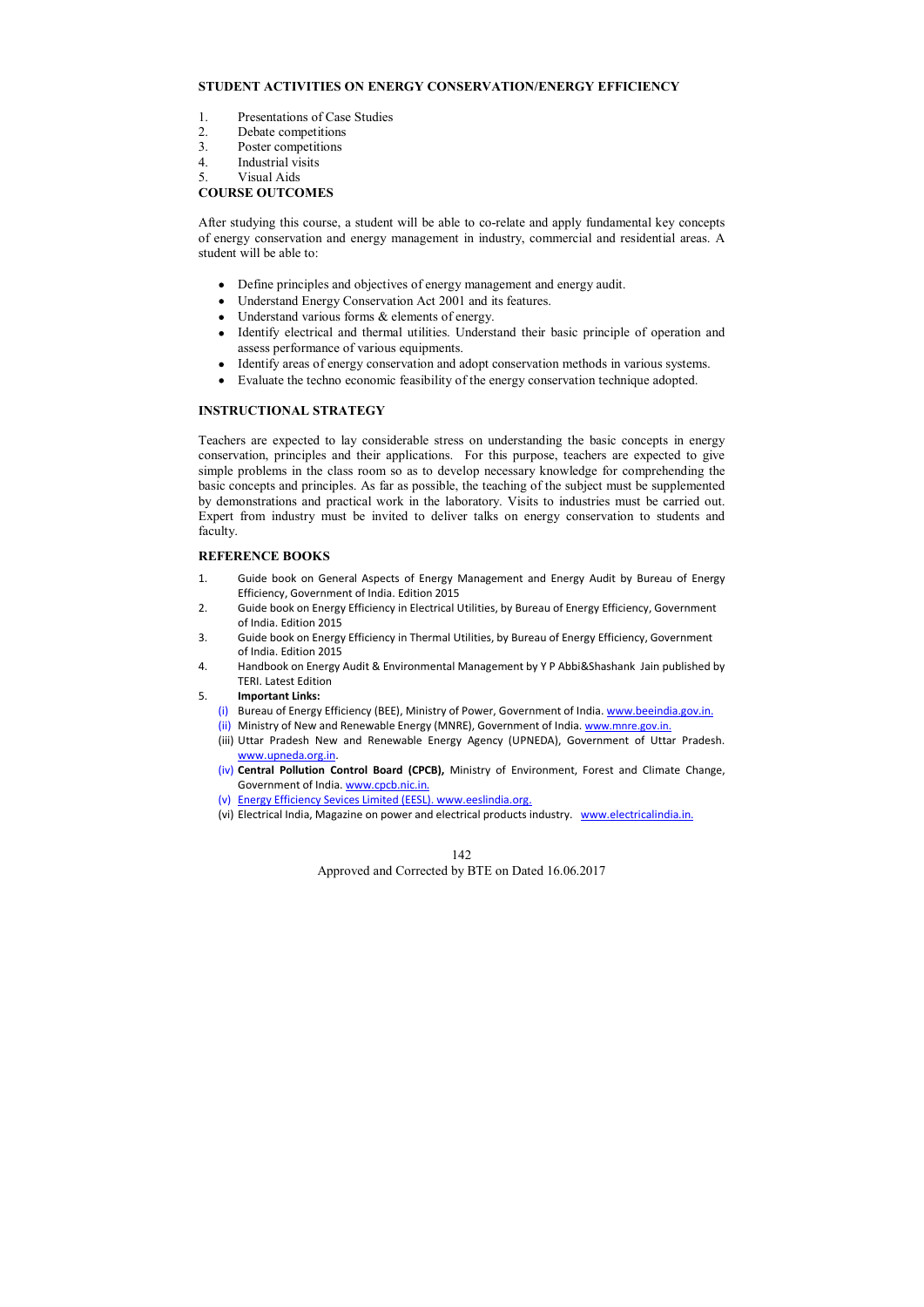# ANNEXURE- IV QUESTIONNAIRE

|                                             | INSTITUTE OF RESEARCH, DEVELOPMENT AND TRAINING U.P.KANPUR -208024                                                                                                                                                          |       |                                |     |  |
|---------------------------------------------|-----------------------------------------------------------------------------------------------------------------------------------------------------------------------------------------------------------------------------|-------|--------------------------------|-----|--|
|                                             | SUBJECT: Questionnaire for ascertaining the job potential and<br>activities of diploma holder in Textile Chemistry.                                                                                                         |       |                                |     |  |
| PURPOSE:                                    | To design and develop Three Year diploma curriculum<br>in Textile Chemistry.                                                                                                                                                |       |                                |     |  |
| NOTE:                                       | 1. Please answer the questions to the points given in<br>the questionnaire.<br>2. Any other point or suggestion not covered in this<br>questionnaire may be written on a separate paper<br>enclosed with the questionnaire. |       |                                | and |  |
|                                             |                                                                                                                                                                                                                             |       |                                |     |  |
|                                             | 2. Name & Designation of the officer<br>filling the questionnaire                                                                                                                                                           |       |                                |     |  |
| shop                                        | 3. Name of the department/section/                                                                                                                                                                                          |       |                                |     |  |
|                                             | 4. Importent functions of the<br>department/section/shop                                                                                                                                                                    |       |                                |     |  |
| Textile Chemistry.                          | 5. Number of diploma holder employees<br>under your charge in the area of                                                                                                                                                   |       |                                |     |  |
|                                             | 6. Please give names of modern equipments/machines handled by a<br>diploma holder in Textile Chemistry.                                                                                                                     |       |                                |     |  |
| 1.                                          |                                                                                                                                                                                                                             | $2$ . | 3.                             |     |  |
| 4.                                          |                                                                                                                                                                                                                             | $5$ . | 6.                             |     |  |
| 7. What proficiencies<br>Textile Chemistry. | are                                                                                                                                                                                                                         |       | expected from a diploma holder | in  |  |
| 1.                                          |                                                                                                                                                                                                                             | $2$ . | 3.                             |     |  |
| 4.                                          |                                                                                                                                                                                                                             | $5$ . | 6.                             |     |  |
| Diploma teaching.                           | 8. Mention the approximate percentage of the following desired                                                                                                                                                              |       |                                | in  |  |
|                                             | 1. Theoretical knowledge<br>2. Practical knowledge<br>3. Skill Development                                                                                                                                                  |       | -------------                  |     |  |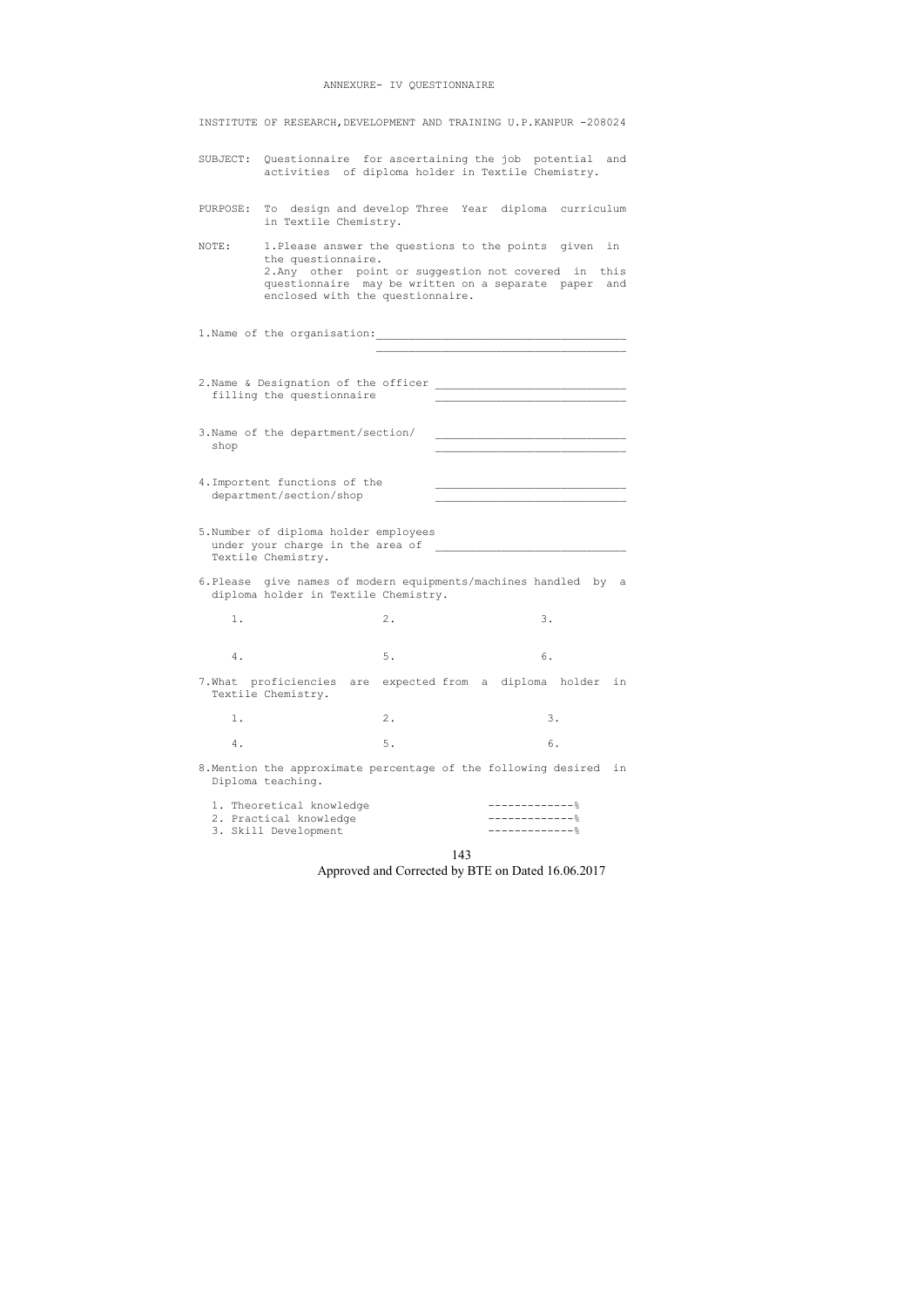## 144 Approved and Corrected by BTE on Dated 16.06.2017

| should form a part of curriculum.<br>if yes then<br>(a) Duration of training                                                                                                                          | 9.Do you think " on the job training" / Industrial training<br>( Yes/ No)<br>(b) Mode of training 1. Spread over different semesters |
|-------------------------------------------------------------------------------------------------------------------------------------------------------------------------------------------------------|--------------------------------------------------------------------------------------------------------------------------------------|
|                                                                                                                                                                                                       | 2. After completion of course                                                                                                        |
|                                                                                                                                                                                                       | 3. Any other mode                                                                                                                    |
| 10. What mode of recruitment is followed by your organisation.                                                                                                                                        |                                                                                                                                      |
| 1. Academic merit<br>2. Written test<br>3. Group discussion<br>4. Interview<br>5. On the job test.                                                                                                    |                                                                                                                                      |
| diploma holder in Textile Chemistry.<br>Technical knowledge<br>(a)                                                                                                                                    | 11. Mention the capabilities/ Qualities looked for while recruiting                                                                  |
| (b) Practical skill<br>(c) Etiquettes and behaviour                                                                                                                                                   |                                                                                                                                      |
| (d) Aptitude                                                                                                                                                                                          |                                                                                                                                      |
| (e) Health habit and social background<br>(f) Institution where trained                                                                                                                               |                                                                                                                                      |
| 12. Does your organisation have<br>any system for the survey of Home<br>articles of different countries/States.                                                                                       | Yes/No                                                                                                                               |
| 13. Does your organisation conduct field Yes/No<br>survey to know users views regarding.<br>1. Home Articles for different<br>age groups and sex.<br>2. Effect of climatic conditions<br>3. Any other | If yes ; Please give brief account of each.                                                                                          |
| 14.<br>Which type of assignment do you suggest for an entrepreneur<br>in Textile Chemistry.                                                                                                           |                                                                                                                                      |
| 15.<br>In which types of organisations can a diploma holder in<br>Textile Chemistry can work or serve.                                                                                                |                                                                                                                                      |
| $\mathbf{2}$<br>1                                                                                                                                                                                     | 3                                                                                                                                    |
|                                                                                                                                                                                                       |                                                                                                                                      |
| 5<br>4                                                                                                                                                                                                | 6                                                                                                                                    |
| 16.<br>Job prospects for the diploma holder in Mechanical Engg. the<br>next ten years in the state / country.                                                                                         |                                                                                                                                      |
| 17.<br>diploma student in Textile Chemistry.                                                                                                                                                          | In your opinion what should be the subjects to be taught to a                                                                        |
| Theory                                                                                                                                                                                                | Practical                                                                                                                            |